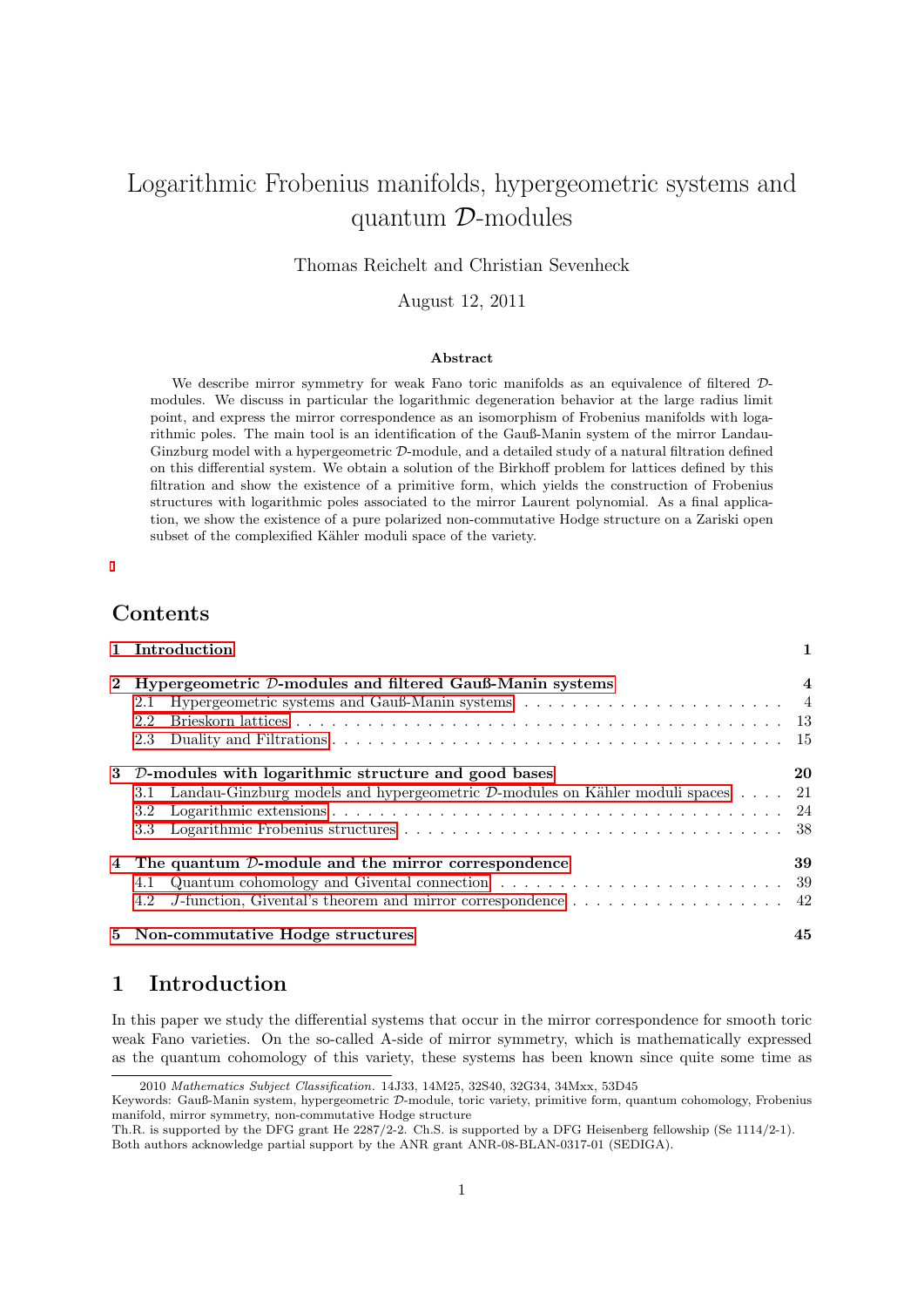quantum D-modules. A striking fact which makes their study attractive is that the integrability of the corresponding connection encodes many properties of the quantum product, in particular, the associativity, usually expressed by the famous WDVV-equations. It is well-known (see, e.g., [\[Man99\]](#page-48-0)) that the quantum D-module (or first structure connection) is essentially equivalent to the Frobenius structure defined by the quantum product on the cohomology space of the variety.

The main subject of this paper is to establish the same kind of structures for the B-side, also called the Landau-Ginzburg model, of such a variety. This problem is related to more classical objects in the theory of singularities of holomorphic or algebraic functions: namely, period integrals, vanishing cycles and the Gauß-Manin connection in its various forms. A by-now well-known construction going back to K. Saito and M. Saito endows the semi-universal unfolding space of an isolated hypersurface singularity  $f: (\mathbb{C}^n,0) \to (\mathbb{C},0)$  with a Frobenius structure. There are two main ingredients in constructing these structures: a very precise analysis of the Hodge theory of  $f$ , which is done using the the so-called Brieskorn lattice, and which culminates in a solution of the Birkhoff problem (also called a good basis of the Brieskorn lattice). The second step is to show that there is a specific section of the Brieskorn lattice, called primitive and homogeneous (which is also known as the "primitive form").

However, these Frobenius manifolds will never appear as the mirror of the quantum cohomology of some variety. Sabbah has shown in a series of papers (partly joint with Douai, see [\[Sab97\]](#page-49-0), [\[Sab06\]](#page-49-1), [\[DS03\]](#page-47-0)) that the above results can be adapted if one starts with an algebraic function  $f: U \to \mathbb{C}$  defined on a smooth affine variety  $U$ . Besides the isolatedness of the critical locus of  $f$ , one is forced to impose a stronger condition, known as tameness. Roughly speaking, it states that no change of the topology of the fibres comes from critical points at infinity. The need for this condition reflects the fact that the Gauß-Manin system of such a function, and other related objects, are not simply direct sums of the corresponding local objects at the critical points. For tame functions, it is known that the Birkhoff problem for the Brieskorn lattice always has a solution, similarly to the local case, one uses information coming from the Hodge theory of  $f$  to show this result. One the other hand, the existence of a primitive (and homogeneous) form is a quite delicate problem which is not known in general. It has been shown for certain tame polynomials in [\[Sab06\]](#page-49-1), for convenient and non-degenerate Laurent polynomials in [\[DS03\]](#page-47-0) (and later with different methods in [\[Dou05\]](#page-47-1)) and also for some other particular cases of tame functions (e.g., [\[GMS09\]](#page-48-1)). In any case, the outcome of these constructions is a germ of a Frobenius structure on the deformation space of a single function. The general construction in [\[DS03\]](#page-47-0) does not give much information on how these Frobenius manifolds vary for families of, say, Laurent polynomials. Notice also that the Frobenius structure associated to a Laurent polynomial (or even to a local singularity) is not at all unique, it depends on both the choice of a good basis and a primitive (and homogeneous) form. However, there is a canonical choice of a solution of the Birkhoff problem, predicted by the use of Hodge theory (more precisely, it is defined by Deligne's  $I^{p,q}$ -splitting of the Hodge filtration associated to f), but in general Frobenius structure coming from this solution will not behave well in families.

For some special kind of Fano varieties like the projective spaces (see [\[Bar00\]](#page-47-2)) or, more generally, for some orbifolds like weighted projective spaces([\[Man08\]](#page-48-2), [\[DM09\]](#page-47-3)), it is possible to find explicit solutions to the Birkhoff problem and to carry out the construction of the Frobenius manifold rather directly. Then one may compare the Brieskorn lattices (or their extension using good bases) to the quantum D-module by an explicit identification of bases. This yields isomorphisms of Frobenius manifolds and even some results on their degeneration behavior near the large radius limit (see [\[DM09\]](#page-47-3)), but of course this method is limited if one wants to attack more general classes of examples.

In the present paper, we obtain such an identification of Frobenius manifolds for all weak Fano toric manifolds,using Givental's  $I = J$ -theorem ([\[Giv98\]](#page-47-4)). We do not rely on the results of [\[DS03\]](#page-47-0), instead, we identify the family of Gauß-Manin systems attached to the Landau-Ginzburg model of our variety with a certain hypergeometric D-module (also called Gelfand-Kapranov-Zelevinski-(GKZ)-system) by a purely algebraic argument. This makes available some known results and constructions from the theory of these special D-modules, and we are able to deduce a finiteness and a duality statement for the family of Brieskorn lattices. The tameness assumption from above is used via an adaption of a result in [\[Ado94\]](#page-46-0), who has calculated the characteristic variety of a hypergeometric D-module. In general, this tameness will hold on a Zariski open subspace of the parameter space, and we show that if our variety is genuine Fano, then this is the whole parameter space. An important point in the construction is to extend the family of Brieskorn lattices on the Kähler moduli space of the variety to a certain partial compactification including the large radius limit point. This compactification depends on a choice of coordinates on the complexified Kähler moduli space, that is, on a choice of a basis of nef classes of the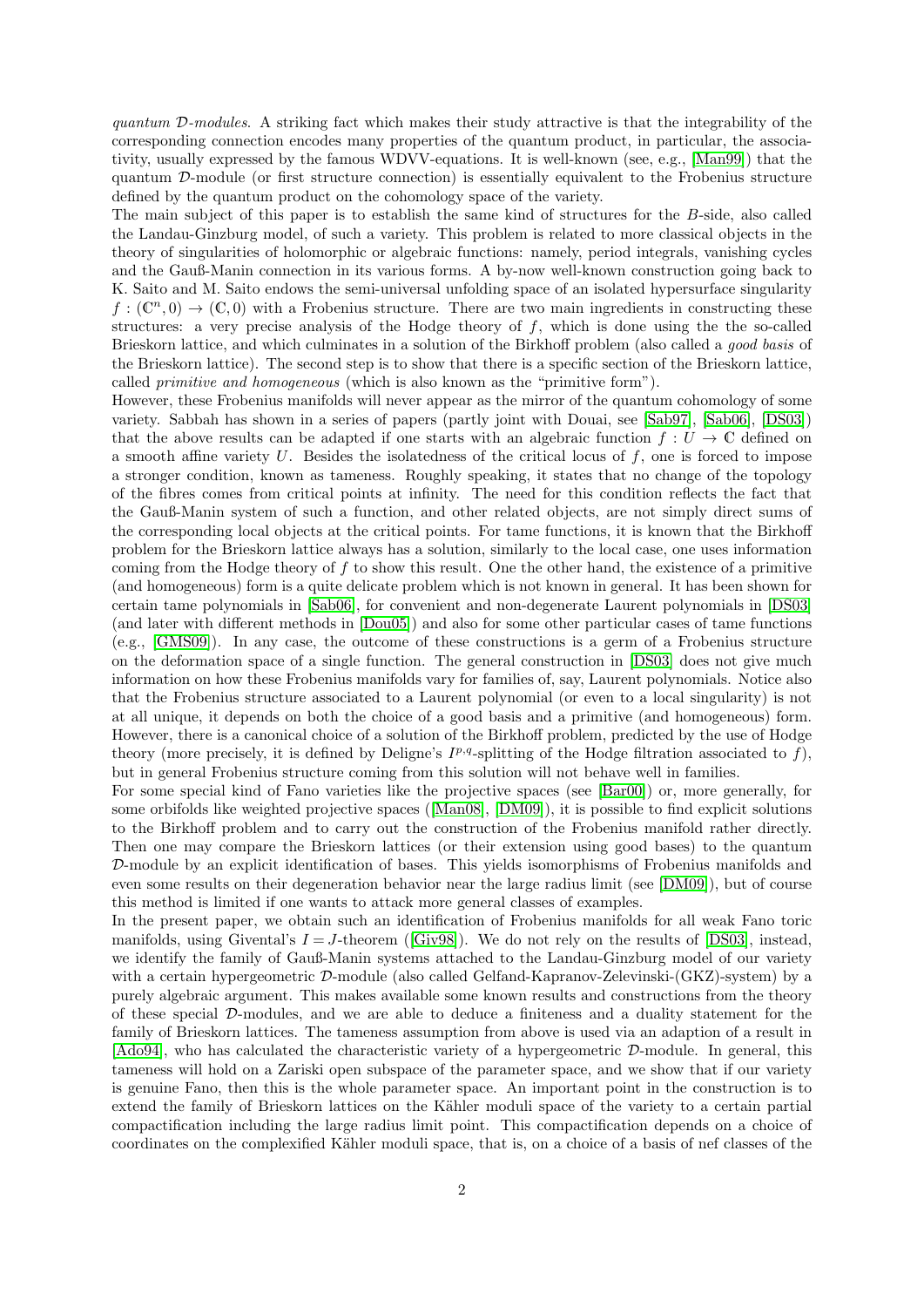second cohomology of our variety. Once we have this logarithmic extension, we can apply [\[Rei09\]](#page-49-2) which yields the construction of a logarithmic Frobenius manifold, that is, a Frobenius structure on a manifold which is the complement of a normal crossing divisor, and such that both multiplication and metric are defined on the sheaf of logarithmic vector fields. At any point inside the Kähler moduli space, this restricts to a germ of a Frobenius manifold constructed in [\[DS03\]](#page-47-0). In this sense our mirror statement also generalizes the equivalence of Frobenius structures (at fixed points of the Kähler moduli space) known in particular cases like  $\mathbb{P}^n$ .

Let us give a short overview on the content of this paper: In section [2](#page-3-0) we study in some detail various differential systems associated to toric data defined by a smooth toric weak Fano variety  $X_{\Sigma_A}$  (where  $\Sigma_A$ is the defining fan), parts of the results hold even more generally for a given set of vectors in a lattice. In particular, we obtain an identification of a certain hypergeometric D-module with the Gauß-Manin system of a generic family of Laurent polynomials defined by the toric data, more precisely, with a partial Fourier-Laplace transformation of it (theorem [2.4\)](#page-6-0). We next study a natural filtration of this Gauß-Manin system, prove a finiteness result (theorem [2.14\)](#page-14-1) and show that it satisfies a compatibility condition with respect to the duality functor (proposition [2.18\)](#page-0-1).

The actual Landau-Ginzburg model is a subfamily of the family of generic Laurent polynomials studied in section [2,](#page-3-0) parameterized by the Kähler moduli space, i.e., by a dim  $H^2(X_{\Sigma_A}, \mathbb{C})$ -dimensional torus. In section [3,](#page-19-0) we first identify the Gauß-Manin system of the Landau-Ginzburg model of  $X_{\Sigma_4}$  with a GKZ-system on the Kähler moduli space (corollary [3.3\)](#page-22-0). In the second part of this section, we extend this module to a vector bundle with an integrable connection having logarithmic poles along the boundary divisor of an appropriate compactification of the Kähler moduli space (theorem [3.7\)](#page-24-0). From this object we can derive, using a a method which goes back to [\[Gue08\]](#page-48-3), a specific basis defining a solution to the Birkhoff problem in family in the sense of  $[DS03]$ . This is a family of  $\mathbb{P}^1$ -bundles which extends the GKZ-D-module mentioned above. An important new point is that this construction works taking into account the logarithmic degeneration behavior near the large radius limit point. As a consequence, we can construct a canonical logarithmic Frobenius manifold associated to the Landau-Ginzburg model of  $X_{\Sigma_4}$ , which has an algebraic structure on the subspace corresponding to the compactified Kähler moduli space (theorem [3.16\)](#page-0-1). One may speculate that it restricts to the canonical Frobenius structure considered in  $[DS03]$  in a small neighborhood of any point of the Kähler moduli space (question [3.17\)](#page-38-2).

In section [4](#page-38-0) we first recall very briefly the construction of the quantum  $D$ -module of a projective variety, and then show that it is isomorphic, in the toric weak Fano case, to the family of  $\mathbb{P}^1$ -bundles with connection constructed in section [3.](#page-19-0) From this we deduce (theorem [4.11\)](#page-44-1) an isomorphism of logarithmic Frobenius manifolds by invoking the main result from [\[Rei09\]](#page-49-2).

In the final section [5](#page-44-0) we show (theorem [5.3\)](#page-45-0), using the fundamental result from [\[Sab08\]](#page-49-3) that the quantum D-module is equipped with the structure of a variation of pure polarized non-commutative Hodge structures in the sense of [\[KKP08\]](#page-48-4). As there are several versions of this notion around, we briefly recall the basic definitions and show how they apply in our context. This result strengthens a theorem of Iritani([\[Iri09b\]](#page-48-5)), who directly shows the existence of tt<sup>∗</sup> -geometry in quantum cohomology, however, he uses an asymptotic argument, whereas our approach gives the existence of an ncHodge structure wherever the small quantum product is convergent and the mirror map is defined. We also deduce from the construction of a logarithmic Frobenius manifold that this  $tt^*$ -geometry behaves quite nicely along the boundary divisor of the Kähler moduli space, namely, that the corresponding harmonic bundle is tame along this divisor (theorem [5.5\)](#page-46-1).

We finish this introduction by some remarks on how our work relates to other papers concerning mirror symmetry for Fano varieties and hypergeometric differential systems: As already mentioned above, our main result relies on Givental's  $I = J$ -theorem. It is certainly well-known to specialists (and it is briefly mentioned at some places in [\[Giv98\]](#page-47-4) and also in subsequent papers) that the I-function is related to oscillating integrals and hence to the Fourier-Laplace transformation of the Gauß-Manin system of the mirror Laurent polynomial, but to the best of our knowledge, a thourough treatment of these issues is missing in the literature. More recently, Iritani has given in [\[Iri09a\]](#page-48-6) an analytic description of the differential system associated to the Landau-Ginzburg model and discussed its relation to hypergeometric D-modules. He considers the more general case of toric weak Fano orbifolds, however, solutions to the Birkhoff problem resp. Frobenius structures are not treated in loc.cit. Passing through the analytic category one also looses the algebraic nature of the objects involved, which may be an obstacle in some situations. As an example, one cannot apply the general results on formal decomposition of meromorphic bundles with connection from [\[Moc09\]](#page-49-4) and [\[Moc08b\]](#page-49-5) for non-algebraic bundles. Nevertheless, some of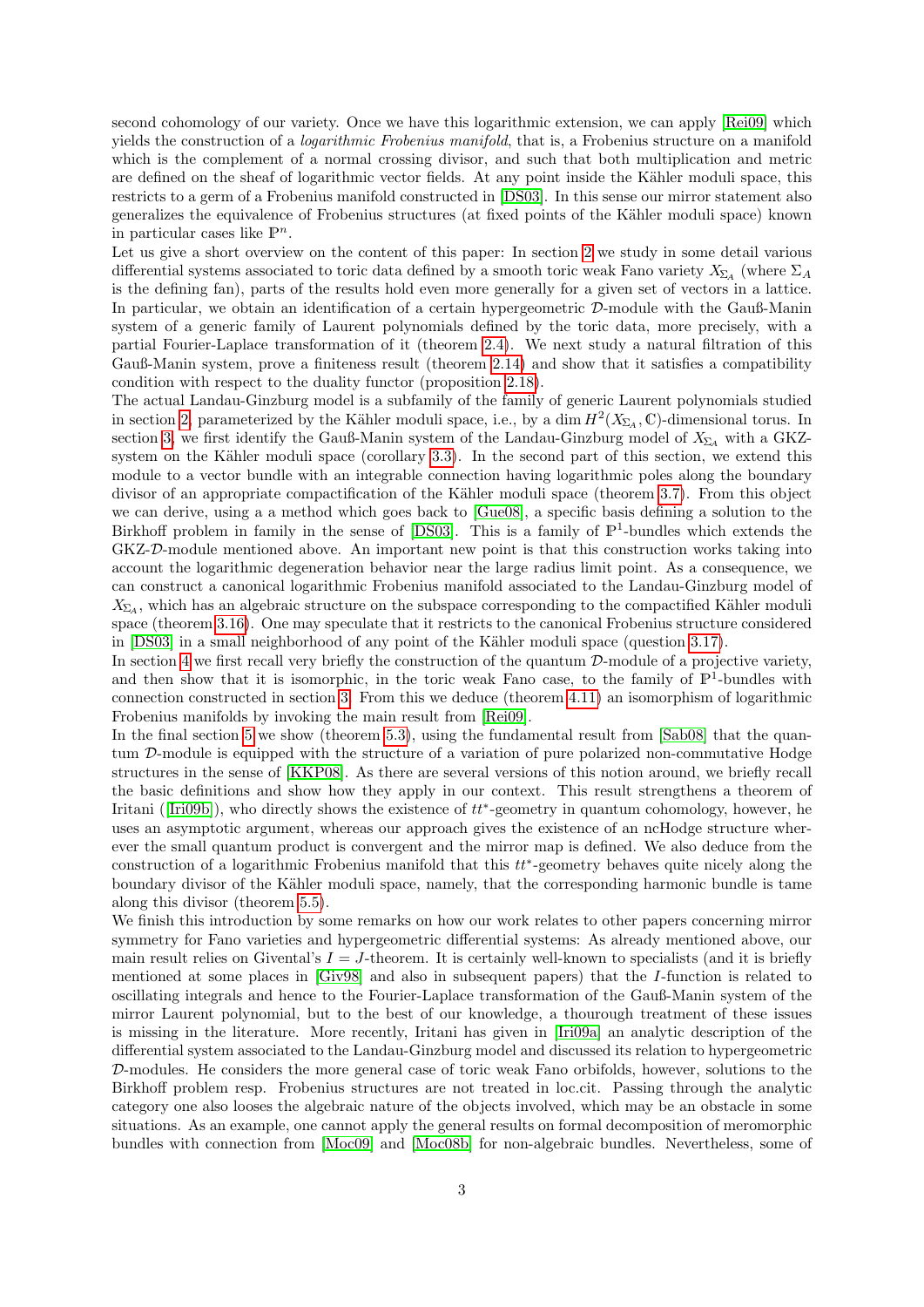the techniques used here are also present in [\[Iri09a\]](#page-48-6), and at some points our presentation is (without explicit mentioning) similar to that of loc.cit.

Finally, let us notice that although one may think of an extension of some of our results (like those in section [2\)](#page-3-0) to the orbifold case, there is a serious obstacle in the construction of a logarithmic Frobenius structure associated to the Landau-Ginzburg model of a weak Fano toric orbifold. This is mainly due to the fact that the "limit" orbifold cup product does not satisfy an " $H^2$ -generation condition", in contrast to the case of toric manifolds (see also the preprint [\[DM09\]](#page-47-3) for a discussion of this phenomenon for the case of weighted projected spaces).

### <span id="page-3-0"></span>2 Hypergeometric D-modules and filtered Gauß-Manin systems

In this section we study Gauß-Manin systems associated to generic families of Laurent polynomials. We show that (a partial Fourier-Laplace transformation of) these D-modules always have a hypergeometric structure, i.e., are isomorphic to (a partial Fourier-Laplace transformation of) a certain GKZ-system. Moreover, both Gauß-Manin systems and GKZ-systems carry natural filtrations by  $\mathcal{O}$ -modules. For the Gauß-Manin system, these are the so-called Brieskorn lattices, as studied, for more general polynomial functions, in [\[Sab06\]](#page-49-1). We show that the above identification also works at the level of lattices. As an application, we prove that if the family of Laurent polynomials is associated to a fan of a smooth toric weak Fano manifold, then outside a certain "bad part" of the parameter space, the family of Brieskorn lattices is  $\mathcal{O}$ -locally free. This will be needed later in the construction of Frobenius manifolds associated to these special families of Laurent polynomials. Finally, we study the holonomic dual of the Gauß-Manin system and obtain (up to a shift of the homological degree) an isomorphism of this dual to the Gauß-Manin system itself. The way of constructing this isomorphism is purely algebraic, using a resolution called Euler-Koszul complex of the hypergeometric D-module which is isomorphic to the Gauß-Manin system. This proof differs from [\[Sab06\]](#page-49-1) or [\[DS03\]](#page-47-0), where the duality isomorphism is obtain in a topological way. We could also give a topological proof along the lines of the quoted papers, by using a partial compactifications of the family of Laurent polynomials and a smoothness property at infinity (see the proof of proposition [2.9](#page-11-0) for a description of this partial compactification). However, our algebraic approach gives almost for free that the above mentioned filtration is compatible (up to a shift), with the duality isomorphism. This fact is also needed for the construction of Frobenius structures.

### <span id="page-3-1"></span>2.1 Hypergeometric systems and Gauß-Manin systems

We start with the following set of data: Let  $N$  be a finitely generated free abelian group of rank  $n$ , for which we choose once and for all a basis which identifies it with  $\mathbb{Z}^n$ . Let  $\underline{a}_1, \ldots, \underline{a}_m$  be elements of N, which we also see as vectors of  $\mathbb{Z}^n$ . We suppose that  $\underline{a}_1, \ldots, \underline{a}_m$  generates N, if we only have  $\sum_{i=1}^{n} \mathbb{Q} a_i = N_{\mathbb{Q}} := N \otimes \mathbb{Q}$ , then some of our results can be adapted, see proposition [2.6](#page-8-0) below. In order to orient the reader, let us point out from the very beginning that the case we are mostly interested in is when these vectors are the primitive integral generators of the rays of a fan  $\Sigma_A$  in  $N_R := N \otimes R$ defining a smooth projective toric variety  $X_{\Sigma_A}$  which is weak Fano, that is, such that the anticanonical divisor  $-K_{X_{\Sigma_A}}$  is numerically effective (nef). The Fano case, i.e., when  $-K_{X_{\Sigma_A}}$  is ample is of particular importance and will sometime be treated apart, as there are cases in which we obtain stronger statements for genuine Fano varieties. See also the proof of proposition [2.1,](#page-0-1) the proof of lemma [2.8](#page-10-0) and the beginning of section [3](#page-19-0) for toric characterizations of the weak Fano condition. We will abbreviate this case by saying that  $\underline{a}_1,\ldots,\underline{a}_m$  are defined by toric data. We write  $\mathbb L$  for the module of relations between  $\underline{a}_1,\ldots,\underline{a}_m$ , i.e.,  $\underline{l} \in \mathbb{L} \subseteq \mathbb{Z}^m$  iff  $\sum_{i=1}^m l_i \underline{a}_i = 0$ . We will denote by  $S_0$  the *n*-dimensional torus Spec C[N] with coordinates  $y_1, \ldots, y_n$  and by W<sup>t</sup> the m-dimensional affine space Spec C[ $\bigoplus_{i=1}^m \mathbb{N}_{\mathcal{Q}_i}$ ] with coordinates  $w_1, \ldots, w_m$ . We are slightly pedantic in this latter definition in order to make a clear difference with the dual space, called  $W$ , which will appear later.

An important point in the arguments used below will be to consider the following set of extended vectors: Put  $\widetilde{N} := \mathbb{Z} \times N \cong \mathbb{Z}^{n+1}$ ,  $\widetilde{a}_i := (1, a_i) \in \widetilde{N}$  for all  $i = 1, \ldots, m$  and  $\widetilde{a}_0 := (1, 0) \in \widetilde{N}$ . Write  $\widetilde{A} = (\widetilde{\underline{a}}_0, \widetilde{\underline{a}}_1, \dots, \widetilde{\underline{a}}_m)$ . Notice that the module of relations of  $\widetilde{A}$  is isomorphic to  $\mathbb{L}$ , any  $\underline{l} = (l_1, \dots, l_m) \in \mathbb{L}$ <br>gives in a unique way rise to the relation  $(-\sum_{i=1}^m l_i) \widetilde{\$ write L for the module of relations of  $\widetilde{A}$ . As another piece of notation, we put  $\overline{l} := \sum_{i=1}^m l_i$ . Let  $V' = \text{Spec } \mathbb{C}[\bigoplus_{i=0}^{m} \mathbb{N}\underline{\tilde{a}}_i]$  with coordinates  $w_0, \ldots, w_m$  and V the dual space, with coordinates  $\lambda_0, \ldots, \lambda_m$ .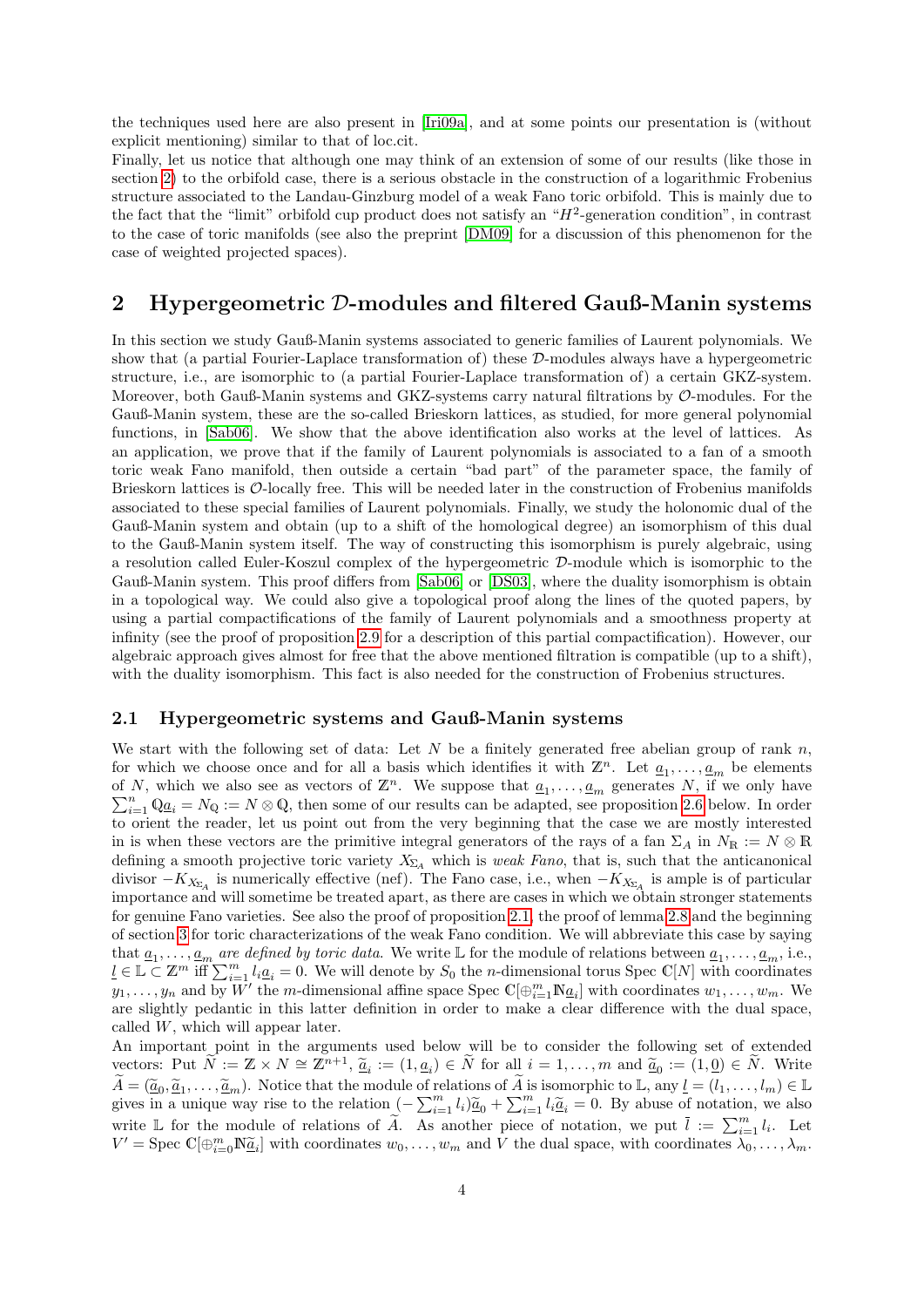We also need the *m*-dimensional torus  $S_1 := \text{Spec } \mathbb{C}[(\bigoplus_{i=1}^m \mathbb{Z} \underline{a}_i)^\vee]$ , with inclusion map  $j : S_1 \hookrightarrow W$ . Moreover, put  $\hat{V} := \text{Spec } \mathbb{C}[\mathbb{N} \underline{\tilde{a}}_0] \times W$  and  $\hat{T} := \text{Spec } \mathbb{C}[\mathbb{N} \underline{\tilde{a}}_0] \times S_1$ , we still denote the map  $\hat{T} \hookrightarrow \hat{V}$  by j. We put  $\tau = -w_0$  so that  $(\tau, \lambda_1, \ldots, \lambda_m)$  gives coordinates on  $\hat{V}$  resp.  $\hat{T}$ . We will also write  $\mathbb{C}_{\tau}$  for Spec C[N $\tilde{a}_0$ ] and  $C^*_{\tau}$  for Spec C[Z $\tilde{a}_0$ ]. Later we will consider algebraic  $\mathcal{D}_{\hat{V}}$  (resp.  $\mathcal{D}_{\hat{T}}$ )-modules which are localized along  $\tau = 0$ , and in this case we also use the variable  $z := \tau^{-1}$ . identify such modules with their restriction to  $\mathbb{C}_{\tau}^{*} \times W$  resp. to  $\mathbb{C}_{\tau}^{*} \times S_1$ .

The first geometric statement about these data is the following proposition.

Proposition 2.1. 1. Consider the map

 $k : S_0 \longrightarrow W'$ 

$$
(y_1,\ldots,y_n)\quad\longmapsto\quad (w_1,\ldots,w_m):=(\underline{y}^{\underline{a}_1},\ldots,\underline{y}^{\underline{a}_m}),
$$

where  $\underline{y}^{a_i} := \prod_{k=1}^n y_k^{a_{ki}}$ . Suppose that  $\underline{0}$  lies in the interior of  $Conv(\underline{a_1}, \ldots, \underline{a_m})$ , where for any subset  $K \subset N$ , Conv $(K)$  denotes the convex hull of K in N<sub>R</sub>. Then k is a closed embedding.

- 2. Suppose that  $\underline{a}_1,\ldots,\underline{a}_m$  are defined by toric data. In particular, the completeness of  $\Sigma_A$  implies that 0 is an interior point of  $Conv(\underline{a_1}, \ldots, \underline{a_m})$ . Let  $\mathbb{N} \widetilde{A} = \sum_{i=0}^m \mathbb{N} \widetilde{a_i}$ , then  $\mathbb{N} \widetilde{A}$  is a normal semigroup, i.e. it satisfies  $\widetilde{N} \cap C(\widetilde{A}) = \mathbb{N} \widetilde{A}$  and positive, i.e., the origin is the only unit in  $\mathbb{N} \widetilde{A}$ . Here for a finite set  $\{\underline{\widetilde{x}}_1,\ldots,\underline{\widetilde{x}}_k\}$  we write  $C(\{\underline{\widetilde{x}}_1,\ldots,\underline{\widetilde{x}}_k\})$  for the cone  $\sum_{j=1}^k \mathbb{R}_{\geq 0}\underline{\widetilde{x}}_j$ . The associate semigroup ring Spec  $\mathbb{C}[\mathbb{N}\tilde{A}]$  is normal, Cohen-Macaulay and Gorenstein.
- *Proof.* 1. The condition that the origin is a interior point of the convex hull of the vectors  $\underline{a}_i$  translates into the existence of a relation  $\underline{l} = (l_1, \ldots, l_m) \in \mathbb{L} \cap \mathbb{Z}_{\geq 0}^m$  between  $\underline{a}_1, \ldots, \underline{a}_m$  consisting of positive integers. On the other hand, the closure of the image of the map  $k$  is contained in the vanishing locus of the so-called toric ideal

$$
I = \left(\prod_{i:l_i<0} w_i^{-l_i} - \prod_{i:l_i>0} w_i^{l_i}\right)_{\underline{l}\in \mathbb{L}} \subset \mathcal{O}_{W'}.
$$

From the existence of  $\underline{l} \in \mathbb{L} \cap \mathbb{Z}_{\geq 0}^m$  we deduce that the function  $\prod_{i=1}^m w_i^{l_i} - 1$  lies in I. This shows that for any point  $\underline{w} = (w_1, \ldots, w_m) \in \overline{Im(k)} \subset V(I) \subset W'$ , we have  $w_i \neq 0$ , i.e.,  $\underline{w} \in Im(k)$ .

2. First we show the normality property: Consider any integer vector  $\tilde{x} = (x_0, x_1, \ldots, x_n) \in C(\tilde{A}) \cap \tilde{N}$ . We have

<span id="page-4-0"></span>
$$
C(\widetilde{A}) \cap (\{1\} \times N_{\mathbb{R}}) = \bigcup_{\lambda_i \in \mathbb{R}_{\geq 0}; \sum_{i=0}^m \lambda_i = 1} \lambda_i \widetilde{\underline{a}}_i = \{1\} \times \text{Conv}(\underline{a}_1, \dots, \underline{a}_m)
$$
(1)

Now define

$$
P(\Sigma_A) = \bigcup_{\langle \underline{a}_{i_1}, \dots, \underline{a}_{i_n} \rangle \in \Sigma_A(n)} \text{Conv}(\underline{0}, \underline{a}_{i_1}, \dots, \underline{a}_{i_n})
$$

We have the following reformulation of the weak Fano condition (see, e.g., [Wis02, page  $268$ ]):

 $-K_{X_{\Sigma_A}}$  is nef  $\iff P(\Sigma_A)$  is convex.

Hence by assumption we know that  $P(\Sigma_A)$  is convex. We claim that  $P(\Sigma_A) = \text{Conv}(\underline{a}_1, \dots, \underline{a}_m)$ . The inclusion  $\subset$  follows from the fact  $\underline{0}, \underline{a}_{i_1}, \ldots, \underline{a}_{i_n} \in \text{Conv}(\underline{a}_1, \ldots, \underline{a}_m)$  for  $\langle \underline{a}_{i_1}, \ldots, \underline{a}_{i_n} \rangle \in \Sigma_A(n)$ . The other inclusion follows from  $\underline{a}_1, \ldots, \underline{a}_m \in P(\Sigma_A)$  and the convexity of  $P(\Sigma_A)$ . From the claim and equality [\(1\)](#page-4-0) we get the following decomposition of the cone  $C(A)$ :

$$
C(\widetilde{A}) = \bigcup_{\langle \underline{a}_{i_1}, \dots, \underline{a}_{i_n} \rangle \in \Sigma_A(n)} C(\{\underline{\widetilde{a}}_0, \underline{\widetilde{a}}_{i_1}, \dots, \underline{\widetilde{a}}_{i_n}\})
$$

Using this decomposition, we see that  $\tilde{x}$  lies in a cone  $C(\underline{\tilde{a}}_0, \underline{\tilde{a}}_{j_1}, \ldots, \underline{\tilde{a}}_{j_n})$ , that is, there are  $\lambda_0, \lambda_{j_1}, \ldots, \lambda_{j_n} \in \mathbb{R}_{\geq 0}$  such that  $\widetilde{x} = \lambda_0 \widetilde{\underline{a}}_0 + \sum_{k=1}^n \lambda_{j_k} \widetilde{\underline{a}}_{j_k}$ . Notice that  $\widetilde{\underline{a}}_0, \widetilde{\underline{a}}_{j_1}, \ldots, \widetilde{\underline{a}}_{j_n}$  is  $\mathbb{Z}$ -basis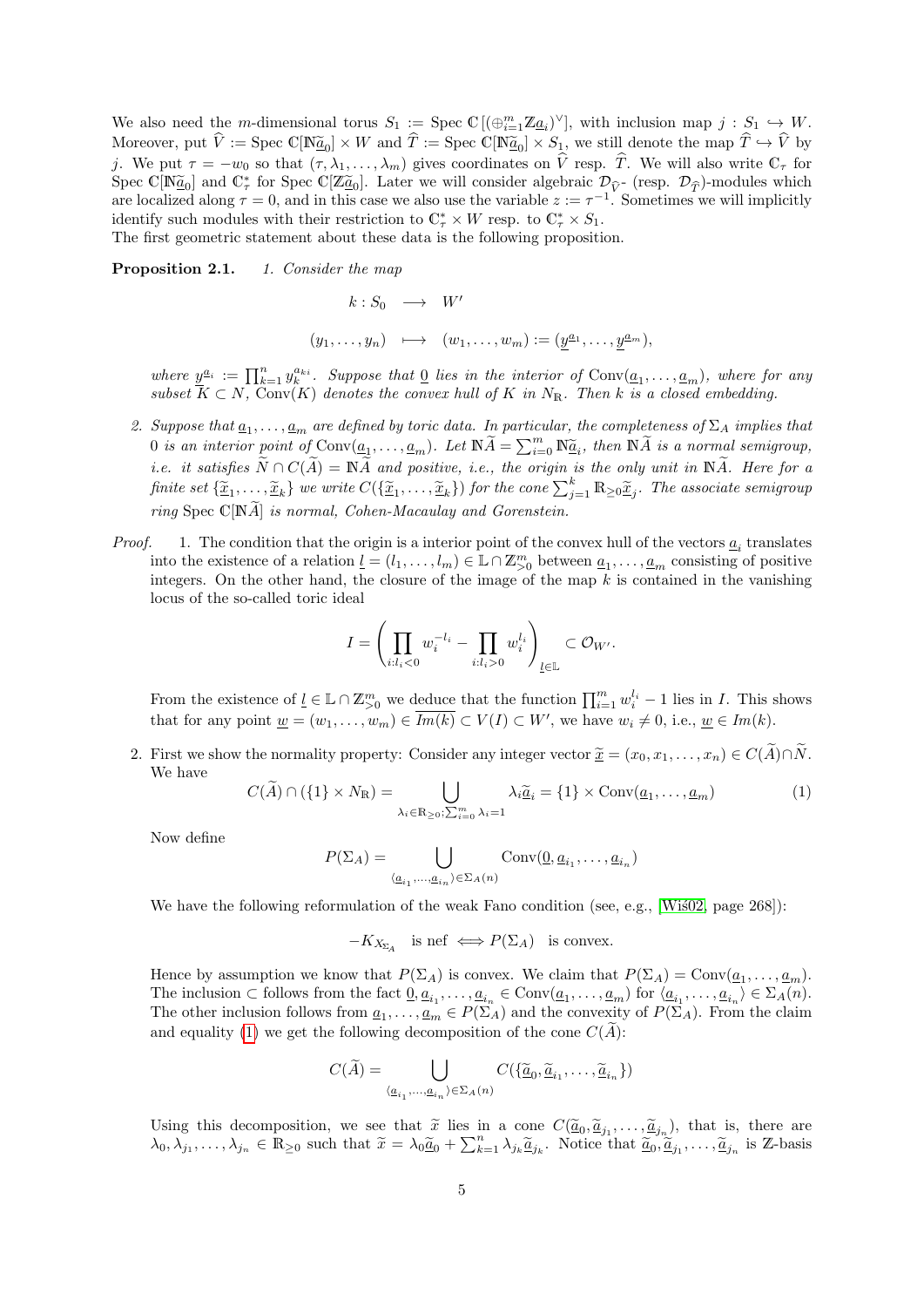of  $\widetilde{N}$ , as  $\underline{a}_{j_1}, \ldots, \underline{a}_{j_n}$  is a Z-basis of N which follows from the smoothness of  $\Sigma_A$ . From this follows  $\widetilde{x} \in \mathbb{N} \widetilde{A}$ . Notice also that the "exterior boundary"  $\partial C(\underline{\widetilde{a}}_0, \underline{\widetilde{a}}_{j_1}, \ldots, \underline{\widetilde{a}}_{j_n}) \cap \partial C(\widetilde{A})$  equals  $\sum_{k=1}^n \mathbb{R}_{\geq 0} \underline{\tilde{a}}_{i_k}$  so that  $\underline{\tilde{x}} \in \text{Int}(C(\tilde{A}))$  precisely iff the coefficient  $\lambda_0$  in the above sum is positive.

From the fact that  $\mathbb{N}\widetilde{A}$  is normal it follows that Spec  $\mathbb{C}[\mathbb{N}\widetilde{A}]$  is Cohen-Macaulay by a classical result dueto Hochster ([\[Hoc72,](#page-48-7) theorem 1]). That  $\mathbb{N}\tilde{A}$  is positive is equally easy to see: it follows (see, e.g., [\[MS05,](#page-49-6) lemma 7.12]) from the fact that  $C(A)$  is pointed, i.e., that the vectors  $(\underline{\tilde{a}}_i)_{i=0,\dots,m}$  are<br>contained in the half space  $\{\tilde{a} \in \mathbb{R}^{n+1} | \tilde{a}_i > 0\}$ contained in the half-space  $\{\widetilde{x} \in \mathbb{R}^{n+1} \mid \widetilde{x}_0 > 0\}.$ 

It remains to show that Spec  $\mathbb{C}[\mathbb{N}\widetilde{A}]$  is Gorenstein: We use [\[BH93,](#page-47-5) corollary 6.3.8] stating that this property is equivalent, for normal positive semigroup rings, to the fact that that there is a vector  $\widetilde{\underline{c}} \in \text{Int}(\mathbb{N}A)$  with

$$
\text{Int}(\mathbb{N}\widetilde{A}) = \widetilde{\underline{c}} + \mathbb{N}\widetilde{A}.
$$

From the above proof of the normality of  $\mathbb{N}\widetilde{A}$  we see that  $\text{Int}(\mathbb{N}\widetilde{A}) = \widetilde{N} \cap \text{Int}(C(\widetilde{A}))$ . On the other hand, the map  $\widetilde{N} \to \widetilde{N}$  which sends  $\widetilde{\underline{x}}$  to  $\widetilde{\underline{x}} + (1, 0)$  induces a bijection from  $C(\widetilde{A})$  to Int( $C(\widetilde{A})$ ), this follows from the characterization of  $C(\widetilde{A})$  given above.

 $\Box$ 

In order to state our first main result, we will associate (several variants of) a  $\mathcal{D}\text{-module}$ ) to the set of vectors  $\underline{a}_1, \ldots, \underline{a}_m$  above. This construction is a special case of the well-known A-hypergeometric systems (also called hypergeometric D-modules or GKZ-systems). We recall first the general definition.

**Definition 2.2** ([\[GKZ90\]](#page-47-6), [\[Ado94\]](#page-46-0)). Consider a lattice  $\mathbb{Z}^t$  and vectors  $\underline{b}_1,\ldots,\underline{b}_s \in \mathbb{Z}^t$  which we also write as a matrix  $B = (\underline{b}_1, \ldots, \underline{b}_s)$ . Moreover, let  $\beta = (\beta_1, \ldots, \beta_t) \in \mathbb{C}^t$ . Write (as above) L for the module of relations of B and  $\mathcal{D}_{\mathbb{C}^s}$  for the sheaf of rings of algebraic differential operators on  $\mathbb{C}^s$  (where we choose  $x_1, \ldots, x_s$  as coordinates). Define

$$
\mathcal{M}_{B}^{\beta}:=\mathcal{D}_{\mathbb{C}^{s}}/\left((\Box_{\underline{l}})_{\underline{l}\in\mathbb{L}}+(Z_{k})_{k=1,\ldots t}\right),
$$

where

$$
\Box_{\underline{l}} := \prod_{i:l_i < 0} \partial_{x_i}^{-l_i} - \prod_{i:l_i > 0} \partial_{x_i}^{l_i}
$$
\n
$$
Z_k := \sum_{i=1}^s b_{ki} x_i \partial_{x_i} + \beta_k
$$

 ${\cal M}^\beta_B$  is called hypergeometric system.

We will use at several places in this paper the Fourier-Laplace transformation for algebraic  $\mathcal{D}$ -modules. In order to introduce a convenient notation for this operation, let  $X$  be a smooth algebraic variety, and M a  $\mathcal{D}_{\mathbb{C}^s \times X}$ -module, where we have coordinates  $(x_1, \ldots, x_s)$  on  $\mathbb{C}^s$ . Then we write  $\overline{\mathrm{FL}}_{x_1,\ldots,x_s}^{y_1,\ldots,y_s}$  $\mathcal{M}_{2s}$  M for the  $\mathcal{D}_{(\mathbb{C}^s)^{\vee}\times X}$ -module, which is the same as M as a  $\mathcal{D}_X$ -module, and where  $y_i$  acts as  $-\partial_{x_i}$  and  $\partial_{y_i}$  acts as  $x_i$ , here  $y_1, \ldots, y_s$  are the dual coordinates on  $(\mathbb{C}^s)^\vee$ . One could also work with the functor  $\mathrm{FL}_{x_1,\ldots,x_s}^{y_1,\ldots,y_s}$ , where  $y_i$  acts as  $\partial_{x_i}$  and  $\partial_{y_i}$  acts as  $-x_i$ , this would lead to slightly uglier formulas.

**Definition 2.3.** Let  $\mathcal{D}_V$ ,  $\mathcal{D}_{\widehat{V}}$  and  $\mathcal{D}_{\widehat{T}}$  be the sheaves of algebraic differential operators on V,  $\widehat{V}$  and  $\widehat{T}$ , respectively.

1. Consider the hypergeometric system  $\mathcal{M}_{\tilde{A}}^{\beta}$  associated to the vectors  $\tilde{a}_0, \tilde{a}_1, \ldots, \tilde{a}_m$ . More explicitly,  $\mathcal{M}_{\widetilde{A}}^{\beta} := \mathcal{D}_V/\mathcal{I}$ , where  $\mathcal I$  is the sheaf of left ideals in  $\mathcal{D}_V$  defined by

$$
\mathcal{I} := \mathcal{D}_V(\Box_l)_{l \in \mathbb{L}} + \mathcal{D}_V(Z_k)_{k \in \{1, ..., n\}} + \mathcal{D}_V E,
$$

where

$$
\Box_{\underline{l}} \quad := \qquad \qquad \partial_{\lambda_0}^{\overline{l}} \cdot \prod_{i:l_i < 0} \partial_{\lambda_i}^{-l_i} \quad - \qquad \prod_{i:l_i > 0} \partial_{\lambda_i}^{l_i} \quad \text{if} \quad \overline{l} \ge 0,
$$
\n
$$
\Box_{\underline{l}} \quad := \qquad \qquad \prod_{i:l_i > 0} \partial_{\lambda_i}^{-l_i} \quad - \quad \partial_{\lambda_0}^{-\overline{l}} \cdot \prod_{i:l_i > 0} \partial_{\lambda_i}^{l_i} \quad \text{if} \quad \overline{l} < 0,
$$

 $i:l_i>0$ 

$$
i: l_i < 0
$$
\n
$$
Z_k := \sum_{i=1}^m a_{ki} \lambda_i \partial_{\lambda_i} + \beta_k,
$$
\n
$$
E := \sum_{i=0}^m \lambda_i \partial_{\lambda_i} + \beta_0,
$$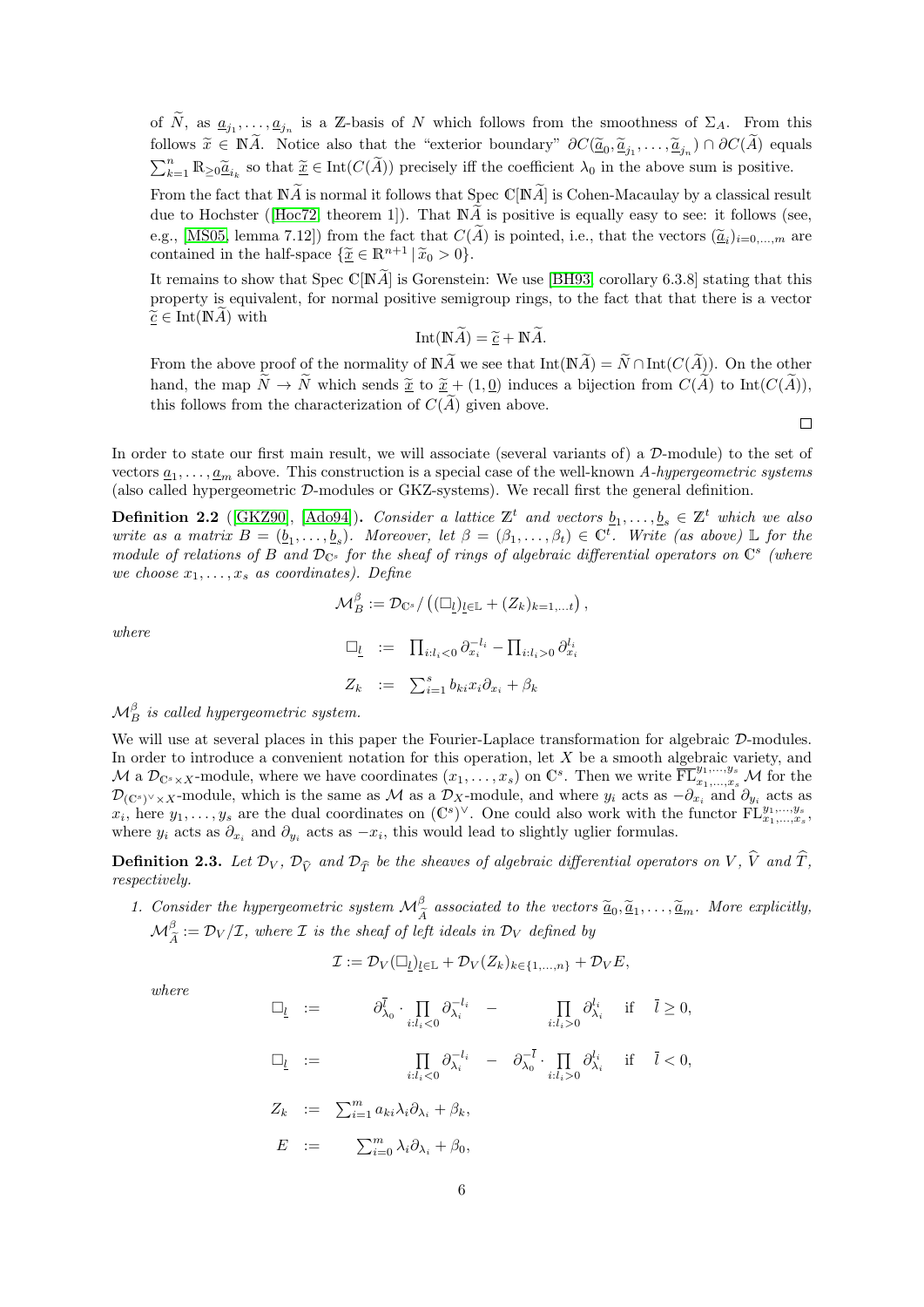here  $\underline{a}_i = (a_{1i}, \ldots, a_{ni})$  when seen as a vector in  $\mathbb{Z}^n$ .

2. Let  $\widehat{\mathcal{M}}^{\beta}_{\widetilde{A}}$  be the  $\mathcal{D}_{\widehat{V}}$ -module  $\overline{\mathrm{FL}}_{\lambda_0}^{w_0}(\mathcal{M}^{\beta}_{\widetilde{A}})[\tau^{-1}]$ . In other words,  $\widehat{\mathcal{M}}^{\beta}_{\widetilde{A}} = \mathcal{D}_{\widehat{V}}[\tau^{-1}]/\widehat{I}$ , where  $\widehat{I}$  is the left ideal generated by the Fourier-Laplace transformed operators  $\widehat{\Box}_l$ ,  $\widehat{Z}_k$  and  $\widehat{E}$ , i.e.,

$$
\begin{aligned}\n\widehat{\Box}_{\underline{l}} &:= \quad \tau^{\overline{l}} \cdot \prod_{i:l_i < 0} \partial_{\lambda_i}^{-l_i} - \prod_{i:l_i > 0} \partial_{\lambda_i}^{l_i} = z^{-\overline{l}} \cdot \prod_{i:l_i < 0} \partial_{\lambda_i}^{-l_i} - \prod_{i:l_i > 0} \partial_{\lambda_i}^{l_i}, \\
\widehat{Z}_k &:= \sum_{i=1}^m a_{ki} \lambda_i \partial_{\lambda_i} + \beta_k, \\
\widehat{E} &:= \sum_{i=1}^m \lambda_i \partial_{\lambda_i} - \tau \partial_{\tau} - 1 + \beta_0, \\
&= \sum_{i=1}^m \lambda_i \partial_{\lambda_i} + z \partial_{z} - 1 + \beta_0.\n\end{aligned}
$$

3. Define  $\widehat{\mathcal{M}}^{\beta,loc}_{\widehat{A}} := j^* \widehat{\mathcal{M}}^{\beta}_{\widehat{A}}$  to be the restriction of  $\widehat{\mathcal{M}}^{\beta}_{\widehat{A}}$  to  $\widehat{T}$ . We will use the presentations  $\mathcal{D}_{\widehat{T}}[\tau^{-1}]/\widehat{T}$ and  $\mathcal{D}_{\widehat{T}}[\tau^{-1}]/\widehat{\mathcal{I}}''$  of  $\widehat{\mathcal{M}}_{\widetilde{A}}^{\beta,loc}$  where  $\widehat{\mathcal{I}}'$  resp.  $\widehat{\mathcal{I}}''$  is the sheaf of left ideals generated by  $\widehat{\Box}'_l$ ,  $\widehat{Z}_k$  and  $\widehat{E}$ resp.  $\widehat{\Box}''_{\underline{l}}$ ,  $\widehat{Z}_k$  and  $\widehat{E}$ , where

$$
\widehat{\Box}_{\underline{l}}':=z^{\sum_{i:l_i>0}l_i}\cdot\widehat{\Box}_{\underline{l}} \quad \text{ and } \quad \widehat{\Box}_{\underline{l}}'':=\prod_{i:l_i>0}(z\cdot\lambda_i)^{l_i}\cdot\widehat{\Box}_{\underline{l}},
$$

so that

$$
\widehat{\Box}_{\underline{l}}^{\prime}=\prod_{i:l_{i}<0}(z\partial_{\lambda_{i}})^{-l_{i}}-\prod_{i:l_{i}>0}(z\partial_{\lambda_{i}})^{l_{i}},
$$

and, using the formula  $\lambda_i^j \partial_{\lambda_i}^j = \prod_{\nu=0}^{j-1} (\lambda_i \partial_{\lambda_i} - \nu)$ ,

$$
\widehat{\Box}''_l = \prod_{i=1}^m \lambda_i^{l_i} \cdot \prod_{i:l_i < 0} \prod_{\nu=0}^{-l_i - 1} (z\lambda_i \partial_{\lambda_i} - \nu z) - \prod_{i:l_i > 0} \prod_{\nu=0}^{l_i - 1} (z\lambda_i \partial_{\lambda_i} - \nu z).
$$

Notice that obviously  $\widehat{\mathcal{I}}'=\widehat{\mathcal{I}}''$ , but we will later need the two different explicit forms of the generators of this ideal, for that reason, two different names are appropriate.

4. Write 
$$
\mathcal{M}_{\widetilde{A}} := \mathcal{M}_{\widetilde{A}}^{(1,\underline{0})}
$$
,  $\widehat{\mathcal{M}}_{\widetilde{A}} := \widehat{\mathcal{M}}_{\widetilde{A}}^{(1,\underline{0})}$  and  $\widehat{\mathcal{M}}_{\widetilde{A}}^{loc} := \widehat{\mathcal{M}}_{\widetilde{A}}^{(1,\underline{0}), loc}$ .

In order to avoid too heavy notations, we will sometimes identify  $\widehat{\mathcal{M}}_{\widetilde{A}}^{\beta}$  resp.  $\widehat{\mathcal{M}}_{\widetilde{A}}^{\beta,loc}$  with the corresponding modules over either  $\mathbb{C}_{\tau}^{*} \times W$  resp.  $\mathbb{C}_{\tau}^{*} \times S_1$  or  $\mathbb{P}_{z}$  $z=0.$ 

The first main result is a comparison of these D-modules to some Gauß-Manin systems associated to families of Laurent polynomials. When this paper was written, a similar result appeared in [\[AS10\]](#page-46-2). The techniques of loc.cit. are not too far from those used in the proof of the next theorem, however, it seems not to be more efficient to translate their result into our situation than to give a direct proof.

<span id="page-6-0"></span>**Theorem 2.4.** Let  $\underline{a}_1, \ldots, \underline{a}_m \in N$  such that  $\sum_{i=1}^m \mathbb{Z} \underline{a}_i = N$ . Consider the family of Laurent polynomials  $\varphi: S_0 \times W \to \mathbb{C}_t \times W$  defined by

$$
\varphi((y_1,\ldots,y_n),(\lambda_1,\ldots,\lambda_m))=(\sum_{i=1}^m\lambda_i\underline{y}^{a_i},\underline{\lambda})=\left(\sum_{i=1}^m\lambda_i\prod_{k=1}^ny_k^{a_{ki}},(\lambda_1,\ldots,\lambda_m)\right)=(t,\lambda_1,\ldots,\lambda_m).
$$

Then there is an isomorphism

$$
\phi : \widehat{\mathcal{M}}_{\widetilde{A}} \longrightarrow \overline{\mathrm{FL}}_t^{\tau}(\mathcal{H}^0\varphi_{+}\mathcal{O}_{S_0\times W})[\tau^{-1}] =: G
$$

of  $\mathcal{D}_{\widehat{V}}$ -modules.

Before entering into the proof, let us recall the following well-known description of the Fourier-Laplace transformation of the Gauß-Manin system.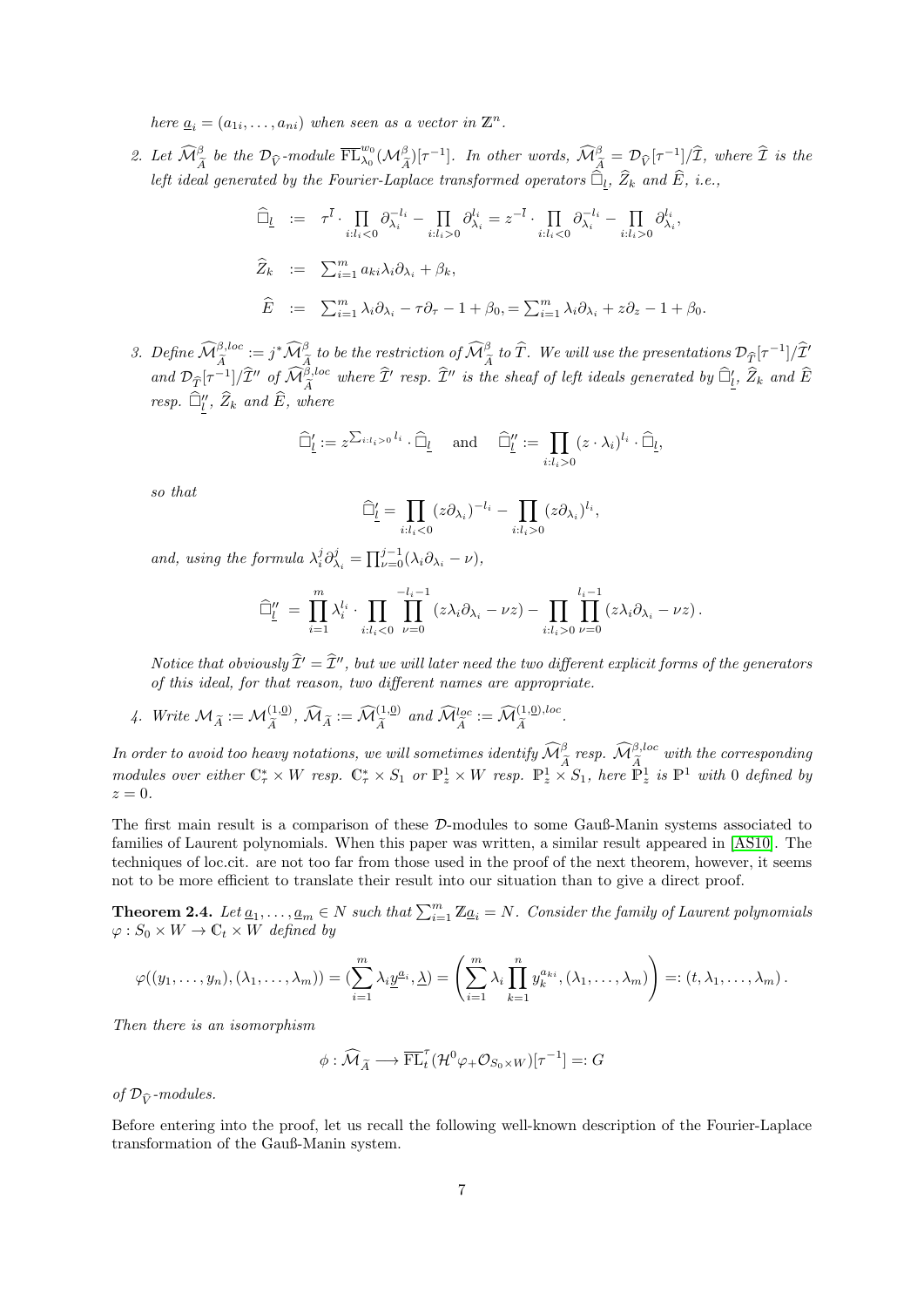<span id="page-7-0"></span>**Lemma 2.5.** Write  $\varphi = (F, \pi)$ , where  $F : S_0 \times W \to \mathbb{C}_t$ ,  $(\underline{y}, \underline{\lambda}) \mapsto \sum_{i=1}^m \lambda_i \underline{y}^{\underline{a}_i}$  and  $\pi : S_0 \times W \to W$  is the projection. Then there is an isomorphism of  $\mathcal{D}_{\hat{V}}$ -modules

$$
G \cong \mathcal{H}^0\left(\pi_*\Omega_{S_0 \times W/W}^{\bullet+n}[z^{\pm}], d - z^{-1} \cdot dF \wedge\right),
$$

where d is the differential in the relative de Rham complex  $\pi_*\Omega_{S_0\times W/W}^{\bullet}$ . The structure of a  $\mathcal{D}_{\hat{V}}$ -module on the right hand side is defined as follows

$$
\partial_z(\omega \cdot z^i) := i \cdot \omega \cdot z^{i-1} - z^{-2} F \cdot \omega \cdot z^i,
$$
  

$$
\partial_{\lambda_i}(\omega \cdot z^i) := \partial_{\lambda_i}(\omega) \cdot z^i + \partial_{\lambda_i} F \cdot \omega \cdot z^{i-1} = \partial_{\lambda_i}(\omega) \cdot z^i + \underline{y}^{\underline{a}_i} \cdot \omega \cdot z^{i-1},
$$

where  $\omega \in \Omega^n_{S_0 \times W/W}$ .

*Proof.* The identification of both objects as  $\mathcal{D}_{\hat{V}}/\mathcal{D}_W$ -modules is well-known (see, e.g., [\[DS03,](#page-47-0) proposition 2.7], where the result is stated, for a proof, one uses [\[Sai89,](#page-49-7) lemma 2.4]). The proof of the formulas for the action of the vector fields  $\partial_{\lambda_i}$  can be found, in a similar situation, in [\[Sev11,](#page-49-8) lemma 7].  $\Box$ 

*Proof of the theorem.* Throughout the proof, we will use the following notation: Let  $X$  be a smooth algebraic variety, and f a meromorphic function on X with pole locus  $D := g^{-1}(\infty) \subset X$ , then we denote by  $\mathcal{O}_X(*D) \cdot e^f$  the locally free  $\mathcal{O}_X(*D)$ -module of rank one with connection operator  $\nabla := d + df \wedge$ . The  $\mathcal{D}_X$ -module thus obtained has irregular singularities along  $D$ , notice that this irregularity locus may lay in a boundary of a smooth projective compactification  $\overline{X}$  of X if  $f \in \mathcal{O}_X$ . For any  $\mathcal{D}_X$ -module M, we write  $\mathcal{M} \cdot e^f$  for the tensor product  $\mathcal{M} \otimes_{\mathcal{O}_X} \mathcal{O}_X(*D) \cdot e^f$ .

Put  $T_0 := \text{Spec } \mathbb{C}[\widetilde{N}]$  with coordinates  $y_0, y_1, \ldots, y_n$ , and define

$$
\widetilde{k}: T_0 \longrightarrow \mathbb{C}^* \times W' \subset V'
$$
  

$$
(y_0, y_1, \dots, y_n) \longmapsto (w_0 := y_0, (w_i := y_0 \cdot \underline{y}^{a_i})_{i=1,\dots,m}),
$$

where, as before, we write  $\underline{y}^{a_i}$  for the product  $\prod_{k=1}^n y_k^{a_{ki}}$ . It is an obvious consequence of the first point of proposition [2.1,](#page-0-1) that  $\widetilde{k}$  is again a closed embedding from  $T_0$  to  $\mathbb{C}^* \times W'$ . Write moreover p for the projection  $\mathbb{C}^*_\tau \times S_0 \times W \to \mathbb{C}^*_\tau \times W$ . We identify  $T_0$  with  $\mathbb{C}^*_\tau \times S_0$  by the map  $(y_0, y_1, \ldots, y_n) \mapsto$  $(-y_0, y_1, \ldots, y_n) = (\tau, y_1, \ldots, y_n).$ 

First we claim that

$$
G \cong \mathcal{H}^0 p_+ \left( \mathcal{O}_{\mathbb{C}^*_\tau \times S_0 \times W} \cdot e^{-\tau \sum_{i=1}^m \lambda_i \underline{y}^{a_i}} \right). \tag{2}
$$

As p is a projection, the direct image  $p_+$  of any module is nothing but its relative de Rham complex, i.e.

$$
\mathcal{H}^0 p_+\left(\mathcal{O}_{\mathbb{C}_\tau^*\times S_0\times W}\cdot e^{-\tau\sum_{i=1}^m \lambda_i \underline{y}^{a_i}}\right)\cong \mathcal{H}^0\left(p_*\Omega_{\mathbb{C}_\tau^*\times S_0\times W/\mathbb{C}_\tau^*\times W}^{\bullet+n},d-\tau\cdot dF\wedge\right),
$$

andthis module is the same as  $G$ , using lemma [2.5.](#page-7-0) It follows from the projection formula ([\[HTT08,](#page-48-8) corollary 1.7.5]) that

$$
\left((\widetilde{k} \times id_W)_+ \mathcal{O}_{T_0 \times W}\right) \cdot e^{\sum_{i=1}^m \lambda_i w_i} = (\widetilde{k} \times id_W)_+ \left(\mathcal{O}_{T_0 \times W} \cdot e^{y_0 \sum_{i=1}^m \lambda_i \underline{y}^{a_i}}\right).
$$

This can also be shown by a direct calculation, in fact, both modules are quotients of  $\mathcal{D}_{\mathbb{C}^*_\tau \times W' \times W}$ . Now consider the following diagram



where  $\pi_1$  and  $\pi_2$  are the obvious projections. As  $\pi_2 \circ (\widetilde{k} \times id_W) = p$ , we obtain that

$$
\mathcal{H}^0 p_+\left(\mathcal{O}_{S_0\times\mathbb{C}_\tau^*\times W}\cdot e^{-\tau\sum_{i=1}^m\lambda_i\underline{y}^{a_i}}\right)=\mathcal{H}^0\pi_{2,+}\left(((\widetilde{k}\times\mathrm{id}_W)_+\mathcal{O}_{T_0\times W})\cdot e^{\sum_{i=1}^m\lambda_iw_i}\right).
$$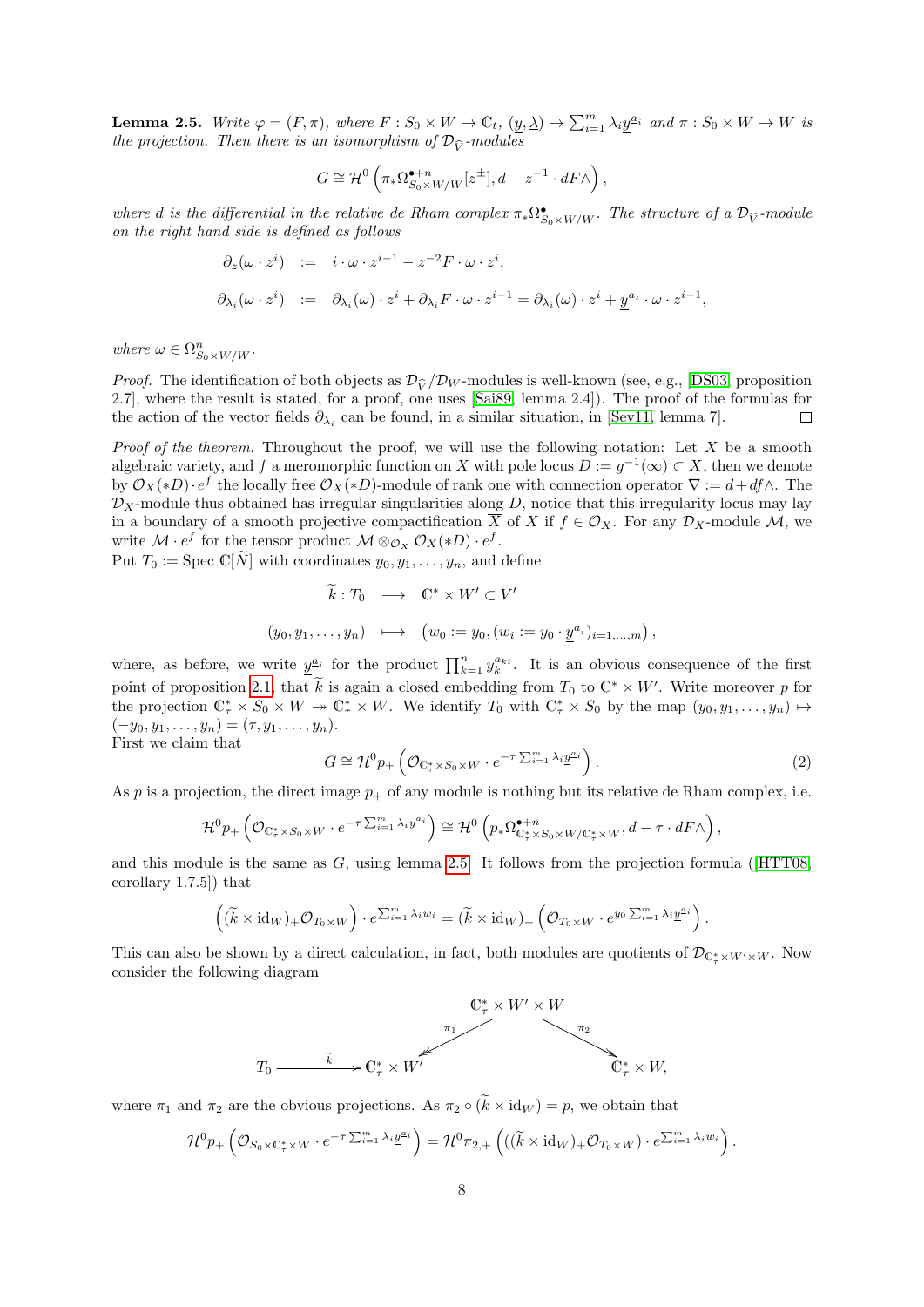On the other hand, we obviously have that  $(\tilde{k} \times id_W)_+ \mathcal{O}_{T_0 \times W} = \pi_1^* \tilde{k}_+ \mathcal{O}_{T_0}$ , hence

$$
\mathcal{H}^0\pi_{2,+}\left((\widetilde{k}\times \mathrm{id}_W)_+\mathcal{O}_{T_0\times W})\cdot e^{\sum_{i=1}^m\lambda_iw_i}\right)=\mathcal{H}^0\pi_{2,+}\left((\pi_1^*\widetilde{k}_+\mathcal{O}_{T_0})\cdot e^{\sum_{i=1}^m\lambda_iw_i}\right),
$$

Now we use the following well-known description of the Fourier-Laplace transformation:

$$
\mathcal{H}^0\pi_{2,+}\left((\pi_1)^*\widetilde{k}_+\mathcal{O}_{T_0})\cdot e^{\sum_{i=1}^m\lambda_iw_i}\right)=\overline{\mathrm{FL}}_{w_1,\ldots,w_m}^{-\lambda_1,\ldots,-\lambda_m}\left(\widetilde{k}_+\mathcal{O}_{T_0}\right).
$$

We are thus left to show that the latter module equals  $M_{\tilde{A}}$ . In order to do so, notice that the  $\mathcal{D}_{T_0}$ -module  $\mathcal{O}_{T_0}$  can be written as a quotient of  $\mathcal{D}_{T_0}$ . The natural choice would be to mod out the left ideal generated by  $(y_k \partial_{y_k})_{k=0,\ldots,n}$ , however, we will rather write

<span id="page-8-1"></span>
$$
\mathcal{O}_{T_0} = \frac{\mathcal{D}_{T_0}}{(y_0 \partial_{y_0}) + (y_k \partial_{y_k} + 1)_{k=1,\dots,n}},
$$
\n(3)

.

 $\Box$ 

which we abbreviate as  $\mathcal{O}_{T_0} \cdot \prod_{k=1}^n y_k^{-1}$ . Now notice that  $\widetilde{k}$  is a closed embedding, hence a calculation sim-ilar to the proof of [\[SW09,](#page-49-9) proposition 2.1], using the  $(\mathcal{D}_{T_0}, k^{-1}\mathcal{D}_{\mathbb{C}^*_\tau \times W'})$ -transfer bimodule  $\mathcal{D}_{T_0 \to \mathbb{C}^*_\tau \times W'}$ shows that the direct image  $k_+\mathcal{O}_{T_0}$  is given by

$$
\widetilde{k}_{+}\mathcal{O}_{T_{0}} = \frac{\mathcal{D}_{\mathbb{C}_{\tau}^{*}\times W'}}{\left(\prod_{i:l_{i}<0}(w_{0}^{-1}w_{i})^{-l_{i}} - \prod_{i:l_{i}>0}(w_{0}^{-1}w_{i})^{l_{i}}\right)_{l\in\mathbb{L}} + \left(\sum_{i=1}^{m}a_{ki}\partial_{w_{i}}w_{i}\right)_{k=1,\dots,n} + \left(w_{0}\partial_{w_{0}} + \sum_{i=1}^{m}\partial_{w_{i}}w_{i}\right)}.
$$

Now as  $w_0 = -\tau$  and  $\partial_{\lambda_i} = -w_i$  in  $\overline{\mathrm{FL}}_{w_1,\dots,w_m}^{-\lambda_1,\dots,-\lambda_m}$   $\widetilde{k}_+ \mathcal{O}_{T_0}$ , we obtain that the latter module equals

$$
\frac{\mathcal{D}_{\mathbb{C}_{\tau}^{*}\times W}}{\left(\prod_{i:l_{i}<0}(\tau^{-1}\partial_{\lambda_{i}})^{-l_{i}}-\prod_{i:l_{i}>0}(\tau^{-1}\partial_{\lambda_{i}})^{l_{i}}\right)_{\underline{l}\in\mathbb{L}}+\left(\sum_{i=1}^{m}a_{ki}\lambda_{i}\partial_{\lambda_{i}}\right)_{k=1,\ldots,n}+(w_{0}\partial_{w_{0}}-\sum_{i=1}^{m}\lambda_{i}\partial_{\lambda_{i}})}
$$

so that finally

$$
\overline{\mathrm{FL}}_{w_1,\ldots,w_m}^{-\lambda_1,\ldots,-\lambda_m} \widetilde{k}_+ \mathcal{O}_{T_0} = \frac{\mathcal{D}_{\hat{V}}[\tau^{-1}]}{\tau^{\overline{l}} \left(\prod_{i:l_i < 0} \partial_{\lambda_i}^{-l_i} - \prod_{i:l_i > 0} \partial_{\lambda_i}^{l_i}\right)_{l \in \mathbb{L}} + \left(\sum_{i=1}^m a_{ki}\lambda_i \partial_{\lambda_i}\right)_{k=1,\ldots,n} + \left(\tau \partial_{\tau} - \sum_{i=1}^m \lambda_i \partial_{\lambda_i}\right)} \\
= \widehat{\mathcal{M}}_{\widetilde{A}}^{(1,\underline{0})} = \widehat{\mathcal{M}}_{\widetilde{A}}.
$$

In the following proposition, we comment upon the more general case where the vectors  $\underline{a}_1, \ldots, \underline{a}_m$  only generate  $N_Q$  over Q. Let as before  $A = (\underline{a}_1, \ldots, \underline{a}_m)$  where  $\underline{a}_i$  are seen as vectors in  $\mathbb{Z}^n$ . Then it is a well-known fact that A can be factorized as  $B_1 \cdot C \cdot B_2$  where  $B_1$  resp.  $B_2$  is in Gl(n, Z) resp. Gl(m, Z) and C has the form

$$
\begin{pmatrix} e_1 & & \\ & \ddots & \\ & & e_n \end{pmatrix} = \begin{pmatrix} e_1 & & \\ & \ddots & \\ & & e_n \end{pmatrix} \cdot \begin{pmatrix} 1 & & \\ & \ddots & \\ & & 1 \end{pmatrix} = D \cdot E
$$

where  $e_i$  are natural numbers called elementary divisors. Set  $A' := E \cdot B_2$ , then  $A = B_1 \cdot D \cdot A'$  and the columns of  $A'$  generate N over  $\mathbb Z$ .

<span id="page-8-0"></span>Proposition 2.6. We have the following isomorphism

$$
\overline{\mathrm{FL}}_t^\tau(\mathcal{H}^0\varphi_+\mathcal{O}_{S_0\times W})[\tau^{-1}] \simeq \bigoplus_{\underline{j}\in I_n}\widehat{\mathcal{M}}_{\widetilde{A}}^{(1,j_1/e_1,\ldots,j_n/e_n)}.
$$

where  $\underline{j} = (j_1, \ldots, j_n) \in \mathbb{N}^n$  and  $I_n = \prod_{k=1}^n ([0, e_k - 1] \cap \mathbb{N}) \subset \mathbb{N}^n$ .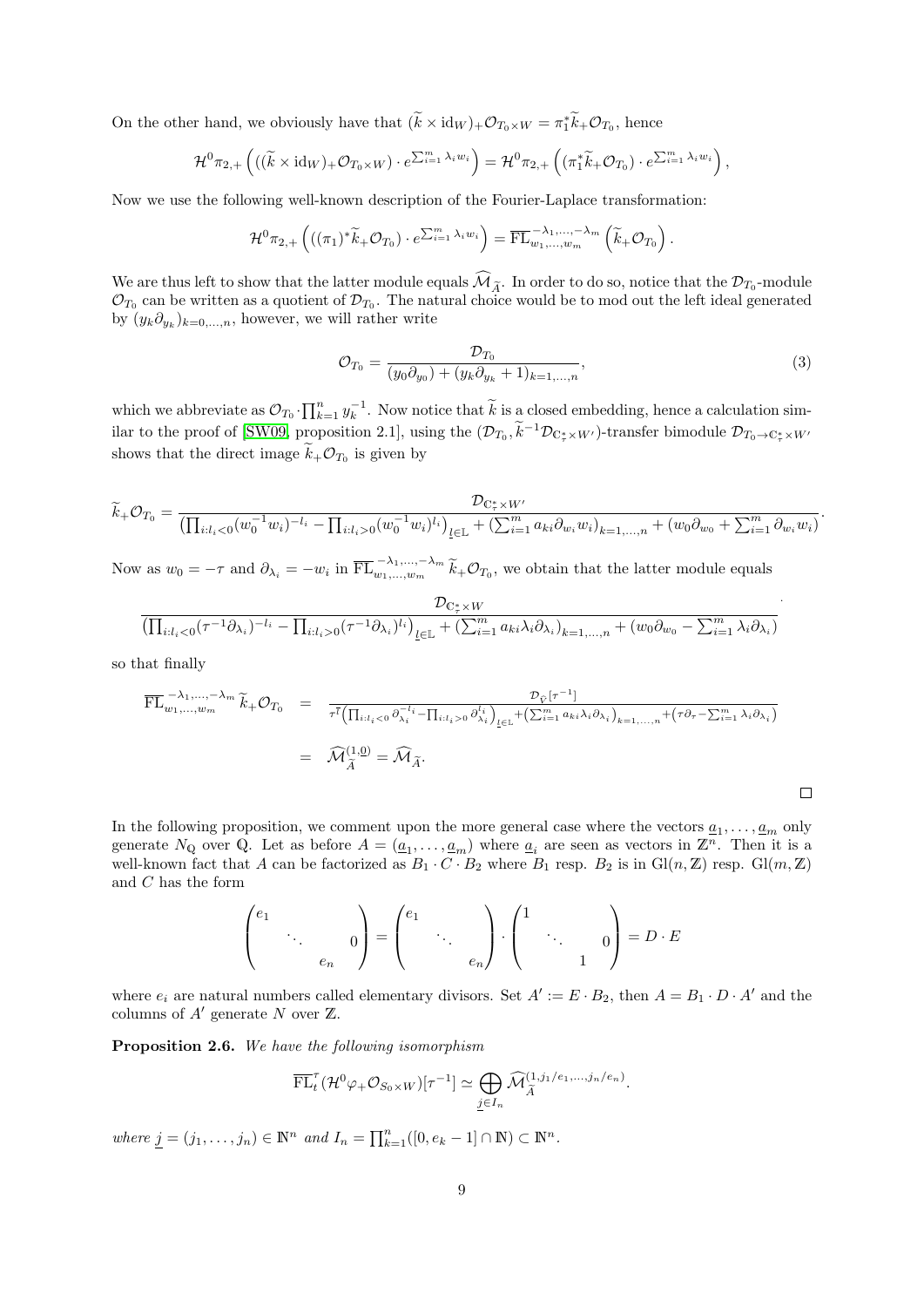*Proof.* First notice that the morphism  $\varphi$  can be factorized into  $\varphi' \circ (\Phi \times id_{S_1})$ , where  $\Phi$  is the automorphism of  $S_0$  defined by  $B_1 \in Gl(n,\mathbb{Z})$ . Hence  $\varphi_+ \mathcal{O}_{S_0 \times W} = \varphi'_+ \mathcal{O}_{S_0 \times W}$ , so that we can assume that  $B_1 = id_{\mathbb{Z}^n}$ , i.e., that  $A = D \cdot A'$ . Now one checks that the arguments in the proof of theorem [2.4](#page-6-0) showing that  $\overline{\mathrm{FL}}_{w_1,\dots,w_m}^{\lambda_1,\dots,\lambda_m}\left(\widetilde{k}_+\mathcal{O}_{T_0}\right) \simeq \overline{\mathrm{FL}}_{t}^{\tau}(\mathcal{H}^0\varphi_{+}\mathcal{O}_{S_0\times W})[\tau^{-1}]$  are still valid under the more general hypothesis that  $A = D \cdot A'$  where only the columns of A' do generate N over Z. Hence we need to compute the module  $\overline{\mathrm{FL}}^{\lambda_1,...,\lambda_m}_{w_1,...,w_m}\left(\widetilde{k}_+\mathcal{O}_{T_0}\right)$ .

The factorization of A corresponds to a factorization  $\widetilde{k} = \widetilde{k}' \circ c$ , where  $c : (y_0, y_1, \ldots, y_n) \mapsto (y_0, y_1^e, \ldots, y_n^e)$ is a covering map and  $k'$  is a closed embedding defined by the matrix A'. Let us first compute the direct image of  $\mathcal{O}_{T_0}$  under c. To do so, we look at the one-dimensional case, i.e. a map  $c_k : y_k \mapsto y_k^{e_k}$ . We have

$$
c_{k,+}\mathcal{O}_{\mathbb{C}^*}\simeq c_{k,+}\mathcal{D}_{\mathbb{C}^*}/(y_k\partial_{y_k})\simeq \bigoplus_{j=0}^{e_k-1}\mathcal{D}_{\mathbb{C}^*}/(y_k\partial_{y_k}+1-j/e_k),
$$

and moreover  $c_+\mathcal{O}_{T_0} = \mathcal{O}_{\mathbb{C}^*} \boxtimes c_{1,+}\mathcal{O}_{\mathbb{C}^*} \boxtimes \ldots \boxtimes c_{n,+}\mathcal{O}_{\mathbb{C}^*}$  so that we get

$$
c_{+}\mathcal{O}_{T_0} \simeq \bigoplus_{\underline{j}\in I_n} \frac{\mathcal{D}_{T_0}}{y_0\partial_{y_0} + (y_k\partial_{y_k} + 1 - j_k/e_k)_{k=1,\ldots,n}}.
$$

In the next step we compute the direct image under the closed embedding  $\tilde{k}'$ . Similar as above, we obtain for the direct image

$$
\tilde{k}'_{+}\left(\frac{\mathcal{D}_{T_0}}{y_0 \partial_{y_0} + (y_k \partial_{y_k} + 1 - j_k/e_k)_{k=1,\dots,n}}\right) \n= \frac{\mathcal{D}_{\mathbb{C}_{\tau}^* \times W'}}{\left(\prod_{i:l_i < 0} (w_0^{-1} w_i)^{-l_i} - \prod_{i:l_i > 0} (w_0^{-1} w_i)^{l_i}\right)_{l \in \mathbb{L}} + \left(\sum_{i=1}^m a_{ki} \partial_{w_i} w_i - j_k/e_k\right)_{k=1,\dots,n} + (w_0 \partial_{w_0} + \sum_{i=1}^m \partial_{w_i} w_i)}\n\tag{4}
$$

The Fourier-Laplace transformation in the variables  $w_1, \ldots, w_m$  yields

$$
\overline{\mathrm{FL}}_{w_1,\ldots,w_m}^{-\lambda_1,\ldots,-\lambda_m}\left(\widetilde{k}_+'\left(\frac{\mathcal{D}_{T_0}}{y_0\partial_{y_0}+(y_k\partial_{y_k}+1-j_k/e_k)_{k=1,\ldots,n}}\right)\right)=\widehat{\mathcal{M}}_{\widetilde{A}}^{\beta}
$$

where  $\beta = (1, j_1/e_1, \ldots, j_n/e_n)$ . Taking the direct sum this gives

$$
\overline{\mathrm{FL}}_t^{\tau}(\mathcal{H}^0\varphi_+\mathcal{O}_{S_0\times W})[\tau^{-1}] \simeq \overline{\mathrm{FL}}_{w_1,\ldots,w_m}^{-\lambda_1,\ldots,-\lambda_m}\left(\widetilde{k}_+\mathcal{O}_{T_0}\right) = \bigoplus_{\underline{j}\in I_n} \widehat{\mathcal{M}}_{\widetilde{A}}^{(1,j_1/e_1,\ldots,j_n/e_n)}.
$$

 $\Box$ 

In the following proposition, we collect some properties of the hypergeometric  $D$ -modules introduced above. An important tool will be the notion of non-degeneracy of a Laurent polynomial, recall (see, e.g., [\[Kou76\]](#page-48-9) or [\[Ado94\]](#page-46-0)) that  $f: (\mathbb{C}^*)^t \to \mathbb{C}$ ,  $f = \mu_1 \underline{x}^{b_s} + \ldots + \mu_s \underline{x}^{b_s}$  is called non-degenerate if for any proper face  $\tau$  of  $Conv(\underline{0}, \underline{b}_1, \ldots, \underline{b}_s) \subset \mathbb{R}^t$  not containing  $\underline{0}$ ,  $f_{\tau} = \sum_{\underline{b}_i \in \tau} \mu_i \underline{x}^{\underline{b}_i}$  has no critical points in  $(\mathbb{C}^*)^t$ .

**Proposition 2.7.** 1.  $M^{\beta}_{\widetilde{A}}$  (resp.  $\widehat{M}^{\beta}_{\widetilde{A}}, \widehat{M}^{\beta,loc}_{\widetilde{A}}$ ) is a coherent and holonomic  $\mathcal{D}_V$ -module (resp.  $\mathcal{D}_{\widehat{V}}$ module,  $\mathcal{D}_{\widehat{T}}$ -module). Moreover,  $\mathcal{M}_{\widetilde{A}}^{\beta}$  has only regular singularities, included at infinity.

2. Let as before  $F: S_0 \times W \to \mathbb{C}_t$ ,  $(y_1, \ldots, y_n, \lambda_1, \ldots, \lambda_m) \mapsto \sum_{i=1}^m \lambda_i \cdot \underline{y}^{a_i}$ . Define

 $S_1^0 := \{(\lambda_1, \ldots, \lambda_m) \in S_1 \mid F(-, \underline{\lambda})$  is non-degenerate with respect to its Newton polyhedron $\}.$ 

Moreover, consider the following extended family

$$
\widetilde{F}: T_0 \times V \longrightarrow \mathbb{C}
$$
  

$$
((y_0, y_1, \dots, y_n), (\lambda_0, \lambda_1, \dots, \lambda_m)) \longrightarrow y_0 \cdot (\lambda_0 + \sum_{i=1}^m \lambda_i \cdot \underline{y}^{a_i})
$$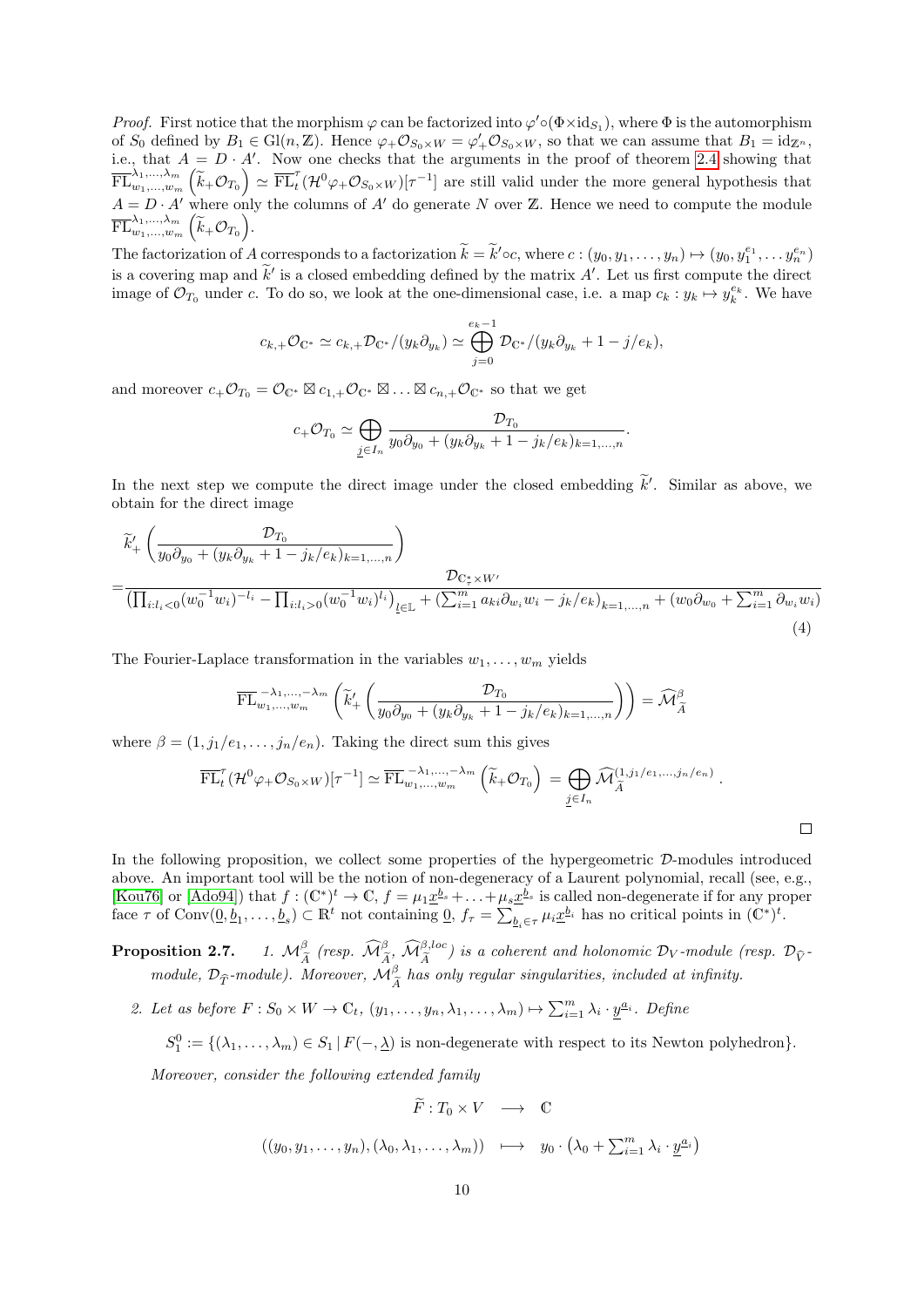and put

 $V^0 := \{(\lambda_0, \lambda_1, \dots, \lambda_m) \in \mathbb{C} \times S_1 \mid \widetilde{F}(-, \underline{\lambda})$  is non-degenerate with respect to its Newton polyhedron}.

Both  $S_1^0$  and  $V^0$  are Zariski open subspaces of  $S_1$  resp.  $\mathbb{C} \times S_1$  (as well as of W resp. V). We have

- (a) The characteristic variety of the restriction of  $\mathcal{M}_{\tilde{A}}^{\beta}$  to  $V^0$  is the zero section of  $T^*V^0$ , i.e.,  $\mathcal{M}^{\beta}_{\tilde{\lambda}}$  is smooth on  $V^0$ .  $\boldsymbol{A}$
- (b) Suppose that  $\underline{a}_1, \ldots, \underline{a}_m$  are defined by toric data and moreover, that the the projective variety  $X_{\Sigma_{A}}$  is genuine Fano, i.e., that its anti-canonical class is ample (and not only nef). Then  $V \backslash V^0 \subset \Delta(F) \cup \bigcup_{i=1}^m {\{\lambda_i = 0\}} \subset V$ , where

$$
\Delta(F) := \left\{ (-t, \lambda_1, \dots, \lambda_m) \in V \, | \, F(-, \underline{\lambda})^{-1}(t) \text{ is singular } \right\}
$$

is the discriminant of the family  $-F$ .

- (c) The restriction of  $\widehat{\mathcal{M}}_{\widetilde{A}}^{\beta,loc}$  to  $\mathbb{C}_{\tau}^{*} \times S_{1}^{0}$  is smooth.
- 3. Suppose that  $\underline{a}_1,\ldots,\underline{a}_m$  are defined by toric data. Then the generic rank of both  $\mathcal{M}^{\beta}_{\widetilde{A}}$  and  $\widehat{\mathcal{M}}^{\beta}_{\widetilde{A}}$ is equal to  $n! \cdot \text{vol}(\text{Conv}(\underline{a}_1, ..., \underline{a}_m))) = (n+1)! \cdot \text{vol}(\text{Conv}(\underline{\widetilde{0}}, \underline{\widetilde{a}}_1, ..., \underline{\widetilde{a}}_m))$ , where the volume of a<br>hypercycle  $[0, 1]^t \subset \mathbb{R}^t$  is normalized to one, and where  $\widetilde{0}$  denotes the origin in  $\mathbb{Z}$ hypercube  $[0,1]^t \subset \mathbb{R}^t$  is normalized to one, and where  $\widetilde{\mathcal{Q}}$  denotes the origin in  $\mathbb{Z}^{n+1}$ .

Before entering into the proof, we need the following lemma.

<span id="page-10-0"></span>**Lemma 2.8.** Suppose that  $\underline{a}_1, \ldots, \underline{a}_m$  are the primitive integral generators of the rays of a fan  $\Sigma_A$ defining a smooth toric Fano manifold  $X_{\Sigma_A}$ . Then the family  $F : S_0 \times S_1 \to \mathbb{C}_t$  is non-degenerate for any  $(\lambda_1, \ldots, \lambda_m) \in S_1$ .

*Proof.* If  $X_{\Sigma_A}$  is Fano, then it is well known (see, e.g., [\[CK99,](#page-47-7) lemma 3.2.1]) that  $\Sigma_A$  is the fan over the proper faces of  $Conv(\underline{a}_1, \ldots, \underline{a}_m)$ . Let  $\tau$  be a face of codimension  $n + 1 - s$  and  $\sigma$  the corresponding sdimensional cone over  $\tau$ . As  $\Sigma_A$  is regular, the primitive generators  $\underline{a}_{\tau_1}, \ldots, \underline{a}_{\tau_s}$  are linearly independent. We have to check that

$$
F_{\tau}(\underline{\lambda},\underline{y}) = \lambda_{\tau_1}\underline{y}^{\underline{a}_{\tau_1}} + \ldots + \lambda_{\tau_s}\underline{y}^{\underline{a}_{\tau_s}}
$$

has no singularities on  $S_0$  for any  $(\lambda_{\tau_1},\ldots,\lambda_{\tau_s})\in (\mathbb{C}^*)^s$ . The critical point equations  $y_k\partial_{y_k}F_\tau=0$  can be written in matrix notation as

$$
\begin{pmatrix}\n(a_{\tau_1})_1 & (a_{\tau_2})_1 & \dots & (a_{\tau_s})_1 \\
\vdots & \vdots & & \vdots \\
(a_{\tau_1})_n & (a_{\tau_2})_n & \dots & (a_{\tau_s})_n\n\end{pmatrix} \cdot \begin{pmatrix}\n\lambda_{\tau_1} \cdot \underline{y}^{a_{\tau_1}} \\
\vdots \\
\lambda_{\tau_s} \cdot \underline{y}^{a_{\tau_s}}\n\end{pmatrix} = 0.
$$

This matrix has maximal rank and therefore can only have the trivial solution, contradicting the fact that  $(\lambda_{\tau_1},\ldots,\lambda_{\tau_s})\in (\mathbb{C}^*)^s$  and  $y\in S_0$ . Hence there is no solution at all and F is non-degenerate for all  $\underline{\lambda}\in S_1.$  $\Box$ 

- *Proof of the proposition.* 1. The holonomicity statement for  $\mathcal{M}_{\tilde{A}}^{\beta}$  is [\[Ado94,](#page-46-0) Theorem 3.9] (or even<br>the able weakly CK700, Theorem 1, so the vectors  $\tilde{A} \tilde{A}$  is  $\tilde{A}$  is in an effect homomology the older result [\[GKZ90,](#page-47-6) Theorem 1], as the vectors  $\tilde{\underline{a}}_0, \tilde{\underline{a}}_1, \ldots, \tilde{\underline{a}}_m$  lie in an affine hyperplane of  $\widetilde{N}$ ). Then also  $\widehat{\mathcal{M}}_{\widetilde{A}}^{\beta}$  and  $\widehat{\mathcal{M}}_{\widetilde{A}}^{\beta,loc}$  are holonomic as this property is preserved under (partial) Fourier-Laplace transformation. The regularity of  $\mathcal{M}_{\widetilde{A}}^{\beta}$  has been shown, e.g., in [\[Hot98,](#page-48-10) section 6].
	- 2. (a) This is shown in [\[Ado94,](#page-46-0) lemma 3.3].
		- (b) By lemma [2.8,](#page-10-0)  $\widetilde{F}_{\tau} := \sum_{i:\widetilde{a}_i\in\tau}\lambda_i\prod_{k=0}^n y_k^{\widetilde{a}_{ki}}$  can have a critical point in  $T_0$  only in the case that  $\tau = \text{Conv}(\underline{\widetilde{a}}_0, \underline{\widetilde{a}}_1, \dots, \underline{\widetilde{a}}_m)$ , i.e., we have the following system of equations

$$
y_0 \partial_{y_0} \widetilde{F} = y_0 \left( \lambda_0 + \sum_{i=1}^m \lambda_i \cdot \prod_{k=1}^n y_k^{a_{ki}} \right) = 0,
$$
  

$$
\left( y_k \partial_{y_k} \widetilde{F} = y_0 \sum_{i=1}^m \lambda_i \cdot a_{ki} \prod_{k=1}^n y_k^{a_{ki}} = 0 \right)_{k=1,...,n}
$$

.

The first equation yields  $\lambda_0 = -t$ , where t denotes the value of the family F, and the second one is the critical point equation for F.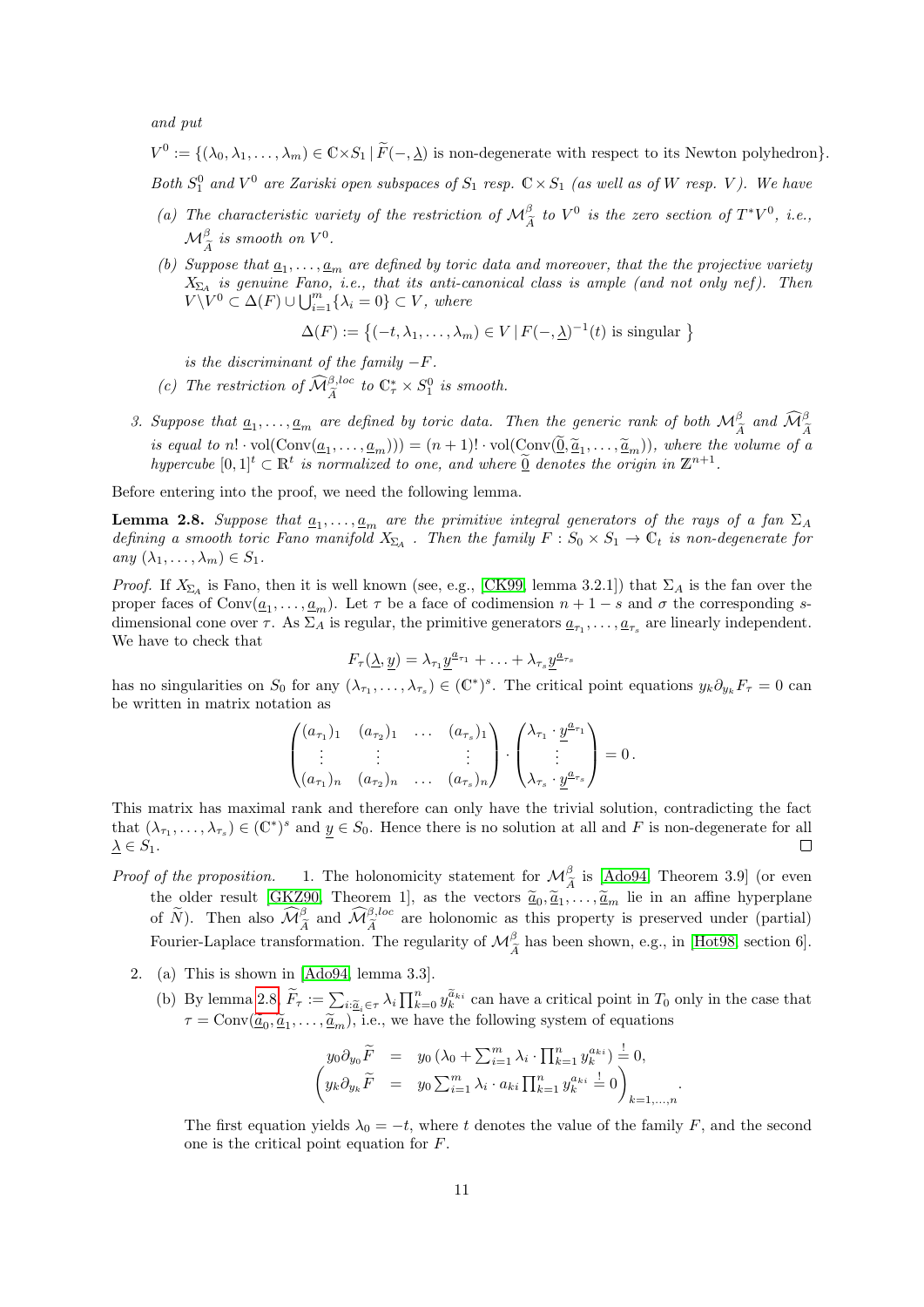(c) We know that  $char(\widehat{\mathcal{M}}^{\beta}_{\widetilde{A}})$  is included in the variety cut out by the ideal

$$
\left(\sigma(\widehat{\Box}_l)\right)_{\underline{l}\in\mathbb{L}}+(\sigma(\widehat{Z}_k))_{k=1,...,n}+\sigma(\widehat{E}).
$$

Write y resp.  $\mu_i$  for the cotangent coordinates on  $T^*(\mathbb{C}^*_\tau \times S^0_1)$  corresponding to z resp.  $\lambda_i$ . As  $\sigma(\widehat{E}) = zy + \sum_{i=1}^n \lambda_i \mu_i$ , it suffices to show that the sub-variety of  $\mathbb{C}^*_{\tau} \times T^*S^0_1$  defined by the ideal

$$
\left(\sigma(\widehat{\Box}_{\underline{l}})\right)_{\underline{l}\in\mathbb{L}}+(\sigma(\widehat{Z}_k))_{k=1,\ldots,n}
$$

equals the zero section. Write  $\beta = (\beta_0, \beta')$  with  $\beta' \in N_{\mathbb{C}}$ . Notice that for any  $\underline{l} \in \mathbb{L}$ , if  $\overline{l} \neq 0$ , then either  $\sigma(\widehat{\Box}_l)$  or  $\sigma(z^{\overline{l}}\widehat{\Box}_l)$  belongs to  $\mathbb{C}[\mu_1,\ldots,\mu_m]$  and equals the symbol of one of the operators defining  $\mathcal{M}_{A}^{\beta'}$ . Similarly, if  $\overline{l} = 0$ , then already  $\Box_{\underline{l}}$  itself is independent of z and equal to an operator from  $\mathcal{M}_{A}^{\beta'}$ . This shows that [\[Ado94,](#page-46-0) lemma 3.1 to lemma 3.3] holds for  $\widehat{\mathcal{M}}^{\beta}_{\widetilde{A}}$ , and hence  $\widehat{\mathcal{M}}^{\beta}_{\widetilde{A}}$  is smooth on  $\mathbb{C}^*_{\tau} \times S^0_1$ .

3. For the  $\mathcal{D}_V$ -module  $\mathcal{M}_{\tilde{A}}^{\beta}$  this is [\[Ado94,](#page-46-0) corollary 5.21] as Spec C[N $\tilde{A}$ ] is Cohen-Macaulay by propo-sition [2.1,](#page-0-1) 2., notice that the Cohen-Macaulay condition is needed only for the ring Spec  $\mathbb{C}[\mathbb{N}\tilde{A}]$ , not for any of its subrings as the only face  $\tau$  occurring in loc.cit. that does not contain the origin is the one spanned by the vectors  $\tilde{\underline{a}}_0, \tilde{\underline{a}}_1 \ldots, \tilde{\underline{a}}_m$ .

Similarly, [\[Ado94,](#page-46-0) corollary 5.21] shows that the generic rank of  $\mathcal{M}_A^{\beta'}$  equals  $n! \cdot \text{vol}(\text{Conv}(\underline{a}_1, \ldots, \underline{a}_m))$ : Here we have to use the fact that all cones  $\sigma \in \Sigma_A$  are smooth, so that the semigroup rings generated by their primitive integral generators are normal and Cohen-Macaulay. Now it follows from the calculation of the characteristic variety from 2(c) that this is then also the generic rank of  $\widehat{\mathcal{M}}_{\widehat{\mathcal{A}}}^{\beta}$ .

For later purpose, we need a precise statement on the regularity resp. irregularity of the module  $\widehat{\mathcal{M}}_{\widehat{A}}^{\beta}$ , at least in the case of main interest where  $\underline{a}_1, \ldots, \underline{a}_m$  are defined by toric data. As a preliminary step, we show in the following proposition a finiteness result for the singular locus of  $\mathcal{M}_{\widetilde{A}}^{\beta}$ .

<span id="page-11-0"></span>**Proposition 2.9.** Suppose that  $\underline{a}_1, \ldots, \underline{a}_m$  are defined by toric data. Let  $p: V \to W$  be the projection forgetting the first component. Then for any  $\Delta=(\lambda_1,\ldots,\lambda_m)\in S_1^0,$  there is a small analytic neighborhood  $U_{\underline{\lambda}} \subset S_1^{0,an}$  such that the restriction

$$
p_{\mid \Delta(F)^{an} \cap p^{-1}(U_{\underline{\lambda}})} : \Delta(F)^{an} \cap p^{-1}(U_{\underline{\lambda}}) \longrightarrow U_{\underline{\lambda}}
$$

is finite, i.e., proper with finite fibres. In particular  $p_{\vert \Delta(F) \cap p^{-1}(S_1^0)} : \Delta(F) \cap p^{-1}(S_1^0) \to S_1^0$  is finite.

*Proof.* Write  $P_{\underline{\lambda}}$  for the restriction  $p_{|\Delta(F)^{an}\cap p^{-1}(U_{\underline{\lambda}})}$ . The quasi-finiteness of  $P_{\underline{\lambda}}$  is obvious, as for any  $\Delta \in S_1^0$ ,  $F(-, \Delta)$  has only finitely many critical values. Hence we need to show that  $P_{\Delta}$  is proper. Take any compact subset K in  $U_{\underline{\lambda}}$ . Suppose that  $P_{\underline{\lambda}}^{-1}(K)$  is not compact, then it must be unbounded in  $V \cong \mathbb{C}^{m+1}$ for the standard metric. Hence there is a sequence  $(\lambda_0^{(i)}, \underline{\lambda}^{(i)}) \in P_{\underline{\lambda}}^{-1}(K)$  with  $\lim_{i \to \infty} |\lambda_0^{(i)}| = \infty$ , as K is closed and bounded in  $W \cong \mathbb{C}^m$ . Consider the projection  $\pi : V \to \mathbb{P}(V) = \text{Proj } \mathbb{C}[\lambda_0, \lambda_1, \ldots, \lambda_m],$  then (possibly after passing to a subsequence), we have  $\lim_{i\to\infty} \pi(\lambda_0^{(i)}, \underline{\lambda}^{(i)}) = (1:0:\dots:0)$ .

In order to construct a contradiction, we will need to consider a partial compactification of the family F, or rather of the morphism  $\varphi: S_0 \times S_1 \to \mathbb{C}_t \times S_1$ . This is done as follows (see, e.g., [\[DL91\]](#page-47-8) and [\[Kho77\]](#page-48-11)): Write  $X_B$  for the projective toric variety defined by the polytope  $Conv(\underline{a}_1, \ldots, \underline{a}_m)$  (under the assumption that  $X_{\Sigma_A}$  is weak Fano, this is a reflexive polytope in the sense of [\[Bat94\]](#page-47-9)) then  $X_B$ embeds into  $\mathbb{P}(V')$  and contains the closure of the image of the morphism k from proposition [2.1.](#page-0-1) Write  $Z = \{\sum_{i=0}^{m} \lambda_i \cdot w_i = 0\} \subset \mathbb{P}(W') \times \mathbb{P}(W)$  for the universal hypersurface and put  $Z_B := (X_B \times \mathbb{P}(W)) \cap Z$ . Consider the map  $\pi: X_B \times (\mathbb{C}_t \times S_1) \to X_B \times \mathbb{P}(W)$ , let  $\widetilde{Z}_B := \pi^{-1}(Z_B)$ , and write  $\phi$  for the restriction of the projection  $X_B \times (\mathbb{C}_t \times S_1) \twoheadrightarrow \mathbb{C}_t \times S_1$  to  $\widetilde{Z}_B$ . Then  $\phi$  is proper, and restricts to  $\varphi$  on  $S_0 \times S_1 \cong \widetilde{Z}_B$ .  $\Gamma_{\varphi} \subset \tilde{Z}_B$ . There is a natural stratification of  $X_B$  by torus orbits and this gives a product stratification on  $X_B \times (\mathbb{C}_t \times S_1)$ . Now consider the restriction  $\phi'$  of  $\phi$  to  $\widetilde{Z}'_B := \phi^{-1}(\mathbb{C}_t \times S_1^0)$ , then one checks that the non-degeneracy of F on  $S_1^0$  is equivalent to the fact that  $Z$  cuts all strata of  $(X_B \backslash S_0) \times (\mathbb{C}_t \times S_1^0)$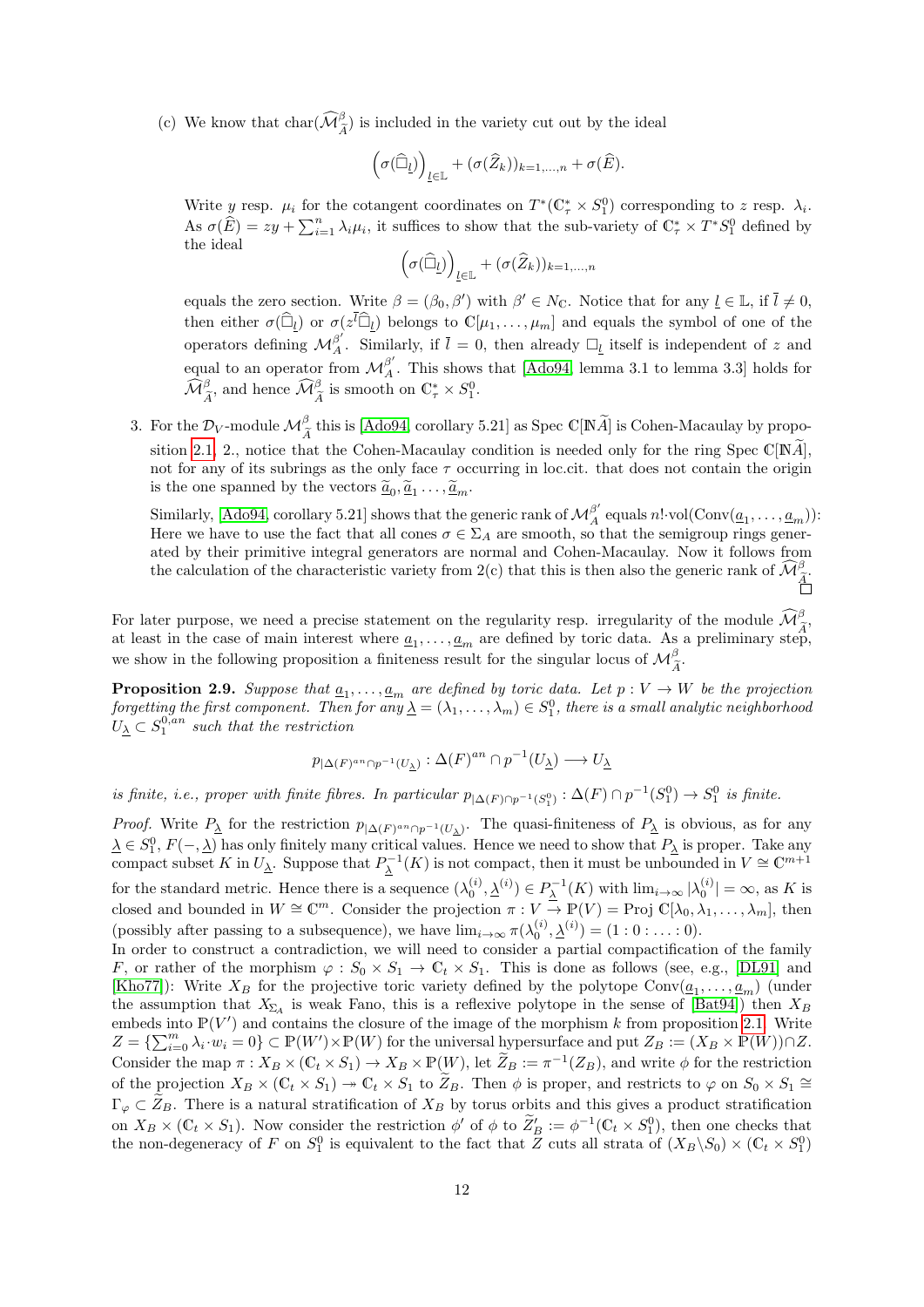transversal. Hence we have a natural Whitney stratification  $\Sigma$  on (the analytic space associated to)  $\widetilde{Z}_B'$ . If we write  $\operatorname{Crit}_{\Sigma}(\phi')$  for the  $\Sigma$ -stratified critical locus of  $\phi'$ , i.e.,  $\operatorname{Crit}_{\Sigma}(\phi') := \bigcup_{\Sigma_{\alpha} \in \Sigma} \operatorname{Crit}(\phi'_{|\Sigma_{\alpha}})$ , then we have  $\text{Crit}_{\Sigma}(\phi') = \text{Crit}(\varphi')$ , where  $\varphi' := \varphi_{|S_0 \times S_1^0}$ . On the other hand, Whitney's (a)-condition implies that Crit<sub> $\Sigma(\phi')$ </sub> is closed in  $\widetilde{Z}'_B$ , and so is Crit $(\varphi')$ .

Now consider the above sequence  $(\lambda_0^{(i)}, \underline{\lambda}^{(i)}) \in P_{\underline{\lambda}}^{-1}(K) \subset \Delta(F)^{an}$ , then the fact that the projection from the critical locus of  $\varphi$  to the discriminant is onto shows that there is a sequence  $((w_0^{(i)}, \underline{w}^{(i)}), (\lambda_0^{(i)}, \underline{\lambda}^{(i)}) \in$  $\mathrm{Crit}(\varphi') \subset S_0 \times K$  projecting under  $\varphi'$  to  $(\lambda_0^{(i)}, \underline{\lambda}_1^{(i)})$ . Consider the first component of the sequence  $\pi((w_0^{(i)}, \underline{w}^{(i)}), (\lambda_0^{(i)}, \underline{\lambda}^{(i)}))$ , then this is a sequence  $(w_0^{(i)}, \underline{w}^{(i)})$  in  $X_B$  which converges (after passing possibly again to a subsequence) to a limit  $(0:w_1^{\lim},\ldots,w_m^{\lim})$  (this is forced by the incidence relation  $\sum_{i=0}^m w_i\lambda_i =$ 0), in other words, this limit lies in  $X_B \backslash S_0$ . However, we know that  $\lim_{i\to\infty} ((w_0^{(i)}, \underline{w}^{(i)}), (\lambda_0^{(i)}, \underline{\lambda}^{(i)})$  exists in Crit<sub>Σ</sub>( $\phi'$ ) as the latter space is closed. This is a contradiction, as we have seen that  $\phi$  is non-singular outside  $S_0 \times (\mathbb{C}_t \times S_1)$ , i.e., that  $\operatorname{Crit}_{\Sigma}(\phi') = \operatorname{Crit}(\varphi') \subset S_0 \times S_1^0$ .  $\Box$ 

Now the regularity result that we will need later is the following.

**Lemma 2.10.** Consider  $\widehat{\mathcal{M}}_{\widetilde{A}}^{\beta}$  as a  $\mathcal{D}_{\mathbb{P}_{z}^1 \times \overline{W}}$ -module, where  $\overline{W}$  is a smooth projective compactification of W. Then  $\widehat{\mathcal{M}}_{\widetilde{A}}^{\beta}$  is regular outside  $(\{z=0\}\times\overline{W})\cup(\mathbb{P}_{z}^{1}\times(\overline{W}\backslash S_{1}^{0}))$ .

*Proof.* It suffices to show that any  $\underline{\lambda} = (\lambda_1, ..., \lambda_m) \subset S_1^0$  has a small analytic neighborhood  $U_{\underline{\lambda}} \subset S_1^{0,an}$ <br>such that the partial analytization  $\widehat{\mathcal{M}}_{\lambda}^{\beta,loc} \otimes_{\mathcal{O}_{\mathbb{C}_{\tau}^* \times S_1}} \mathcal{O}_{U_{\underline{\lambda}}}^{an}[\tau,$ This is precisely the statement of [\[DS03,](#page-47-0) theorem 1.11 (1)], taking into account the regularity of  $\mathcal{M}_{\lambda}^{\beta}$ (i.e., proposition [2.7,](#page-0-1) 1.), the fact that on  $\mathbb{C}_{\lambda_0} \times U_{\lambda}$ , the singular locus of  $\mathcal{M}_{\lambda}^{\beta}$  coincides with  $\Delta(F)$ <br>(see the proof of proposition 2.7, 2(b)) or well as the loct proposition (potion that the pap (see the proof of proposition [2.7,](#page-0-1) 2(b)) as well as the last proposition (notice that the non-characteristic assumption in loc.cit. is satisfied, see, e.g., [\[Pha79,](#page-49-10) page 281]).  $\Box$ 

#### <span id="page-12-0"></span>2.2 Brieskorn lattices

The next step is to study natural lattices that exist in G and in  $\widehat{\mathcal{M}}_{\widetilde{A}}^{\beta}$ . To avoid endless repetition of hypotheses, we will assume throughout this subsection that our vectors  $\underline{a}_1, \ldots, \underline{a}_m$  are defined by toric data. In order to discuss lattices in  $\widehat{\mathcal{M}}_{\widetilde{A}}^{\beta}$ , we start with definition.

Definition 2.11. 1. Consider the ring

$$
R := \mathbb{C}[\lambda_1^{\pm}, \ldots, \lambda_m^{\pm}, z] \langle z \partial_{\lambda_1}, \ldots, z \partial_{\lambda_m}, z^2 \partial_z \rangle,
$$

*i.e.* the quotient of the free associative  $\mathbb{C}[\lambda_1^{\pm}, \ldots, \lambda_m^{\pm}, z]$ -algebra generated by  $z \partial_{\lambda_1}, \ldots, z \partial_{\lambda_m}, z^2 \partial_z$ by the left ideal generated by the relations

$$
[z\partial_{\lambda_i}, z] = 0, \quad [z\partial_{\lambda_i}, \lambda_j] = \delta_{ij}z, \quad [z^2\partial_z, \lambda_i] = 0,
$$
  

$$
[z^2\partial_z, z] = z^2, \quad [z\partial_{\lambda_i}, z\partial_{\lambda_j}] = 0, \quad [z^2\partial_z, z\partial_{\lambda_i}] = z \cdot z\partial_{\lambda_i}
$$

.

Write R for the associated sheaf of quasi-coherent  $\mathcal{O}_{\mathbb{C}_z \times S_1}$ -algebras which restricts to  $\mathcal{D}_{\mathbb{C}_\tau^* \times S_1}$  on  $\{(z \neq 0\})$ . We also consider the subring  $R' := \mathbb{C}[\lambda_1^{\pm}, \ldots, \lambda_m^{\pm}, z] \langle z \partial_{\lambda_1}, \ldots, z \partial_{\lambda_m} \rangle$  of R, and the associated sheaf R'. The inclusion  $\mathcal{R}' \hookrightarrow \mathcal{R}$  induces a functor from the category of R-modules to the category of  $\mathcal{R}'$ -modules, which we denote by  $\text{For}_{z^2\partial_z}$  ("forgetting the  $z^2\partial_z$ -structure").

2. Choose  $\beta \in \widetilde{N}_{\mathbb{C}}$ , consider the ideal  $\mathcal{I} := \mathcal{R}(\widehat{\Box}_{\underline{l}}')_{\underline{l} \in \mathbb{L}} + \mathcal{R}(z \cdot \widehat{Z}_k)_{k=1,\dots,n} + \mathcal{R}(z \cdot \widehat{E})$  in  $\mathcal R$  and write  $\begin{array}{ll}\n\widehat{\mathcal{M}}_{\widetilde{A}}^{\beta,loc} & \text{for the quotient } \mathcal{R}/\mathcal{I}.\n\end{array}$ We have  $\text{For}_{z^2\partial_z}(\widehat{\mathcal{M}}_{\widetilde{A}}^{\beta,loc}) = \mathcal{R}'/((\widehat{\Box}_l')_{l\in\mathbb{L}} + (z\cdot \widehat{Z}_k)_{k=1,\dots,n}),$  and the restriction of  $\widehat{\mathcal{M}}_{\widetilde{A}}^{\beta,loc}$  to  $\mathbb{C}_{\tau}^* \times S_1$  equals  $\widehat{\mathcal{M}}_{\widetilde{A}}^{\beta,loc}$ . Again we put  $\widehat{\mathcal{M}}_{\widetilde{A}}^{loc} := \widehat{\mathcal{M}}_{\widetilde{A}}^{(1,0),loc}$ .

<span id="page-12-1"></span>**Corollary 2.12.** Consider the restriction of the isomorphism  $\phi$  from theorem [2.4](#page-6-0) to  $\mathbb{C}_{\tau}^{*} \times S_1$ .

1. φ sends the class of the section 1 in  $\widehat{\mathcal{M}}_{\widetilde{A}}^{loc}$  to class of the (relative) volume form  $\omega_0 := dy_1/y_1 \wedge$  $\ldots \wedge dy_n/y_n \in \Omega^n_{S_0 \times S_1/S_1}.$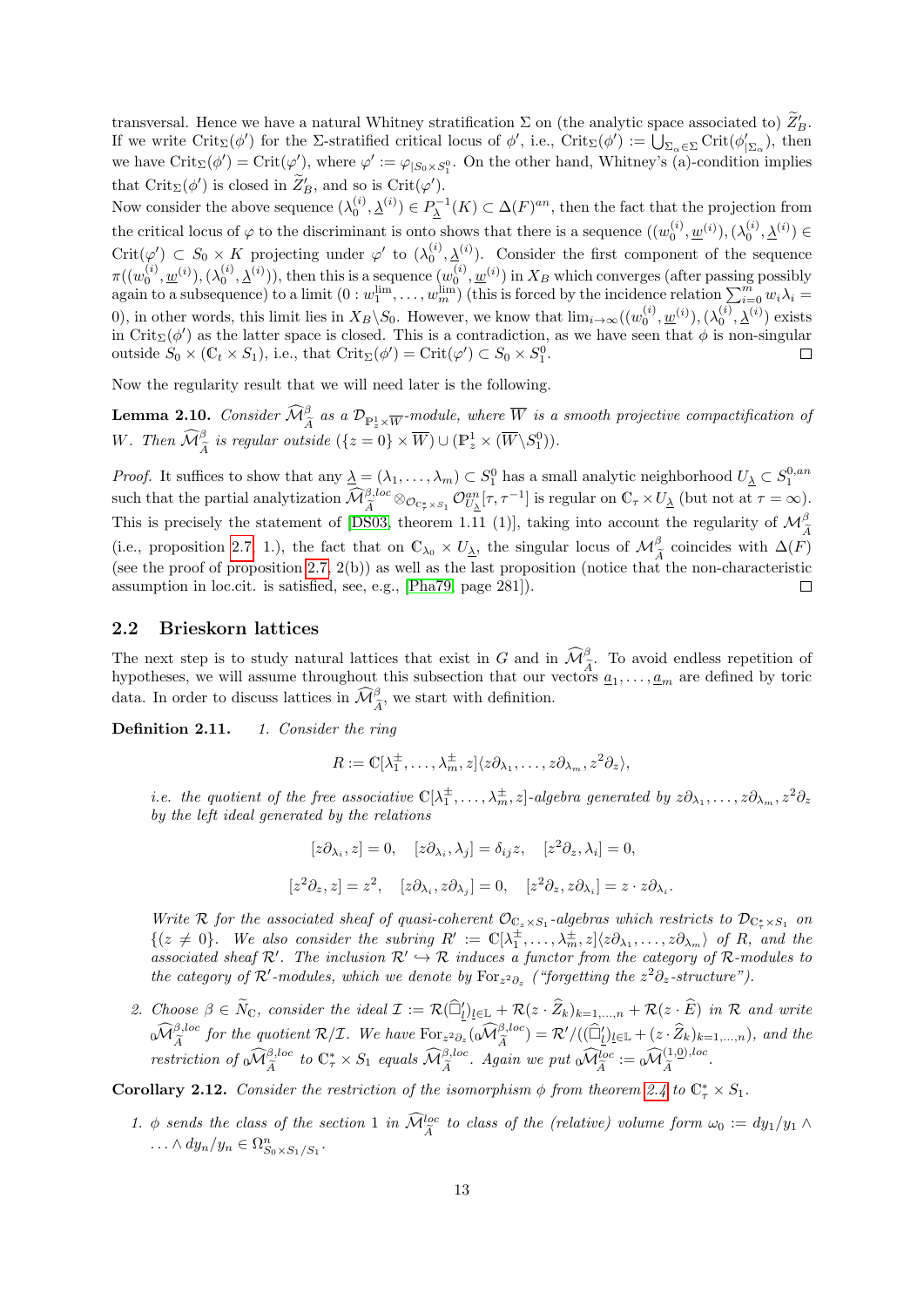2. The morphism  $\phi$  maps  $\widehat{\mathcal{M}}_{\widetilde{A}}^{loc}$  isomorphically to

$$
G_0:=\frac{\pi_*\Omega_{S_0\times S_1/S_1}^n[z]}{(zd-dF\wedge)\,\pi_*\Omega_{S_0\times S_1/S_1}^{n-1}[z]}
$$

.

Proof. 1. Following the identifications in the proof of theorem [2.4,](#page-6-0) this is evident, if one takes into account that due to the choice in formula [\(3\)](#page-8-1), we have actually computed

$$
G_{|\mathbb{C}_{\tau}^*\times S_1} = \overline{\mathrm{FL}}_t^\tau \left( \mathcal{H}^0 \varphi_+ \mathcal{O}_{S_0 \times S_1} \frac{1}{y_1 \cdot \ldots \cdot y_n} \right) = \overline{\mathrm{FL}}_t^\tau \left( \mathcal{H}^0 \varphi_+ \frac{\mathcal{D}_{S_0 \times S_1}}{\mathcal{D}_{S_0 \times S_1} (y_k \partial_{y_k} + 1)_{k=1,\ldots,n}} \right)
$$

- 2. First notice that due to 1. and the formulas in lemma [2.5,](#page-7-0) we have  $\phi\left(\widehat{\mathcal{M}}_{\widetilde{A}}^{loc}\right) \subset G_0$ . To see that A<sup>-</sup> it is surjective, take any representative  $s = \sum_{i\geq 0} \omega^{(i)} z^i$  of a class in  $G_0$ . As an element of G, s has a unique preimage under  $\phi$ , which is an operator  $P \in \widehat{\mathcal{M}}_{\widetilde{A}}^{loc}$  and we have to show that actually  $P \in \tilde{\mathcal{M}}_{\tilde{A}}^{loc}$ . By linearity of  $\phi$ , it is sufficient to do it for the case where  $\omega^{(0)} \neq 0$ . There is a minimal  $k \in \mathbb{N}$  such that  $z^k P \in \substack{\Omega \\ \partial M_A^{loc}}$ , and then the class of  $z^k P$  in  $\substack{\Omega \\ \partial M_A^{loc}/z} \cdot \substack{\Omega \\ \partial M_A^{loc}}$  does not vanish. Suppose that  $k > 0$ , then the class of  $\phi(z^k P) = z^k s$  vanishes in  $G_0/zG_0$ , which contradicts the next lemma. Hence  $k = 0$  and  $P \in \widetilde{\mathcal{M}}_{\widetilde{A}}^{loc}$ .  $\Box$
- **Lemma 2.13.** 1. The quotient  $\delta \widetilde{\mathcal{M}}_{\widetilde{A}}^{loc}/z \cdot \delta \widetilde{\mathcal{M}}_{\widetilde{A}}^{loc}$  is the sheaf of commutative  $\mathcal{O}_{S_1}$ -algebras associated to

$$
\frac{\mathbb{C}[\lambda_1^{\pm}, \dots, \lambda_m^{\pm}, \mu_1, \dots, \mu_m]}{\left(\prod_{l_i < 0} \mu_i^{-l_i} - \prod_{l_i > 0} \mu_i^{l_i}\right)_{l \in \mathbb{L}} + \left(\sum_{i=1}^m a_{ki}\lambda_i\mu_i\right)_{k=1,\dots,n}}
$$

2. The induced map

$$
[\phi] : {}_0\widehat{\mathcal{M}}_{\widetilde{A}}^{loc}/z \cdot {}_0\widehat{\mathcal{M}}_{\widetilde{A}}^{loc} \longrightarrow G_0/zG_0 \cong \pi_*\Omega_{S_0 \times S_1/S_1}^n/d_{\underline{y}}F \wedge \pi_*\Omega_{S_0 \times S_1/S_1}^{n-1}
$$

is an isomorphism.

- *Proof.* 1. Letting  $\mu_i$  be the class of  $z\partial_{\lambda_i}$  in  $\sqrt{\mathcal{M}_{\tilde{A}}^{loc}}/z \cdot \sqrt{\mathcal{M}_{\tilde{A}}^{loc}}$ , we see that the commutator  $[\mu_i, \lambda_i]$ vanishes in this quotient.
	- 2. This can be shown along the lines of [\[Bat93,](#page-47-10) theorem 8.4]. Namely, consider the morphism of  $\mathbb{C}[\lambda_1^{\pm}, \ldots, \lambda_1^{\pm}]$ -algebras

$$
\psi : \mathbb{C}[\lambda_1^{\pm}, \dots, \lambda_m^{\pm}, \mu_1, \dots, \mu_m] \longrightarrow \mathbb{C}[\lambda_1^{\pm}, \dots, \lambda_m^{\pm}, y_1^{\pm}, \dots, y_n^{\pm}]
$$

$$
\mu_i \longmapsto y^{\underline{a}_i}
$$

From the completeness and smoothness of  $\Sigma_A$  we deduce that  $\psi$  is surjective. Moreover, we have  $\text{ker}(\psi) = (\prod_{l_i < 0} \mu_i^{-l_i} - \prod_{l_i > 0} \mu_i^{l_i})_{l \in \mathbb{L}}$  (for a proof, see, e.g., [\[MS05,](#page-49-6) theorem 7.3]), and obviously  $\psi(\sum_{i=1}^m a_{ki}\lambda_i\mu_i) = y_k\partial_{y_k}F$  for all  $k = 1, \ldots, n$ . One easily checks that the induced map

$$
\psi : \frac{\mathbb{C}[\lambda_1^{\pm},\ldots,\lambda_m^{\pm},\mu_1,\ldots,\mu_m]}{(\prod_{l_i < 0} \mu_i^{-l_i} - \prod_{l_i > 0} \mu_i^{l_i})_{l \in \mathbb{L}} + (\sum_{i=1}^m a_{ki} \lambda_i \mu_i)_{k=1,\ldots,n}} \longrightarrow \frac{\mathbb{C}[\lambda_1^{\pm},\ldots,\lambda_m^{\pm},y_1^{\pm},\ldots,y_n^{\pm}]}{(y_k \partial_{y_k} F)_{k=1,\ldots,n}}
$$

coincides with the map  $[\phi]$  induced by  $\phi$ , notice that

$$
\frac{\mathbb{C}[\lambda_1^{\pm},\ldots,\lambda_m^{\pm},y_1^{\pm},\ldots,y_n^{\pm}]}{(y_k\partial_{y_k}F)_{k=1,\ldots,n}} \cong \frac{\pi_*\Omega_{S_0\times S_1/S_1}^n}{dF \wedge \pi_*\Omega_{S_0\times S_1/S_1}^{n-1}}.
$$

by multiplication with the relative volume form  $dy_1/y_1 \wedge \ldots \wedge dy_n/y_n$ .

 $\Box$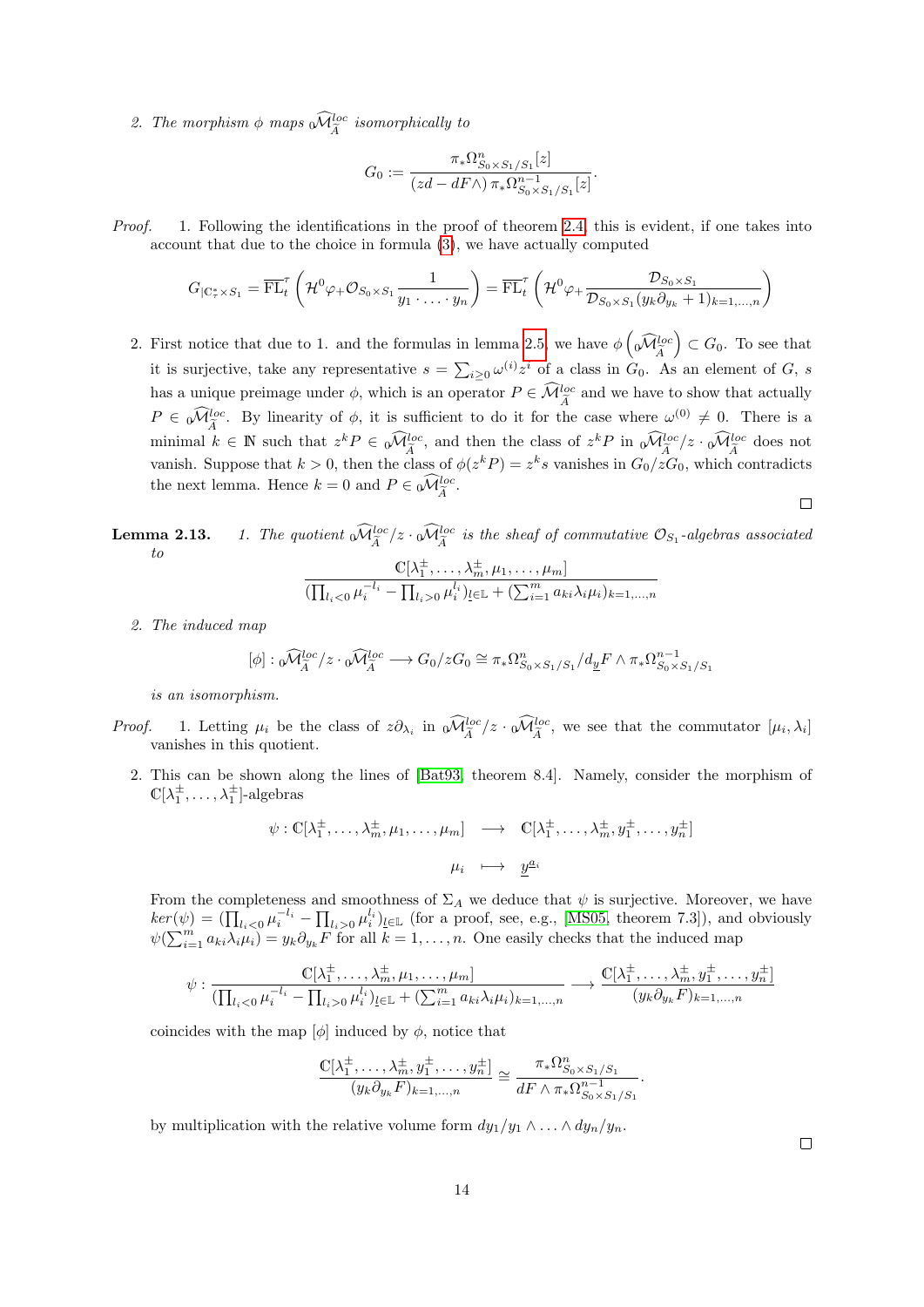Following the terminology of [\[Sab06\]](#page-49-1) and [\[DS03\]](#page-47-0) (going back to [\[Sai89\]](#page-49-7), and, of course, to [\[Bri70\]](#page-47-11)), we call  $G_0$  (and, using the last result, also  $\widehat{\mathcal{M}}_{\widetilde{A}}^{loc}$ ) the (family of) Brieskorn lattice(s) of the morphism  $\varphi$ . For the case of a single Laurent polynomial  $F_{\lambda} := \varphi(-, \lambda) : S_0 \to \mathbb{C}$ , it follows from the results of [\[Sab06\]](#page-49-1) that the module  $\Omega_{S_0}^n[z]/(zd - dF_{\underline{\lambda}} \wedge) \Omega_{S_0}^{n-1}[z]$  is  $\mathbb{C}[z]$ -free provided that  $\underline{\lambda} \in S_1^0$ , recall that  $S_1^0$  denotes the Zariski open subset of  $S_1$  of parameter values  $\lambda$  such that  $F(-, \lambda)$  is non-degenerate with respect to its Newton polyhedron. However, this does not directly extend to a finiteness (and freeness) result for the Brieskorn lattice  $G_0$  of the family  $\varphi: S_0 \times S_1^0 \to \mathbb{C}_t \times S_1^0$ . We can now prove this freeness using corollary [2.12.](#page-12-1)

<span id="page-14-1"></span>**Theorem 2.14.** The module  $\mathcal{O}_{\mathbb{C}_z \times S_1^0} \otimes_{\mathcal{O}_{\mathbb{C}_z \times S_1}} \widehat{\mathcal{M}}_{\widetilde{A}}^{loc}$  (and hence also the module  $\mathcal{O}_{\mathbb{C}_z \times S_1^0} \otimes_{\mathcal{O}_{\mathbb{C}_z \times S_1}} G_0$ ) is  $\mathcal{O}_{\mathbb{C}_z \times S_1^0}$ -locally free.

Proof. The main argument in the proof is very much similar to the proof of proposition [2.7,](#page-0-1) 2.c). It is actually sufficient to show that  $\mathcal{O}_{\mathbb{C}_z\times S_1^0}\otimes_{\mathcal{O}_{\mathbb{C}_z\times S_1}}\widehat{\mathcal{M}}_{\widetilde{A}}^{loc}$  is  $\mathcal{O}_{\mathbb{C}_z\times S_1^0}$ -coherent. Namely, we know that the restriction  $\mathcal{O}_{S_1^0} \otimes_{\mathcal{O}_{S_1}} \left( \widehat{vM}_{\widetilde{A}}^{loc}/z \cdot \widehat{vM}_{\widetilde{A}}^{loc} \right)$ ) equals the Jacobian algebra of  $\varphi_{|S_0 \times S_1^0}$ , which is  $\mathcal{O}_{S_1^0}$ -locally free of rank equal to the Milnor number of  $\varphi_{|S_0 \times S_1^0}$ , that it, equal to  $n! \cdot \text{vol}(\text{Conv}(\underline{a}_1, \ldots, \underline{a}_m))$ , see [\[Kou76,](#page-48-9) théorème 1.16]. Moreover, the restriction  $\mathcal{O}_{\mathbb{C}^*_{\tau}\times S_1^0} \otimes_{\mathcal{O}_{\mathbb{C}_z}\times S_1} \widehat{\mathcal{M}}_{\widetilde{A}}^{loc} = \mathcal{O}_{\mathbb{C}^*_{\tau}\times S_1^0} \otimes_{\mathcal{O}_{\mathbb{C}^*_{\tau}\times S_1}} \widehat{\mathcal{M}}_{\widetilde{A}}$  is locally free of the same rank and equipped with a flat structure, so that  $\widehat{M}_{\widetilde{A}}^{loc} \otimes_{\mathcal{O}_{C_z \times S_1}} \mathcal{O}_{C_z \times S_1^0}$  can only have the same rank everywhere, provided that it is coherent.

It will be sufficient to show the coherence of  $\mathcal{N} := \mathcal{O}_{\mathbb{C}_z \times S_1^0} \otimes_{\mathcal{O}_{\mathbb{C}_z \times S_1}} \text{For}_{z^2 \partial_z}(\sqrt{\mathcal{M}_{\widetilde{A}}^{loc}})$  only, as this is the A<sup>-</sup> same as  $\mathcal{O}_{\mathbb{C}_z \times S_1^0} \otimes \mathcal{O}_{\mathbb{C}_z \times S_1} \widetilde{\mathcal{M}}_A^{loc}$  when considered as an  $\mathcal{O}_{\mathbb{C}_z \times S_1^0}$ -module. Let us denote by  $F_{\bullet}$  the natural filtration on  $\mathbb{Z}'$  defined by filtration on  $\mathcal{R}'$  defined by

$$
F_k \mathcal{R}' := \left\{ P \in \mathcal{R}' \middle| P = \sum_{|\underline{\alpha}| \leq k} g_{\underline{\alpha}}(z, \underline{\lambda})(z \partial_{\lambda_1})^{\alpha_1} \cdot \ldots \cdot (z \partial_{\lambda_m})^{\alpha_r} \right\}.
$$

This filtration induces a filtration  $F_{\bullet}$  on N which is good, in the sense that  $F_k \mathcal{R}' \cdot F_l \mathcal{N} = F_{k+l} \mathcal{N}$ . Obviously, for any k,  $F_k \mathcal{N}$  is  $\mathcal{O}_{\mathbb{C}_z \times S_1^0}$ -coherent, so that it suffices to show that the filtration  $F_{\bullet}$  become eventually stationary. The ideal generated by the symbols of all operators in the ideal defining  $N$ , that is, by the highest order terms with respect to the filtration  $F_{\bullet}$ , cut out a subvariety of  $\mathbb{C}_{z} \times T^{*}S_{1}^{0}$ , and it suffices to show that this subvariety equals  $\mathbb{C}_z \times S_1^0$ , then by the usual argument the filtration  $F_{\bullet}$ stabilizes for some sufficiently large index. However, for any of the operators  $\widehat{\Box}_{\underline{\ell}}^{\underline{\ell}}$  and  $\widehat{Z}_k$  in  $\mathcal{I}^{\prime}$ , its symbol with respect to the above filtration  $F_{\bullet}$  is precisely the same as the symbol of  $\widehat{\Box}_{\underline{l}}, \widehat{Z}_k$  with respect to the ordinary filtration on  $\widehat{\mathcal{M}}_{\widehat{A}}^{loc}$ , hence, the same argument as in the proof of proposition [2.7,](#page-0-1) 2.c) (that is, the arguments in  $[Ado94,$  lemma 3.1 to lemma 3.3]) shows that the above mentioned subvariety is the zero section  $\mathbb{C}^* \times S_1^0$ .  $\Box$ 

#### <span id="page-14-0"></span>2.3 Duality and Filtrations

In this section, we discuss the holonomic dual of the hypergeometric system  $\mathcal{M}_{\tilde{\Lambda}}$ , from which we deduce a self-duality property of the module  $\mathcal{M}_{\tilde{A}}$ . Moreover, we study the natural good filtration on  $\mathcal{M}_{\tilde{A}}$  by order of operators, and show that it is preserved, up to shift, by the duality isomorphism. We obtain an induced filtration on  $\widehat{\mathcal{M}}_{\widetilde{A}}^{loc}$  by  $\mathcal{O}_{S_1}[z]$ -modules (which is not a good filtration on this module). Its zeroth step turns out to coincide with the lattice  $\widehat{\mathcal{M}}_{\widetilde{A}}^{loc}$  considered in the last subsection. This shows that we obtain a non-degenerate pairing on  $\widehat{M}_{\widetilde{A}}^{loc}$ , a fact that we will need later in the construction of Frobenius<br>structures structures.

We start by describing the holonomic dual of the  $\mathcal{D}_V$ -module  $\mathcal{M}_{\tilde{\Lambda}}$ . This description is based on the local duality theorem for the Gorenstein ring Spec  $\mathbb{C}[\tilde{N}\tilde{A}]$ . If we were only interested in the description of this dual module, we could simply refer to [\[Wal07,](#page-50-1) proposition 4.1], however, as we need later a more refined version taking into account filtrations, we recall the techniques using Euler-Koszul homology that leads to this duality result.

We suppose throughout this section that the vectors  $\underline{a}_1, \ldots, \underline{a}_m$  are defined by toric data.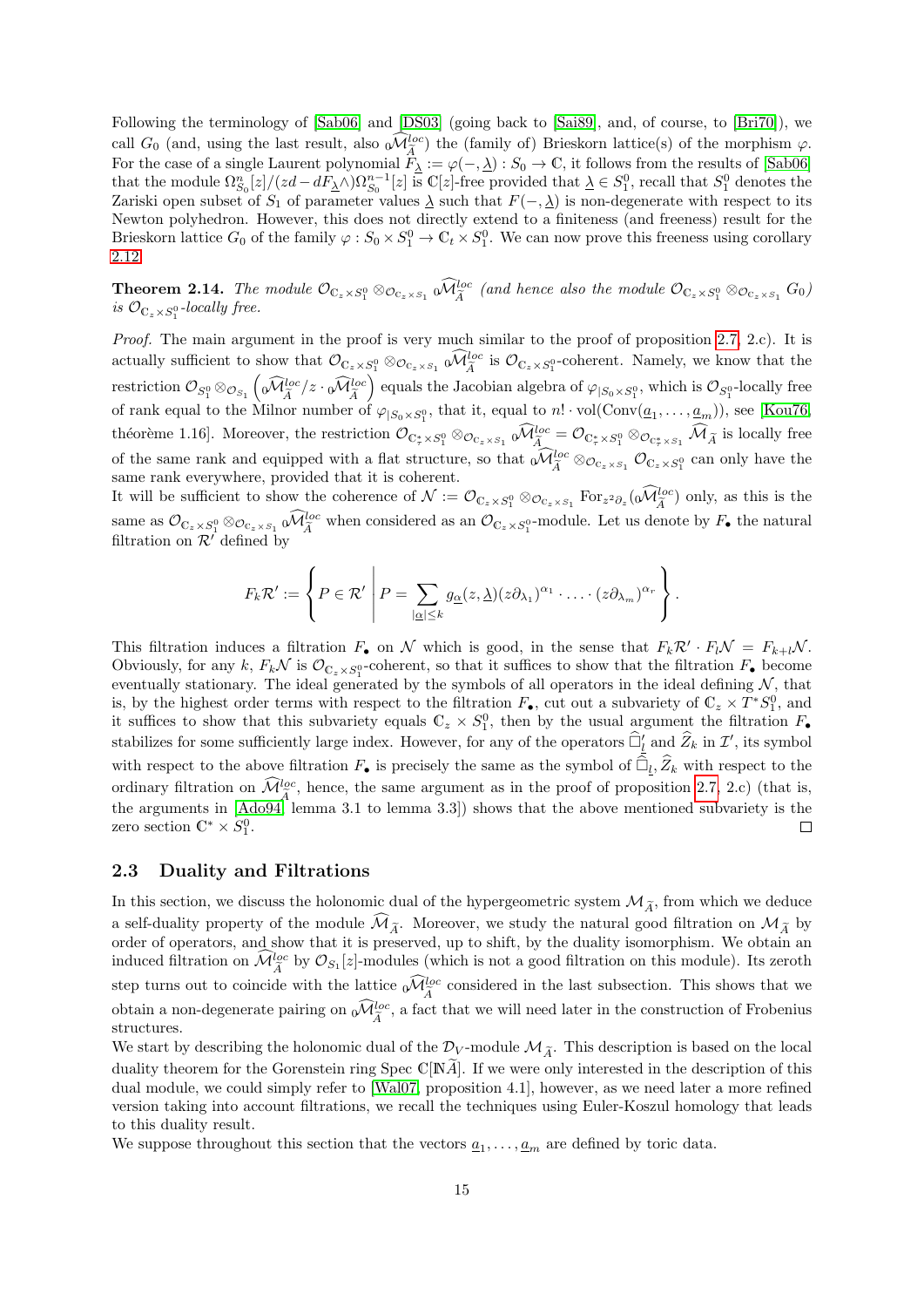**Theorem 2.15.** 1. For any holonomic left  $\mathcal{D}_V$ -module N, write  $\mathbb{D}\mathcal{N}$  for the left  $\mathcal{D}_V$ -module associated to the right  $\mathcal{D}_V$ -module  $\mathcal{E}xt_{\mathcal{D}_V}^{m+1}(\mathcal{N},\mathcal{D}_V)$ , where we use, as V is an affine space, the canonical identification  $\mathcal{O}_V \cong \Omega_V^{m+1}$  given by multiplying functions with the volume form  $d\lambda_0 \wedge \ldots \wedge d\lambda_m$ . Then we have

$$
\mathbb{D}\mathcal{M}_{\widetilde{A}}^{\beta}=\mathcal{M}_{\widetilde{A}}^{-\beta+(1,\underline{0})},
$$

in particular

$$
\mathbb{D}\mathcal{M}_{\widetilde{A}}=\mathcal{M}_{\widetilde{A}}^{(0,\underline{0})},
$$

2. We have the following isomorphisms of holonomic left  $\mathcal{D}_{\widehat{V}}$  - (resp.  $\mathcal{D}_{\widehat{T}}$ )-modules

$$
\widehat{\mathcal{M}}_{\widetilde{A}} \cong \iota^* \mathbb{D} \widehat{\mathcal{M}}_{\widetilde{A}}
$$
  

$$
\widehat{\mathcal{M}}_{\widetilde{A}}^{loc} \cong \iota^* \mathbb{D} \widehat{\mathcal{M}}_{\widetilde{A}}^{loc},
$$

here  $\iota : \widehat{V} \to \widehat{V}$  resp.  $\iota : \widehat{T} \to \widehat{T}$  is the automorphism sending  $(z, \lambda_1, \ldots, \lambda_m)$  to  $(-z, \lambda_1, \ldots, \lambda_m)$ .

Before giving the proof of this result, we need to introduce some notations. The basic ingredient for the proof is an explicit resolution of  $\mathcal{M}_{\tau}^{\beta}$  by the so-called Euler-Koszul complex. We recall the description of this complex from  $[MMW05]$ . In order to be consistent with the notations used in loc.cit., we will rather work with rings and modules than with sheaves. Therefore, put  $R = \mathbb{C}[w_0, \ldots, w_m]$  and  $S = R/I$ where *I* is the toric ideal of  $\tilde{\underline{a}}_0, \tilde{\underline{a}}_1, \ldots, \tilde{\underline{a}}_m$ , i.e., the ideal generated by

$$
w_0^{\overline{l}} \cdot \prod_{i:l_i < 0} w_i^{-l_i} - \prod_{i:l_i > 0} w_i^{l_i} \quad \text{for any } \underline{l} \in \mathbb{L} \text{ with } \overline{l} \ge 0
$$
\n
$$
\prod_{i:l_i < 0} w_i^{-l_i} - w_0^{\overline{l}} \cdot \prod_{i:l_i > 0} w_i^{l_i} \quad \text{for any } \underline{l} \in \mathbb{L} \text{ with } \overline{l} < 0
$$

Both rings are  $\mathbb{Z}^{n+1}$ -graded, where  $\deg(w_i) := -\tilde{a}_i \in \mathbb{Z}^{n+1}$  (more invariantly, they are  $\tilde{N}$ -graded), notice that the homogeneity of I follows from the fact that L is the kernel of the surjection  $\mathbb{Z}^{m+1} \to \tilde{N}$ given by the matrix A. We write  $D = \Gamma(V, \mathcal{D}_V)$  for the ring of algebraic differential operators on V. However, using the Fourier-Laplace isomorphism  $D \cong \Gamma(V', \mathcal{D}_{V'})$  given by  $\partial_{\lambda_i} \mapsto -w_i$  and  $\lambda_i \mapsto \partial_{w_i}$ , we can also view  $D$  as the ring of differential operators on the dual space, and we shall do so if  $D$ modules are considered as R-modules. We have a natural  $\mathbb{Z}^{n+1}$ -grading on D defined by deg( $\lambda_i$ ) =  $\tilde{a}_i$ and deg( $\partial_{\lambda_i}$ ) =  $-\tilde{a}_i$ , and the Fourier-Laplace isomorphism gives rise to an injective  $\mathbb{Z}^{n+1}$ -graded ring<br>homomorphism  $B \leftrightarrow D$  sonding  $w_i$  to  $-\partial_i$ . Again in order to match our notations with those from homomorphism  $R \hookrightarrow D$  sending  $w_i$  to  $-\partial_{\lambda_i}$ . Again in order to match our notations with those from [\[MMW05\]](#page-48-12), let us put  $E_0 := \sum_{i=0}^m \lambda_i \partial_{\lambda_i} \in D$  and  $E_k := \sum_{i=1}^m a_{ki} \lambda_i \partial_{\lambda_i} \in D$  for all  $k = 1, \ldots, n$ . Let P be any  $\mathbb{Z}^{n+1}$ -graded D-module, and  $\alpha \in \mathbb{C}^n$  arbitrary, then by putting  $(E_k - \alpha_k) \circ y := (E_k - \alpha_k - \deg_k(y))(y)$ for  $k = 0, \ldots, n$  and for any homogeneous element  $y \in P$  and by extending C-linearly, we obtain a Dlinear endomorphism of P. We also have that the commutator  $[(E_i - \alpha_i) \circ (E_j - \alpha_j) \circ]$  vanishes for any  $i, j \in \{0, \ldots, m\}$ . Hence we can define the Euler-Koszul complex  $\mathcal{K}_{\bullet}(E-\alpha, P)$ , a complex of  $\mathbb{Z}^{n+1}$ graded left D-modules, to be the Koszul complex of the endomorphisms  $(E_0 - \alpha_0) \circ, \ldots, (E_n - \alpha_n) \circ$  on P. Notice that here E is an abbreviation for the vector  $(E_0, E_1, \ldots, E_n)$  and should not be confused with the single vector field  $\sum_{i=0}^{m} \lambda_i \partial_{\lambda_i} + \beta_0$  used in the definition of the modules  $\mathcal{M}_{\tilde{A}}^{\beta}$ . The definition of the Euler-Koszul complex applies in particular to the case  $P = D \otimes_R T$  where  $T$  is a soof the Euler-Koszul complex applies in particular to the case  $P := D \otimes_R T$ , where T is a so-called toric R-module (see [\[MMW05,](#page-48-12) definition 4.5]), in which case we also write  $\mathcal{K}_{\bullet}(E-\alpha,T)$  for the Euler-Koszul complex. Similarly one defines the Euler-Koszul cocomplex, denoted by  $\mathcal{K}^{\bullet}(E-\alpha, P)$  resp.  $\mathcal{K}^{\bullet}(E-\alpha, T)$ , where  $\mathcal{K}^i(E-\alpha, P) = \mathcal{K}_{n+1-i}(E-\alpha, P)$  and the signs of the differentials are changed accordingly. In particular, we have  $H^i(\mathcal{K}^\bullet(E-\alpha,P)) = H_{n+1-i}(\mathcal{K}_\bullet(E-\alpha,P)).$  We will mainly use the construction of the Euler-Koszul complex resp. cocomplex in the case of the toric R-module S, or for shifted version  $S(\underline{\widetilde{c}})$ , where  $\underline{\widetilde{c}} \in \mathbb{Z}^{n+1}$ .<br>The main result on the

The main result on the Euler-Koszul homology and holonomic duality that we need is the following. For any D-module M, consider a D-free resolution  $L_{\bullet} \to M$ , then we write DM for the complex of left D-modules associated to  $Hom_D(L_{\bullet}, D)$ .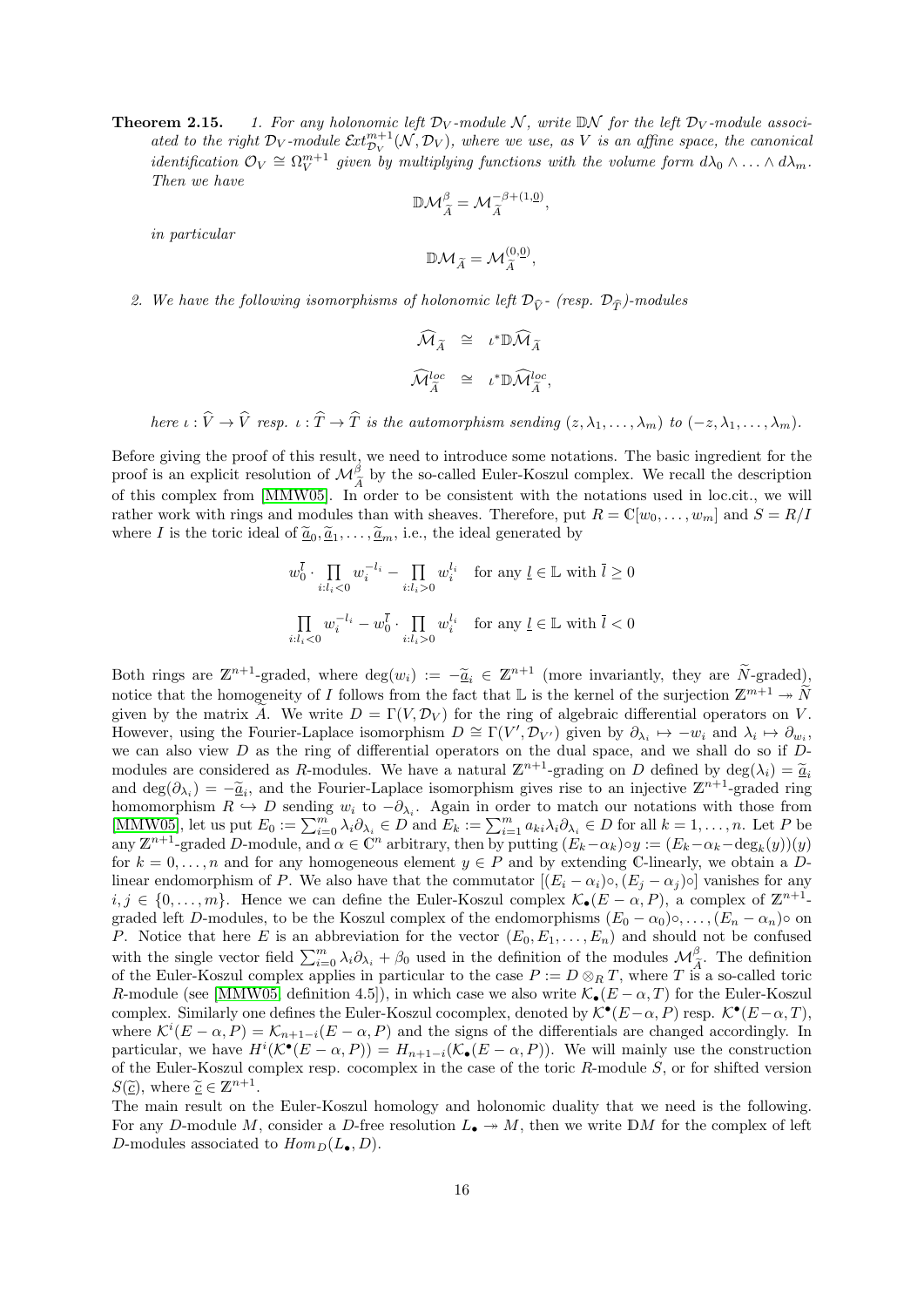<span id="page-16-0"></span>**Lemma 2.16** ([\[MMW05,](#page-48-12) theorem 6.3]). Put  $\underline{\varepsilon}_{\underline{\tilde{a}}} := \sum_{k=0}^{m} \underline{\tilde{a}}_i \in \mathbb{Z}^{n+1}$ . Then there is a spectral sequence

<span id="page-16-1"></span>
$$
E_2^{p,q} = H^q(\mathcal{K}^\bullet(E + \alpha, Ext_R^p(S, \omega_R))(-\underline{\varepsilon}_{\underline{\tilde{a}}}) \Longrightarrow H^{p+q} \mathbb{D}\left(H_{p+q-(m+1)}(\mathcal{K}_\bullet(E - \alpha, S))\right)^{-}.
$$
 (5)

Here  $(-)^-$  is the auto-equivalence of D-modules induced by the involution  $\lambda_i \mapsto -\lambda_i$  and  $\partial_{\lambda_i} \mapsto -\partial_{\lambda_i}$ . Notice that it is shown in [\[MMW05,](#page-48-12) lemma 6.1] that  $Ext^p_R(S, \omega_R)$  is toric. Notice also that the dualizing module  $\omega_R$  is nothing but the ring R, placed in  $\mathbb{Z}^{n+1}$ -degree  $\underline{\varepsilon}_{\underline{\alpha}}$  (see, e.g., [\[MS05,](#page-49-6) definition 12.9 and<br>consillar 12.12 on [BH02, consillary 6.2.6] for this) corollary 13.43] or [\[BH93,](#page-47-5) corollary 6.3.6] for this).

In our situation, the relevant  $Ext$ -group occurring in the spectral sequence of this lemma is actually rather simple to calculate, as the next result shows.

<span id="page-16-2"></span>**Lemma 2.17.** There is an isomorphism of  $\mathbb{Z}^{n+1}$ -graded R-modules  $Ext_{R}^{m-n}(S,\omega_{R}) \cong \omega_{S} \cong S((1,0)).$ 

*Proof.* First it follows from a change of ring property that  $Ext^{m-n}(S, \omega_R) = \omega_S$  (see [\[BH93,](#page-47-5) proposition 3.6.12]). We are thus reduced to compute a canonical module for the ring  $S$ . Remark that  $S$  is nothing but the semigroup ring  $\mathbb{C}[NA]$  from proposition [2.1](#page-0-1) (see again [\[MS05,](#page-49-6) theorem 7.3]), and its canonical module is the ideal in S generated by the monomials corresponding to the interior points of  $\mathbb{N}\tilde{A}$ . We have seen in proposition [2.1,](#page-0-1) 2., that the set of these interior points is given as  $(1, 0) + NA$ , i.e., we have that  $\omega_S = S((1, 0))$ , recall that S is a quotient of  $R = \mathbb{C}[w_0, w_1, \dots, w_m]$  and that  $\deg(w_i) = -\tilde{a}_i$ .  $\Box$ 

*Proof of the theorem.* In order to use lemma [2.16](#page-16-0) for the computation of the holonomic dual of  $\mathcal{M}_{\gamma}^{\beta}$ , write  $M_{\widetilde{A}}^{\beta} := H^0(V, \mathcal{M}_{\widetilde{A}}^{\beta})$  and notice that the homology group  $H_0(\mathcal{K}_{\bullet}(E - \alpha, S))$ , seen both as a Rmodule and a D-module, is nothing but  $\Gamma(V', \overline{\mathrm{FL}}_{\lambda_0,\ldots,\lambda_m}^{w_0,\ldots,w_m}(\mathcal{M}_{\widetilde{A}}^{-\alpha}))$ . Hence by putting  $\alpha := -\beta$ , we have an equality  $\mathbb{D}M_A^{\beta} = H^{m+1}(\mathbb{D}H_0(\mathcal{K}_{\bullet}(E+\beta, S)))^{-}$  of D-modules. Notice that the duality functor and the Fourier-Laplace transformation commutes only up to a sign (see, e.g., [\[DS03,](#page-47-0) paragraph 1.b]), for this reason, the right hand side of the last formula is twisted by the involution  $(-)^-$ .

1. As the ring S is Cohen-Macaulay,  $Ext^p_R(S, \omega_R)$  can only be non-zero if  $p = codim_R(S) = m +$  $1 - (n + 1) = m - n$ . This implies that the spectral sequence [\(5\)](#page-16-1) degenerates at the  $E_2$ -term, so that  $E_2^{m-n,q} = H^{m-n+q} \mathbb{D} \left( H_{(m-n)+q-(m+1)}(\mathcal{K}_{\bullet}(E-\alpha, S)) \right)$ . On the other hand, we deduce from lemma [2.17](#page-16-2) that

$$
E_2^{m-n,q} = H^q(\mathcal{K}^\bullet(E + \alpha, S((1, \underline{0})))) \cong H_{n+1-q}(\mathcal{K}_\bullet(E + \alpha + (1, \underline{0}), S))(1, \underline{0}).
$$

where we have used the equality

$$
\mathcal{K}_{\bullet}(E+\alpha, S(\widetilde{\underline{c}})) = \mathcal{K}_{\bullet}(E+\alpha+\widetilde{\underline{c}}, S)(\widetilde{\underline{c}})
$$

of complexes of  $\mathbb{Z}^{n+1}$ -graded D-modules. As noticed in [\[MMW05,](#page-48-12) remark 6.4] the CM-property of S also implies that the Euler-Koszul complex  $\mathcal{K}_{\bullet}(E-\alpha, S)$  can only have homology in degree zero, hence  $E_2^{m-n,q} = 0$  unless  $q = n + 1$ . This is consistent with the fact that due to the holonomicity of  $\mathcal{M}_{\tilde{d}}^{\beta}$ , the right hand side of the spectral sequence [\(5\)](#page-16-1) can only be non-zero for  $p + q = m + 1$ . Summarizing, we obtain an isomorphism of  $\mathbb{Z}^{n+1}$ -graded D-modules

$$
H^{m+1}(\mathbb{D}H_0(\mathcal{K}_{\bullet}(E-\alpha,S)))^{-}=H_0(\mathcal{K}_{\bullet}(E+\alpha+(1,\underline{0}),S))(1,\underline{0}),
$$

from which we deduce an isomorphism of sheaves of  $\mathcal{D}_V$ -modules (recall that  $\alpha = -\beta$ )

$$
\mathbb{D}\mathcal{M}_{\widetilde{A}}^{\beta} \cong \mathcal{M}_{\widetilde{A}}^{-\beta + (1,\underline{0})}
$$

,

as required.

2. Put  $\beta = (1, 0) \in \mathbb{Z}^{n+1} \cong \tilde{N}$ , then it follows from 1. that we have a morphism

$$
\begin{array}{rcl}\n\phi: M_{\widetilde{A}}^{\beta} & \longrightarrow & \mathbb{D}M_{\widetilde{A}}^{\beta} \\
m & \longmapsto & a\cdot \partial_{\lambda_0}\n\end{array}
$$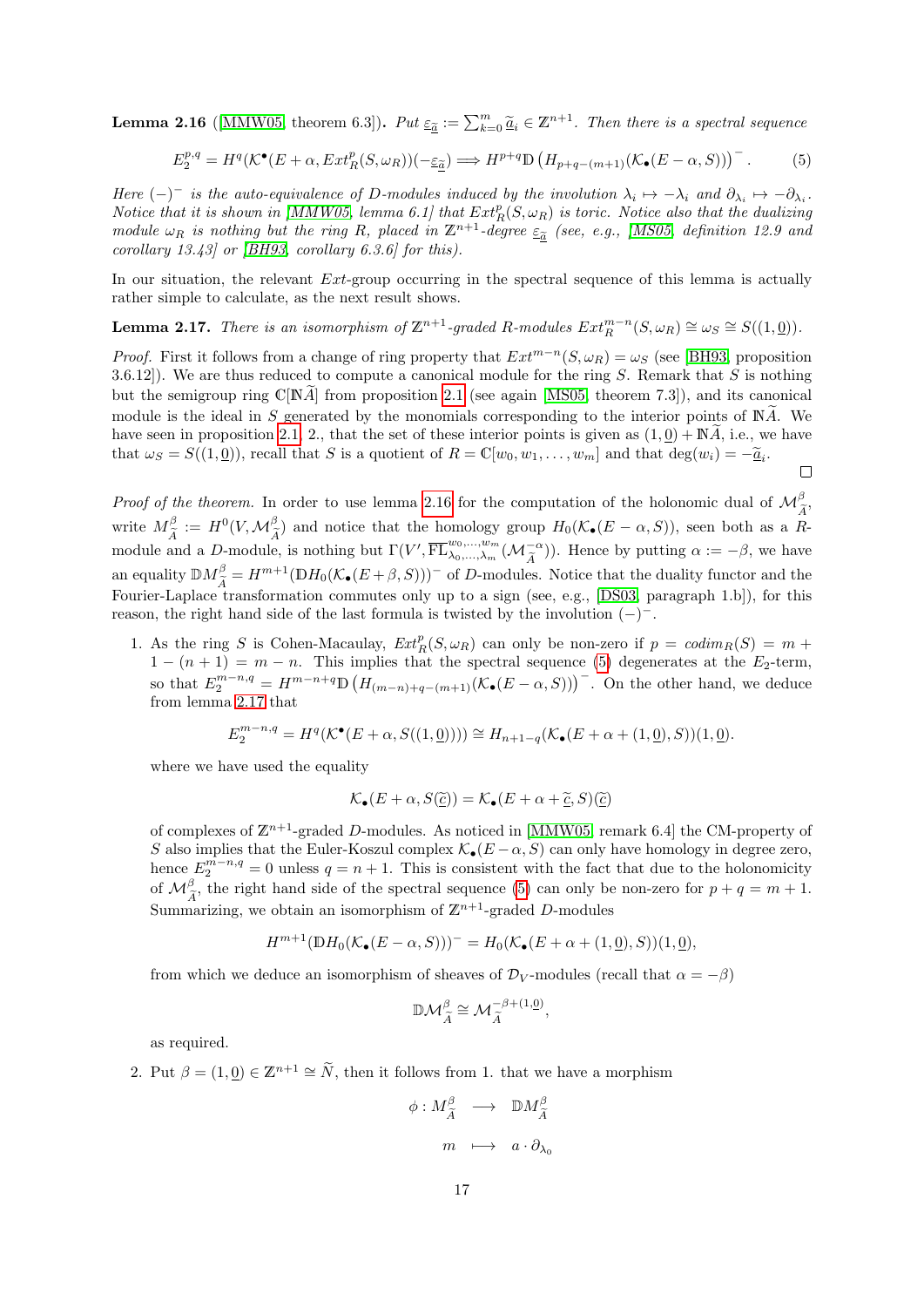Write  $D[\partial_{\lambda_0}^{-1}]$  for the partial (polynomial) microlocalization  $\mathbb{C}[\lambda_0, \lambda_1, \ldots, \lambda_m] \langle \partial_{\lambda_0}, \partial_{\lambda_0}^{-1}, \partial_{\lambda_1}, \ldots, \partial_{\lambda_m} \rangle$ . Then  $\phi$  induces an isomorphism  $D[\partial_{\lambda_0}^{-1}] \otimes_D M_A^{\beta} \stackrel{\cong}{\to} D[\partial_{\lambda_0}^{-1}] \otimes_D (\mathbb{D} M_A^{\beta})$ . On the other hand, it follows from the D-flatness of  $D[\partial_{\lambda_0}^{-1}]$  that  $Ext_{D[\partial_{\lambda_0}^{-1}]}^{m+1}(M, D[\partial_{\lambda_0}^{-1}]) = Ext_D^{m+1}(M, D) \otimes D[\partial_{\lambda_0}^{-1}]$  for any left D-module  $M$ , hence we obtain an isomorphism

$$
D[\partial^{-1}_{\lambda_0}]\otimes_D M_{\widetilde{A}}^\beta\stackrel{\cong}{\longrightarrow} \mathbb{D}(D[\partial^{-1}_{\lambda_0}]\otimes_D M_{\widetilde{A}}^\beta)
$$

where the symbol  $\mathbb D$  on the right hand side denotes the composition of  $Ext^{m+1}_{D[\partial_{\lambda_0}^{-1}]}(-, D[\partial_{\lambda_0}^{-1}])$  with the transformation of right  $D[\partial_{\lambda_0}^{-1}]$  to left  $D[\partial_{\lambda_0}^{-1}]$ -modules. Performing a partial Fourier-Laplace transformation, we obtain an isomorphism (still denoted by  $\phi$ )

$$
\phi: \overline{\mathrm{FL}}_{\lambda_0}^{\tau}(M_{\widetilde{A}}^{\beta})[\tau^{-1}] \stackrel{\cong}{\longrightarrow} \overline{\mathrm{FL}}_{\lambda_0}^{\tau} \left( \mathbb{D}(D[\partial_{\lambda_0}^{-1}] \otimes_D M_{\widetilde{A}}^{\beta}) \right),
$$

which is given by right multiplication with  $\tau = z^{-1}$ . On the other hand, it is known (see, e.g., [\[DS03,](#page-47-0) paragraph 1.f]) that for any  $D[\partial_{\lambda_0}^{-1}]$ -module N, we have an isomorphism  $\overline{\mathrm{FL}}_{\lambda_0}^{\tau}(\mathbb{D}N) \cong$  $u^* \mathbb{D}(\overline{\mathrm{FL}}_{\lambda_0}^{\tau}(N))$  which gives us

$$
\overline{\mathrm{FL}}^{\tau}_{\lambda_0}(M^{\beta}_{\widetilde{A}})[\tau^{-1}] \stackrel{\cong}{\longrightarrow} \iota^* \mathbb{D}\left(\overline{\mathrm{FL}}^{\tau}_{\lambda_0}(D[\partial_{\lambda_0}^{-1}] \otimes_D M^{\beta}_{\widetilde{A}})\right) \cong \iota^* \mathbb{D}\left(\overline{\mathrm{FL}}^{\tau}_{\lambda_0}(M^{\beta}_{\widetilde{A}})[\tau^{-1}]\right)
$$

from which we deduce the isomorphism  $\widehat{\mathcal{M}}_{\widetilde{A}} \cong \iota^* \mathbb{D} \widehat{\mathcal{M}}_{\widetilde{A}}$  of  $\mathcal{D}_{\widehat{V}}$ -modules resp. the isomorphism  $\widehat{\mathcal{M}}_{\widetilde{A}}^{loc} \cong \iota^* \mathbb{D} \widehat{\mathcal{M}}_{\widetilde{A}}^{loc}$  of  $\mathcal{D}_{\widehat{T}}$ -modules.

 $\Box$ 

The next step is to investigate a natural good filtration defined on the sheaf  $\mathcal{M}_{\widetilde{A}}^{\beta}$ . We write  $M_{\widetilde{A}}^{\beta} :=$  $H^0(V, \mathcal{M}_{\widetilde{A}}^{\beta})$  which is isomorphic to  $H_0(\mathcal{K}_\bullet(E+\beta, S))$  as a D-module.

- **Proposition 2.18.** 1. Write  $F_{\bullet}$  for the natural filtration on D by order of  $\partial_{\lambda_i}$ -operators and denote the induced filtration on  $M^{\beta}_{\tilde{A}}$  also by  $F_{\bullet}$ . There is a resolution  $L_{\bullet}$  of  $M^{\beta}_{\tilde{A}}$  by free D-modules which is equipped with a strict filtration  $F_{\bullet}^{L_{\bullet}}$  and we have a filtered quasi-isomorphism  $(L_{\bullet}, F^{L_{\bullet}}) \rightarrow$  $(M_{\widetilde{A}}^{\beta}, F_{\bullet}).$ 
	- 2. Consider the case  $\beta = (1, 0)$ , i.e.,  $M_{\tilde{A}}^{\beta} = M_{\tilde{A}}$ . Write  $F_{\bullet}^{\mathbb{D}} \mathbb{D} M_{\tilde{A}}$  for the dual filtration of  $F_{\bullet} M_{\tilde{A}}$ , i.e.,  $\mathbb{D}(M_{\widetilde{A}}, F_{\bullet}) = (\mathbb{D}M_{\widetilde{A}}, F_{\bullet}^{\mathbb{D}})$  (see, e.g., *[Sai94*, page 55]), then we have

$$
F_k M_{\widetilde{A}}^{(0,\underline{0})} = F_{k-n+(m+1)}^{\mathbb{D}} \mathbb{D} M_{\widetilde{A}}.
$$

3. For any  $\beta \in \mathbb{Z}^{n+1}$ ,  $F_{\bullet} M_{\tilde{A}}^{\beta}$  induces a filtration  $G_{\bullet}^{\beta}$  by  $\mathcal{O}_{\mathbb{C}_z \times S_1}$ -modules on the  $\mathcal{D}_{\hat{T}}$ -module  $\widehat{\mathcal{M}}_{\tilde{A}}^{\beta,loc}$ <br>and we have an isomorphism of  $\mathcal{O}_{\mathbb{C}_z \times S_1}$ -m

$$
G_0 \widehat{\mathcal{M}}_{\widetilde{A}}^{\beta, loc} \cong {}_0 \widehat{\mathcal{M}}_{\widetilde{A}}^{\beta, loc},
$$

in particular

$$
G_0\widehat{\mathcal{M}}_{\widetilde{A}}^{loc} \cong {}_0\widehat{\mathcal{M}}_{\widetilde{A}}^{loc}.
$$

Moreover, for any  $k$ ,  $\mathcal{O}_{\mathbb{C}_z \times S_1^0} \otimes_{\mathcal{O}_{\mathbb{C}_z \times S_1}} G_k \widehat{\mathcal{M}}_{\widetilde{A}}^{loc}$  is  $\mathcal{O}_{\mathbb{C}_z \times S_1^0}$ -locally free.

For  $\beta = (1, 0)$  we obtain from the dual filtration  $F_{\bullet}^{\mathbb{D}}$  on  $\mathbb{D}M_{\widetilde{A}}$  a filtration  $G_{\bullet}^{\mathbb{D}}$  by  $\mathcal{O}_{\mathbb{C}_{z} \times S_1}$ -modules on  $\widehat{\mathcal{M}}_{\widetilde{A}}^{(0,\underline{0})}$ .

4. Consider the isomorphism

$$
\phi : \overline{\mathrm{FL}}_{\lambda_0}^{w_0}(\mathcal{M}_{\widetilde{A}})[\tau^{-1}] = \widehat{\mathcal{M}}_{\widetilde{A}} \longrightarrow \iota^* \overline{\mathrm{FL}}_{\lambda_0}^{w_0}(\mathbb{D}\mathcal{M}_{\widetilde{A}})[\tau^{-1}] = \widehat{\mathcal{M}}_{\widetilde{A}}^{(0,0)}
$$

from the proof of theorem [2.15,](#page-0-1) 2., which is given by multiplication with  $z^{-1}$ . Then we have  $\phi(G_{\bullet}) = G_{\bullet+m+2-n}^{\mathbb{D}} \widehat{\mathcal{M}}_{\widehat{A}}^{(0,\underline{0})}.$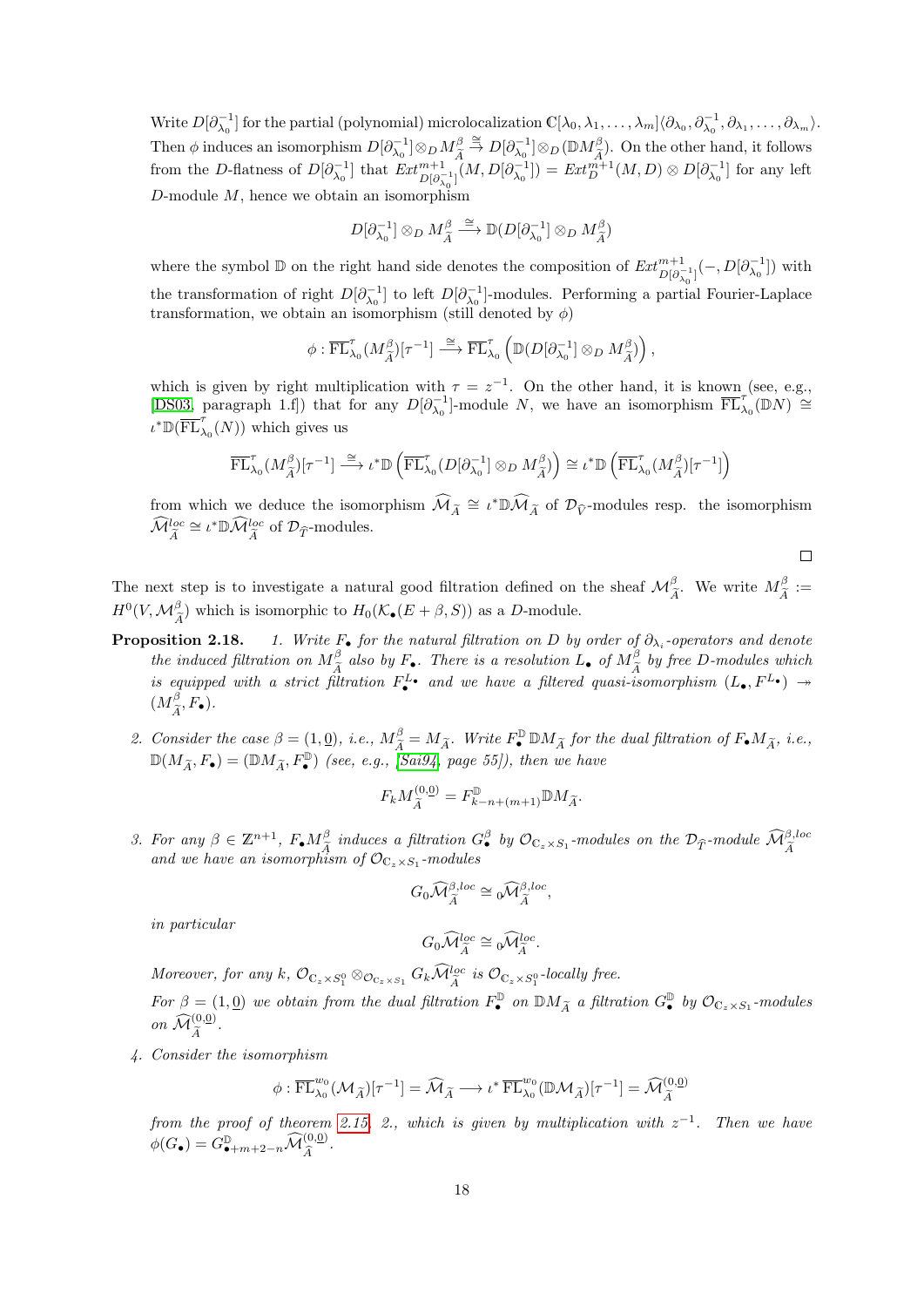- *Proof.* 1. The free resolution  $L_{\bullet} \rightarrow M_{\tilde{\lambda}}^{\beta}$  is obtained as in the proof of [\[MMW05,](#page-48-12) theorem 6.3] as the total complex Tot  $\mathcal{K}_{\bullet}(E + \beta, \mathcal{F}_{\bullet})$  of a resolution of the Euler-Koszul complex obtained from a R-free  $\mathbb{Z}^{n+1}$ -graded resolution  $\mathcal{F}_{\bullet}$  of S. In particular, this resolution is Z-graded for the grading of  $R = \mathbb{C}[w_0, w_1, \dots, w_m] = \mathbb{C}[\partial_{\lambda_0}, \partial_{\lambda_1}, \dots, \partial_{\lambda_m}]$  for which  $\deg(w_i) = \deg(\partial_{\lambda_i}) = 1$ . On the other hand, the differentials of the Euler-Koszul complex are constructed from linear differential operators. Hence by putting on each term of the above total complex (which is  $D$ -free) a filtration which is on each factor of such a module the order filtration on  $D$ , shifted appropriately, we obtain a strict resolution of  $(M_{\widetilde{A}}^{\beta}, F_{\bullet}).$ 
	- 2. From the construction of the resolution  $L_{\bullet} \rightarrow M_{\widetilde{A}}$ , from point 1., we see that  $L_k = 0$  for all  $k > m + 1$  (notice that we write this resolution such that  $d: L_k \to L_{k-1}$  so that  $M_{\widetilde{A}} = H_0(L_{\bullet}, d)$ ) and  $L_{m+1} = D$ . We have seen that the filtration on  $L_{m+1}$  is the order filtration on D, shifted appropriately and we have to determine this shift. It is the sum of the length of the Euler-Koszul complex (i.e.,  $n + 1$ ) and the degree (with respect to the grading of R for which  $deg(\partial_{\lambda_i}) = 1$ ) of  $Ext^{n-m}_R(S, \omega_R)$ . The latter is equal to m, which is the first component of the difference between the canonical degree of R (i.e.,  $\varepsilon_A$ ) and the canonical degree of S (i.e.,  $(1, 0)$ ). Hence the filtration on  $L_{m+1}$  is  $F_{\bullet-(n+m+1)}D$ . Now by definition (see, e.g., [\[Sai94,](#page-49-11) page 55]), we have

$$
\mathbb{D}(M_{\widetilde{A}}, F_{\bullet}) = H^{m+1}Hom_D\left((L_{\bullet}, F_{\bullet}^{L_{\bullet}}), ((D \otimes \Omega_V^{m+1})^{\vee}, F_{\bullet-2(m+1)}D \otimes (\Omega_V^{m+1})^{\vee})\right)
$$

and this implies the formula for  $F_{\bullet}^{\mathbb{D}} \mathbb{D} M_{\tilde{A}}$ .

3. We will consider the  $\partial_{\lambda_0}^{-1}$ -saturation of the filtration steps  $F_kM_{\tilde{A}}$ . More precisely, consider again  $M_{\widetilde{A}}[\partial_{\lambda_0}^{-1}] := D[\partial_{\lambda_0}^{-1}] \otimes_D M_{\widetilde{A}},$  and the natural localization morphism  $\widehat{loc}: M_{\widetilde{A}} \to M_{\widetilde{A}}[\partial_{\lambda_0}^{-1}]$ . Put  $F_k M_{\tilde{A}}[\partial_{\lambda_0}^{-1}] := \sum_{j \geq 0} \partial_{\lambda_0}^{-j} \widehat{\text{loc}}(F_{k+j} M_{\tilde{A}}).$  Then we easily see that

$$
F_k M_{\widetilde{A}}[\partial_{\lambda_0}^{-1}] = Im \left( \partial_{\lambda_0}^k \mathbb{C}[\lambda_0, \lambda_1, \dots, \lambda_m] \langle \partial_{\lambda_0}^{-1}, \partial_{\lambda_0}^{-1} \partial_{\lambda_1}, \dots, \partial_{\lambda_0}^{-1} \partial_{\lambda_m} \rangle \right) \text{ in } M_{\widetilde{A}}[\partial_{\lambda_0}^{-1}].
$$

The filtration  $F_{\bullet} M_{\tilde{A}} [\partial_{\lambda_0}^{-1}]$  induces a filtration  $G_{\bullet}$  on  $\widehat{M}_{\tilde{A}}^{loc} = \Gamma(\widehat{T}, \widehat{\mathcal{M}}_{\tilde{A}}^{loc})$ , with

$$
G_k \widehat{M}_{\widetilde{A}}^{loc} = Im\left(z^{-k}\mathbb{C}[z,\lambda_1^{\pm},\ldots,\lambda_m^{\pm}]\langle z\partial_{\lambda_1},\ldots,z\partial_{\lambda_m},z^2\partial_z\rangle\right) \text{ in } \widehat{M}_{\widetilde{A}}^{loc}
$$

Hence we obtain a filtration  $G_{\bullet}$  on the sheaf  $\widehat{\mathcal{M}}_{\widetilde{A}}^{loc}$  and we have  $G_0 \widehat{\mathcal{M}}_{\widetilde{A}}^{loc} = \widehat{\mathcal{M}}_{\widetilde{A}}^{loc}$ , as required. A  $\lim_{A \to A}$ Moreover,  $z^k$  :  $G_p \widehat{\mathcal{M}}_{\widetilde{A}}^{loc} \stackrel{\cong}{\longrightarrow} G_{p-k} \widehat{\mathcal{M}}_{\widetilde{A}}^{loc}$ , and it follows from theorem [2.14](#page-14-1) that  $\mathcal{O}_{\mathbb{C}_z \times S_1^0} \otimes_{\mathcal{O}_{\mathbb{C}_z \times S_1}}$  $G_0 \widehat{\mathcal{M}}_{\widetilde{A}}^{loc}$ , and hence all  $\mathcal{O}_{\mathbb{C}_z \times S_1^0} \otimes_{\mathcal{O}_{\mathbb{C}_z \times S_1}} G_p \widehat{\mathcal{M}}_{\widetilde{A}}^{loc}$  are  $\mathcal{O}_{\mathbb{C}_z \times S_1^0}$ -locally free. Notice however that  $G_{\bullet}$  is in general not a good filtration on  $\tilde{M}_{\tilde{A}}^{loc}$ , as  $\partial_z G_k \tilde{M}_{\tilde{A}}^{loc} \subset G_{k+2} \tilde{M}_{\tilde{A}}^{loc}$  whereas  $\partial_{\lambda_i} G_k \tilde{M}_{\tilde{A}}^{loc} \subset \tilde{C}_{k+2}$  $G_{k+1} \widehat{M}_{\widetilde{A}}^{loc}.$ 

Concerning the filtration  $G_{\mathbf{p}}^{\mathbb{D}}$ , notice that due to the definition of  $F_k M_{\widetilde{A}}[\partial_{\lambda_0}^{-1}]$ , the strictly filtered resolution of  $(M_{\widetilde{A}}, F_{\bullet})$  from part 2 from above yields a strictly filtered resolution of the filtered module  $(M_{\tilde{A}}[\partial_{\lambda_0}^{-1}], F_{\bullet}M_{\tilde{A}}[\partial_{\lambda_0}^{-1}])$ , and the dual complex is then also strictly filtered and defines a filtration  $G^{\mathbb{D}}_{\bullet}$  on  $\mathbb{D}(M_{\widetilde{A}}[\partial_{\lambda_0}^{-1}])$ , which is nothing but the  $\partial_{\lambda_0}^{-1}$ -saturation of the dual filtration  $F^{\mathbb{D}}_{\bullet}$ from point 2. from above. Hence we obtain a filtration  $G_{\bullet}$  by  $\mathcal{O}_{\mathbb{C}_z \times S_1}$ -modules on  $\mathbb{D} \widehat{\mathcal{M}}_{\widetilde{A}} = \widehat{\mathcal{M}}_{\widetilde{A}}^{(0,0)}$ .

 $\Box$ 

4. This is a direct consequence of 2. and 3.

As a consequence, we obtain the existence of a non-degenerate pairing on the lattice  $\delta \widetilde{M}_{\widetilde{A}}^{loc}$  considered above.

**Corollary 2.19.** 1. There is a non-degenerate flat  $(-1)^n$ -symmetric pairing

$$
P: \left(\mathcal{O}_{\mathbb{C}_{\tau}^{\ast} \times S_{1}^{0}} \otimes_{\mathcal{O}_{\mathbb{C}_{\tau} \times S_{1}}} \widehat{\mathcal{M}}_{\widetilde{A}}^{loc}\right) \otimes \iota^{*}\left(\mathcal{O}_{\mathbb{C}_{\tau}^{\ast} \times S_{1}^{0}} \otimes_{\mathcal{O}_{\mathbb{C}_{\tau} \times S_{1}}} \widehat{\mathcal{M}}_{\widetilde{A}}^{loc}\right) \to \mathcal{O}_{\mathbb{C}_{\tau}^{\ast} \times S_{1}^{0}}.
$$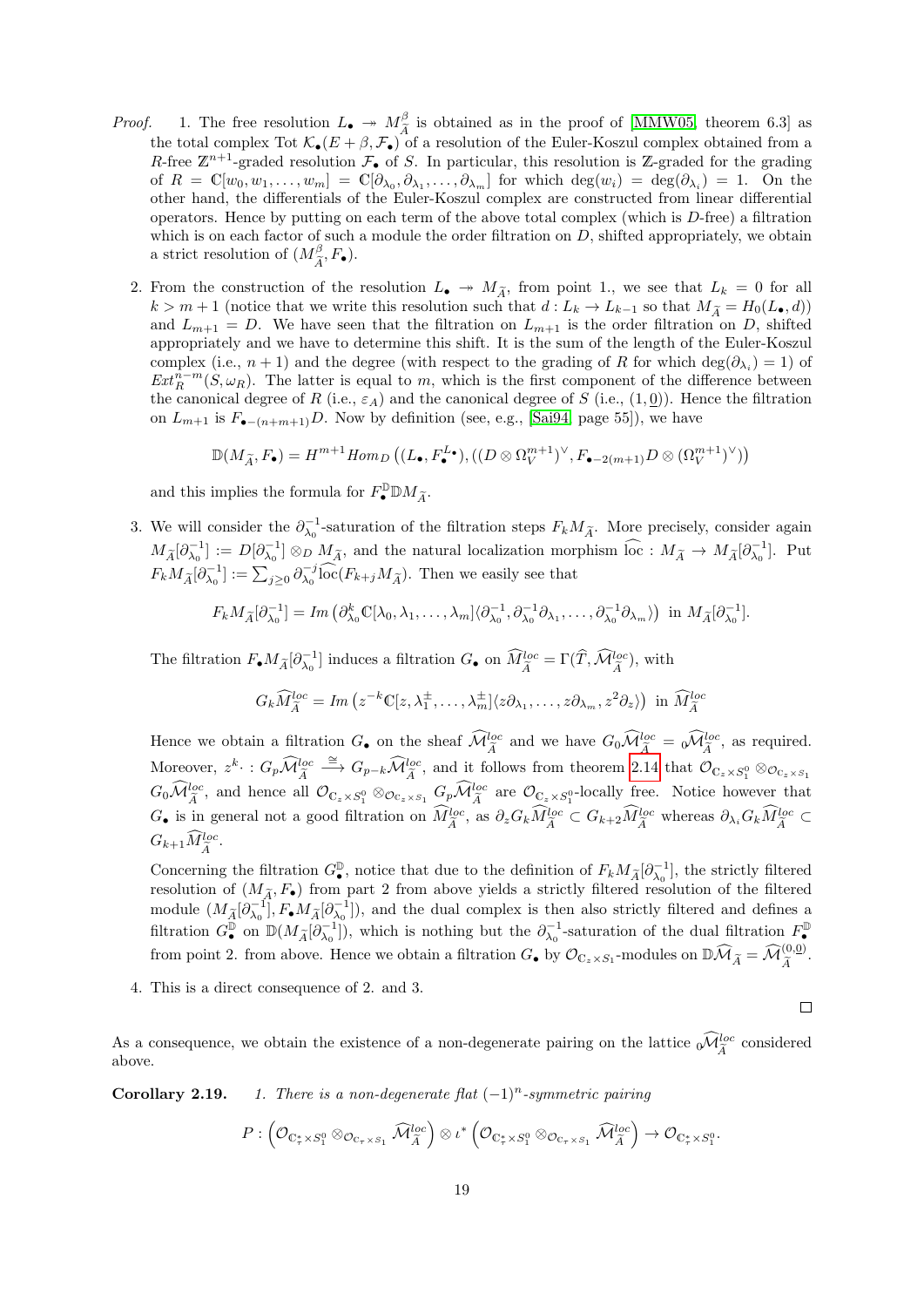2. We have that  $P(\widetilde{M}_{\widetilde{A}}^{loc}, \widetilde{M}_{\widetilde{B}}^{loc}) \subset z^n \mathcal{O}_{\mathbb{C}_z \times S_1}$ , and P is non-degenerate on  $\mathcal{O}_{\mathbb{C}_z \times S_1^0} \otimes_{\mathcal{O}_{\mathbb{C}_z \times S_1}} \widetilde{M}_{\widetilde{A}}^{loc}$ ,<br>i.e. it induces a non-degenerate symmetric pairing i.e., it induces a non-degenerate symmetric pairing

$$
[z^{-n}P] : \left[\mathcal{O}_{S_1^0} \otimes_{\mathcal{O}_{S_1}} \frac{\sqrt{\mathcal{M}_{\widetilde{A}}^{loc}}}{z \cdot \sqrt{\mathcal{M}_{\widetilde{A}}^{loc}}}\right] \otimes \left[\mathcal{O}_{S_1^0} \otimes_{\mathcal{O}_{S_1}} \frac{\sqrt{\mathcal{M}_{\widetilde{A}}^{loc}}}{z \cdot \sqrt{\mathcal{M}_{\widetilde{A}}^{loc}}}\right] \to \mathcal{O}_{S_1^0}.
$$

Proof. 1. The statement can be reformulated as the existence of an isomorphism

$$
\psi: \left(\mathcal{O}_{\mathbb{C}^*_{\tau}\times S^0_1}\otimes_{\mathcal{O}_{\mathbb{C}_{\tau}\times S_1}}\widehat{\mathcal{M}}_{\widetilde{A}}^{loc}\right)\stackrel{\cong}\longrightarrow \iota^*\left(\mathcal{O}_{\mathbb{C}^*_{\tau}\times S^0_1}\otimes_{\mathcal{O}_{\mathbb{C}_{\tau}\times S_1}}\widehat{\mathcal{M}}_{\widetilde{A}}^{loc}\right)^*
$$

where  $(-)^*$  denotes the dual meromorphic bundle with its dual connection. We deduce from [\[DS03,](#page-47-0) lemma A.11] (see also [\[Sai89,](#page-49-7) 2.7]) that  $\mathbb{D}(\mathcal{O}_{\mathbb{C}^*_{\tau}\times S_1^0}\otimes_{\mathcal{O}_{\mathbb{C}_{\tau}\times S_1}}\widehat{\mathcal{M}}_{\widetilde{A}}^{loc})(*(\{0,\infty\}\times S_1^0)) =$  $\boldsymbol{A}$  $(\mathcal{O}_{\mathbb{C}^*_\tau \times S_1^0} \otimes_{\mathcal{O}_{\mathbb{C}_\tau \times S_1}} \widetilde{\mathcal{M}}_{\widetilde{A}}^{loc})^*$ . On the other hand, theorem [2.15,](#page-0-1) 2. gives an isomorphism  $\mathcal{O}_{\mathbb{C}^*_\tau \times S_1^0} \otimes_{\mathcal{O}_{\mathbb{C}_\tau \times S_1}}$  $\widehat{\mathcal{M}}_{\widetilde{A}}^{loc} \cong \iota^* \mathbb{D}(\mathcal{O}_{\mathbb{C}^*_{\tau} \times S^0_1} \otimes_{\mathcal{O}_{\mathbb{C}_{\tau} \times S_1}} \widehat{\mathcal{M}}_{\widetilde{A}}^{loc})$  so that the latter module is already localized, i.e., equal to  $(\mathcal{O}_{\mathbb{C}_{\tau}^* \times S_1^0} \otimes_{\mathcal{O}_{\mathbb{C}_{\tau} \times S_1}} \widehat{\mathcal{M}}_{\widetilde{A}}^{loc})^*$ , which gives the existence of the isomorphism  $\psi$  from above.

2. We have seen in point 1. that the duality isomorphism

$$
\phi = z^{-1} : \overline{\mathrm{FL}}_{\lambda_0}^{w_0}(\mathcal{M}_{\widetilde{A}})[\tau^{-1}] \longrightarrow \overline{\mathrm{FL}}_{\lambda_0}^{w_0}(\mathbb{D}\mathcal{M}_{\widetilde{A}})[\tau^{-1}]
$$

yields an isomorphism

$$
\psi: \left(\mathcal{O}_{\mathbb{C}^*_\tau \times S^0_1} \otimes_{\mathcal{O}_{\mathbb{C}_\tau \times S_1}} \widehat{\mathcal{M}}^{loc}_{\widetilde{A}} \right) \stackrel{\cong}{\longrightarrow} \iota^* \left(\mathcal{O}_{\mathbb{C}^*_\tau \times S^0_1} \otimes_{\mathcal{O}_{\mathbb{C}_\tau \times S_1}} \widehat{\mathcal{M}}^{loc}_{\widetilde{A}} \right)^*
$$

of meromorphic bundles with connection. Now it follows from [\[Sai89,](#page-49-7) formula 2.7.5] that we have

$$
\mathcal{H}om_{\mathcal{O}_{\mathbb{C}_{z}\times S_{1}^{0}}}\left(\mathcal{O}_{\mathbb{C}_{z}\times S_{1}^{0}}\otimes_{\mathcal{O}_{\mathbb{C}_{z}\times S_{1}}}G_{k}\widehat{\mathcal{M}}_{\widetilde{A}}^{loc},\mathcal{O}_{\mathbb{C}_{z}\times S_{1}^{0}}\right)=\mathcal{O}_{\mathbb{C}_{r}^{*}\times S_{1}^{0}}\otimes_{\mathcal{O}_{\mathbb{C}_{z}\times S_{1}}}G_{k+(m+2)}^{\mathbb{D}}\widehat{\mathcal{M}}_{\widetilde{A}}^{(0,\underline{0}),loc}
$$

Hence by proposition [2.18,](#page-0-1) 4. from above we conclude that  $\psi$  sends the module

$$
\mathcal{O}_{\mathbb{C}_{z}\times S_{1}^{0}}\otimes_{\mathcal{O}_{\mathbb{C}_{z}\times S_{1}}}G_{0}\widehat{\mathcal{M}}_{\widetilde{A}}^{loc}=\mathcal{O}_{\mathbb{C}_{z}\times S_{1}^{0}}\otimes_{\mathcal{O}_{\mathbb{C}_{z}\times S_{1}}} \widehat{\mathcal{M}}_{\widetilde{A}}^{loc}
$$

isomorphically into

$$
\mathcal{H}om_{\mathcal{O}_{C_z \times S_1^0}} \left( \mathcal{O}_{C_z \times S_1^0} \otimes_{\mathcal{O}_{C_z \times S_1}} G_{-n} \widehat{\mathcal{M}}_{\widetilde{A}}^{loc}, \mathcal{O}_{C_z \times S_1^0} \right)
$$
\n
$$
= z^n \mathcal{H}om_{\mathcal{O}_{C_z \times S_1^0}} \left( \mathcal{O}_{C_z \times S_1^0} \otimes_{\mathcal{O}_{C_z \times S_1}} G_0 \widehat{\mathcal{M}}_{\widetilde{A}}^{loc}, \mathcal{O}_{C_z \times S_1^0} \right)
$$
\n
$$
= z^n \mathcal{H}om_{\mathcal{O}_{C_z \times S_1^0}} \left( \mathcal{O}_{C_z \times S_1^0} \otimes_{\mathcal{O}_{C_z \times S_1}} \widehat{\mathcal{M}}_{\widetilde{A}}^{loc}, \mathcal{O}_{C_z \times S_1^0} \right),
$$

which is equivalent to the statement to be shown.

 $\Box$ 

.

### <span id="page-19-0"></span>3 D-modules with logarithmic structure and good bases

In this section we apply the results of section [2](#page-3-0) to study hypergeometric D-modules on a subtorus of the m-dimensional torus  $S_1$ . We suppose that our vectors  $\underline{a}_1, \ldots, \underline{a}_m$  are defined by toric data. In this situation, the subtorus is defined as  $S_2 := \text{Spec } \mathbb{C}[\mathbb{L}],$  where, as before,  $\mathbb{L}$  is the module of relations between  $\underline{a}_1, \ldots, \underline{a}_m$ . Following standard terminology, we call this torus the complexified Kähler moduli space of  $X_{\Sigma_A}$ . We will consider a subfamily of Laurent polynomials of the morphism  $\varphi: S_0 \times W \to \mathbb{C}_t \times W$ from the last section, parameterized by  $S_2$  and we will show that the associated Gauß-Manin system also has a hypergeometric structure.

For a good choice of coordinates on  $S_2$  embedding it into some affine space  $\mathbb{C}^r$ , we will construct an extension of this hypergeometric modules to a certain lattice with logarithmic poles along the boundary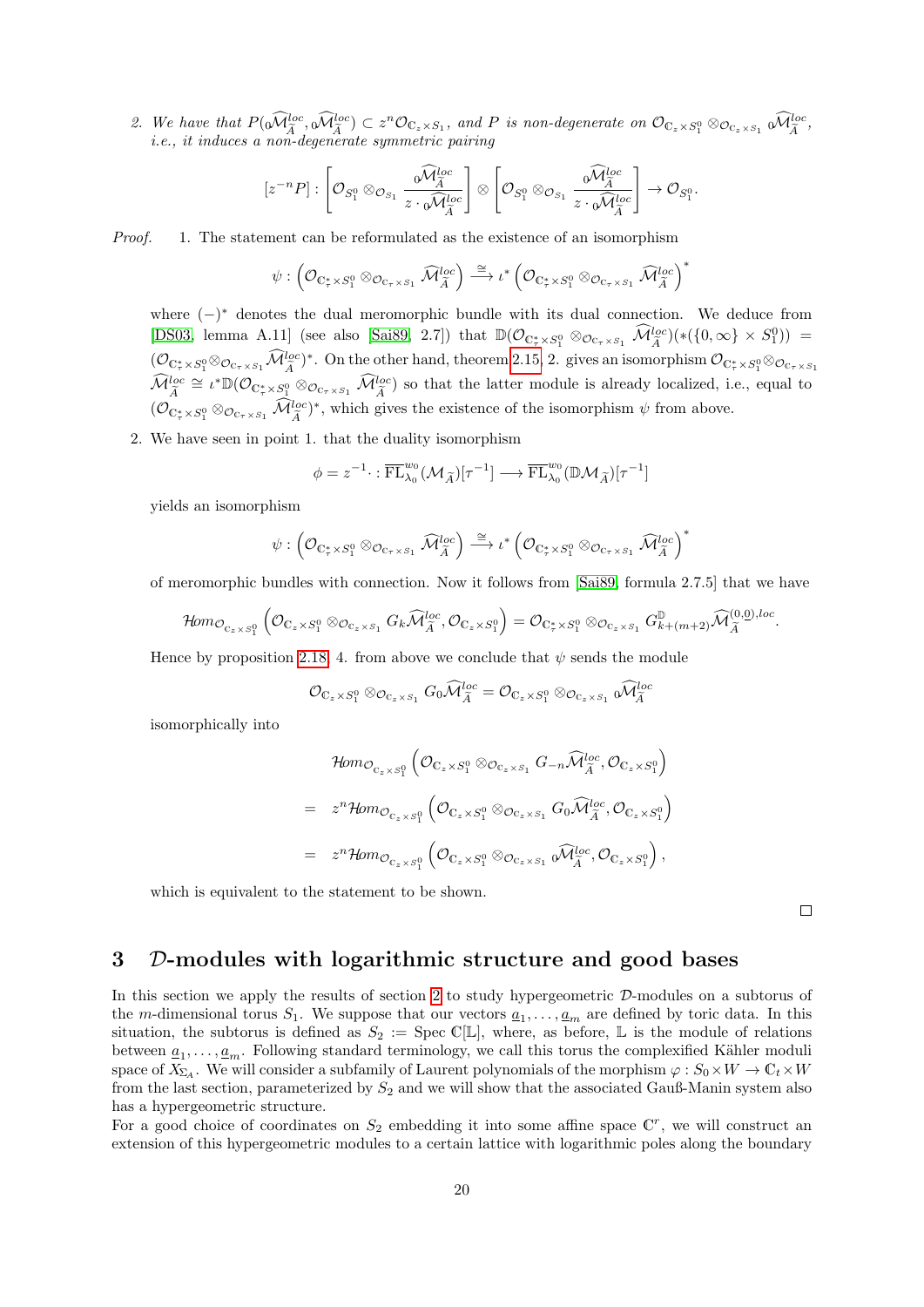divisor  $\mathbb{C}^r \backslash S_2$ . This "D-module with logarithmic structure" will play a crucial role in the next section: on the one hand, we will see that it equals the so-called Givental connection defined by the quantum cohomology of the variety  $X_{\Sigma_A}$ , on the other hand, we will use it to construct logarithmic Frobenius structures and express the mirror correspondence in terms of them. For that purpose, we will show that this logarithmic extension is still a free module, and can be extended to a family of trivial bundle over  $\mathbb{P}^1 \times \mathbb{C}^r$  (or at least outside the locus where the family of mirror Laurent polynomials is degenerate) on which the connection extends with a logarithmic pole at infinity. This structure is the key ingredient to construct a logarithmic Frobenius manifold, this will be done in section [4.](#page-38-0)

### <span id="page-20-0"></span>3.1 Landau-Ginzburg models and hypergeometric  $D$ -modules on Kähler moduli spaces

We briefly recall the situation considered in the beginning of the last section, with the more specific assumption that now the input data we are working with are of toric nature. Hence, let again  $N$  be a free abelian group of rank n which we identify with  $\mathbb{Z}^n$  by chosing a basis. Let  $\Sigma_A \subset N_{\mathbb{R}} = N \otimes \mathbb{R}$ be a fan defining a smooth projective toric weak Fano variety  $X_{\Sigma_A}$ . We write  $\Sigma_A(1)$  for the set of rays (i.e., one dimensional cones) of  $\Sigma_A$ , we will often denote such a ray by  $v_i$ . As before,  $\underline{a}_1, \ldots, \underline{a}_m$  are the primitive integral generators of the rays  $v_1, \ldots, v_m$  in  $\Sigma_A(1)$ . Consider the exact sequence

<span id="page-20-2"></span>
$$
0 \longrightarrow \mathbb{L} \xrightarrow{m} \mathbb{Z}^{\Sigma_A(1)} \cong \mathbb{Z}^m \xrightarrow{A} N \longrightarrow 0. \tag{6}
$$

Applying the functor  $Hom_{\mathbb{Z}}(-, \mathbb{C}^*)$  yields

<span id="page-20-1"></span>
$$
1 \longrightarrow S_0 = \text{Spec } \mathbb{C}[N] \cong (\mathbb{C}^*)^n \longrightarrow (\mathbb{C}^*)^{\Sigma_A(1)} \cong (\mathbb{C}^*)^m \xrightarrow{q} S_2 := \text{Spec } \mathbb{C}[\mathbb{L}] \cong \mathbb{L}^{\vee} \otimes \mathbb{C}^* \longrightarrow 1. \tag{7}
$$

The middle torus  $(\mathbb{C}^*)^{\Sigma_A(1)}$  is naturally dual to  $S_1 = \text{Spec } \mathbb{C}[\lambda_1^{\pm}, \ldots, \lambda_m^{\pm}]$ , however, we will from now on identify both (as well as the corresponding affine spaces W and W'), so that we denote  $(\mathbb{C}^*)^{\Sigma_A(1)}$  also by  $S_1$ . Notice that the composition of the first map of the exact sequence [\(7\)](#page-20-1) with the open embedding  $(\mathbb{C}^*)^m \hookrightarrow \mathbb{C}^m$  is nothing but the map k from proposition [2.1,](#page-0-1) which was shown to be closed. Recall that for smooth toric varieties,  $\mathbb{L}^{\vee}$  equals the Picard group Pic( $X_{\Sigma_A}$ ). Inside  $\mathbb{L}^{\vee}_R := \mathbb{L}^{\vee} \otimes \mathbb{R}$  we have the Kähler cone  $\mathcal{K}_{\Sigma_A}$ , which consists of all classes  $[a] \in \mathbb{L}_{\mathbb{R}}^{\vee}$  such that a, seen as a piecewise linear function on  $N_R$  (linear on each cone of  $\Sigma_A$ ) is convex. The interior  $\mathcal{K}_{\Sigma_A}^0$  of the Kähler cone are the strictly convex piecewise linear functions on  $N_{\rm R}$ . Write  $D_i$  for the torus invariant divisors of  $X_{\Sigma_A}$  associated to the ray generated by  $\underline{a}_i$ , then the anti-canonical divisor of  $X_{\Sigma_A}$  is  $\rho = \sum_{i=1}^m [D_i] \in \mathbb{L}^{\vee}$ . Recall that  $X_{\Sigma_A}$  is Fano resp. weak Fano iff  $\rho \in \mathcal{K}_{\Sigma_A}^0$  resp.  $\rho \in \mathcal{K}_{\Sigma_A}$ . We will choose a basis of  $\mathbb{L}^\vee$  consisting of classes  $p_1, \ldots, p_r$ (with  $r = m-n$ ) which lie in  $\mathcal{K}_{\Sigma_A}$  and such that  $\rho$  lies in the cone generated by  $p_1, \ldots, p_r$ . This identifies  $S_2$  with  $(\mathbb{C}^*)^r$ , and we write  $q_1, \ldots, q_r$  for the coordinates defined by this identification. The next definition describes one of the main objects of study of this paper.

**Definition 3.1.** Consider the linear function  $W = w_1 + \ldots + w_m : S_1 \to \mathbb{C}_t$ . The **Landau-Ginzburg model** of the toric weak Fano variety  $X_{\Sigma_A}$  is the restriction of the function W to the fibres of the torus fibration  $q: S_1 \cong (\mathbb{C}^*)^m \to S_2 \cong (\mathbb{C}^*)^r$ . We will also sometimes call the morphism

 $(W, q) : S_1 \cong (\mathbb{C}^*)^m \longrightarrow \mathbb{C}_t \times S_2 \cong \mathbb{C}_t \times (\mathbb{C}^*)^r$ 

a Landau-Ginzburg model. Notice that the choice of the basis  $p_1, \ldots, p_r$  (and hence the choice of coordinates on  $S_2$ ) are part of the data of the Landau-Ginzburg model, which would otherwise only depend on the set of rays  $\Sigma(1)$ , but not on the fan  $\Sigma$  itself.

The choice of a basis  $p_1, \ldots, p_r$  of  $\mathbb{L}^{\vee}$  also determines an open embedding  $S_2 \hookrightarrow \mathbb{C}^r$ . An important issue in this section will be to extend the various data defined by the Landau-Ginzburg model of  $X_{\Sigma_A}$  over the boundaray divisor  $\mathbb{C}^r\backslash S_2$ . As a side remark, notice that the Kähler cone of a toric Fano variety does not need to be simplicial, the simplest example being the toric del Pezzo surface obtained by blowing up three points in  $\mathbb{P}^2$  in generic position. Hence the above chosen basis of  $\mathbb{L}^{\vee}$  does not necessarily generate the Kähler cone.

Using the dual basis  $(p_a^{\vee})_{a=1,\dots,r}$  of L, the above map m is given by a matrix  $(m_{ia})$  with columns  $\underline{m}_a$  and hence the torus fibration  $q : (\mathbb{C}^*)^m \to (\mathbb{C}^*)^r$  is given by  $q(w_1,\ldots,w_m) = (q_a = \underline{w}^{\underline{m}_a} :=$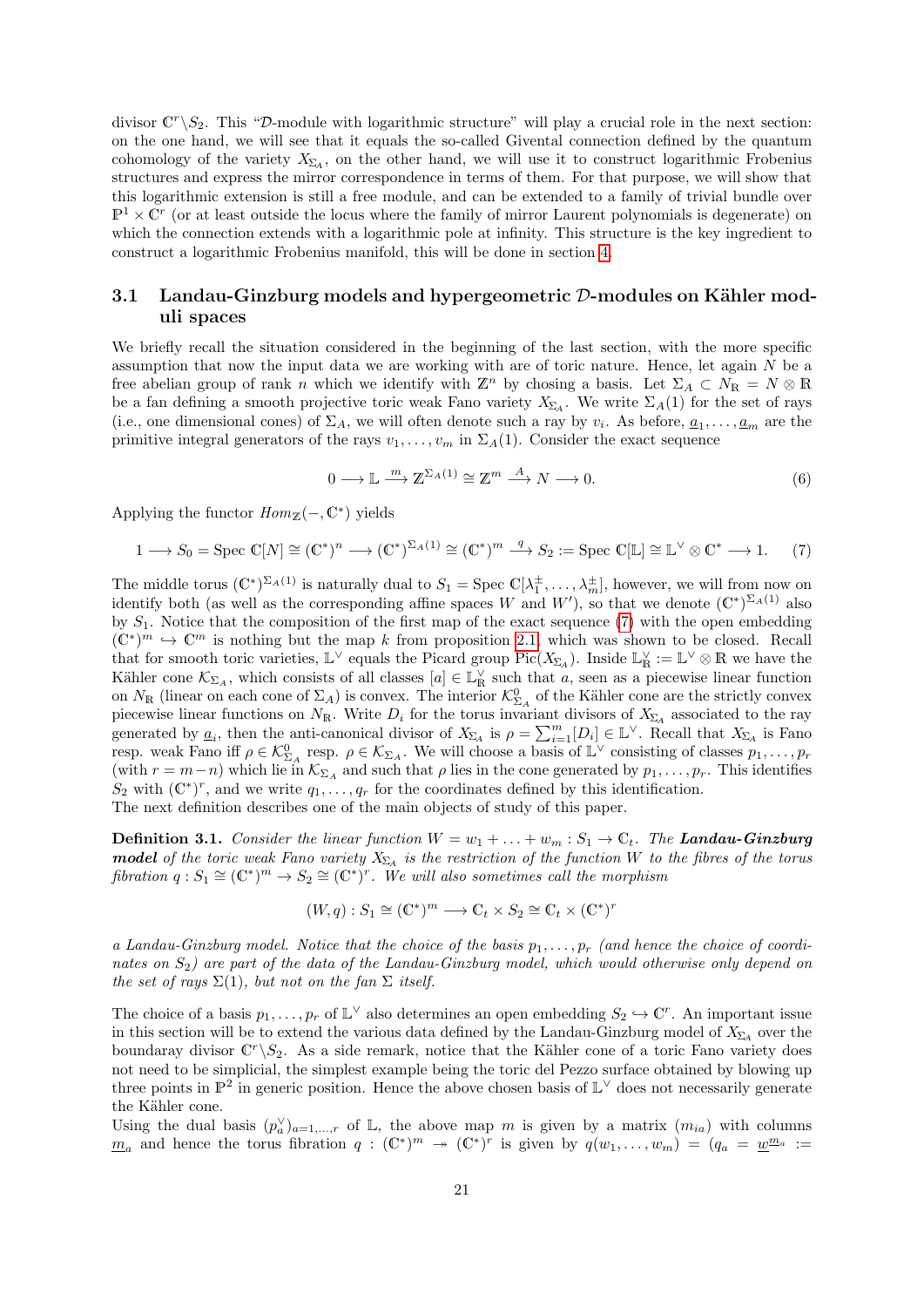$\prod_{i=1}^m w_i^{m_{ia}}_{a=1,\dots,r}$ . We will also consider the product map  $(\mathrm{id}_z,q) : \mathbb{P}_z^1 \times S_1 \to \mathbb{P}^1 \times S_2$  as well as its restriction to  $\mathbb{C}_z^* \times S_1$ . Choose moreover a section  $g: \mathbb{L}^{\vee} \to \mathbb{Z}^m$  of the projection  $\mathbb{Z}^m \to \mathbb{L}^{\vee}$ , which is given in the chosen basis  $p_1, \ldots, p_r$  of  $\mathbb{L}^{\vee}$  by a matrix  $(g_{ia})$  with rows  $\underline{g}_i$ , so that  $\sum_{i=1}^m g_{ia} m_{ib} = \delta_{ab}$ . The map g induces a section of the fibration q, still denoted by g, which is given as

$$
g: S_2 \longrightarrow S_1
$$
  

$$
(q_1, \ldots, q_r) \longmapsto (w_i := \underline{q}^{g_i} := \prod_{a=1}^r q_a^{g_{ia}})_{i=1,\ldots,m}
$$

Obviously, g also gives a splitting of the fibration q, see diagram  $(8)$  below. Let us notice that the section g can be chosen such that the entries of the matrix  $g_{ia}$  are non-negative integers. For this, recall (see, e.g., [\[CK99,](#page-47-7) section 3.4.2]) the description of the Kähler cone as the intersection of cones in  $\mathbb{L}^{\vee} \otimes \mathbb{R}$  each of which is generated by the images under  $\mathbb{Z}^m \to \mathbb{L}^{\vee}$  of some of the standard generators of  $\mathbb{Z}^m$  (the so-called anti-cones associated to the cones  $\sigma \in \Sigma_A$ ). Hence, the chosen basis  $(p_a)_{a=1,\dots,r}$  of  $\mathbb{L}^{\vee}$  which consists of elements of  $K_{\Sigma_A}$  can be expressed in the generators of any of these cones, and the coefficients are exactly the entries of the matrix  $(g_{ia})$ , hence, non-negative. It follows that the section  $g: S_2 \to S_1$ extends to a map  $\overline{g}: \mathbb{C}^r \to W = \text{Spec } \mathbb{C}[w_1,\ldots,w_m],$  although the projection map  $q: S_1 \to S_2$  cannot be extended over the boundary  $\bigcup_{i=1}^{n} \{w_i = 0\} \subset W$ . In what follows, we will always assume that g is constructed in such a way.

Write  $S_2^0 := g^{-1}(S_1^0) = \{(q_1, \ldots, q_r) \in S_2 | \widetilde{W} := \sum_{i=1}^m \underline{q}^{g_i} \underline{y}^{a_i}$  is Newton non-degenerate }. Finally, we define  $\tilde{g} = (\text{id}_z, g) : \mathbb{P}_z^1 \times S_2 \to \mathbb{P}_z^1 \times S_1$ , which is a section of the above projection map  $(\text{id}_z, q)$ .

<span id="page-21-1"></span>**Proposition 3.2.** The embedding  $\widetilde{g}$  is non-characteristic for  $\widehat{\mathcal{M}}_{\frac{\widetilde{A}}{2}}^{loc}$  on  $\mathbb{P}^1_z \times S^0_1$ . Moreover, the inverse image  $\widetilde{g}^+ \widehat{\mathcal{M}}_{\widetilde{A}}^{loc}$  is given as the quotient of  $\mathcal{D}_{\mathbb{C}_\tau \times S_2}[\tau^{-1}]/\widetilde{\mathcal{I}}$ , where  $\widetilde{\mathcal{I}}$  is the left ideal generated by

$$
\widetilde{\Box}_{\underline{l}} := \prod_{a: p_a(\underline{l}) > 0} q_a^{p_a(\underline{l})} \prod_{i: l_i < 0} \prod_{\nu=0}^{-l_i - 1} (\sum_{a=1}^r m_{ia} z q_a \partial_{q_a} - \nu z) - \prod_{a: p_a(\underline{l}) < 0} q_a^{-p_a(\underline{l})} \prod_{i: l_i > 0} \prod_{\nu=0}^{l_i - 1} (\sum_{a=1}^r m_{ia} z q_a \partial_{q_a} - \nu z)
$$

for any  $\underline{l} \in \mathbb{L}$  and by the single operator

$$
z\partial_z+\sum_{a=1}^r\rho(p_a^\vee)q_a\partial_{q_a}.
$$

Notice that  $p_a$  is a linear form on  $\mathbb L$  and that we have  $\sum_{i=1}^m g_{ia} l_i = \sum_{i,b} g_{ia}(m_{ib}p_b(\underline{l})) = p_a(\underline{l}) \in \mathbb Z$ .

*Proof.* The non-characteristic condition is evident as the singular locus of  $\widehat{\mathcal{M}}_{\widetilde{A}}^{loc}$ , seen as a  $\mathcal{D}_{\mathbb{P}^1_\ast \times S_1}$ -module is contained in  $(\{0,\infty\}\times S_1)\cup (\mathbb{P}_z^1\times (S_1\backslash S_1^0))$ . In order to calculate the inverse image, consider the following diagram

<span id="page-21-0"></span>

where the coordinate change  $\Phi$  is given as

$$
\Phi(\underline{y}, \underline{q}) := \left(w_i = \underline{q}^{\underline{q}_i} \cdot y^{\underline{a}_i}\right)_{i=1,\ldots,m}
$$

As the diagram commutes, the q-component of  $\Phi^{-1}$  is  $q_a = \underline{w}^{\underline{m}_a}$ . Putting  $\widetilde{\Phi}: S_0 \times \mathbb{C}_{\tau} \times S_2 \to \mathbb{C}_{\tau} \times S_1$ ,  $(y, \tau, q) \mapsto (\tau, \Phi(y, q))$  and similarly  $\widetilde{\pi}: S_0 \times \mathbb{C}_\tau \times S_2 \to \widetilde{\mathbb{C}}_\tau \times \widetilde{S_2}$ ,  $(y, \tau, q) \mapsto (\tau, q)$ , we consider the module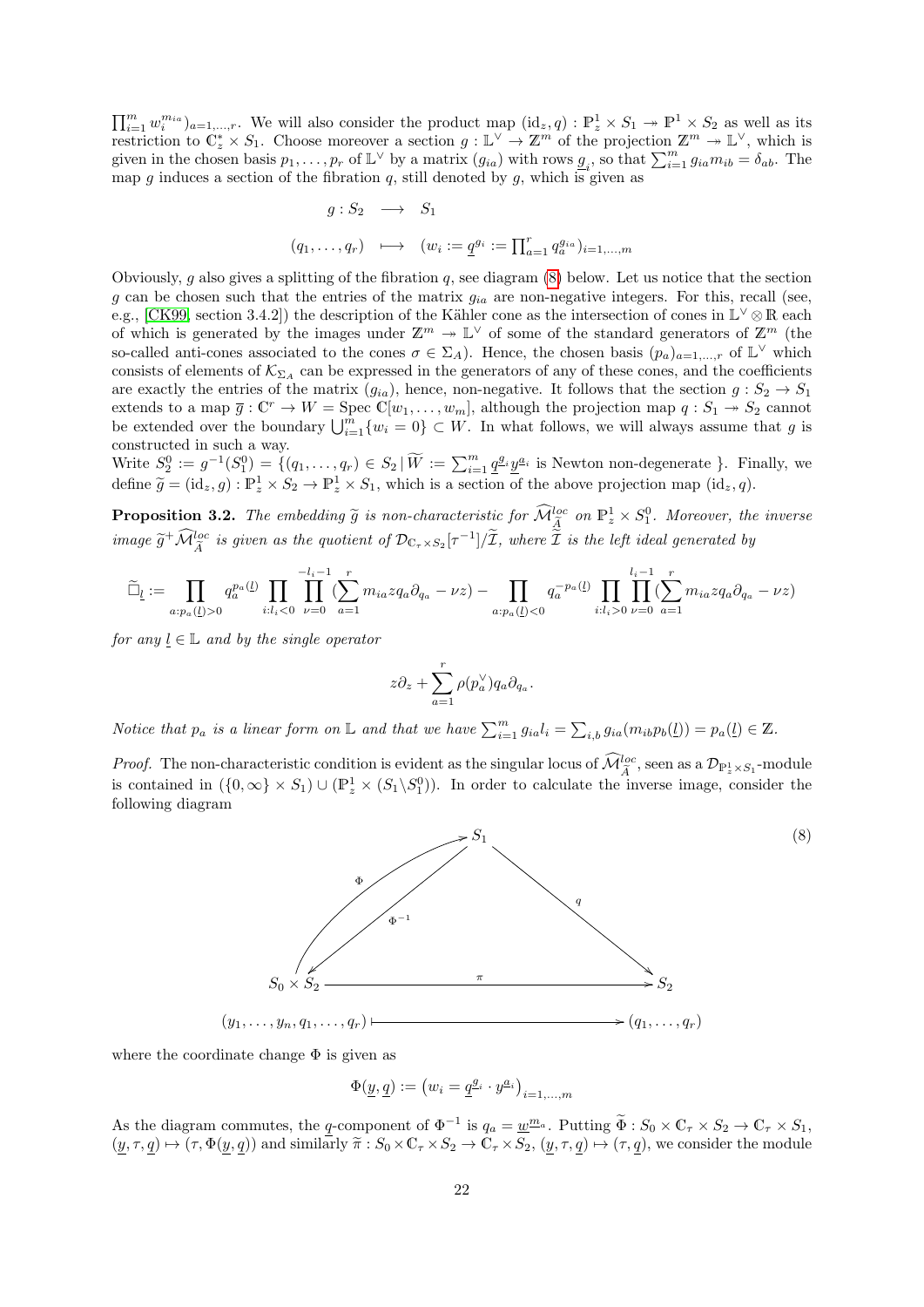$\widetilde{\Phi}^+\widetilde{\mathcal{M}}_{\widetilde{A}}^{loc}$  which is (using the presentation  $\widetilde{\mathcal{M}}_{\widetilde{A}}^{loc} = \mathcal{D}_{\widehat{T}}[\tau^{-1}]/\widehat{\mathcal{I}}'$ ) equal to the quotient of  $\mathcal{D}_{S_0 \times \mathbb{C}_{\tau} \times S_2}[\tau^{-1}]$ by the left ideal generated by

$$
\prod_{a:p_a(\underline{l})<0} q_a^{p_a(\underline{l})} \widetilde{\Box}_{\underline{l}} = \prod_{a=1}^r q_a^{p_a(\underline{l})} \prod_{i:l_i<0} \prod_{\nu=0}^{-l_i-1} (\sum_{a=1}^r m_{ia} z q_a \partial_{q_a} - \nu z) - \prod_{i:l_i>0} \prod_{\nu=0}^{l_i-1} (\sum_{a=1}^r m_{ia} z q_a \partial_{q_a} - \nu z)
$$
  

$$
\widetilde{Z}_k = y_k \partial_{y_k}
$$
  

$$
\widetilde{E} = z \partial_z + \sum_{a=1}^r (\sum_{i=1}^m m_{ia}) q_a \partial_{q_a} = z \partial_z + \sum_{a=1}^r \rho(p_a^{\vee}) q_a \partial_{q_a}
$$

In other words, we have

$$
\widetilde{\Phi}^+\widehat{\mathcal{M}}_{\widetilde{A}}^{loc} = \frac{\mathbb{C}[z^{\pm}, y_1^{\pm}, \dots, y_n^{\pm}, q_1^{\pm}, \dots, q_r^{\pm}]\langle \partial_z, \partial_{q_1}, \dots, \partial_{q_r} \rangle}{(\widetilde{\Box}_l)_{l \in \mathbb{L}} + \widetilde{E}}
$$

Obviously, the map  $\tilde{g}$  is given in the new coordinates by  $\tilde{g}(\tau, q) := (\tau, \underline{1}, q) \in \mathbb{C}_{\tau} \times S_0 \times S_2$ , hence we obtain

$$
\widetilde{g}^+ \widehat{\mathcal{M}}_{\widetilde{A}}^{loc} = \frac{\mathbb{C}[z^{\pm}, q_1^{\pm}, \dots, q_r^{\pm}] \langle \partial_z, \partial_{q_1}, \dots, \partial_{q_r} \rangle}{(\widetilde{\Box}_l)_{l \in \mathbb{L}} + \widetilde{E}}
$$

 $\Box$ 

As a consequence of this lemma, and using the comparison result in theorem [2.4,](#page-6-0) we can interpret this reduced GKZ-system as a Gauß-Manin-system.

<span id="page-22-0"></span>**Corollary 3.3.** Consider the (restriction of the) Landau-Ginzburg model  $(W, q) : S_1^0 \to \mathbb{C}_t \times S_2^0$ . Then there is an isomorphism of  $\mathcal{D}_{\mathbb{C}_{\tau}\times S^0_2}$ -modules

$$
\mathcal{D}_{\mathbb{C}_{\tau}\times S^0_2}[\tau^{-1}]\big/\widetilde{\mathcal{I}}\cong \overline{\mathrm{FL}}_{t}^{\tau}(\mathcal{H}^{0}((W,q)_{+}\mathcal{O}_{S^0_1}))[\tau^{-1}]
$$

Proof. First notice that due to diagram [\(8\)](#page-21-0) we have an isomorphism

$$
\mathcal{H}^0((W,q)_+\mathcal{O}_{S_1^0})\cong\mathcal{H}^0((\widetilde{W},\pi)_+\mathcal{O}_{S_0\times S_2^0}),
$$

recall that

$$
\widetilde{W}(\underline{y}, \underline{q}) = \sum_{i=1}^{m} \underline{y}^{a_i} \underline{q}^{g_i} = \sum_{i=1}^{m} \left( \prod_{k=1}^{n} y_k^{a_{ki}} \right) \cdot \left( \prod_{a=1}^{r} q_a^{g_{ia}} \right).
$$

Consider the following cartesian diagram

$$
S_0 \times S_2^0 \longrightarrow S_0 \times S_1^0
$$
\n
$$
\downarrow \qquad \qquad \downarrow \qquad \qquad \downarrow \qquad \qquad \downarrow \qquad \qquad \downarrow
$$
\n
$$
C_t \times S_2^0 \longrightarrow \text{ (id}_{C_t, g)} \longrightarrow U_1 = C_t \times S_1^0
$$
\n(9)

Now we use the base change properties of the direct image (see, e.g., [\[HTT08,](#page-48-8) section 1.7]), from which we obtain that

$$
(\mathrm{id}_{\mathbb{C}_t}, g)^+ \mathcal{H}^0(\varphi_+ \mathcal{O}_{S_0 \times S^0_1}) \cong \mathcal{H}^0(\varphi_+' \mathcal{O}_{S_0 \times S^0_2}).
$$

This gives

$$
\begin{split} \overline{\mathrm{FL}}_t^\tau (\mathrm{id}_{\mathbb{C}_t}, g)^+ \mathcal{H}^0(\varphi_+ \mathcal{O}_{S_0 \times S_1^0})[\tau^{-1}] &\cong \overline{\mathrm{FL}}_t^\tau \, \mathcal{H}^0(\varphi_+' \mathcal{O}_{S_0 \times S_2^0})[\tau^{-1}],\\ \overline{\mathrm{FL}}_t^\tau \left( (\mathrm{id}_{\mathbb{C}_t}, g)^+ \mathcal{H}^0(\varphi_+ \mathcal{O}_{S_0 \times S_1^0}) \right) &\cong \widetilde{g}^+ \, \overline{\mathrm{FL}}_t^\tau \, \mathcal{H}^0(\varphi_+ \mathcal{O}_{S_0 \times S_1^0}), \end{split}
$$

and as we have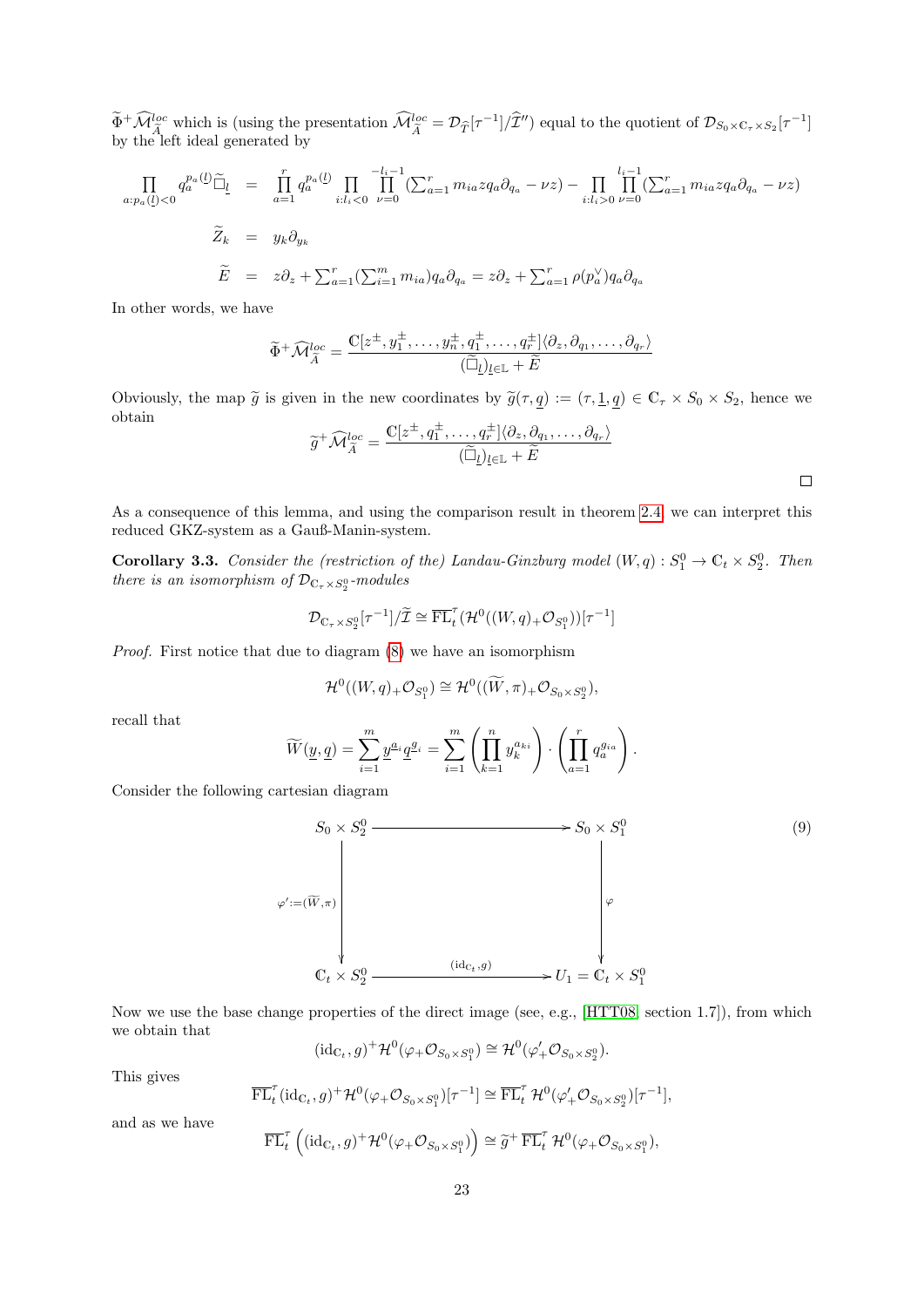we finally obtain

$$
\widetilde{g}^+\,\overline{\mathrm{FL}}_t^\tau\,\Big(\mathcal{H}^0(\varphi_+\mathcal{O}_{S_0\times S^0_1})\Big)\,[\tau^{-1}]=\overline{\mathrm{FL}}_t^\tau\,\Big(\mathcal{H}^0(\varphi_+' \mathcal{O}_{S_0\times S^0_2})\Big)\,[\tau^{-1}],
$$

from which the desired statement follows using proposition [3.2](#page-21-1) and theorem [2.4.](#page-6-0)

As a consequence of the last result, we have the following easy corollary concerning the the family of Brieskorn lattices resp. the holonomic duality for the Gauß-Manin-system of the Landau-Ginzburg model  $(W, q)$ .

- **Corollary 3.4.** 1. The  $\mathcal{D}_{\mathbb{C}_{\tau}\times S_2^0}$ -module  $\mathcal{QM}_{\widetilde{A}}^{loc} := \mathcal{O}_{\mathbb{C}_{\tau}\times S_2^0} \otimes_{\mathcal{O}_{\mathbb{C}_{\tau}\times S_2}} (\mathcal{D}_{\mathbb{C}_{\tau}\times S_2}[\tau^{-1}]/\widetilde{A})$  is equipped with an increasing filtration  $G_{\bullet}$  by  $\mathcal{O}_{\mathbb{C}_z \times S_2^0}$ -modules. Moreover, for any  $k \in \mathbb{N}$ ,  $G_k \mathcal{Q} \mathcal{M}_{\widetilde{A}}^{loc}$  is  $\mathcal{O}_{\mathbb{C}_z \times S_2^0}$ -<br>levelly free of much algorithmic and  $G_{\bullet}$ locally free of rank  $n! \cdot \text{vol}(\text{Conv}(\underline{a}_1, \ldots, \underline{a}_m)).$ 
	- 2. Write  $\partial \mathcal{M}_{\tilde{A}}^{loc}$  for the  $\mathcal{O}_{\mathbb{C}_z \times S_2^0}$ -module  $G_0 \mathcal{M}_{\tilde{A}}^{loc}$ , then this is the restriction to  $\mathbb{C}_z \times S_2^0$  of the sheaf associated to the module<br>  $\mathbb{C}[z, q_1^{\pm}, \ldots, q_r^{\pm}] \langle z \partial_{q_1}, \ldots, z \partial_{q_r}, z^2 \partial_z \rangle$

$$
\frac{\mathbb{C}[z,q_1^+,\ldots,q_r^+]\langle z\partial_{q_1},\ldots,z\partial_{q_r},z^2\partial_z\rangle}{(\widetilde{\Box}_l)_{l\in\mathbb{L}}+(z^2\partial_z+\sum_{a=1}^r\rho(p_a^{\vee})zq_a\partial_{q_a})}.
$$

3. There is a non-degenerate flat  $(-1)^n$ -symmetric pairing

$$
P: \mathcal{QM}_{\widetilde{A}}^{loc} \otimes \iota^* \mathcal{QM}_{\widetilde{A}}^{loc} \to \mathcal{O}_{\mathbb{C}^*_{\tau} \times S^0_2}.
$$

4.  $P(_{0}\mathcal{QM}_{\widetilde{A}}^{loc}, {}_{0}\mathcal{QM}_{\widetilde{A}}^{loc}) \subset z^{n}\mathcal{O}_{\mathbb{C}_{z}\times S_{2}^{0}},$  and P is non-degenerate on  ${}_{0}\mathcal{QM}_{\widetilde{A}}^{loc}.$ 

*Proof.* As we have seen, the closed embedding  $\widetilde{g}_{|C_z \times S_2^0} : C_z \times S_2^0 \to C_z \times S_1^0$  is non-characteristic for  $\mathcal{O}_{\mathbb{C}_z\times S_2^0}\otimes_{\mathcal{O}_{\mathbb{C}_z\times S_2}}\widehat{\mathcal{M}}_{\widetilde{A}}^{loc}$ . It is actually nothing else but the inverse image in the category of meromorphic bundles with connections. Hence the increasing filtration  $\mathcal{O}_{C_z \times S_1^0} \otimes (z^{-\bullet} \widetilde{\mathcal{M}}_{\widetilde{A}}^{loc})$  on  $\widetilde{\mathcal{M}}_{\widetilde{A}}^{loc}$  by locally free  $\mathcal{O}_{\mathbb{C}_z\times S_1^0}$ -modules pulls back to an increasing filtration  $G_{\bullet}$  on  $\mathcal{QM}_{\widetilde{A}}^{loc}$  by locally free  $\mathcal{O}_{\mathbb{C}_z\times S_2^0}$ -modules, the zeroth term of which is given by the formula in 2. All other statements follow from proposition [2.18.](#page-0-1)

#### <span id="page-23-0"></span>3.2 Logarithmic extensions

In this subsection, we first construct a logarithmic extension of the hypergeometric system  $\mathcal{QM}^{loc}_{\tilde{\lambda}}$  on the Kähler moduli space. Recall from the last subsection that  $S_2^0$  is a Zariski open subspace of  $S_2 :=$ Spec C[L] consisting of points q such that the Laurent polynomial  $\widetilde{W}(-, q) : S_0 \to \mathbb{C}_t$  is non-degenerate. Recall also that we have chosen a basis  $p_1, \ldots, p_r$  of  $\mathbb{L}^{\vee}$  of nef classes, i.e., classes lying in the Kähler cone  $\mathcal{K} \subset \mathbb{L}_{\mathbb{R}}^{\vee}$ . The corresponding coordinates on  $S_2$  are  $q_1, \ldots, q_r$ , and define an embedding of  $S_2$  into  $\mathbb{C}^r$ .

Write  $\Delta_{S_2} := S_2 \setminus S_2^0$  and denote by  $\overline{\Delta_{S_2}}$  the closure of  $\Delta_{S_2}$  in  $\mathbb{C}^r$ . Finally, put  $\overline{S_2^0} := \mathbb{C}^r \setminus \overline{\Delta_{S_2}}$ . We will write  $Z_a$  for the divisor  $\{q_a = 0\}$  in both  $\mathbb{C}^r$  and  $\overline{S_2^0}$ , and we define  $Z = \bigcup_{a=1}^r Z_a$  which is a simple normal crossing divisor in  $\mathbb{C}^r$  resp.  $\overline{S_2^0}$ .

**Lemma 3.5.** 1. The origin of  $\mathbb{C}^r$  is contained in  $\overline{S_2^0}$ .

- 2. If  $X_{\Sigma_A}$  is Fano (i.e.,  $\rho \in \mathcal{K}_{\Sigma_A}^0$ ), then  $\Delta_{S_2} = \emptyset$ , and, hence,  $\overline{S_2^0} = \mathbb{C}^r$ .
- 3. If  $\Delta_{S_2} \neq \emptyset$ , then there is a ball  $B := B_r(0) \subset (S_2^0)^{an}$  with radius equal to  $r := \inf\{|q| : q \notin \overline{\Delta_{S_2}}\}.$ We set  $B := (\mathbb{C}^r)^{an}$  if  $\Delta_{S_2} = \emptyset$ .

Proof. 1. This has been shown in [\[Iri09a,](#page-48-6) appendix 6.1].

- 2. This follows from lemma [2.8.](#page-10-0)
- 3. This is clear from 1.

 $\Box$ 

 $\Box$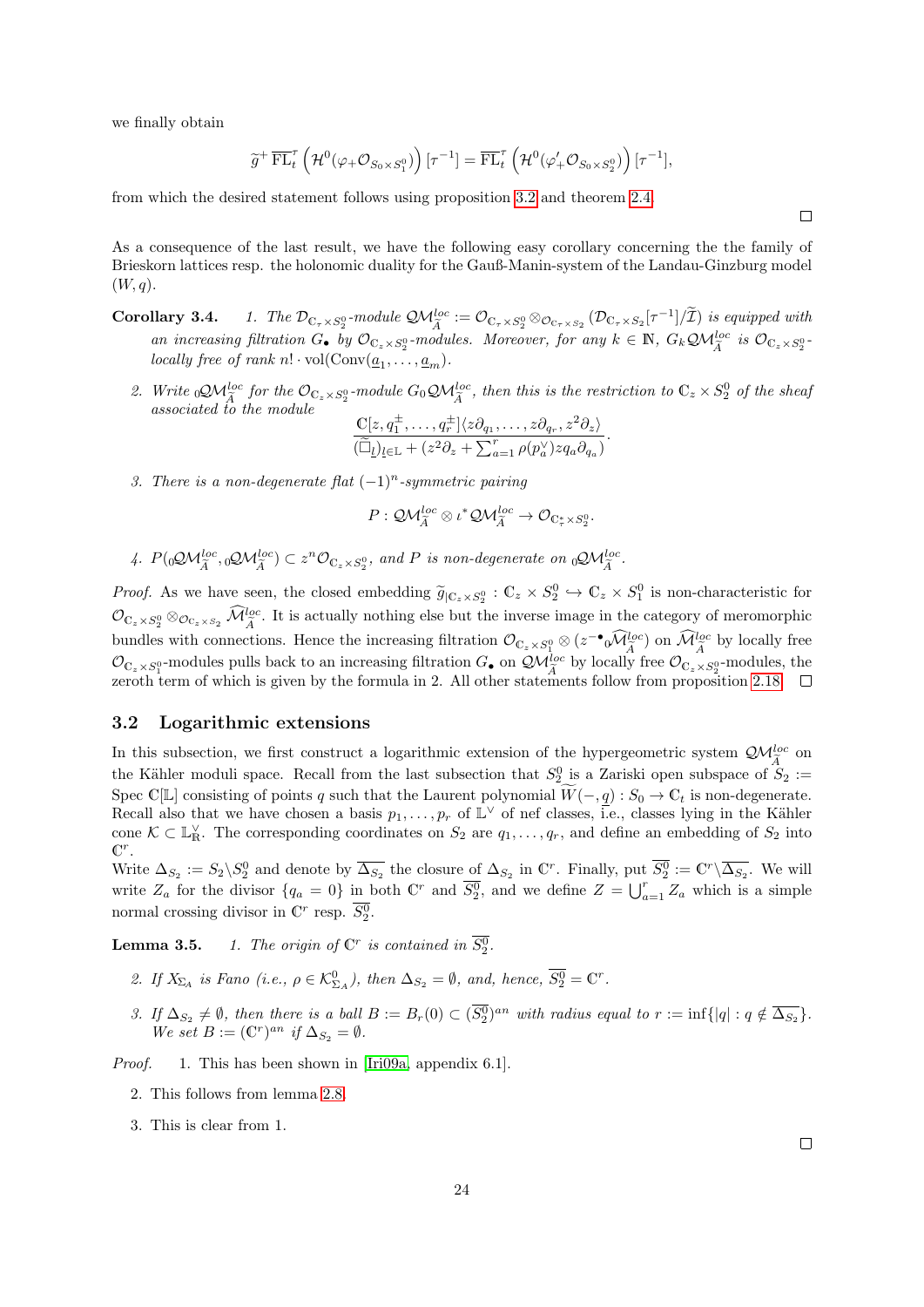We proceed with a construction which is a variant of the arguments used in the proof of theorem [2.14,](#page-14-1) however, now we also take into account the logarithmic structure along Z. We first define the appropriate non-commutative algebras, and then show that they are actually locally free  $\mathcal{O}\text{-modules}$ , possibly after a further restriction to some Zariski open subset of  $S_2^0$ .

Definition 3.6. 1. Consider the ring

$$
\widetilde{R} := \mathbb{C}[q_1,\ldots,q_r,z] \langle zq_1 \partial_{q_1},\ldots,zq_r \partial_{q_r},z^2 \partial_z \rangle
$$

*i.e.*, the quotient of the free  $\mathbb{C}[q_1,\ldots,q_r,z]$ -algebra generated by  $zq_1\partial_{q_1},\ldots,zq_r\partial_{q_r},z^2\partial_z$  by the left ideal generated by the relations

$$
[zq_a\partial_{q_a}, z] = 0, \quad [zq_a\partial_{q_a}, q_b] = \delta_{ab}zq_a, \quad [z^2\partial_z, q_a] = 0, \quad [z^2\partial_z, z] = z^2,
$$
  

$$
[zq_a\partial_{q_a}, zq_b\partial_{q_b}] = 0, \quad [z^2\partial_z, zq_a\partial_{q_a}] = z \cdot zq_a\partial_{q_a}
$$

Write R for the associated sheaf of quasi-coherent  $\mathcal{O}_{C_z \times C_r}$ -algebras, which restricts to  $\mathcal{D}_{C_{\tau}^* \times S_2}$  on  $\{(q_a \neq 0)_{a=1,\ldots,r}, z \neq 0\}.$ 

We also consider the subring  $\widetilde{R}':=\mathbb{C}[q_1,\ldots,q_r,z]\langle zq_1\partial_{q_1},\ldots,zq_r\partial_{q_r}\rangle$  of  $\widetilde{R}$ , and the associated sheaf  $\widetilde{\mathcal{R}}'$ . The inclusion  $\widetilde{\mathcal{R}}' \hookrightarrow \widetilde{\mathcal{R}}$  induces a functor from the category of  $\widetilde{\mathcal{R}}$ -modules to the category of  $\widetilde{\mathcal{R}}'$ -modules, which we denote by  $\text{For}_{z^2\partial_z}$  ("forgetting the  $z^2\partial_z$ -structure").

2. Let  $\widetilde{\mathcal{I}}$  be the ideal in  $\widetilde{\mathcal{R}}$  generated by the operators  $\widetilde{\Box}_l$  for any  $l \in \mathbb{L}$  and by  $z^2 \partial_z + \sum_{a=1}^r \rho(p_a^{\vee}) z q_a \partial_{q_a}$ and consider the quotient  $\widetilde{\mathcal{R}}/\widetilde{\mathcal{I}}$ . We have  $\text{For}_{z^2\partial_z}(\widetilde{\mathcal{R}}/\widetilde{\mathcal{I}})=(\widetilde{\mathcal{R}}'/(\widetilde{\Box}_{\underline{l}})_{\underline{l}\in\mathbb{L}})$  and  $\widetilde{\mathcal{R}}/\widetilde{\mathcal{I}}$  equals  ${}_0\mathcal{QM}_{\widetilde{A}}^{\text{loc}}$  on  $\mathbb{C}_z \times S_2$  (and hence equals  $\mathcal{QM}_{\tilde{A}}^{loc}$  on  $\mathbb{C}^*_{\tau} \times S_2$ ).

The basic finiteness result about the module  ${}_0\mathcal{Q}\mathcal{M}_{\widetilde{A}}$  is the following.

<span id="page-24-0"></span>**Theorem 3.7.** There is a Zariski open subset U of  $\overline{S_2^0}$  containing the origin in  $\mathbb{C}^r$  such that the module  $\partial_0 \mathcal{M}_{\widetilde{A}} := \mathcal{O}_{\mathbb{C}_z \times U} \otimes_{\mathcal{O}_{\mathbb{C}_z \times \mathbb{C}^r}} \widetilde{\mathcal{R}} / \widetilde{I}$  is  $\mathcal{O}_{\mathbb{C}_z \times U}$ -coherent. If  $X_{\Sigma_A}$  is Fano, i.e., if  $\rho \in \mathcal{K}^0(\Sigma_A)$ , then one can choose U to be  $\mathbb{C}^r$  (which equals  $\overline{S_2^0}$  in this case). There is a connection operator

$$
\nabla : {}_0\mathcal{Q}\mathcal{M}_{\widetilde{A}} \longrightarrow {}_0\mathcal{Q}\mathcal{M}_{\widetilde{A}} \otimes z^{-1}\Omega^1_{\mathbb{C}_z\times U}(\log((\{0\}\times U)\cup(\mathbb{C}_z\times Z)))
$$

extending the  $\mathcal{D}_{\mathbb{C}_{\tau}^*\times (U\cap S_2)}$ -structure on  $(\mathcal{QM}_{\widetilde{A}}^{loc})_{|\mathbb{C}_{\tau}^*\times (U\cap S_2)}$ .

Proof. The arguments used here have some similarities with the proof of theorem [2.14.](#page-14-1) We first suppose that  $X_{\Sigma_A}$  is Fano, then we have to show that  $\partial \mathcal{M}_{\widetilde{A}}$  is  $\mathcal{O}_{\mathbb{C}_z\times\mathbb{C}^r}$ -coherent. We will actually show the coherence of For<sub>z<sup>2</sup> $\partial_z$ </sup>( $_0Q\mathcal{M}_{\widetilde{A}}$ ), which is sufficient, as  $_0Q\mathcal{M}_{\widetilde{A}}$  and For<sub>z<sup>2</sup> $\partial_z$ </sup>( $_0Q\mathcal{M}_{\widetilde{A}}$ ) are equal as  $\mathcal{O}_{C_z\times C}$ <sup>-</sup></sub></sub> modules. Consider the natural filtration on  $\tilde{\mathcal{R}}'$  given by order of operators, i.e., the filtration  $F_{\bullet}\tilde{\mathcal{R}}'$  given on global sections by

$$
F_k\mathbb{C}[q_1,\ldots,q_r,z]\langle zq_1\partial_{q_1},\ldots,zq_r\partial_{q_r}\rangle:=\left\{P\,|\,P=\sum_{|\underline{s}|\leq k}g_{\underline{s}}(z,\underline{q})(zq_1\partial_{q_1})^{s_1}\cdot\ldots\cdot(zq_r\partial_{q_r})^{s_r}\right\}.
$$

This filtration induces a filtration  $F_{\bullet}$  on  $\text{For}_{z^2 \partial_z}({}_0 \mathcal{Q} \mathcal{M}_{\widetilde{A}})$  which is good in the sense that

 $F_k \widetilde{\mathcal{R}}' \cdot F_l \text{For}_{z^2 \partial_z} ({}_0 \mathcal{Q} \mathcal{M}_{\widetilde{A}}) = F_{k+l} \text{For}_{z^2 \partial_z} ({}_0 \mathcal{Q} \mathcal{M}_{\widetilde{A}}).$ 

We have a natural identification

$$
\mathrm{gr}^F_{\bullet}(\widetilde{\mathcal{R}}') = \pi_* \mathcal{O}_{\mathbb{C}_z \times T^* \mathbb{C}^r(\log D)}
$$

where  $T^*\mathbb{C}^r(\log D)$  is the total space of the vector bundle associated to the locally free sheaf  $\Omega_{\mathbb{C}^r}^1(\log D)$ and  $\pi: \mathbb{C}_z \times T^* \mathbb{C}^r (\log D) \to \mathbb{C}_z \times \mathbb{C}^r$  is the projection. It will be sufficient to show that the subvariety  $\mathbb{C}_z \times S$  of  $\mathbb{C}_z \times T^* \mathbb{C}^r(\log D)$  cut out by the symbols of all operators  $\widetilde{\Box}_l$  for  $l \in \mathbb{L}$  equals  $\mathbb{C}_z \times \mathbb{C}^r$ , then by the usual argument the filtration  $F_{\bullet}$  will become eventually stationary, and we conclude by the fact that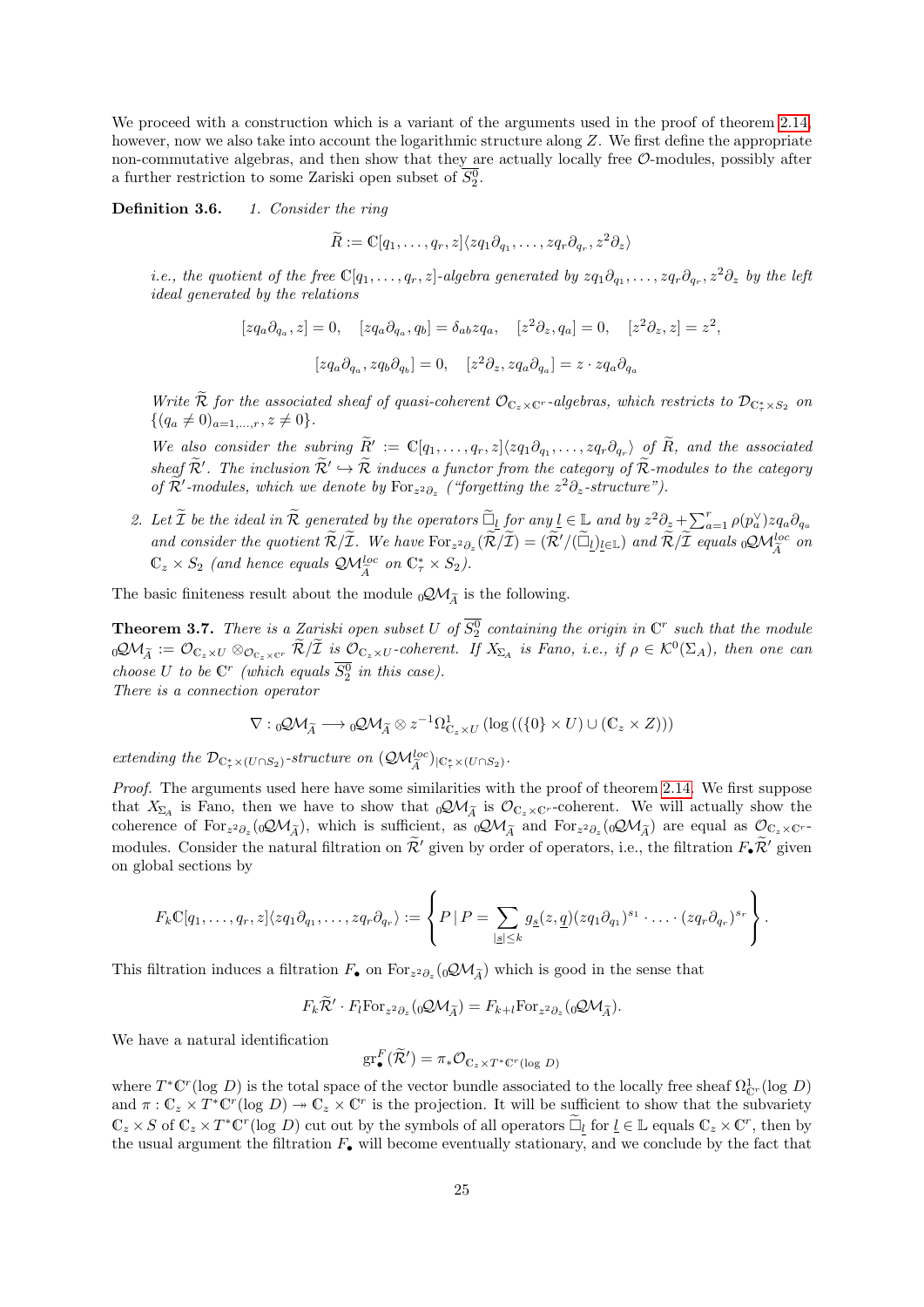all  $F_k$ For<sub>z</sub> $_{22}$ <sub>2</sub>( $_{0}Q\mathcal{M}_{\widetilde{A}}$ ) are  $\mathcal{O}_{\mathbb{C}_z\times\mathbb{C}^r}$ -coherent. For the proof, we will use some elementary facts from toric<br>necessary property the patient of primitive called integral primitive polit geometry, namely, the notion of primitive collections and primitive relations (see [\[Bat91\]](#page-47-12) and [\[CvR09\]](#page-47-13)). Suppose that  $\underline{l} \in \mathbb{L}$  corresponds to a primitive relation in the sense of loc.cit., then it follows that  $p_a(\underline{l}) \geq 0$  for all  $a = 1, \ldots, r$ , as a primitive relation lies in the Mori cone of  $X_{\Sigma_A}$  and as  $p_a$  is a nef class, i.e., by definition it takes non-negative values on effective cycles. On the other hand, as  $X_{\Sigma_A}$  is Fano, we have that  $\bar{l} = \rho(\underline{l}) > 0$ , remember that  $\rho = \sum_{i=1}^{m} D_i$  is the anti-canonical divisor which by definition lies in the interior of the Kähler cone. Hence,  $\sum_{i:l_i>0} l_i > \sum_{i:l_i<0} -l_i$ , moreover, for a primitive relation, we have  $l_i = 1$  for all i such that  $l_i > 0$  (see [\[Bat91,](#page-47-12) proposition 3.1]). This yields

$$
\sigma(\widetilde{\Box}_{\underline{l}}) = \prod_{i:l_i=1} \left( \sum_{a=1}^r m_{ia} \sigma(zq_a \partial_{q_a}) \right),
$$

Now identify  $T^*{\mathbb C}^r(\log Z)$  with the trivial bundle  ${\mathbb C}^r\times X$  where X is the vector space dual to the space generated by  $(\sigma(zq_a\partial_{q_a}))_{a=1,\ldots,r}$ . Then the last equation shows that the variety S alluded to above is of the form  $\mathbb{C}^r \times Y_{red}$ , for some possibly non-reduced subvariety  $Y \subset X$ . We need to show that  $Y_{red} = \{0\}$ . First it is clear that Y is homogeneous so that it suffices to show that its Krull dimension is zero. Recall from [\[Ful93,](#page-47-14) section 5.2, page 106] that the classical cohomology ring of  $X_{\Sigma_A}$  with complex coefficients is presented as

<span id="page-25-0"></span>
$$
H^*(X_{\Sigma_A}, \mathbb{C}) = \frac{\mathbb{C}[(v_i)_{i=1,...,m}]}{(\sum_{i=1}^m a_{ki}v_i)_{k=1,...,n} + (v_{i_1} \cdot ... \cdot v_{i_p})}
$$
(10)

where the tuple  $v_{i_1}, \ldots, v_{i_p}$  runs over all primitive collections in  $\Sigma_A(1)$ . However, it follows from the exactness of the sequence  $(6)$  that the spectrum of this ring equals the above subspace Y, in particular the latter must be fat point, supported at the origin in the space  $V$ . This shows that the variety  $S$  is the zero section of  $T^*\mathbb{C}^r(\log D)$ , as required.

Now suppose only that  $X_{\Sigma_A}$  is weak Fano, i.e.,  $\rho \in \mathcal{K}_{\Sigma_A}$ . Then it may happen that for a primitive relation *l*, we have  $\bar{l} = \rho(l) = 0$ , which implies that

$$
\sigma(\widetilde{\Box}_{\underline{l}}) = \prod_{a=1}^r q_a^{p_a(\underline{l})} \prod_{i:l_i<0} \left( \sum_{a=1}^r m_{ia} \sigma(zq_a \partial_{q_a}) \right)^{-l_i} - \prod_{i:l_i=1} \left( \sum_{a=1}^r m_{ia} \sigma(zq_a \partial_{q_a}) \right),
$$

as  $p_a(\underline{l}) \geq 0$  for any primitive relation  $\underline{l}$ . This shows that the fibre of S over the point  $q_1 = 0, \ldots, q_r = 0$ is again the reduced space of the spectrum of the cohomology algebra of  $X_{\Sigma_A}$ , i.e, it is only the origin in the fibre of  $T^*\mathbb{C}^r(\log D)$  over  $q = 0$ . In particular, the projection map  $S \to \mathbb{C}^r$  is quasi-finite in a Zariski open neighborhood U of  $\overline{0} \in \mathbb{C}^r$ . On the other hand, by its very definition, S is homogeneous with respect to the fibre variables. Hence on U, S is the zero section of the projection  $T^*U(\log D) \to U$ , as required.

The statement concerning the connection follows directly from the definition of  ${}_0\mathcal{QM}_{\widetilde{A}}$ , namely,  ${}_0\mathcal{QM}_{\widetilde{A}}$  is invariant under the operators  $\nabla_{z q_a \partial_{q_a}}$  for  $a = 1, \ldots, r$  and  $\nabla_{z^2 \partial_z}$ .

The next step is to discuss the restriction  $(\partial \mathcal{M}_{\tilde{A}})|_{C_z\times\{q=0\}}$ , this is a coherent  $\mathcal{O}_{C_z}$ -module that we<br>denote by E. It turns out that it is actually locally free from which we deduce the framese of  $\partial M$ denote by E. It turns out that it is actually locally free, from which we deduce the freeness of  $\partial M_{\tilde{A}}$ and certain extension properties of the pairing  $P$  from corollary [3.4,](#page-0-1) 3.

Lemma 3.8. 1. There is a canonical isomorphism

$$
\alpha: \mathcal{O}_{\mathbb{C}_z} \otimes H^*(X_{\Sigma_A}, \mathbb{C}) \stackrel{\cong}{\longrightarrow} E,
$$

hence, E is  $\mathcal{O}_{\mathbb{C}_z}$ -free of rank  $\mu := n! \cdot \text{vol}(\text{Conv}(\underline{a}_1, \dots, \underline{a}_m))$ . It comes equipped with a connection

$$
\nabla^{res. {\underline{q}}}:E\longrightarrow E\otimes z^{-2}\Omega^1_{{\mathbb C}_z}
$$

induced by the residue connection of  $\nabla$  on  $(\partial \mathcal{M}_{\tilde{A}})|_{\mathbb{C}_{\tau}^* \times {\{\underline{q}=\underline{0}\}}}$  along  $\bigcup_{a=1}^r {\{q_a=0\}}$ .

Let  $i : \mathbb{C}_z \to \mathbb{C}_z \times U$  be the inclusion and write  $\pi : i^{-1}(\partial \mathcal{M}_{\tilde{A}}) \to E$  for the canonical projection. Let  $F = \pi(\mathbb{C}[zq_1\partial_{q_1},\ldots,zq_r\partial_{q_r}]) \subset E$ , where we denote abusively by  $\mathbb{C}[zq_1\partial_{q_1},\ldots,zq_r\partial_{q_r}]$  the sheaf associated to the the image of this ring in  $\Gamma(\mathbb{C}_z \times U, \partial \mathcal{M}_{\tilde{A}})$ . Then  $\alpha(1 \otimes H^*(X_{\Sigma_A}, \mathbb{C})) = F$ .

The restriction  $E_{|z=0} = (\partial \mathcal{M}_{\tilde{A}})|_{(0,0)}$  is canonically isomorphic, as a finite-dimensional commutative algebra, to the cohomology  $\overline{ring}(H^*(X_{\Sigma_A},\mathbb{C}),\cup).$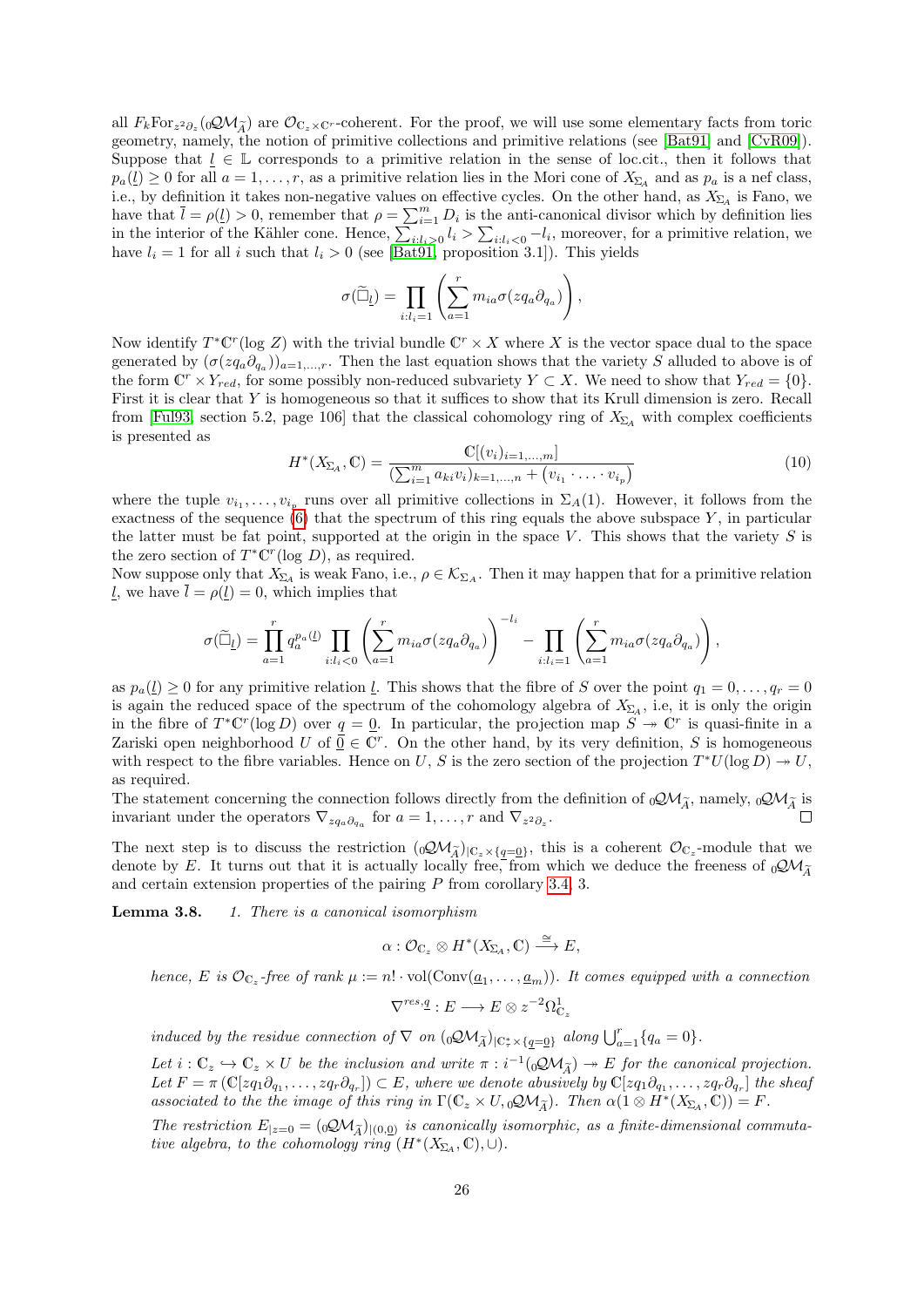- 2.  $_{0}\mathcal{QM}_{\widetilde{A}}$  is  $\mathcal{O}_{\mathbb{C}_{z}\times U}$ -free of rank  $\mu$ .
- 3. Write  $\mathcal{QM}_{\widetilde{A}}$  for the restriction  $(\mathcal{QM}_{\widetilde{A}})|_{\mathbb{C}^*_{\tau}\times U}$ . Then for any  $a \in \{1,\ldots,r\}$ , the residue endomorphisms  $zq_a\partial_{q_a} \in \mathcal{E}nd_{\mathcal{O}_{\mathbb{C}^*_{\tau}}}((\mathcal{QM}_{\widetilde{A}})|_{\mathbb{C}^*_{\tau}\times\{0\}})=E_{|\mathbb{C}^*_{\tau}}$  are nilpotent.
- 4. There is a non-degenerate flat  $(-1)^n$ -symmetric pairing  $P : \partial_\mathcal{M} \otimes \iota^* \partial_\mathcal{M} \otimes \iota^* \partial_\mathcal{M} \otimes \iota^* \partial_{\mathcal{C}_z \times U}$ , i.e.,  $P : \partial_\mathcal{M} \otimes \iota^* \partial_\mathcal{M} \otimes \iota^* \partial_\mathcal{M} \otimes \iota^* \partial_\mathcal{M} \otimes \iota^* \partial_\mathcal{M}$ is flat on  $\mathbb{C}^*_\tau \times (U \cap S_2)$ , and the induced pairings  $P : (\substack{0 \in \mathcal{M}_{\widetilde{A}}/z \cdot 0 \mathcal{Q} \mathcal{M}_{\widetilde{A}}}) \otimes (\substack{0 \in \mathcal{M}_{\widetilde{A}}/z \cdot 0 \mathcal{Q} \mathcal{M}_{\widetilde{A}}}) \to z^n \mathcal{O}_U$ and  $P: (\partial Q\mathcal{M}_{\widetilde{A}}/q_a \cdot \partial Q\mathcal{M}_{\widetilde{A}}) \otimes \iota^*(\partial Q\mathcal{M}_{\widetilde{A}}/q_a \cdot \partial Q\mathcal{M}_{\widetilde{A}}) \to z^n \widetilde{\mathcal{O}}_{C_z \times Z_a}$  are non-degenerate.
- 5. The induced pairing  $P: E \otimes \iota^* E \to z^n \mathcal{O}_{\mathbb{C}_z}$  restricts to a pairing  $P: F \times F \to z^n \mathbb{C}$ . The pairing  $z^{-n}P$  on F coincides, under the identification made in 1., with the Poincaré pairing on  $H^*(X_{\Sigma_A}, \mathbb{C})$ up to a non-zero constant.

*Proof.* 1. In order to construct the map  $\alpha$  notice first that we have

$$
\left(\widetilde{\Box}_{l}\right)_{|\{q=\underline{0}\}} = \begin{cases} \prod_{i:l_i>0} \prod_{\nu=0}^{l_i-1} (\sum_{a=1}^r m_{ia} z q_a \partial_{q_a} - \nu z) & \text{if } p_a(\underline{l}) \ge 0 \text{ for all } a = 1,\dots,r\\ \prod_{i:l_i<0} \prod_{\nu=0}^{l_i-1} (\sum_{a=1}^r m_{ia} z q_a \partial_{q_a} - \nu z) & \text{if } p_a(\underline{l}) \le 0 \text{ for all } a = 1,\dots,r \end{cases}
$$

Hence we obtain the following isomorphimsm of  $\mathcal{O}_{\mathbb{C}_z}$ -modules

$$
E = (\text{For}_{z^2 \partial_z}(\mathbf{0} \mathcal{Q} \mathcal{M}_{\widetilde{A}}))_{|\mathbb{C}_z \times \{q = 0\}} \cong \frac{\mathbb{C}[z, zq_1 \partial_{q_1}, \dots, zq_r \partial_{q_r}]}{\left(\left\{\left(\widetilde{\Box}_{\underline{l}}\right)_{|\{q = 0\}} | \underline{l} \in \text{Eff}_{X_{\Sigma_A}} \cap \mathbb{L}\right\}\right)},
$$

where  $\text{Eff}_{X_{\Sigma_A}} \subset \mathbb{L}_R$  is the Mori cone of  $X_{\Sigma_A}$ . Notice that if  $\underline{l} \in \mathbb{L}_{\text{eff}} := \text{Eff}_{X_{\Sigma_A}} \cap \mathbb{L}$ , then any  $\left(\widetilde{\Box}_{\underline{l}}\right)$ contains  $\prod_{i:l_i\geq 0}(\sum_{a=1}^r m_{ia}zq_a\partial_{q_a})$  as a factor. The Mori cone can be characterized as follows (see, e.g., the discussion in [\[CK99,](#page-47-7) 3.4.2]):

<span id="page-26-0"></span>
$$
Eff_{X_{\Sigma_A}} = \sum_{\sigma \in \Sigma_A(n)} C_{\sigma}, \tag{11}
$$

where  $C_{\sigma}$  is the cone generated by elements  $\underline{l} \in \mathbb{L}$  with  $l_i \geq 0$  whenever  $\mathbb{R}_{\geq 0} \underline{a}_i$  is not a ray of  $\sigma$ . It follows that whenever  $\underline{l} \in \mathbb{L}_{eff} \setminus \{0\}$ , then the set  $\{\underline{a}_i \mid l_i \geq 0\}$  cannot generate a cone in  $\Sigma_A$ , for otherwise  $-l$  would also lie in  $\mathrm{Eff}_{X_{\Sigma_A}}$ , and thus  $l = 0$ . As a consequence, for any  $l \in \mathbb{L}_{\text{eff}}\backslash\{0\}$ , the element  $(\tilde{\Box}_{\underline{l}})_{|\{\underline{q}=0\}}$  contains a factor  $\prod_{i\in I}(\sum_{a=1}^r m_{ia}zq_a\partial_{q_a})$  where  $\sum_{i\in I}\mathbb{R}_{\geq 0}\underline{a}_i \notin \Sigma_A$ .

Now consider the case where <u>l</u> is primitive, in particular,  $l \in \mathbb{L}_{\text{eff}}$ . Then  $(\Box_l)_{\lvert {q=0 \rvert}}$  is equal to  $\prod_{i\in I}(\sum_{a=1}^r m_{ia}zq_a\partial_{q_a}),$  where  $\{a_i\mid i\in I\}$  is a primitive collection. As any set of rays  $\{a_j\mid j\in I\}$ J} which does not generate a cone contains a primitive collection, we conclude from the above discussion that  $E$  is equal to

$$
\frac{\mathbb{C}[z,zq_1\partial_{q_1},\ldots,zq_r\partial_{q_r}]}{\left(\left\{\left(\widetilde{\Box}_{\underline{l}}\right)_{|\{\underline{q}=\underline{0}\}}\;|\; \underline{l} \text{ primitive }\right\}\right)}\cong \mathbb{C}[z]\otimes \frac{\mathbb{C}[zq_1\partial_{q_1},\ldots,zq_r\partial_{q_r}]}{\left(\prod_{i\in I}(\sum_{a=1}^r m_{ia}zq_a\partial_{q_a})\right)_I},
$$

where the index set I in the denominator of the right hand side runs over all subsets of  $\{1, \ldots, m\}$ such that  $\{\underline{a}_i \mid i \in I\}$  is a primitive collection.

Now to define  $\alpha$  we use again the presentation of  $H^*(X_{\Sigma_A}, \mathbb{C})$  from formula [\(10\)](#page-25-0). We conclude from the above discussion that putting  $\alpha(v_i) := \sum_{a=1}^r m_{ia} z q_a \partial_{q_a}$  yields a well-defined map  $\mathcal{O}_{\mathbb{C}_z} \otimes$  $H^*(X_{\Sigma_A}, \mathbb{C}) \to E$ , which is obviously surjective. We have seen in theorem [3.7](#page-24-0) that  ${}_0\mathcal{Q}\mathcal{M}_{\widetilde{A}}$  is coherent, and its generic rank is that of  $\mathcal{QM}_{A}^{loc}$ , i.e.,  $\mu$ . On the other hand,  $\mathcal{O}_{\mathbb{C}_z} \otimes H^*(X_{\Sigma_A}, \mathbb{C})$  is  $\mathcal{O}_{\mathbb{C}_z}$ -free<br>of rank  $\mu$  hance by somi continuity and comparison of rank we obtain that  $\alpha$  i of rank  $\mu$ , hence by semi-continuity and comparison of rank, we obtain that  $\alpha$  is an isomorphism. Then we also have that  $\alpha(H^*(X_{\Sigma_A}, \mathbb{C})) = F$ . The pole order property of the connection operator  $\nabla^{res,q}$  on E follows from the pole order properties of  $\nabla$  on  $_0\mathcal{QM}_{\widetilde{A}}$  as stated in theorem [3.7.](#page-24-0)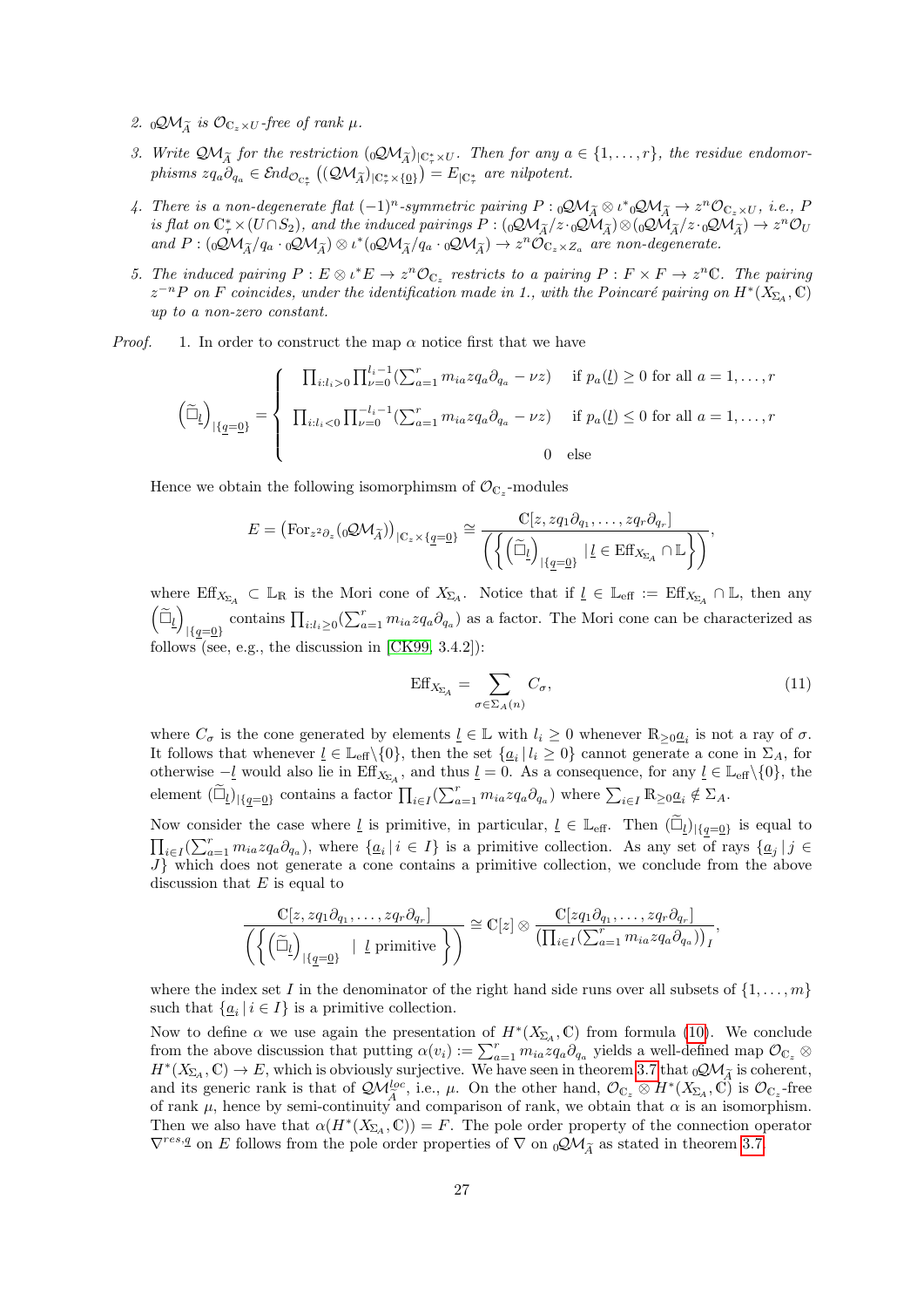- 2. This is now a standard argument: For any  $I \subset \{1, \ldots, r\}$ , put  $Z_I := \bigcap_{a \in I} Z_a$  and consider the restriction  $\left(\begin{array}{c}\left(\mathcal{QM}_{\widetilde{A}}\right)|_{\mathbb{C}_{\tau}^{*}\times Z_{I}}, \end{array}\right)$  where  $Z_{I} := \widetilde{Z}_{I} \setminus \left(\bigcup_{J \supsetneq I} \widetilde{Z}_{J}\right)$ . This restriction is equipped with the structure of a  $\mathcal{D}_{\mathbb{C}^*_\tau \times Z_I}$ -module, so that it must be locally free. Hence it suffices to show freeness of  $_0\mathcal{Q}M_{\widetilde{A}}$  in a neighborhood of  $0 \in \mathbb{C}_z \times U$ . But this is clear after from point 1.: The dimension of the fibre at 0 is  $n! \cdot \text{vol}(\text{Conv}(\underline{a}_1, \ldots, \underline{a}_m))$ , which is also the rank on  $\mathbb{C}_z \times S_2^0$ . Hence it can neither be smaller nor bigger at any point in a neighborhood of the origin in  $\mathbb{C}_z \times U$ .
- 3. Using the isomorphism  $\alpha$  from 1., the residue endomorphism  $[ z q_a \partial_{q_a} ]$  equals  $Id_{\mathcal{O}_{\mathbb{C}^*_\tau}} \otimes (D_a \cup -) \in$  $\mathcal{E}nd_{\mathcal{O}_{\mathbb{C}_{\tau}^*}}(E_{|\mathbb{C}_{\tau}^*})$  from which its nilpotency follows easily.
- 4. Using the  $\mathcal{O}_{\mathbb{C}_z\times U}$ -freeness of  $_0\mathcal{QM}_{\widetilde{A}}$  and point 5. above, this can be shown by an argument similar to [\[HS10,](#page-48-13) lemma 3.4]. Namely, consider the canonical V-filtration (denoted by  $V_{\bullet}$ ) on  $\mathcal{QM}_{\tilde{\lambda}}^{loc}$  along the normal crossing divisor Z. Then the last point shows that we have  $V_0 Q M_{\tilde{A}}^{loc} = Q M_{\tilde{A}}$  (recall the other in the last point shows that we have  $V_0 Q M_{\tilde{A}}^{loc} = Q M_{\tilde{A}}$  (recall that  $\mathcal{QM}_{\widetilde{A}}$  is the restriction of  ${}_{0}\mathcal{QM}_{\widetilde{A}}$  to  $\mathbb{C}^{*}_{\tau}\times U$ ), hence,  $gr_{Q}^{V}(\mathcal{QM}_{\widetilde{A}})=(\mathcal{QM}_{\widetilde{A}})|_{\mathbb{C}^{*}_{\tau}\times\{0\}}$ . This implies immediately (see [\[HS10,](#page-48-13) proof of lemma 3.4 and formula 3.4]) that  $P$  extends in a non-degenerate way to  $\mathcal{QM}_{\tilde{A}}$ . Hence we obtain a non-degenerate pairing on the restriction  $(\frac{Q\mathcal{M}_{\tilde{A}}}{(C_x\times U)(\{0\}\times Z)}$ . However, as  $\{0\} \times Z$  has codimension two in  $\mathbb{C}_z \times U$ , P necessarily extends to a non-degenerate pairing on  $\partial M_{\tilde{\Lambda}}$ , as required.
- 5. The non-degenerate pairing  $P: E \otimes \iota^* E \to z^n \mathcal{O}_{\mathbb{C}_z}$  restricts to a pairing  $P: F \times F \to z^n \mathcal{O}_{\mathbb{C}_z}$ . Let us show that it actually takes values in  $z^n \mathbb{C}$  on F. Set  $r_i = \dim H^{2i}(X_{\Sigma_A}, \mathbb{C})$  and choose a homogeneous basis

$$
w_{1,0} = 1, w_{1,1}, \ldots, w_{r_1,1}, \ldots, w_{1,n-1}, \ldots, w_{r_{n-1},n-1}, w_{1,n}
$$

where  $w_{i,k} \in H^{2k}(X_{\Sigma_A}, \mathbb{C})$  and which is adapted to the Lefschetz decomposition. Recall that the Hard Lefschetz theorem says the following:

$$
H^m(X_{\Sigma_A},\mathbb{C})=\bigoplus_i L^i H^{m-2i}(X_{\Sigma_A},\mathbb{C})_p\,,
$$

where  $H^{n-k}(X_{\Sigma_A},\mathbb{C})_p = \ker(L^{k+1}: H^{n-k}(X_{\Sigma_A},\mathbb{C}) \to H^{n+k+2}(X_{\Sigma_A},\mathbb{C}))$  and the map L is equal to cup-product with  $c_1(X_{\Sigma_4})$ . It follows from equation [12](#page-30-0) that

$$
z\nabla_{\partial_z}^{res,q}(w_{i,k}) = k \cdot w_{i,k} + \frac{1}{z} \sum_{m=1}^{r_{k+1}} \Theta_{m,i,k} w_{m,k+1} \quad \text{for} \quad k < n,
$$
  

$$
z\nabla_{\partial_z}^{res,q}(w_{1,n}) = n \cdot w_{1,n},
$$

where  $\Theta_{m,i,k} := (\check{A}_0)_{u,v}$  with  $u = m + \sum_{l=1}^k r_l$  and  $v = i + \sum_{l=1}^{k-1} r_l$  and  $\check{A}_0$  is the matrix with respect to the basis  $w_{1,0}, \ldots, w_{1,n}$  of the endomorphism  $-c_1(X_{\Sigma_A}) \cup$ . The first claim is that  $P(w_{i,k}, w_{j,l}) =$  $c_{ikjl}z^{k+l}$  with  $c_{ikjl} \in \mathbb{C}$ . Using the fact that P takes values in  $z^n\mathcal{O}_{\mathbb{C}_z}$  on E, this implies in particular  $P(w_{i,k}, w_{j,l}) = 0$  for  $k + l < n$ . We have

$$
z\partial_z P(w_{1,n}, w_{1,n}) = 2nP(w_{1,n}, w_{1,n}) \in z^n \mathcal{O}_{\mathbb{C}_z},
$$

thus it follows that  $P(w_{1,n}, w_{1,n}) = c \cdot z^{2n}$  for some  $c \in \mathbb{C}$ . Now assume that we have  $P(w_{i,s}, w_{j,t}) =$  $c_{isjt}z^{s+t}$  for  $c_{isjt} \in \mathbb{C}$  and  $s+t \geq d+1$ . We have for  $k+l=d$ 

$$
z\partial_z P(w_{i,k}w_{j,l}) = P(k \cdot w_{i,k} + \frac{1}{z} (\sum_{m=1}^{r_{k+1}} \Theta_{m,i,k}w_{m,k+1}), w_{j,l})
$$
  
+ 
$$
P(w_{i,k}, l \cdot w_{j,l} + \frac{1}{z} (\sum_{m=1}^{r_{l+1}} \Theta_{m,j,l}w_{m,l+1}))
$$
  
= 
$$
(k+l)P(w_{i,k}, w_{j,l}) + c \cdot z^d \text{ for some } c \in \mathbb{C},
$$

where the last equality follows from the inductive assumption for  $d+1$  and  $d+2$ . Thus we have

$$
(z\partial_z - d)^2 P(w_{i,k}w_{j,l}) = 0,
$$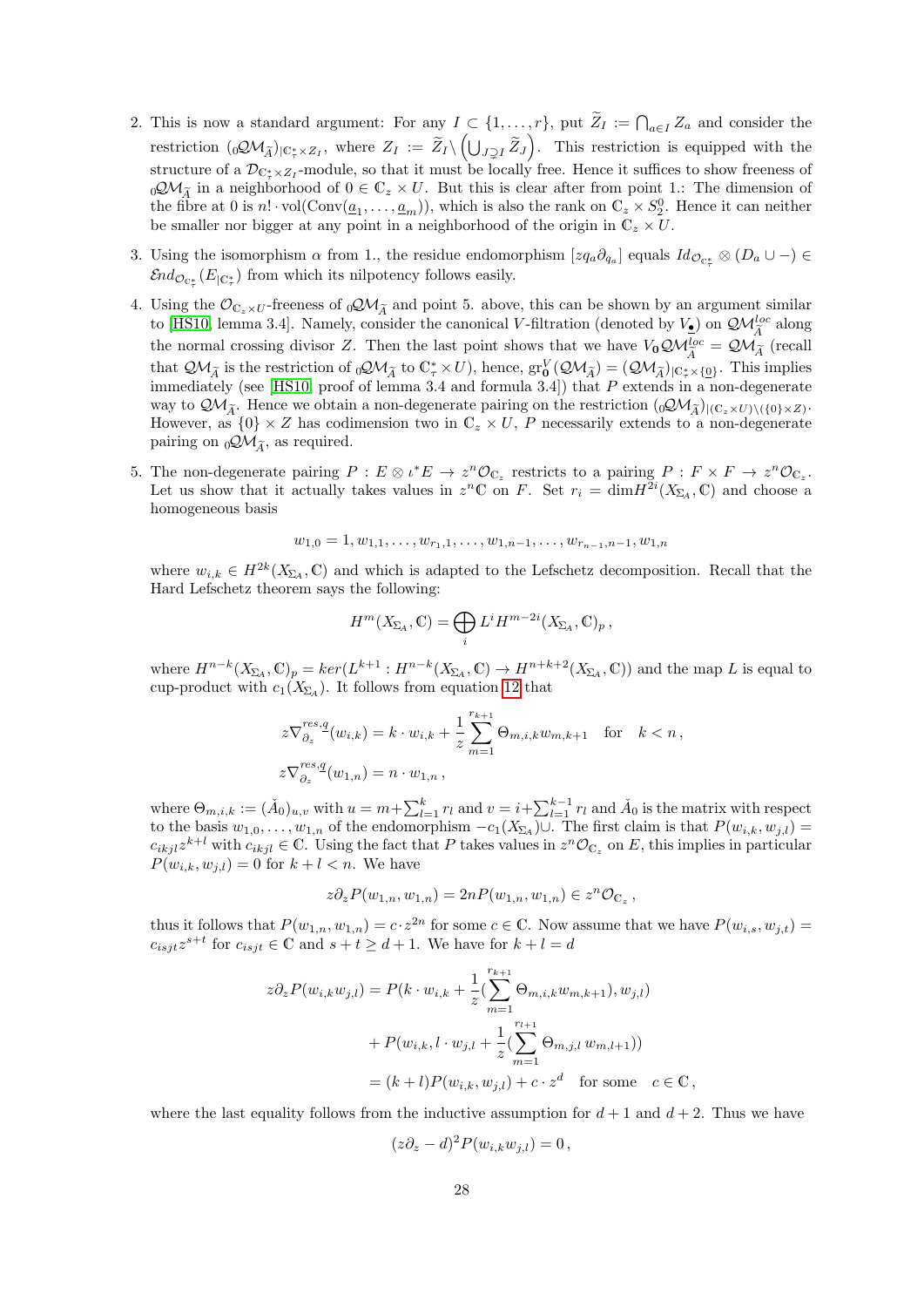which shows  $P(w_{i,k}w_{j,l}) - c \cdot z^d \in z^d \mathbb{C}$ . This shows the first claim, i.e.  $P(w_{i,k}, w_{j,l}) = c_{ijkl} z^{k+l}$  for  $k + l \ge n$  and  $P(w_{i,k}, w_{i,l}) = 0$  for  $k + l < n$ .

As a second step we want to show  $P(w_{i,k}, w_{j,l}) = 0$  for  $k+l > n$ . We prove this by descending induction, beginning with the case  $k+l = 2n$ . We first introduce some notation. We say  $w_{i,k}$  is primitive if it is not of the form  $-c_1(X_{\Sigma_A}) \cup v$  for some  $v \in H^{2k-2}(X_{\Sigma_A}, \mathbb{C})$ . We say  $\varphi w_{i,k} \in H^{2k-2q}(X_{\Sigma_A}, \mathbb{C})$ is a q-th primitive of  $w_{i,k}$  if  $(-c_1(X_{\Sigma_A}))^q \cup_q w_{i,k} = w_{i,k}$ . The Hard Lefschetz Theorem tells us that for  $2k \geq n$  the element  $w_{i,k}$  is never primitive.

As the base case we have to prove  $P(w_{1,n}, w_{1,n}) = 0$ . Let  $_1w_{1,n}$  be a first primitive of  $w_{1,n}$ . We have

$$
0 = (z\partial_z - (2n-1))P(_1w_{1,n}, w_{1,n}) = P((n-1)\cdot_1 w_{1,n}, w_{1,n}) + P(\frac{1}{z}w_{1,n}, w_{1,n})
$$
  
+P(\_1w\_{1,n}, n \cdot w\_{1,n}) - (2n-1)P(\_1w\_{1,n}, w\_{1,n})  
=  $\frac{1}{z}P(w_{1,n}, w_{1,n}).$ 

Now assume  $P(w_{i,k}, w_{j,l}) = 0$  for  $k + l \geq s + 1$ . We will prove  $P(w_{i,k}, w_{j,l}) = 0$  for  $k + l = s$  by descending induction on k. Notice that by  $(-1)^w$ -symmetry we only have to prove this for  $k \geq l$ . The base case is to show that  $P(w_{1,n}, w_{j,s-n}) = 0$  for  $j \in \{1, \ldots, r_{s-n}\}$  (recall that  $n+1 \leq s < 2n$ ). We have to distinguish two cases:

I. case:  $w_{j,s-n}$  is not primitive. Thus there exists  $_1w_{j,s-n}$  with  $-c_1(X_{\Sigma_A}) \cup _1w_{j,s-n} = w_{j,s-n}$ . We calculate

$$
0 = (z\partial_z - (s-1))P(w_{1,n}, w_{j,s-n})
$$
  
=  $P(n \cdot w_{1,n}, w_{j,s-n}) + P(w_{1,n}, (s-n-1)w_{j,s-n}) + P(w_{1,n}, \frac{1}{z}w_{j,s-n}) - (s-1)P(w_{1,n}, w_{j,s-n})$   
=  $-\frac{1}{z}P(w_{1,n}, w_{j,s-n}).$ 

II. case:  $w_{i,s-n}$  is primitive. This means that

$$
w_{j,s-n} \in H^{2s-2n}(X_{\Sigma_A}, \mathbb{C})_p = \ker \left( c_1(X_{\Sigma_A})^{3n-2s+1} : H^{2s-2n}(X_{\Sigma_A}, \mathbb{C}) \to H^{4n-2s+2}(X_{\Sigma_A}, \mathbb{C}) \right).
$$

We have

$$
0 = (z\partial_z - (s-1))P(\n_1w_{1,n}, w_{j,s-n})
$$
  
\n
$$
= P((n-1)\cdot_1w_{1,n}, w_{j,s-n}) + P(\frac{1}{z}w_{1,n}, w_{j,s-n}) + P(\n_1w_{1,n}, (s-n)\cdot w_{j,s-n})
$$
  
\n
$$
+ P(\n_1w_{1,n}, \frac{1}{z}(-c_1(X_{\Sigma_A})) \cup w_{j,s-n}) - (s-1)P(\n_1w_{1,n}, w_{j,s-n})
$$
  
\n
$$
= P(\frac{1}{z}w_{1,n}, w_{j,s-n}) + P(\n_1w_{1,n}, \frac{1}{z}(-c_1(X_{\Sigma_A})) \cup w_{j,s-n}),
$$

which gives  $P(w_{1,n}, w_{j,s-n}) = P({}_1w_{1,n}, c_1(X_{\Sigma_A}) \cup w_{j,s-n})$ . Notice that  $3n - 2s < n$ . Because  $w_{1,n}$ has an  $n-th$ -primitive (this follows from the Hard Lefschetz theorem:  $c_1(X_{\Sigma_A})^n : H^0(X_{\Sigma_A}, \mathbb{C}) \longrightarrow$  $H^{2n}(X_{\Sigma_A},\mathbb{C}))$ , we can repeat this step  $3n-2s+1$  times to get

$$
P(w_{1_n}, w_{j,s-n}) = P((3n-2s+1)w_{1,n}, (-c_1(X_{\Sigma_A}))^{3n-2s+1} \cup w_{j,s-n}) = 0.
$$

This shows the second case.

We now assume that  $P(w_{i,k}, w_{j,l}) = 0$  for  $k \ge t+1$  and  $k+l = s$  as well as  $P(w_{i,k}, w_{j,l}) = 0$  for  $k + l \geq s + 1$ . We have to prove  $P(w_{i,t}, w_{j,s-t}) = 0$  for  $i \in \{1, ..., r_t\}$  and  $j \in \{1, ..., r_{t-s}\}$  and  $t \geq s - t$  (the last restriction is allowed because of the  $(-1)^w$ -symmetry of P).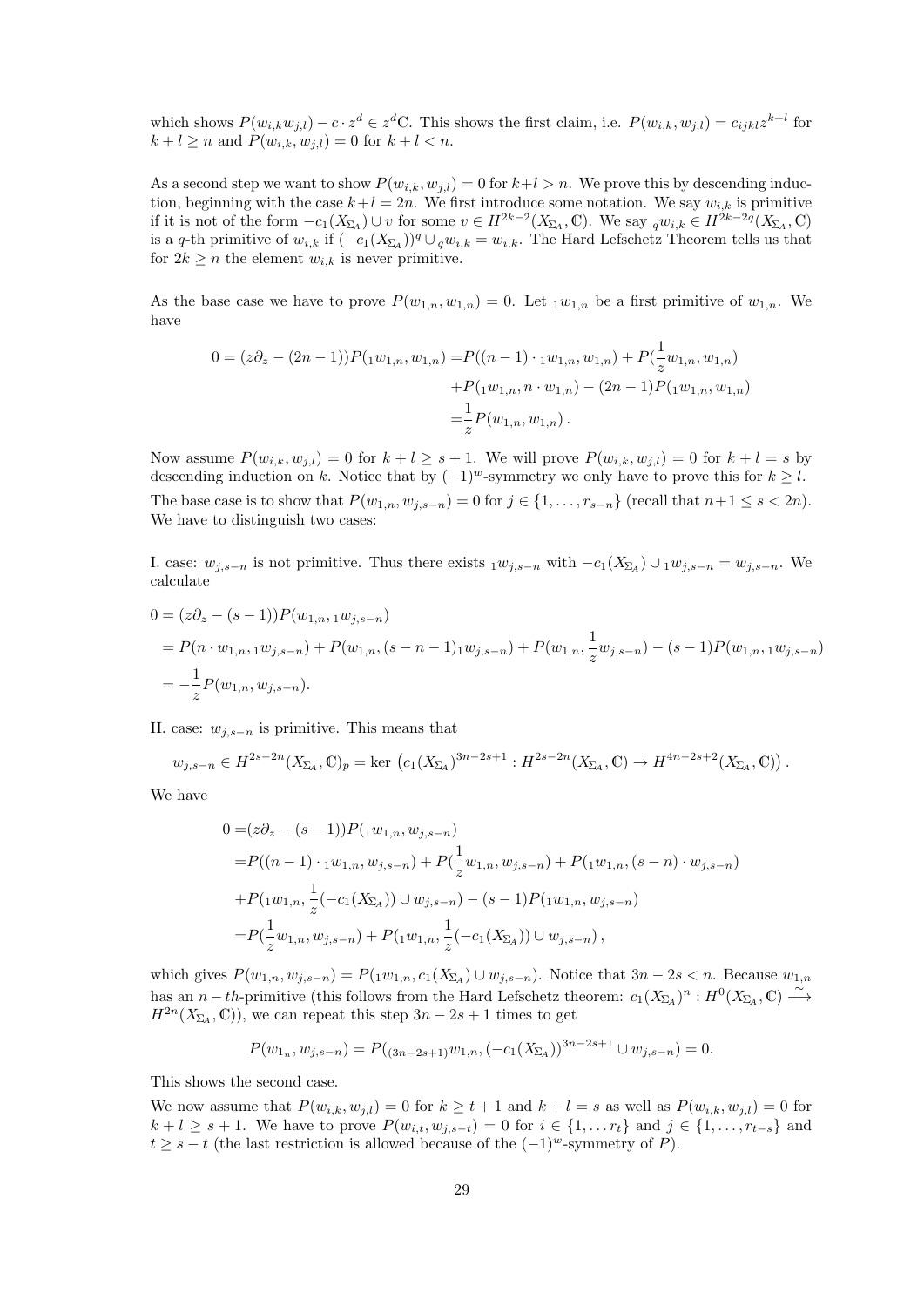I. case:  $w_{j,s-t}$  is not primitive: Thus there exists  $_1w_{j,s-t}$  with  $-c_1(X_{\Sigma_A}) \cup _1w_{j,s-t} = w_{j,s-t}$ . We calculate

$$
0 = (z\partial_z - (s-1))P(w_{i,t}, 1w_{j,s-t})
$$
  
= P(t \cdot w\_{i,t}, 1w\_{j,s-t}) + P(\frac{1}{z}(-c\_1(X\_{\Sigma\_A}) \cup w\_{i,t}), 1w\_{j,s-t}) + P(w\_{i,t}, (s-t-1) \cdot 1w\_{j,s-t})  
+ P(w\_{i,t}, \frac{1}{z}w\_{j,s-t}) - (s-1)P(w\_{i,t}, 1w\_{j,s-t})  
= P(\frac{1}{z}(-c\_1(X\_{\Sigma\_A}) \cup w\_{i,t}), 1w\_{j,s-t}) + P(w\_{i,t}, \frac{1}{z}w\_{j,s-t})  
= P(w\_{i,t}, \frac{1}{z}w\_{j,s-t}).

Notice that  $P(c_1(X_{\Sigma_A}) \cup w_{i,t}, w_{j,s-t})$  vanishes because  $c_1(X_{\Sigma_A}) \cup w_{i,t}$  is a linear combination of  $\{w_{i,t+1}\}\$  and  $P(w_{i,t+1}, \mathbf{1}w_{j,s-t})$  vanishes for every  $i \in \{1, \ldots, r_{t+1}\}\$  by the induction hypothesis. II. case:  $w_{i,s-t}$  is primitive. This means that

$$
w_{j,s-t} \in H^{2s-2t}(X_{\Sigma_A}, \mathbb{C})_p = \ker (c_1(X_{\Sigma_A})^{n+2t-2s+1} : H^{2s-2t}(X_{\Sigma_A}, \mathbb{C}) \to H^{2n-2s+2t+2}(X_{\Sigma_A}, \mathbb{C}))
$$
.

Notice that  $w_{i,t}$  has a  $(2t - n)$ -th primitive and we have  $2t - n \ge n + 2t - 2s + 1$ , because of  $s \geq n+1$ . We calculate

$$
0 = (z\partial_z - (s-1))P(\mathbf{1}w_{i,t}, w_{j,s-t})
$$
  
= P((t-1) \cdot \mathbf{1}w\_{i,t}, w\_{j,s-t}) + P(\frac{1}{z}w\_{i,t}, w\_{j,s-t}) + P(\mathbf{1}w\_{i,t}, (s-t) \cdot w\_{j,s-t})  
+ P(\mathbf{1}w\_{i,t}, \frac{1}{z}(-c\_1(X\_{\Sigma\_A})) \cup w\_{j,s-t}) - (s-1)P(\mathbf{1}w\_{i,t}, w\_{j,s-t})  
= P(\frac{1}{z}w\_{i,t}, w\_{j,s-t}) + P(\mathbf{1}w\_{i,t}, \frac{1}{z}(-c\_1(X\_{\Sigma\_A})) \cup w\_{j,s-t})

which gives  $P(w_{i,t}, w_{j,s-t}) = P(\underline{w}_{i,t}, (-c_1(X_{\Sigma_A})) \cup w_{j,s-t})$ . As  $w_{i,t}$  has a  $(2t - n)$ -th primitive we can repeat this step  $n + 2t - 2s + 1$  times to get

$$
P(w_{i,t}, w_{j,s-t}) = P_{n+2t-2s+1}w_{i,t}, (-c_1(X_{\Sigma_A}))^{n+2t-2s+1} \cup w_{j,s-t}) = 0.
$$

This finishes the induction over t. Thus we have shown that  $P(w_{i,k}, w_{j,l}) = 0$  if  $k + l = s \ge n + 1$ and  $k \geq l$ . The case  $k \leq l$  follows by symmetry and this finishes the induction over s. This means that the pairing  $P: F \times F \longrightarrow z^n \mathcal{O}_{\mathbb{C}_z}$  takes values in  $z^n \mathbb{C}$ .

It remains to show that the pairing  $z^{-n}P$  coincides, under the isomorphism  $\alpha: 1 \otimes H^*(X_{\Sigma_A}, \mathbb{C}) \to P$ and possibly up to a non-zero constant, with the Poincaré pairing on the cohomology algebra. First notice that by construction,  $z^{-n}P$ , seen as defined on  $H^*(X_{\Sigma_A}, \mathbb{C})$  is multiplication invariant, i.e.,  $P(a, b) = P(1, a \cup b)$  for any two classes  $a, b \in H^*(X_{\Sigma_A}, \mathbb{C})$ . This can be deduced from the flatness of P on  $\mathcal{QM}_{\tilde{A}}^{loc}$ , more precisely, by considering the restriction of P defined on the family of commutative algebras  $\partial \mathcal{M}_{\tilde{\Lambda}}/z \cdot \partial \mathcal{M}_{\tilde{\Lambda}}$ . Notice however that this argument holds a priori only modulo z, and in order to obtain the multiplication invariance of  $z^{-n}P$  on  $1 \otimes H^*(X_{\Sigma_A}, \mathbb{C})$  one first needs to know that it takes constant values on that space. It suffices now to show that  $P(1, a)$ equals the value of the Poincaré pairing on 1 and a. But as we have seen above,  $P(1, a)$  can only be non-zero if  $a \in H^{2n}(X_{\Sigma_A}, \mathbb{C})$ , so that the P on  $H^*(X_{\Sigma_A}, \mathbb{C})$  is entirely determined by the non-zero complex number  $P(1, PD([pt]))$ .

 $\Box$ 

**Remark:** The value of the pairing P at the point  $(0, 0) \in \mathbb{C}_z \times U$  is determined, by the above argument, up to multiplication by a non-zero complex number. In order to simplify the statements of the subsequent results, we will without further mentioning assume that this number is chosen such that P corresponds under the above identifications exactly to the Poincaré pairing on  $H^*(X_{\Sigma_A}, \mathbb{C})$ . Such a choice is always possible by changing the morphism  $\phi: M_{\widetilde{A}} = M_{\widetilde{A}}^{(1,0)} \to \mathbb{D}M_{\widetilde{A}} = M_{\widetilde{A}}^{(0,0)}$  $\tilde{\tilde{A}}$ <br>column the proof of theorem [2.15](#page-0-1) by multiplication by a non-zero complex number (and these are the only non-trivial morphisms between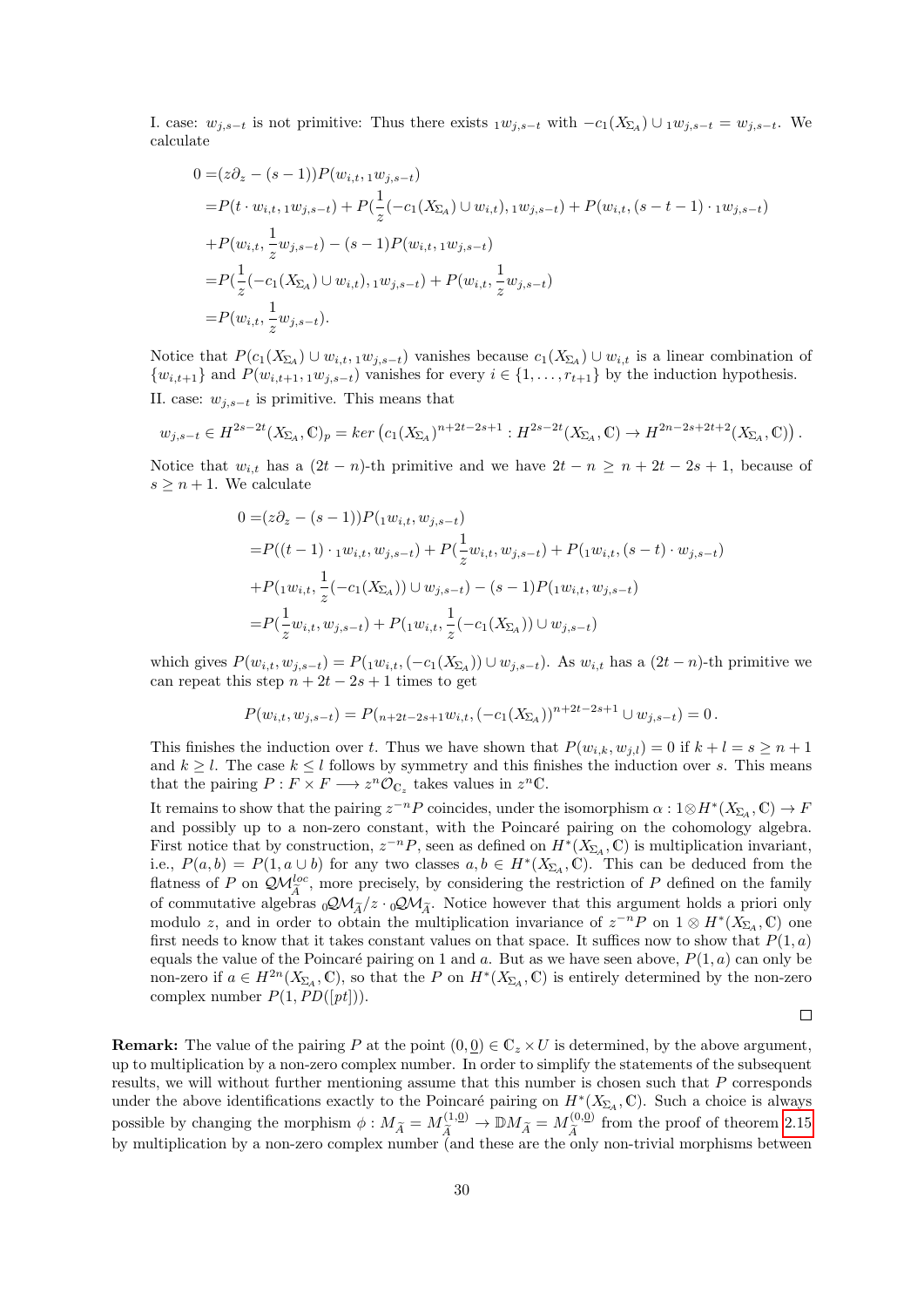these two modules, due to [\[Sai01,](#page-49-12) theorem 3.3(3)]).

We now show how to construct a specific basis of  $\partial \mathcal{M}_{\tilde{\Lambda}}$  defining an extension to a family of trivial  $\mathbb{P}^1$  parameterized by an analytic neighborhood of the origin in U and such that the connection has a logarithmic pole at  $z = \infty$ . As already mentioned in the introduction, the method goes back to [\[Gue08\]](#page-48-3), namely, we first construct an extension of  $E = (0 \mathcal{Q} M_A) |C_z \times \{0\}$  to  $\mathbb{P}^1_z \times \{0\}$  and then show that it can be extended to a family of  $\mathbb{P}^1$ -bundles restricting to  $\partial \mathcal{M}_{\tilde{A}}$  outside  $z = \infty$ . At any point q near the origin in U this yields a solution to the Birkhoff problem (in other words, a good base in the sense of [\[Sai89\]](#page-49-7)) of the restriction of  $(\partial QM_{\tilde{A}}^{loc})_{|C_z\times \{q\}}$ , but it also gives an extension of the whole family  $\partial QM_{\tilde{A}}$  taking into  $\frac{\text{A}}{\text{A}}$  ( $\frac{\text{A}}{\text{A}}$ )  $\frac{\text{A}}{\text{B}}$  and  $\frac{\text{A}}{\text{A}}$  and  $\frac{\text{A}}{\text{B}}$  and  $\frac{\text{A}}{\text{B}}$  and  $\frac{\text{A}}{\text{B}}$ .

<span id="page-30-2"></span>**Proposition 3.9.** Consider the  $\mathcal{O}_{C_z}$ -module E with the connection  $\nabla^{res,q}$  and the subspace  $F \subset E$  from lemma [3.8.](#page-0-1)

- 1. The connection operator  $\nabla^{res,q}: E \to z^{-2} \cdot E$  sends F into  $z^{-2}F \oplus z^{-1} \cdot F$ .
- 2. Let  $\widehat{E} := \mathcal{O}_{\mathbb{P}_z^1 \times \{0\}}$   $\cdot$  F be an extension of E to a trivial  $\mathbb{P}^1$ -bundle. Then the connection  $\nabla^{res,q}$  has a logarithmic pole at  $z = \infty$  with spectrum (i.e., set of residue eigenvalues) equal to the (algebraic) degrees of the cohomology classes of  $H^*(X_{\Sigma_A},\mathbb{C})$ . This logarithmic extension corresponds to an increasing filtration  $F_{\bullet}$  on the local system  $E_{\parallel \mathbb{C}^*}^{an,\nabla^{res,q}}$  $\lim_{|\mathbb{C}_{\tau}^*}$  by subsystems which are invariant under the monodromy of  $\nabla^{res,q}$ . Let  $j_{\tau} : \mathbb{C}_{\tau}^* \hookrightarrow (\mathbb{P}_{z}^1\setminus\{0\})$ , and put  $E^{\infty} := \psi_{\tau}j_{\tau,!}(E^{an})^{\nabla^{res,q}}_{\mathbb{C}_{\tau}^*}$ , where  $\psi_{\tau}$  is Deligne's nearby cycle functor. Then  $F_{\bullet}$  is defined on  $E^{\infty}$ , and there is an isomorphism  $H^0(\mathbb{P}^1_z, \widehat{E}) = F \to E^\infty.$
- 3. Write  $N_a$  for the nilpotent part of the monodromy of  $(QM_{\tilde{A}}^{loc})^{an,\nabla}$  around  $\mathbb{C}_{\tau}^* \times Z_a$ , then  $N_a$  acts on  $F^{\infty}$  and satisfies  $N F \subset F$ on  $E^{\infty}$  and satisfies  $N_aF_{\bullet} \subset F_{\bullet-1}$ .
- 4. The pairing P on E extends to a non-degenerate pairing  $P : \widehat{E} \otimes_{\mathcal{O}_{\mathbb{P}^1}} i^* \widehat{E} \to \mathcal{O}_{\mathbb{P}^1}(-n, n)$ , where  $\mathcal{O}_{\mathbb{P}^1}(a, b)$  is the subsheaf of  $\mathcal{O}_{\mathbb{P}^1}(\ast{0, \infty})$  consisting of meromorphic functions with a pole of order a at 0 and a pole of order b at  $\infty$ .

*Proof.* 1. Let  $w_1, \ldots, w_\mu$  be a C-basis of F which consists of monomials in  $zq_a\partial_{q_a}$ . We will show that

<span id="page-30-0"></span>
$$
(z^2 \nabla_z^{res,q})(\underline{w}) = \underline{w} \cdot (A_0 + zA_\infty),\tag{12}
$$

where  $A_0, A_\infty \in M(\mu \times \mu, \mathbb{C})$  and that the eigenvalues of  $A_\infty$  are exactly the set (counted with multiplicity) of the (algebraic) degrees of the cohomology classes of  $X_{\Sigma_A}$ . First notice that under the identification of  $H^*(X_{\Sigma_A}, \mathbb{C})$  with the quotient  $\mathbb{C}[(v_i)_{i=1,\dots,m}]/((\sum_{i=1}^{m} a_{ki}v_i)_{k=1,\dots,n} + (v_{i_1} \cdot \ldots \cdot v_{i_p}))$  in formula [\(10\)](#page-25-0), a ray  $v_i$  is mapped to the cohomology class in  $H^2(X_{\Sigma_A}, \mathbb{C})$  of the torus invariant divisor it determines.

From the definition of  $\partial QM_{\widetilde{A}}^{loc}$  we see that

<span id="page-30-1"></span>
$$
(z^2 \nabla_z^{res,q})(zq_{b_i}\partial_{q_{b_i}})^{k_i} = (z^2 \partial_z) \cdot (zq_{b_i}\partial_{q_{b_i}})^{k_i}
$$
  
\n
$$
= (zq_{b_i}\partial_{q_{b_i}})^{k_i} \cdot (z^2 \partial_z) + k_i \cdot z \cdot (zq_{b_i}\partial_{q_{b_i}})^{k_i}
$$
  
\n
$$
= \left[ -\sum_{a=1}^r \rho(p_a^{\vee})zq_a\partial_{q_a} \right] \cdot (zq_{b_i}\partial_{q_{b_i}})^{k_i} + k_i \cdot z \cdot (zq_{b_i}\partial_{q_{b_i}})^{k_i}
$$
\n(13)

Hence  $A_{\infty}$  is diagonal with eigenvalues equal to the algebraic cohomology degrees of  $H^*(X_{\Sigma_A}, \mathbb{C})$ .

As a by-product of the above calculation, we also see that the endomorphism of  $E/z \cdot E$  represented by the matrix  $A_0$  is the multiplication with  $-c_1(X_{\Sigma_A})$ , and hence, is nilpotent. With a little more work, this shows that  $\nabla^{res,q}$  has a regular singularity at  $z = 0$  on E. However, as we are not going to use this fact in the sequel, we will not give the complete proof here. In any case, we see that  $[A_{\infty}, A_0] = A_0.$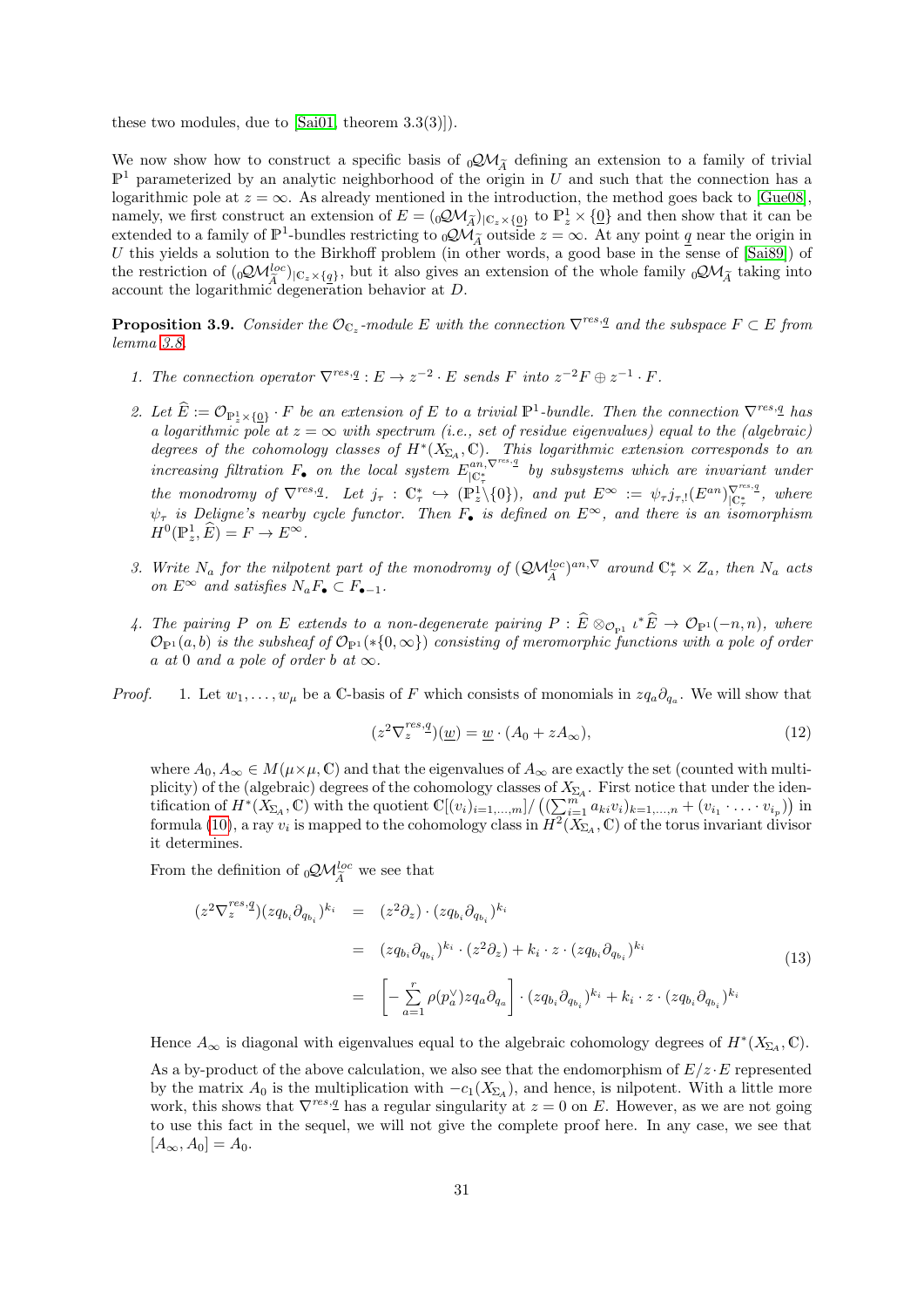- 2. Formula [\(12\)](#page-30-0) and formula [\(13\)](#page-30-1) show that the connection  $\nabla^{res,q}$  has a logarithmic pole at  $z = \infty$  on  $\widehat{E}$  with residue eigenvalues equal to the algebraic cohomology degrees of the cohomology classes of  $H^*(X_{\Sigma_A}, \mathbb{C})$ . The correspondence between logarithmic extensions of flat bundles over a divisor and filtrations on the corresponding local system is a general fact, see, e.g., [\[Sab02,](#page-49-13) III.1.ab] or [\[Her02,](#page-48-14) lemma 7.6 and lemma 8.14]. The isomorphism  $F \to E^{\infty}$  is explicitly given by multiplication by  $z^{-A_{\infty}} \cdot z^{-A_0}.$
- 3. We have seen in the proof of theorem [3.8,](#page-0-1) 4., that  $E_{|C^*|} \cong \operatorname{gr}_V^V \mathcal{Q} \mathcal{M}_{\tilde{A}}$  as flat bundles.  $N_a$  naturally acts on the latter one, and is flat with respect to the residue connection  $\nabla^{res,q}$ , hence it acts on  $E^{an,\nabla^{res},q}_{\mathsf{IC}*}$  $\int_{[C^*_\tau]}^{an,\nabla^{res},\underline{q}}$  and thus on  $E^\infty$ . Under the identification of 2., the filtration  $F_\bullet$  is induced by

$$
F_p = \sum_{|k| \geq -p} \mathbb{C} \left( (zq_1 \partial_{q_1})^{k_1} \cdot \ldots \cdot (zq_r \partial_{q_r})^{k_r} \right).
$$

Notice that the only non-trivial filtration steps are those for  $p \in [-n, 0]$ , which corresponds to the residue eigenvalues of  $z^{-1}\nabla_{z^{-1}} = -z\nabla_z$  on  $\widehat{E}$  at  $z = \infty$  (see formula [\(13\)](#page-30-1) above). By definition,  $N_a$ , seen as defined on F is simply the multiplication by  $zq_a\partial_{q_a}$ , from which it follows that  $N_aF_\bullet \subset F_{\bullet-1}$ .

4. This follows directly from lemma [3.8,](#page-0-1) 4. and from the definition of  $\widehat{E}$ .

The next result gives an extension of  $\partial \mathcal{M}_{\tilde{A}}$  to a family of trivial  $\mathbb{P}^1$ -bundles, possibly after restricting to a smaller open subset inside U.

<span id="page-31-0"></span>**Proposition 3.10.** There is an analytic open subset  $U^0 \subset U^{an}$  still containing the origin of  $\mathbb{C}^r$  and a holomorphic bundle  $\widehat{QM}_{\widetilde{A}} \to \mathbb{P}^1_z \times U^0$  (notice that here  $\widehat{\phantom{a}}$  signifies an extension to  $z = \infty$ , this should not be confused with notation for the partial Fourier-Laplace transformation used before) such that

1. 
$$
(\widehat{0QM}_{\widetilde{A}})|_{\mathbb{C}_z\times U^0}\cong ({}_{0QM}_{\widetilde{A}}^{an})_{|\mathbb{C}_z\times U^0}
$$

2. 
$$
(\widehat{\mathbb{Q}\mathcal{M}_{\widetilde{A}}})_{|\mathbb{P}^1_z \times \{0\}} \cong \widehat{E}
$$

- 3.  $\widehat{\phi\mathcal{M}}_{\widetilde{A}}$  is a family of trivial  $\mathbb{P}^1_z$ -bundles, i.e.,  $\widehat{\phi\mathcal{M}}_{\widetilde{A}} = p^*p_*(\widehat{\phi\mathcal{M}}_{\widetilde{A}})$ , where  $p: \mathbb{P}^1_z \times U^0 \to U^0$  is the projection.
- 4. The connection  $\nabla$  has a logarithmic pole along  $\widehat{\mathcal{Z}}$  on  $\widehat{QM}_{\widetilde{A}}$ , where  $\widehat{\mathcal{Z}}$  is the normal crossing divisor  $({z = \infty} \cup \bigcup_{a=1}^r {q_a = 0}) \cap \mathbb{P}_z^1 \times \overline{U^0}.$
- 5. The given pairings  $P: \partial_\mu \mathcal{M}_{\widetilde{A}} \otimes \iota^* \partial_\mu \mathcal{M}_{\widetilde{A}} \to z^n \mathcal{O}_{\mathbb{C}_z \times U}$  and  $P: \widehat{E} \otimes_{\mathcal{O}_{\mathbb{P}^1_z}} \iota^* \widehat{E} \to \mathcal{O}_{\mathbb{P}^1_z}(-n, n)$  extend to a non-degenerate pairing  $P: \widehat{\omega} \widehat{\omega}_{\widehat{A}} \otimes_{\mathbb{P}^1_z \times U^0} \iota^* \widehat{\omega} \widehat{\omega}_{\widehat{A}} \to \mathcal{O}_{\mathbb{P}^1_z \times U^0}(-n, n)$ , where the latter sheaf is defined as in point 4. of proposition [3.9.](#page-30-2)
- 6. The residue connection

$$
\nabla^{res,\tau}: \widehat{\mathbb{Q}\mathcal{M}_{\widetilde{A}}}/\tau\cdot \widehat{\mathbb{Q}\mathcal{M}_{\widetilde{A}}}\longrightarrow \widehat{\mathbb{Q}\mathcal{M}_{\widetilde{A}}}/\tau\cdot \widehat{\mathbb{Q}\mathcal{M}_{\widetilde{A}}}\otimes \Omega^1_{\{\infty\}\times U^0}(\log(\{\infty\}\times Z)).
$$

has trivial monodromy around  $\{\infty\} \times Z$  and any element of  $F \subset H^0(\mathbb{P}^1_z \times U^0, \widehat{Q\mathcal{M}_{\widetilde{A}}})$  is horizontal for  $\nabla$ .

*Proof.* Recall that  $\mathcal{QM}_{\tilde{A}}$  is the restriction of  ${}_{0}\mathcal{QM}_{\tilde{A}}$  to  $C_{\tau}^{*} \times U$ . The strategy of the proof is to show that there is a holomorphic bundle  $\widehat{\mathcal{QM}}_{\widetilde{A}}$  on  $(\mathbb{P}^1_\kappa\setminus\{0\}) \times B$  (where B is the analytic neighborhood of  $0 \in \mathbb{C}^r$ ) which was defined in lemma [3.5\)](#page-0-1) which is an extension of  $(\mathcal{QM}_{\tilde{A}}^{an})_{|\mathbb{C}_{\tau}^{*}\times B}$  over  $z=\infty$  with a logarithmic pole along  $\hat{Z}^{an} \cap (\mathbb{P}^1_z \times B)$  and such that the bundle obtained by gluing this extension to  ${}_0\mathcal{QM}_{\tilde{A}}$  is a family of trivial  $\mathbb{P}^1_z$ -bundles, possibly after restricting to some open subset  $\mathbb{P}^1_z \times U$ A logarithmic extension of  $(QM_{\tilde{A}}^{loc})^{an}$  over  $\hat{Z}^{an} \cap (\mathbb{P}^1_z \times B)$  is given by a  $\mathbb{Z}^{r+1}$ -filtration on the local system  $\mathcal{L} = (\mathcal{QM}_{\tilde{A}}^{loc})^{an,\nabla}$  which is split iff the extension is locally free (see [\[Her02,](#page-48-14) lemma) 8.14]). In our situation, the bundle  $\mathcal{QM}_{\widetilde{A}}$  already yields a logarithmic extension over  $\mathbb{C}^*_\tau \times Z$  and we are

 $\Box$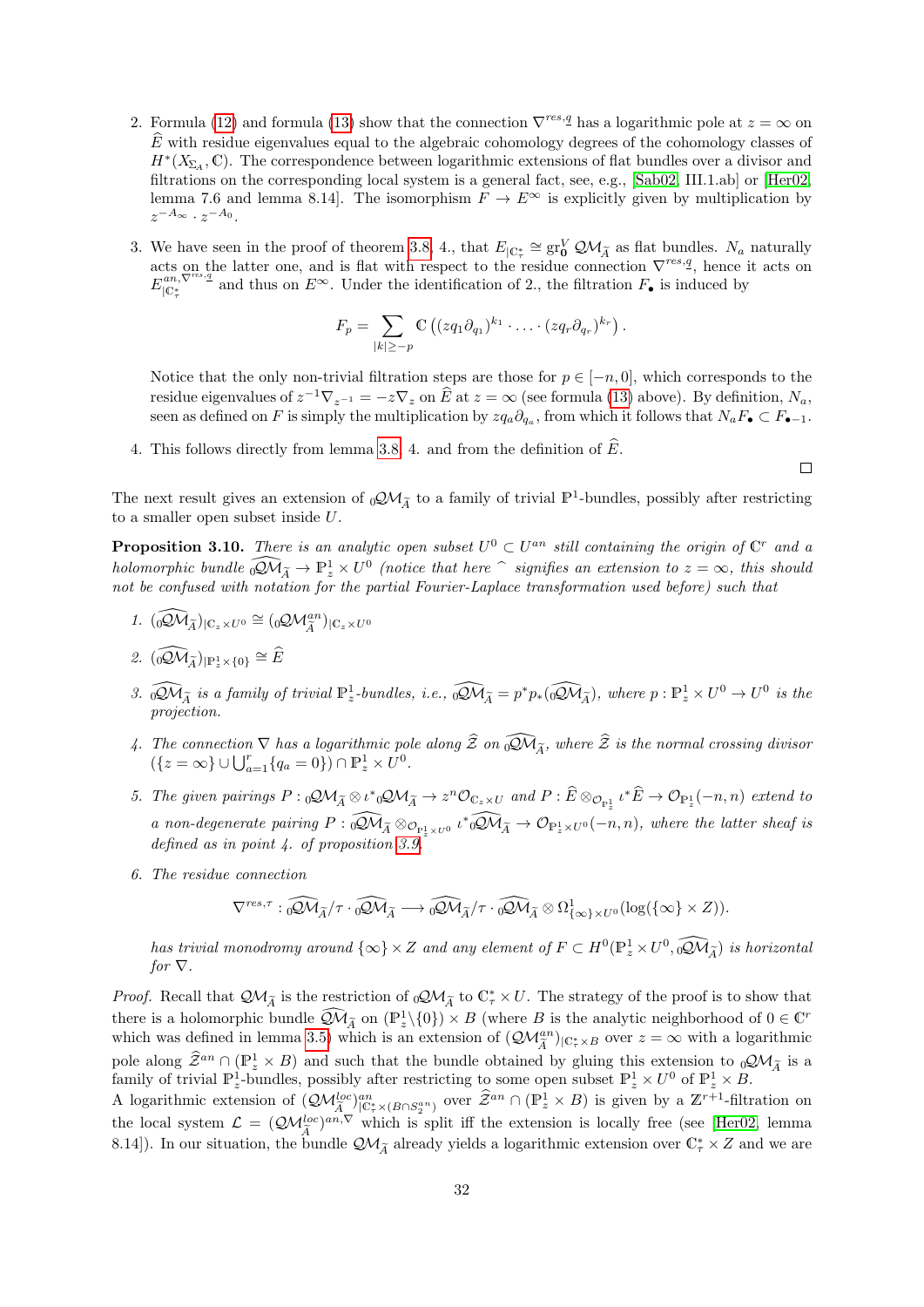seeking a bundle  $\widehat{\mathcal{QM}}_{\widetilde{A}} \to (\mathbb{P}^1_\ast \setminus \{0\}) \times B$  restricting to  $\mathcal{QM}_{\widetilde{A}}^{an}$  on  $\mathbb{C}^*_\tau \times B$ . Moreover, the Z<sup>r</sup>-filtration  $P_{\bullet}$ <br>corresponding to  $\widehat{OM}^{an}$  is trivial, as this bundle is a Delign corresponding to  $\mathcal{Q}M_{\tilde{A}}^{\hat{a}n}$  is trivial, as this bundle is a Deligne extension due to lemma [3.8,](#page-0-1) 4. It follows that if we choose an extra single filtration  $F_{\bullet}$  on  $\mathcal L$  (this will be the one which define the extension  $\widehat{\mathcal{QM}}_{\widetilde{A}}$ over  $\{z = \infty\}$ ), then the corresponding  $\mathbb{Z}^{r+1}$ -filtration  $\widetilde{P}_\bullet := (F_\bullet, P_\bullet)$  will automatically be split. Write  $L^{\infty}$  for the space  $\psi_{\tau}(\psi_{q_1}(\ldots(\psi_{q_r}(j_!\mathcal{L})\ldots)))$ , where  $j:\mathbb{C}_{\tau}^*\times(U\setminus Z)^{\widetilde{an}}\hookrightarrow(\mathbb{P}_z^1\setminus\{0\})\times U^{an}$  i.e.,  $L^{\infty}$  is the space of multivalued flat sections of  $\mathcal{QM}_{\tilde{A}}^{loc}$ . The basic fact used in order to construct  $F_{\bullet}$  is that we have  $L^{\infty} = \psi_{\tau} j_{\tau, !} \left( (\mathcal{Q}\mathcal{M}_{\widetilde{A}}^{an})_{|\mathbb{C}_{\tau}^{\ast} \times \{\underline{0}\}}^{\nabla^{res, \underline{q}}}_{|\mathbb{C}_{\tau}^{\ast} \times \{\underline{0}\}} \right)$ that  $V_0 \mathcal{Q} M_{\tilde{A}}^{loc} = \mathcal{Q} M_{\tilde{A}}$ , i.e.,  $gr_0^V(\mathcal{Q} M_{\tilde{A}}) = (\mathcal{Q} M_{\tilde{A}})_{|C^*_{\tau} \times \{0\}} = E_{|C^*_{\tau}|}$ , where  $V_{\bullet}$  is the canonical V-filtration . This is again due to lemma [3.8,](#page-0-1) 4. More precisely, we have already seen on  $\mathcal{QM}^{loc}_{\tilde{\lambda}}$  along the normal crossing divisor Z, and then the statement follows from the comparison  $\sum_{A} A$  dising the norm

Now we have already constructed an extension of  $(Q\mathcal{M}_{\tilde{A}})|_{C^*_r\times{0}}$  to  $(\mathbb{P}^1_\zeta\setminus{0})\times{\mathbb{Q}}$ : namely, the chart at  $z = \infty$  of the bundle  $\widehat{E}$  from proposition [3.9,](#page-30-2) and we have seen in point 3 of this proposition that it is encoded by a filtration  $F_{\bullet}$  on  $\psi_{\tau} j_{\tau,!} \left( (\mathcal{QM}_{\tilde{A}}^{an})^{\nabla^{res,q}}_{|\mathbb{C}_{\tau}^* \times \{ \underline{0} \}} \right)$ ). Hence we obtain a filtration  $F_{\bullet}$  on  $L^{\infty}$  that we are looking for. As explained above, this yields a split  $\mathbb{Z}^{r+1}$ -filtration  $\widetilde{P}_{\bullet}$  giving rise to a bundle  $\widehat{\mathcal{QM}}_{\widetilde{A}} \to (\mathbb{P}_z^1 \setminus \{0\}) \times B)$  with logarithmic poles along  $\widehat{\mathcal{Z}}^{an} \cap (\mathbb{P}_z^1 \times B)$ , and by construction this bundle restricts to  $\mathcal{QM}_{\tilde{A}}^{\alpha}$  on  $\mathbb{C}_{\tau}^{*} \times B$  and to  $\widehat{E}_{|(\mathbb{P}_{\tilde{A}}^{1}\setminus{0})\times\{0\}}$  on  $(\mathbb{P}_{\tilde{z}}^{1}\setminus{0})\times\{0\}$ . Hence we can glue  $\widehat{\mathcal{QM}}_{\tilde{A}}^{\alpha}$  and  ${}_{0}\mathcal{QM}_{\tilde{A}}^{\alpha}$  on  $\mathbb{C}_{\tau}^{*} \times B$  to bundle  $\overline{E}$  constructed in proposition [3.9.](#page-30-2) As triviality is an open condition, there exists an open subset (with respect to the analytic topology)  $U^0 \subset B$  such that the restriction of this bundle to  $\mathbb{P}_z^1 \times U^0$ , which we call  $\widehat{QM}_{\widetilde{A}}$ , is fibrewise trivial, i.e., satisfies  $\widehat{QM}_{\widetilde{A}} = p^*p_*\widehat{QM}_{\widetilde{A}}$ . This shows the points 1. to 4.<br>Concerning the statement on the pairing, notice that the flat pairing P defined on  $L^{\in$ 

a pairing on  $\psi_{\tau} j_{\tau,!} \left( (\mathcal{Q} \mathcal{M}_{\widetilde{A}}^{an})_{|\mathbb{C}_{\tau}^{*} \times \{0\}}^{\nabla^{res,q}} \right)$ ). Then the pole order property of P on  $\widehat{E}$  at  $z = \infty$  can be encoded by an orthogonality property of the filtration  $F_{\bullet}$  with respect to that pairing (the one defined on  $\psi_\tau j_{\tau,!}\left((\mathcal{Q}\mathcal{M}_{\widetilde{A}}^{an})_{|\mathbb{C}^*_\tau \times \{ \underline{0}\}}^{\nabla^{res, \underline{q}}},\right.$ property must hold for P and  $F_{\bullet}$ , seen as defined on  $L^{\infty}$ , so that we conclude that we obtain P : ) see, e.g., [\[Her03,](#page-48-15) theorem 7.17 and definition 7.18]. Hence the very same  $\widehat{\mathrm{GMA}}_{\widetilde{A}} \otimes_{\mathcal{O}_{\mathbb{P}_z^1 \times U^0}} \iota^* \widehat{\mathrm{GMA}}_{\widetilde{A}} \to \mathcal{O}_{\mathbb{P}_z^1 \times U^0}(-n, n)$ , as required.

Finally, let us show the last statement: It follows from the correspondence between monodromy invariant filtrations and logarithmic poles used above that the residue connection  $\nabla^{res, \tau}$  along  $z = \infty$ on  $\widehat{\mathcal{QM}}_{\widetilde{A}}/z^{-1}\widehat{\mathcal{QM}}_{\widetilde{A}}$  has trivial monodromy around Z if for any  $a = 1, \ldots, r$ , the nilpotent part  $N_a$  of the monodromy of  $\nabla$  on the local system  $(QM_{\tilde{A}}^{loc})^{\nabla}$  kills  $gr_{\bullet}^{F}$ , i.e.,  $N_aF_{\bullet}\subset F_{\bullet-1}$ . Now by the above  $\overline{A}$ identification, we can see  $F_{\bullet}$  as defined on  $\psi_{\tau} j_{\tau,!} \left( (\mathcal{Q} \mathcal{M}_{\tilde{A}}^{an})^{\nabla^{res,q}}_{|\mathbb{C}^*_{\tau}\times\{0\}} \right)$ ), and then  $N_a F_{\bullet} \subset F_{\bullet-1}$  has been shown in proposition [3.9,](#page-30-2) 3. It follows directly from the above construction that all elements of  $F$ , seen as global sections over  $\mathbb{P}^1_z \times U^0$  are horizontal for  $\nabla^{res, \tau}$ .  $\Box$ 

**Remark:** If the algebraic subset  $\Delta_{S_2} = S_2 \backslash S_2^0$ , i.e., the subspace on which the Laurent polynomial  $W(-, q) : S_0 \to \mathbb{C}_t$  is degenerate, is a divisor, then additional monodromy phenomena may occur. For this reason, the bundle  $_0Q\mathcal{M}_{\tilde{\Lambda}}$  cannot in general be extended as an algebraic bundle over a Zariski open subset of  $\mathbb{P}^1 \times U$ . Such an extension a priori can only be defined on some covering space of a Zariski open subset of  $\mathbb{P}^1 \times U$ . The choice of this covering space depends on the structure of the fundamental group of  $U$ , which is not a priori known. We therefore restrict ourselves to the construction of an analytic extension parameterized by the ball B. Notice however that if  $X_{\Sigma_A}$  is Fano, then  $\partial \mathcal{M}_{\widetilde{A}}$  exists as an algebraic family of  $\mathbb{P}^1_z$ -bundles on some Zariski open subset of  $\mathbb{C}^r$ .

At this point it is convenient to introduce the so-called I-function of the toric variety  $X_{\Sigma_A}$ . We follow the definition of Givental (see [\[Giv98\]](#page-47-4)), and relate this function to the hypergeometric module  $\mathcal{QM}_{\tilde{A}}^{loc}$ discussed above.

<span id="page-32-0"></span>**Definition 3.11.** Define I resp.  $\widetilde{I}$  to be the  $H^*(X_{\Sigma_A}, \mathbb{C})$ -valued formal power series

$$
I = e^{\delta/z} \cdot \sum_{\underline{l} \in \mathbb{L}} q^{\underline{l}} \cdot \prod_{i=1}^{m} \frac{\prod_{\nu=-\infty}^{0} ([D_i] + \nu z)}{\prod_{\nu=-\infty}^{l_i} ([D_i] + \nu z)} \in H^*(X_{\Sigma_A}, \mathbb{C})[z][[q_1, \ldots, q_r]][[z^{-1}, t_1, \ldots, t_r]].
$$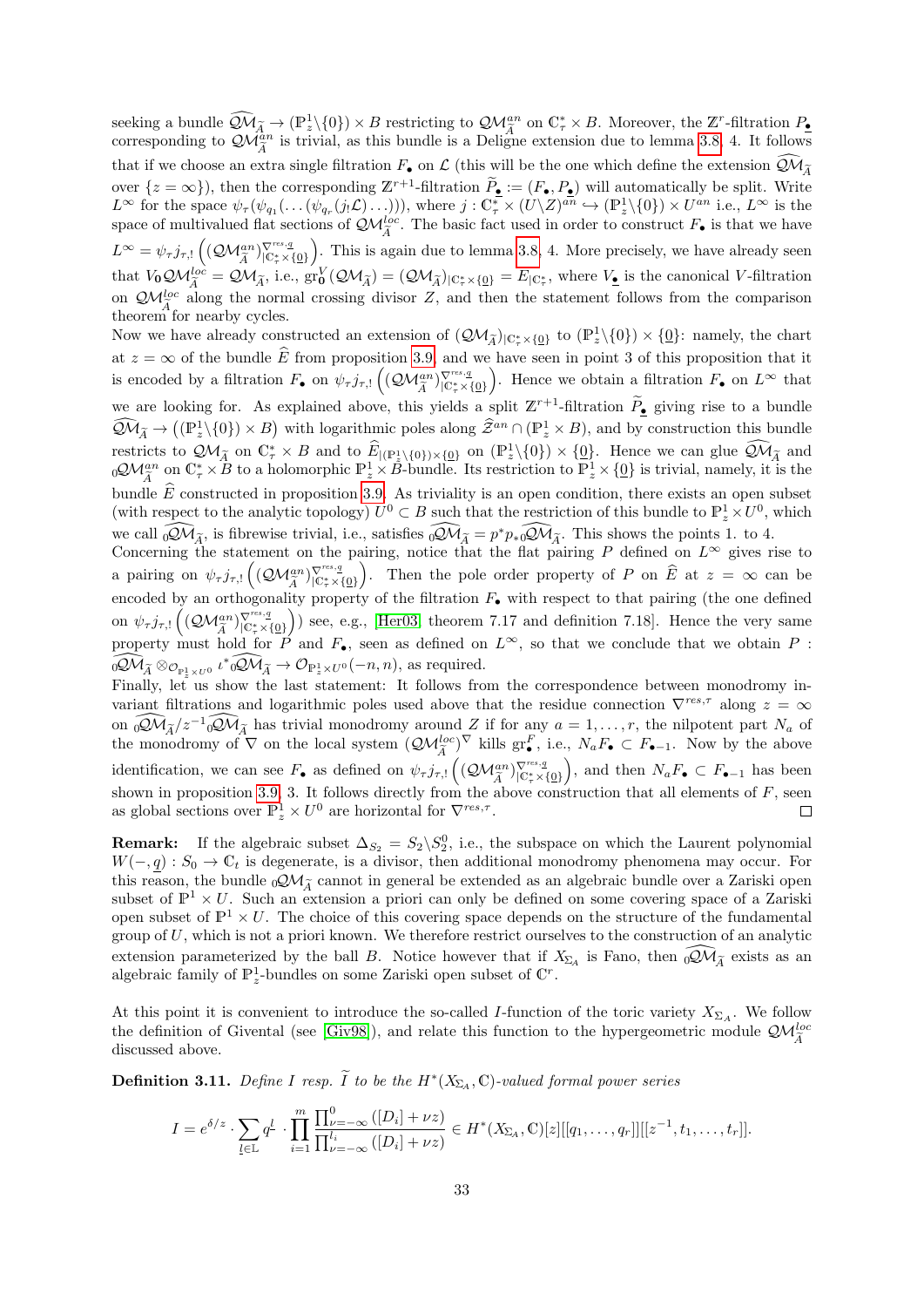resp.  $\widetilde{I} = z^{-\rho} \cdot z^{\mu} \cdot I$ . Here we have set  $q^{\underline{l}} = \prod_{a=1}^{r} q_a^{\underline{p}_a(\underline{l})}$  and  $(t_1, \ldots, t_r)$  are the coordinates on  $H^2(X_{\Sigma_A}, \mathbb{C})$ induced by the basis  $(p_1, \ldots, p_r)$  of  $\mathbb{L}^{\vee}$  which were chosen at the beginning of subsection [3.1.](#page-20-0) Notice that  $\delta = \sum_{a=1}^r t_a p_a$  is a cohomology class in  $H^2(X_{\Sigma_A}, \mathbb{C})$ . Later we will set  $q_i = e^{t_i}$  for  $i = 1, \ldots, r$ . As before  $\rho = \sum_{i=1}^{\infty} [D_i] \in \mathbb{L}^{\vee}$  is the anti-canonical class of  $X_{\Sigma_A}$  and we write  $\mu \in \text{Aut}(H^*(X_{\Sigma_A}, \mathbb{C}))$  for the grading automorphism which take the value  $k \cdot c$  on a homogeneous class  $c \in H^{2k}(X_{\Sigma_A}, \mathbb{C})$ .

We collect the main properties of the I-function that we will need in the sequel. Most of the statements of the next proposition are well-known, but rather scattered in the literature.

Proposition 3.12. 1. We have

$$
\widetilde{I} = \Gamma(TX_{\Sigma_A}) \cdot e^{\delta} \cdot z^{-\rho} \cdot \sum_{\underline{l} \in \mathbb{L}} \frac{q^{\underline{l}} \cdot z^{-\overline{l}}}{\prod_{i=1}^m \Gamma(D_i + l_i + 1)},\tag{14}
$$

where  $\Gamma(TX_{\Sigma_A}) := \prod_{i=1}^m \Gamma(1+D_i)$ . Moreover,

$$
e^{-\delta/z} \cdot I, z^{\rho} \cdot e^{-\delta} \cdot \widetilde{I} \in H^*(X_{\Sigma_A}, \mathbb{C})[[q_1, \dots, q_r, z^{-1}]],
$$
\n
$$
(15)
$$

that is, these series are univalued and have no poles in  $\{z = \infty\} \cup \bigcup_{a=1}^r \{q_a = 0\}.$ 

2. I has the development

$$
I = 1 + \gamma(q_1, \dots, q_r) \cdot z^{-1} + o(z^{-1})
$$

where  $\gamma = \delta + \gamma'(q_1, \ldots, q_r)$  lies in  $\delta + H^2(X_{\Sigma_A}, \mathbb{C})[[q_1, \ldots, q_r]]$ . If  $X_{\Sigma_A}$  is Fano, then  $\gamma' = 0$ .

- 3. There is an open neighborhood S of 0 in  $\mathbb{C}^{r,an}$  such that both  $e^{-\delta/z} \cdot I$  and  $z^{\rho} \cdot e^{-\delta} \cdot \widetilde{I}$  are elements  $in H^*(X_{\Sigma_A}, \mathbb{C}) \otimes \mathcal{O}_{\mathbb{C}^*_\tau \times S^*}^{an}$ , where  $S^* := S \cap S_2^0$ . In particular, if we put  $\kappa := \underline{q} \cdot e^{\gamma'}$  then  $\kappa$  lies in  $(\mathcal{O}_S^{an})^r$  and defines a coordinate change on S. Notice that in the Fano case,  $\kappa$  is the identity, in general it is called the **mirror map**. It will reappear in theorem [4.7](#page-42-0) and proposition [4.10.](#page-43-0)
- 4. Write  $\pi : (\widetilde{\mathbb{C}_\tau^* \times S^*})^{an} \to (\mathbb{C}_\tau^* \times S^*)^{an}$  for the universal cover, then for any linear function  $h \in$  $(H^*(X_{\Sigma_A},\mathbb{C}))^{\vee}$ , we have

$$
h\circ \widetilde{I}\in \mathbb{H}^0\left((\widetilde{\mathbb{C}_\tau^{\times} \times S^*})^{an}, \pi^{\ast}\mathcal{S}ol^{\bullet}(\mathcal{QM}^{loc}_{\widetilde{A}})\right)=H^0\left((\widetilde{\mathbb{C}_\tau^{\times} \times S^*})^{an}, \pi^{\ast}\mathcal{H}om_{\mathcal{D}_{\mathbb{C}_\tau^{\times} \times S^*}}(\mathcal{QM}^{loc}_{\widetilde{A}}, \mathcal{O}_{\mathbb{C}_\tau^{\times} \times S^*})\right)
$$

5. For all  $h \in (H^*(X_{\Sigma_A}, \mathbb{C}))^{\vee}$ , if  $h \circ \widetilde{I} = 0$ , then  $h = 0$ , in other words,  $\widetilde{I}$  yields a fundamental system of solutions of  $(\mathcal{QM}_{\widetilde{A}}^{loc})_{|\mathbb{C}^*_{\widetilde{I}} \times S^*}$ .

*Proof.* 1. From  $z^{\mu} \cdot \delta/z = \delta \cdot z^{\mu}$  and  $z^{\mu} \cdot D_i/z = D_i \cdot z^{\mu}$  we deduce

$$
z^{-\rho} \cdot z^{\mu} \cdot I = z^{-\rho} \cdot e^{\delta} \cdot \sum_{\underline{l} \in \mathbb{L}} q^{\underline{l}} \cdot \prod_{i=1}^{m} \frac{\prod_{\nu=-\infty}^{0} z([D_i] + \nu)}{\prod_{\nu=-\infty}^{l_i} z([D_i] + \nu)}
$$
  
\n
$$
= e^{\delta} \cdot z^{-\rho} \cdot \sum_{\underline{l} \in \mathbb{L}} q^{\underline{l}} \cdot \prod_{l_i \geq 0} \frac{\Gamma(D_i + 1)}{\Gamma(D_i + 1) \cdot \prod_{\nu=1}^{l_i} z(D_i + \nu)} \cdot \prod_{l_i < 0} \frac{\Gamma(D_i + 1) \cdot \prod_{\nu=l_i+1}^{0} z \cdot (D_i + \nu)}{\Gamma(D_i + 1)}
$$
  
\n
$$
= e^{\delta} \cdot z^{-\rho} \cdot \prod_{i=1}^{m} \Gamma(D_i + 1) \cdot \sum_{\underline{l} \in \mathbb{L}} q^{\underline{l}} \prod_{l_i \geq 0} \frac{1}{\Gamma(D_i + l_i + 1) \cdot z^{l_i}} \cdot \prod_{l_i < 0} \frac{z^{-l_i}}{\Gamma(D_i + l_i + 1)}.
$$

The identity  $\prod_{i=1}^{m} \Gamma(D_i + 1) = \Gamma(T X_{\Sigma_A})$  yields

$$
\widetilde{I} = \Gamma(TX_{\Sigma_A}) \cdot e^{\delta} \cdot z^{-\rho} \cdot \sum_{\underline{l} \in \mathbb{L}} \frac{q^{\underline{l}} \cdot z^{-l}}{\prod_{i=1}^m \Gamma(D_i + l_i + 1)}
$$

For the second point, notice first that

$$
\widetilde{I} = \Gamma(TX_{\Sigma_A}) \cdot e^{\delta} \cdot z^{-\rho} \cdot \sum_{\underline{l} \in \mathbb{L} \cap \text{Eff}_{X_{\Sigma_A}}} \frac{q^{\underline{l}} \cdot z^{-\overline{l}}}{\prod_{i=1}^m \Gamma(D_i + l_i + 1)},
$$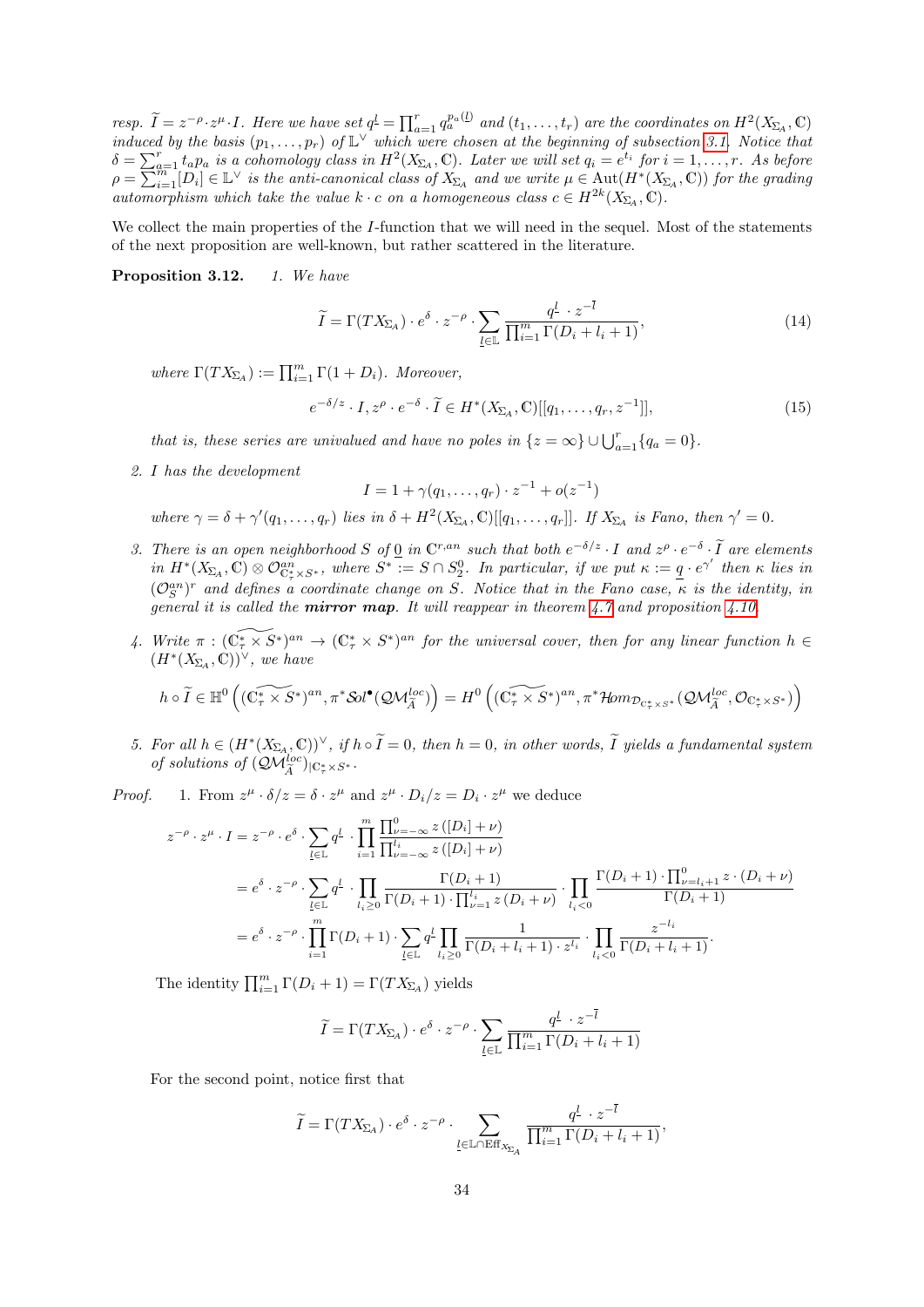where again  $\text{Eff}_{X_{\Sigma_A}} \subset \mathbb{L}_{\mathbb{R}}$  denotes the Mori cone of classes of effective curves in  $X_{\Sigma_A}$ . Indeed, we will see that for any  $\underline{l}^0$  outside  $\mathbb{L}_{\text{eff}} = \mathbb{L} \cap \text{Eff}_{X_{\Sigma_A}}$ , the term  $\frac{q^{\underline{l}^0} \cdot z^{-\overline{l}^0}}{\prod_{i=1}^m \Gamma(D_i+l)}$  $\frac{q^{\underline{v}}\cdot z^{-\underline{v}}}{\prod_{i=1}^m \Gamma(D_i+l_i^0+1)}$  vanishes in  $H^*(X_{\Sigma_A},\mathbb{C})$ . Assume the contrary, and first notice that for  $l_i^0 < 0$  the factor  $\frac{1}{\Gamma(D_i + l_i^0 + 1)}$  is divisible by  $D_i$ . For  $q^{\underline{l}^0} \cdot z^{-\overline{l}^0}$  $\frac{q^{\underline{t}}\cdot z^{-i}}{\prod_{i=1}^m \Gamma(D_i+l_i^0+1)}$  to be non-zero, there must be a maximal cone  $\sigma^0$  containing the set of all  $\underline{a}_i$  such that  $l_i^0 < 0$ , as otherwise the term  $\prod_{i:l_i^0 < 0} D_i$  which occurs as a factor in  $\frac{q^{l^0} \cdot z^{-l^0}}{\prod_{i=1}^m \Gamma(D_i + 1)}$  $\frac{q^2 \cdot z}{\prod_{i=1}^m \Gamma(D_i+l_i^0+1)}$  is zero in  $H^*(X_{\Sigma_A}, \mathbb{C})$ . We use again (see formula [\(11\)](#page-26-0)) that  $\text{Eff}_{X_{\Sigma_A}} = \sum_{\sigma \in \Sigma_A(n)} \widetilde{C_{\sigma}}$ , where  $\widetilde{C_{\sigma}}$  is the cone generated by elements  $\underline{l} = (l_1, \ldots, l_m)$  with  $l_i \geq 0$  whenever  $\mathbb{R}_{\geq 0} \underline{a_i}$  is not a ray of  $\sigma$ . Thus  $\underline{l}^0 \in C_{\sigma^0} \subset \text{Eff}_{X_{\Sigma_A}}$ , which shows the claim. Now remember from the proof of theorem [3.7](#page-24-0) that for all  $\underline{l} \in \mathbb{L}_{\text{eff}}$  we have  $\overline{l} \geq 0$  as  $X_{\Sigma_A}$  is weak Fano, hence,  $z^{-\overline{l}}$  has no poles at  $z = \infty$ . Moreover, by the same argument  $p_a(\underline{l})$  is non-negative for  $\underline{l} \in \mathbb{L}_{\text{eff}}$ , which gives that  $q^{\underline{l}}$  has no poles along  $\bigcup_{a=1}^r \{q_a=0\}$ . Hence we obtain  $e^{-\delta/z} \cdot I, z^{\rho} \cdot e^{-\delta} \cdot \widetilde{I} \in H^*(X_{\Sigma_A}, \mathbb{C})[[q_1, \ldots, q_r, z^{-1}]].$ 

2. After what has been said before, it is evident that the I-function can be written as

$$
I = e^{\delta/z} \cdot \sum_{\underline{l} \in \mathbb{L}_{\text{eff}}} q_{-}^{l} \cdot z^{-\overline{l}} \cdot \prod_{i=1}^{m} \frac{\prod_{\nu=-\infty}^{0} \left(\frac{[D_i]}{z} + \nu\right)}{\prod_{\nu=-\infty}^{l_i} \left(\frac{[D_i]}{z} + \nu\right)}.
$$

Let us calculate the first terms in the  $z^{-1}$ -development of this expression: The constant term can only get contributions from elements  $\underline{l} \in \mathbb{L}_{\text{eff}}$  with  $\overline{l} = 0$ . The zero relation  $\underline{l} = 0$  gives the cohomology class 1, on the other hand, for any  $\underline{l} \neq 0$  with  $\overline{l} = 0$ , there must be at least one  $i \in \{1,\ldots,m\}$  with  $l_i < 0$ , and then constant coefficient in the product  $\frac{\prod_{\nu=-\infty}^{0} \left(\frac{[D_i]}{2} + \nu\right)}{\prod_{i=1}^{0} \left(\frac{[D_i]}{2} + \nu\right)}$  $\prod_{\nu=-\infty}^{l_i} \left(\frac{[D_i]}{z} + \nu\right)$  gets a factor  $\nu = 0$ , i.e., is zero. By a similar argument, the coefficient  $\gamma$  of the  $z^{-1}$ -term cannot have −1 a  $H^0(X_{\Sigma_A}, \mathbb{C})$ -component. One also sees immediately that  $\gamma$  has no components in  $H^{>2}(X_{\Sigma_A}, \mathbb{C})$ . Hence we are left to show that  $\gamma(q_1,\ldots,q_r) = \delta + \gamma'(q_1,\ldots,q_r)$ . We have

$$
I = \left(1 + \delta/z + o(z^{-1})\right) \cdot \sum_{\underline{l} \in \mathbb{L}_{eff}} q_{\underline{l}}^{\underline{l}} \cdot z^{-\overline{l}} \cdot \prod_{i=1}^{m} \frac{\prod_{\nu=-\infty}^{0} \left(\frac{[D_i]}{z} + \nu\right)}{\prod_{\nu=-\infty}^{l_i} \left(\frac{[D_i]}{z} + \nu\right)}.
$$

For the coefficient  $\gamma$ , we have a contribution from the  $\delta/z$ -term in the first factor, and if  $X_{\Sigma_A}$  is Fano, this is the only term as then  $\bar{l} > 0$  for all  $\underline{l} \in \mathbb{L}_{eff} \setminus \{0\}$ . In the weak Fano case, any  $\underline{l} \in \mathbb{L}_{eff} \setminus \{0\}$ with  $\bar{l} = 0$  give some extra contribution from the  $[D_i]/z$ -terms, but this part is multiplied by  $q^{\underline{l}}$ , i.e., a univalued function in  $q_1, \ldots, q_r$ .

3. As a first step, we show that there is a constant  $L > 0$  such that for any  $x = (x_1, \ldots, x_m) \in \mathbb{C}^m$ , the expression

$$
\sum_{\underline{l} \in \mathbb{L}_{\text{eff}}} \frac{q^{\underline{l}} \cdot z^{-\overline{l}}}{\prod_{i=1}^{m} \Gamma(x_i + l_i + 1)} = \sum_{\underline{l} \in \mathbb{L}_{\text{eff}}} z^{-\overline{l}} \frac{\prod_{a=1}^{r} q_a^{p_a(\underline{l})}}{\prod_{i=1}^{m} \Gamma(x_i + l_i + 1)}
$$

is convergent on  $\{(z,q_1,\ldots,q_r) \mid |z| \geq 1, |q_a| \leq L\} \cap \mathbb{C}_{\tau}^* \times S_2^0$ . Using [\[BH06,](#page-47-15) Lemma A.4] we have

$$
\left| z^{-\overline{l}} \frac{\prod_{a=1}^r q_a^{p_a(\underline{l})}}{\prod_{i=1}^m \Gamma(x_i + l_i + 1)} \right| \leq A(x) (4m)^{||\underline{l}||} \cdot e^{-\overline{l} \cdot \log|z| + \sum_{a=1}^r p_a(\underline{l}) \cdot \log|q_a|}
$$

Let  $\epsilon > 0$ , the series is absolutely and uniformly convergent if

<span id="page-34-0"></span>
$$
\|\underline{l}\| \cdot \log(4m) - \bar{l} \cdot \log|z| + \sum_{a=1}^{r} p_a(\underline{l}) \cdot \log|q_a| \le -\epsilon ||\underline{l}|| \tag{16}
$$

for all  $l \in \mathbb{L}_{\text{eff}}$ . This gives the condition

$$
\overline{l} \cdot \log|z| + \sum_{a=1}^{r} p_a(\underline{l}) \cdot (-\log|q_a|) \geq (\epsilon + \log(4m)) \cdot ||\underline{l}||
$$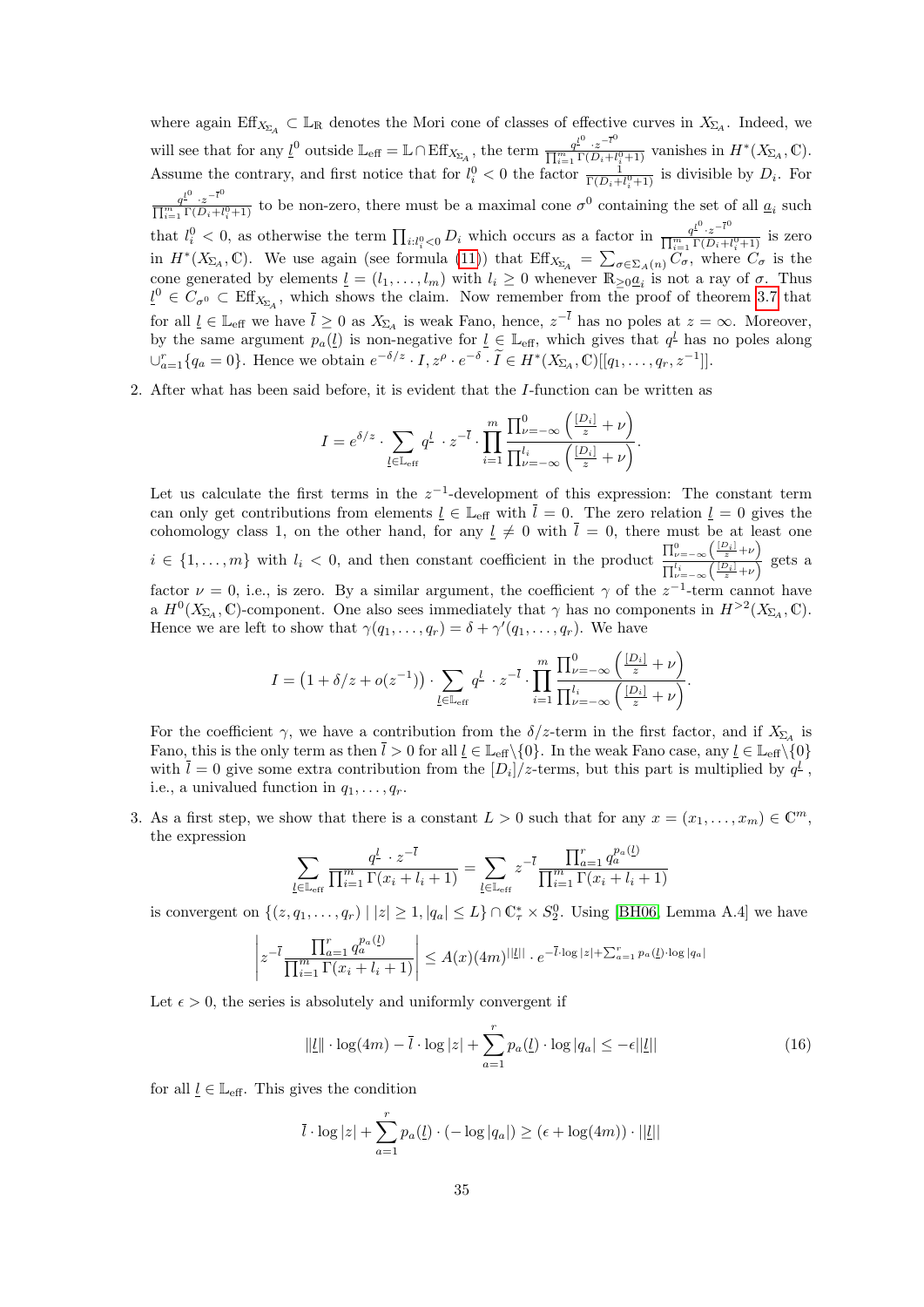Let  $||M||$  be the norm of the matrix  $(m_{ia})$ . For  $|z| \geq 1$  and  $q \in S_2^0$  we have

$$
\bar{l} \cdot \log |z| + \sum_{a=1}^{r} p_a(\underline{l}) \cdot (-\log |q_a|) \ge \sum_{a=1}^{r} p_a(\underline{l}) \cdot (-\log |q_a|)
$$
  

$$
\ge \sum_{a=1}^{r} p_a(\underline{l}) \cdot \min_{a=1,...,r} (-\log |q_a|) \ge \frac{1}{||M||} \cdot ||\underline{l}|| \cdot \min_{a=1,...,r} (-\log |q_a|)
$$

where we have used  $\sum_{a=1}^{r} m_{ia} p_a(\underline{l}) = l_i$  and  $p_a(\underline{l}) \geq 0$  for  $\underline{l} \in \mathbb{L}_{\text{eff}}$ . Thus condition [\(16\)](#page-34-0) is satisfied for

$$
\max_{a=1,...r} |q_a| \le e^{-||M||(\epsilon + \log(4m))} =: L
$$

This shows convergence of  $\sum_{\underline{l} \in \mathbb{L}_{eff}} \frac{q^{\underline{l} \cdot z^{-\overline{l}}}}{\prod_{i=1}^m \Gamma(x_i +$  $\frac{q^{\underline{k}} \cdot z^{-\underline{k}}}{\prod_{i=1}^m \Gamma(x_i+l_i+1)}$  on  $\widetilde{S}^* := \{(z,q_1,\ldots,q_r) \mid |z| \geq 1, |q_a| \leq L\} \cap$  $\mathbb{C}^*_\tau \times S^0_2$ . From the nilpotency of the operators  $D_i \cup \in End(H^*(X_{\Sigma_A}, \mathbb{C})$  we see that

$$
\sum_{\underline{l}\in\mathbb{L}_{\text{eff}}}\frac{q^{\underline{l}}\cdot z^{-\overline{l}}}{\prod_{i=1}^{m}\Gamma(D_i+l_i+1)}\in H^*(X_{\Sigma_A},\mathbb{C})\otimes\mathcal{O}_{\widetilde{S}^*}^{an}.
$$

For the readers convenience, we recall next how to derive the identities

<span id="page-35-0"></span>
$$
\widetilde{\Box}_{\underline{l}}(\widetilde{I}) = 0 \qquad \forall \underline{l} \in \mathbb{L}
$$
\n
$$
(z\partial_z + \sum_{a=1}^r \rho(p_a^{\vee}) q_a \partial_{q_a}) (\widetilde{I}) = 0.
$$
\n
$$
(17)
$$

Write  $\widetilde{\Box}_{\underline{l}^0} := \widetilde{\Box}_{\underline{l}^0}^- - \widetilde{\Box}_{\underline{l}^0}^+$  where

$$
\widetilde{\Box}_{\underline{l}^0}^{-} := \prod_{a: p_a(\underline{l}^0) > 0} q_a^{p_a(\underline{l}^0)} \prod_{i: l_i^0 < 0} \prod_{\nu=0}^{-l_i^0 - 1} (\sum_{a=1}^r m_{ia} z q_a \partial_{q_a} - \nu z)
$$
\n
$$
\widetilde{\Box}_{\underline{l}^0}^{+} := \prod_{a: p_a(\underline{l}^0) < 0} q_a^{-p_a(\underline{l}^0)} \prod_{i: l_i^0 > 0} \prod_{\nu=0}^{l_i^0 - 1} (\sum_{a=1}^r m_{ia} z q_a \partial_{q_a} - \nu z)
$$

Using the fact that  $zq_a \partial_{q_a} I = z(p_a + p_a(\underline{l})) \cdot I$  we get

$$
\widetilde{\Box}_{\underline{l}^{0}} \widetilde{I} = \Gamma(TX_{\Sigma_{A}}) \cdot e^{\delta} \cdot z^{-\rho} \cdot \sum_{\underline{l} \in \mathbb{L}} \left( \prod_{a: p_{a}(\underline{l}^{0})>0} q_{a}^{p_{a}(\underline{l}^{0})} \prod_{i:l_{i}^{0}<0} z^{-l_{i}^{0}} \prod_{\nu=l_{i}^{0}+1} (D_{i} + l_{i} + \nu) \right) \frac{\prod_{a=1}^{r} q_{a}^{p_{a}(\underline{l})} \cdot z^{-\overline{l}}}{\prod_{i} \Gamma(D_{i} + l_{i} + 1)}
$$
\n
$$
= \Gamma(TX_{\Sigma_{A}}) \cdot e^{\delta} \cdot z^{-\rho} \cdot \sum_{\underline{l} \in \mathbb{L}} \frac{\prod_{a: p_{a}(\underline{l})>0} q_{a}^{p_{a}(\underline{l}+\underline{l}^{0})} \cdot \prod_{a: p_{a}(\underline{l})<0} q_{a}^{p_{a}(\underline{l})} \cdot z^{-\overline{l} - \sum_{i:l_{i}^{0}<0} l_{i}^{0}}}{\prod_{i:l_{i}^{0}<0} \Gamma(D_{i} + l_{i} + l_{i}^{0} + 1) \cdot \prod_{i:l_{i}\geq 0} \Gamma(D_{i} + l_{i} + 1)}
$$
\n
$$
= \Gamma(TX_{\Sigma_{A}}) \cdot e^{\delta} \cdot z^{-\rho} \cdot \sum_{\underline{l} \in \mathbb{L}} \frac{\prod_{a: p_{a}(\underline{l})>0} q_{a}^{p_{a}(\underline{l})} \cdot \prod_{a: p_{a}(\underline{l})<0} q_{a}^{p_{a}(\underline{l}-\underline{l}^{0})} \cdot z^{-\overline{l} + \sum_{i:l_{i}^{0}>0} l_{i}^{0}}}{\prod_{i:l_{i}\geq 0} \Gamma(D_{i} + l_{i} + 1) \cdot \prod_{i:l_{i}\geq 0} \Gamma(D_{i} + l_{i} - l_{i}^{0} + 1)}
$$
\n
$$
= \Gamma(TX_{\Sigma_{A}}) \cdot e^{\delta} \cdot z^{-\rho} \cdot \sum_{\underline{l} \in \mathbb{L}} \left( \prod_{a: p_{a}(\underline{l}^{0})<0} q_{a}^{p_{a}(\underline{l}^{0})} \prod_{i:l_{i}\geq 0} z^{l
$$

which shows  $\tilde{\Box}_l(\tilde{I}) = 0$ . The second one of the equations [\(17\)](#page-35-0) follows from

$$
\left(z\partial_z + \sum_{a=1}^r \rho(p_a^\vee)q_a\partial_a\right)\widetilde{I} = \left((-\rho - \overline{l}) + \sum_{a=1}^r \rho(p_a^\vee)(p_a + p_a(\underline{l}))\right)\widetilde{I} = 0
$$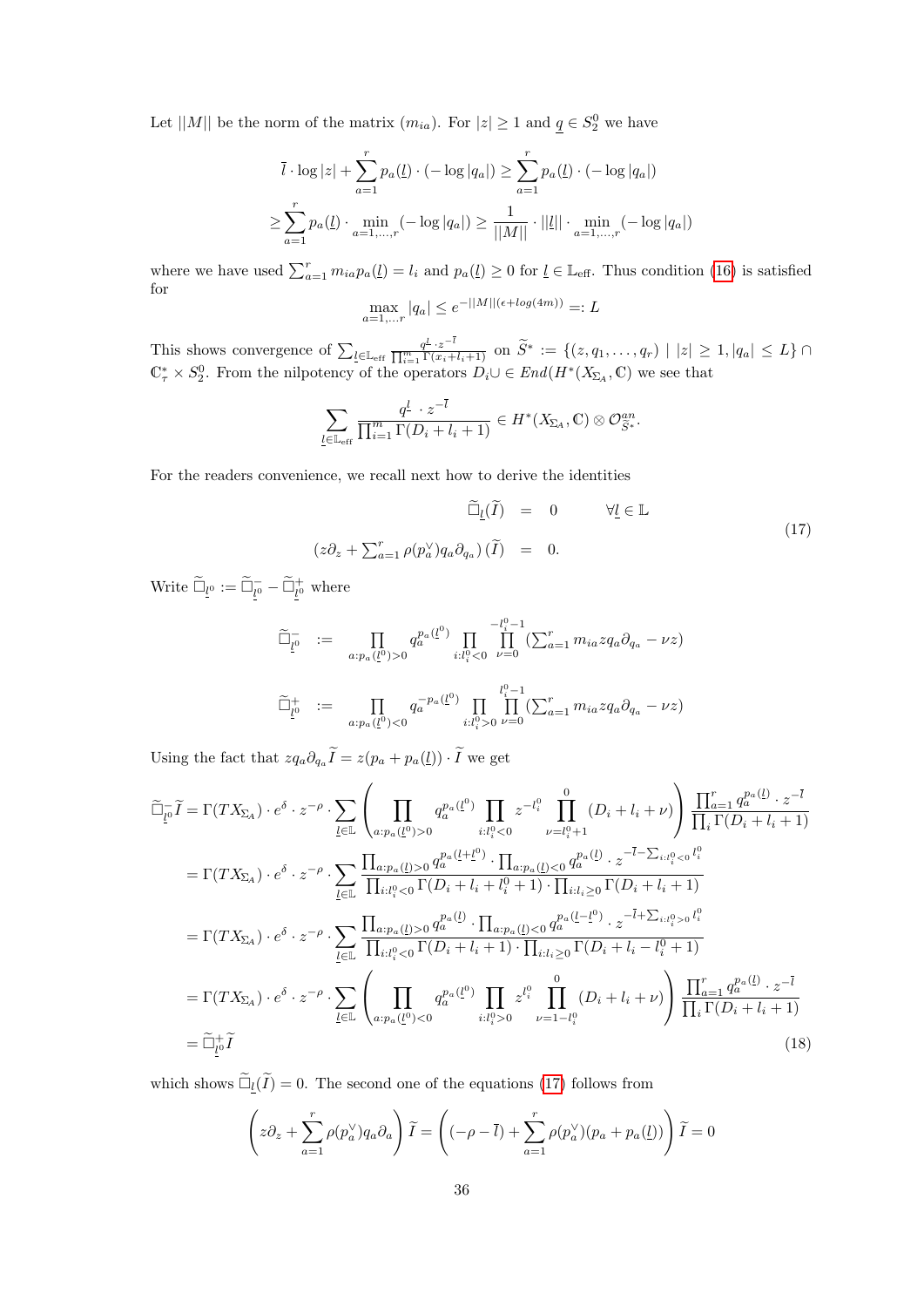Now we conclude by a classical argument from the theory of ordinary differential equations (see, e.g., [\[CL55,](#page-47-16) Theorem 3.1]): Fix  $q^0 \in S_2^0$  with  $|q_a^0| < L$ , then  $\tilde{I}(z^{-1}, \underline{q}^0)$  satisfies a system of differential equations in  $z^{-1}$  with a regular singularity at  $z^{-1} = 0$ . Hence  $\tilde{I}(z^{-1}, \underline{q}^0)$  is a multivalued analytic function on all of  $\mathbb{C}^*_\tau \times \{q_0\}$ , that is,  $\widetilde{I}$  is (multivalued) analytic in  $\mathbb{C}^*_\tau \times S^*$ , with  $S = \{q \in \mathbb{C}^r \mid |q_a| <$ L}, this implies the statement on  $e^{-\delta/z} \cdot I$  and  $z^{\rho} \cdot e^{-\delta} \cdot \tilde{I}$  and obviously also the convergence of the coordinate change  $\kappa$ .

- 4. This is a direct consequence of the equations [\(17\)](#page-35-0).
- 5. We follow the argument in [\[BH06,](#page-47-15) proposition 2.19]. Let  $h \in (H^*(X_{\Sigma_A}, \mathbb{C}))^{\vee} \setminus \{0\}$  be given, and let  $c = p_1^{k_1} \cdot \ldots \cdot p_r^{k_r} \in H^*(X_{\Sigma_A}, \mathbb{C})$  be a monomial cohomology class of maximal degree such that  $h(c) \neq 0$ . Consider  $\widetilde{I}$  as a multivalued section of the trivial bundle  $H^*(X_{\Sigma_A}, \mathbb{C}) \times (\mathbb{C}^*_r \times S^*) \rightarrow$  $\mathbb{C}^*_\tau \times S^*$ , then as  $e^{-\delta} \cdot \widetilde{I}$  is univalued, the monodromy operator  $M_a$  corresponding to a loop around  $q_a = 0$  sends  $\overline{I}$  to  $e^{2\pi i p_a} \cdot \overline{I}$ . Hence we have

$$
\left(\log(M_1)^{k_1}\circ\ldots\circ\log(M_r)^{k_r}\right)h(\widetilde{I})=h((2\pi i)^r\cdot p_1^{k_1}\cdot\ldots\cdot p_r^{k_r}\cdot\widetilde{I}),
$$

and it suffices to show that the right hand side of this equation is not the zero function as then  $h(I)$  itself cannot be identically zero. We have

$$
h(p_1^{k_1} \cdot \ldots \cdot p_r^{k_r} \cdot \widetilde{I}) = \sum_{l \in \mathbb{L}_{\text{eff}}} q^l \cdot z^{-\overline{l}} \cdot h\left(p_1^{k_1} \cdot \ldots \cdot p_r^{k_r} \cdot \frac{\Gamma(TX_{\Sigma_A}) \cdot e^{\delta}}{\prod_{i=1}^m \Gamma(D_i + l_i + 1)} \cdot z^{-\rho}\right)
$$

The contribution of  $\underline{l} = (0, \ldots, 0) \in \mathbb{L}_{\text{eff}}$  is

$$
h\left(p_1^{k_1}\cdot\ldots\cdot p_r^{k_r}\cdot\frac{\Gamma(TX_{\Sigma_A})\cdot}{\prod_{i=1}^m\Gamma(D_i+1)}\cdot e^{\delta}\cdot z^{-\rho}\right) = h\left(p_1^{k_1}\cdot\ldots\cdot p_r^{k_r}\cdot e^{\delta}\cdot z^{-\rho}\right)
$$

$$
= h\left(p_1^{k_1}\cdot\ldots\cdot p_r^{k_r}\cdot (1+\tilde{c})\right).
$$

where  $\tilde{c} \in H^{>0}(X_{\Sigma_A}, \mathbb{C})[\log(z), \log(q_1), \ldots, \log(q_r)].$  As h is zero on any cohomology class of degree strictly bigger than  $p_1^{k_1} \cdot \ldots \cdot p_r^{k_r}$ , we get  $h\left(p_1^{k_1} \cdot \ldots \cdot p_r^{k_r} \cdot (1 + \tilde{c})\right) \neq 0$ . On the other hand, this term cannot be killed by a contribution from any  $l \in \mathbb{L}_{eff}\setminus\{0\}$ , as for such an  $l, e^{\delta(l)}$  will have positive degree.

 $\Box$ 

As an easy consequence, we obtain the following interpretation of the  $I$ -resp. the  $\tilde{I}$ -function.

Corollary 3.13. For any homogeneous basis  $T_0, T_1, \ldots, T_s$  of  $H^*(X_{\Sigma_A}, \mathbb{C})$ , write  $\widetilde{I} = \sum_{t=0}^s \widetilde{I}_t \cdot T_t$ , so  $that \widetilde{I}_t \in \mathbb{H}^0\left((\widetilde{\mathbb{C}_\tau^* \times S^*})^{an}, \pi^* \mathcal{S}ol^{\bullet}(\mathcal{QM}_{\widetilde{A}}^{loc})\right)$  by proposition [3.12,](#page-0-1) 3. Moreover,  $(\widetilde{I}_0, \ldots, \widetilde{I}_s)$  is a basis of  $\mathbb{H}^0\left((\widetilde{\mathbb{C}_\tau^{\times} S^*})^{an}, \pi^*\mathcal{S}ol^{\bullet}(\mathcal{QM}_{\widetilde{A}}^{loc})\right)$  by proposition [3.12,](#page-0-1) 4. Using the natural duality

$$
\mathbb{H}^{0}\left((\widetilde{\mathbb{C}_{\tau}^{*} \times S^{*}})^{an}, \pi^{*} \mathcal{S}ol^{\bullet}(\mathcal{QM}_{\widetilde{A}}^{loc})\right) \stackrel{!}{=} \left(\mathbb{H}^{0}\left((\widetilde{\mathbb{C}_{\tau}^{*} \times S^{*}})^{an}, \pi^{*} \, DR^{\bullet}(\mathcal{QM}_{\widetilde{A}}^{loc})\right)\right)^{\vee}
$$
  

$$
= H^{0}\left((\widetilde{\mathbb{C}_{\tau}^{*} \times S^{*}})^{an}, \pi^{*} \mathcal{H}om_{\mathcal{D}_{\mathbb{C}_{\tau}^{*} \times S^{*}}}\left(\mathcal{O}_{\mathbb{C}_{\tau}^{*} \times S^{*}}, \mathcal{QM}_{\widetilde{A}}^{loc}\right)\right)^{\vee},
$$

 $let (f_0,...,f_s) \in (\mathbb{H}^0((\widetilde{\mathbb{C}_\tau^* \times S^*})^{an}, \pi^* DR^\bullet(\mathcal{QM}_{\widetilde{A}}^{loc}))\big)^{s+1}$  be the dual basis, then we have

$$
\mathrm{id} = \sum_{t=0}^{s} f_t \circ \widetilde{I}_t \in H^0\left( (\mathbb{C}^*_{\tau} \times S^*)^{an}, \mathcal{E}nd_{\mathcal{D}_{(\mathbb{C}^*_{\tau} \times S^*)^{an}}}(\mathcal{Q}M_{\widetilde{A}}^{loc}) \right).
$$

In particular, seeing  $I_t$  (or, more precisely  $I_t(1)$ ) as a multivalued function in  $\mathcal{O}_{\mathbb{C}^*_\tau \times S^*}$ , we obtain a representation

<span id="page-36-0"></span>
$$
1 = \sum_{t=0}^{s} \widetilde{I}_t(z^{-1}, q_1, \dots, q_r) \cdot f_t \tag{19}
$$

of the element  $1 \in \mathcal{QM}_{\tilde{A}}^{loc}$ , where  $f_t$  are multivalued sections of the local system  $((\mathcal{QM}_{\tilde{A}}^{loc})_{\mathbb{C}^*_\tau \times S^*}^{\text{an}})^\nabla$ .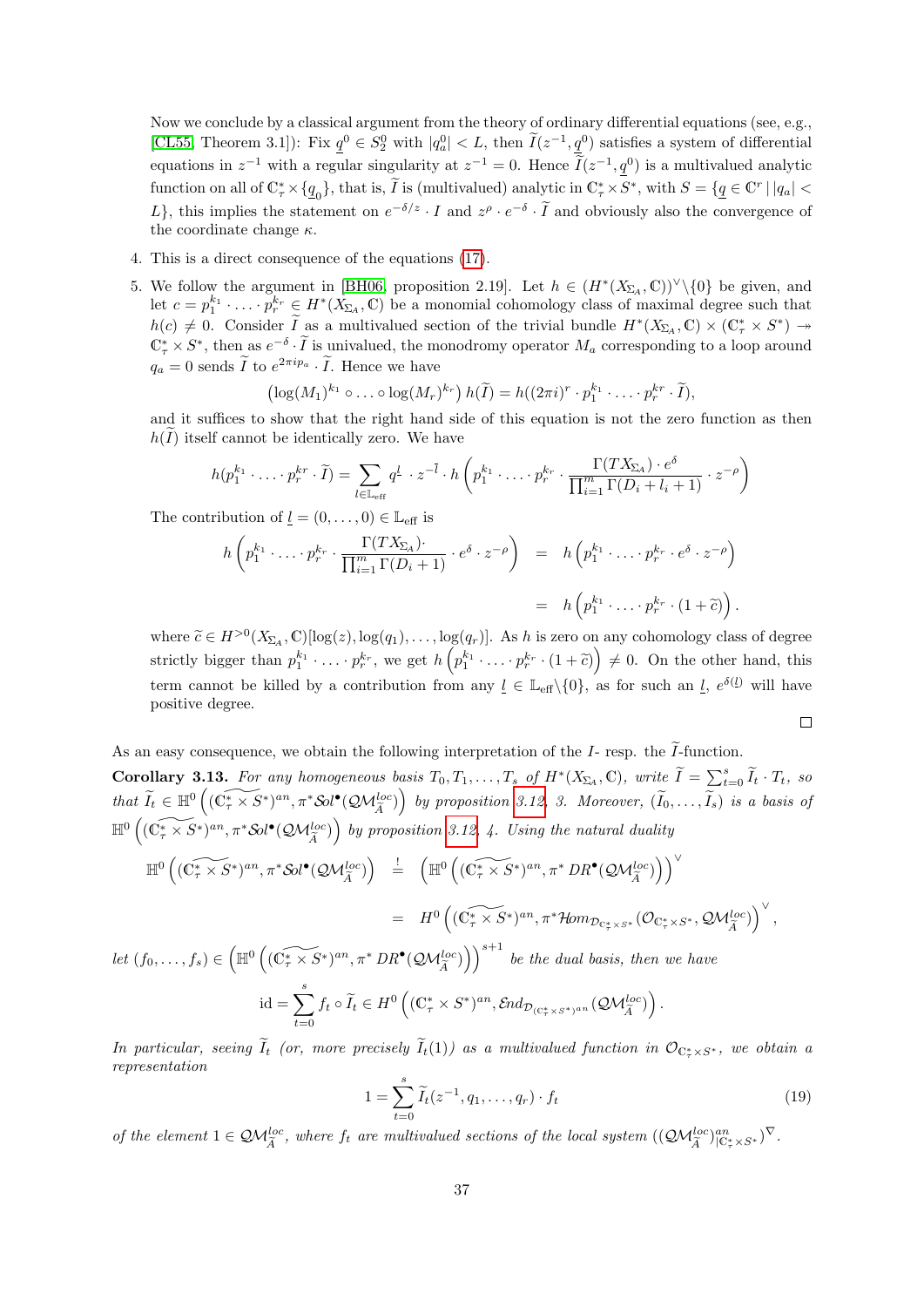#### <span id="page-37-0"></span>3.3 Logarithmic Frobenius structures

We derive in this subsection the existence of a Frobenius manifold with logarithmic poles associated to the Landau-Ginzburg model of  $X_{\Sigma_A}$ . This extends, for the given class of functions, the construction from [\[DS03\]](#page-47-0), in the sense that we obtain a family of germs of Frobenius manifolds along the space  $U^0$ from the last subsection, with a logarithmic degeneration behavior at the divisor Z. For the readers convenience, we first recall briefly the notion of a Frobenius structure with logarithmic poles, and one of the main result from [\[Rei09\]](#page-49-2), which produces such structures starting from a set of initial data with specific properties. In contrast to the earlier parts of the paper, all objects in this subsection are analytic, unless otherwise stated.

<span id="page-37-2"></span>**Definition-Lemma 3.14.** Let M be a complex manifold of dimension bigger or equal to one, and  $Z \subset M$ be a simple normal crossing divisor.

- 1. Suppose that  $(M\setminus Z, \circ, g, e, E)$  is a Frobenius manifold. Then we say that it has a logarithmic pole along Z (or that  $(M, Z, \circ, g, e, E)$  is a logarithmic Frobenius manifold for short) if  $\circ \in \Omega^1_M(\log Z)^{\otimes 2}$  $\Theta_M(\log Z)$ ,  $g \in \Omega^1_M(\log Z)^{\otimes 2}$ ,  $E, e \in \Theta(\log Z)$  and if g is non-degenerate on  $\Theta_M(\log Z)$ .
- 2. A log-trTLEP(n)-structure on M is a holomorphic vector bundle  $\mathcal{H} \to \mathbb{P}^1_z \times M$  such that  $p^*p_*\mathcal{H} = \mathcal{H}$ (where  $p: \mathbb{P}_z^1 \times M \to M$  is the projection) which is equipped with an integrable connection  $\nabla$  with a pole of type 1 along  $\{0\} \times M$  and a logarithmic pole along  $(\mathbb{P}_z^1 \times Z) \cup (\{\infty\} \times M)$  and a flat,  $(-1)^n$ -symmetric, non-degenerate pairing  $P: \mathcal{H} \otimes \iota^* \mathcal{H} \to \mathcal{O}_{\mathbb{P}^1_z \times M}(-n, n)$ .
- 3. Any logarithmic Frobenius manifold gives rise to a  $log-trTLEP(n)$ -structures on M, basically by setting  $\mathcal{H} := p^* \Theta(\log Z), \nabla := \nabla^{LC} - \frac{1}{z} \circ + (\frac{\mathcal{U}}{z} - \mathcal{V}) \frac{dz}{z},$  where  $\nabla^{LC}$  is the Levi-Civita connection of g on  $\Theta(\log Z)$ ,  $\mathcal{U} := E \circ \in \mathcal{E}nd(\Theta(\log Z))$  and  $\mathcal{V} := \nabla_{\bullet}^{LC} E - \text{Id} \in \mathcal{E}nd(\Theta(\log Z))$  (see [\[Rei09,](#page-49-2) proposition 1.7 and proposition 1.10] for more details).

Under certain conditions, a given log-trTLEP(n)-structure can be unfolded to a logarithmic Frobenius manifold. This is summarized in the following theorem which we extract from [\[Rei09,](#page-49-2) theorem 1.12], notice that a non-logarithmic version of it was shown in [\[HM04\]](#page-48-16), and goes back to earlier work of Dubrovin and Malgrange (see the references in [\[HM04\]](#page-48-16)).

<span id="page-37-1"></span>**Theorem 3.15.** Let  $(N, 0)$  be a germ of a complex manifold and  $(Z, 0) \subset (N, 0)$  a normal crossing divisor. Let  $(\mathcal{H}, 0)$  be a germ of a log-trTLEP(n)-structure on N. Suppose moreover that there is a global section  $\xi \in H^0(\mathbb{P}^1 \times N, \mathcal{H})$  whose restriction to  $\{\infty\} \times N$  is horizontal for the residue connection  $\nabla^{res,\tau}: \mathcal{H}/\tau\mathcal{H} \to \mathcal{H}/\tau\mathcal{H} \otimes \Omega^1_{\{\infty\}\times N}(\log{(\{\infty\}\times Z)})$  and which satisfies the following three conditions

- 1. The map from  $\Theta(\log Z)_{|0} \to p_*\mathcal{H}_{|0}$  induced by the Higgs field  $[z\nabla_{\bullet}](\xi) : \Theta(\log Z) \to p_*\mathcal{H}$  is injective (injectivity condition  $(IC)$ ),
- 2. The vector space  $p_*\mathcal{H}_{\vert 0}$  is generated by  $\xi_{\vert (0,0)}$  and its images under iteration of the elements of  $End(p_*\mathcal{H}_{\vert 0})$  induced by  $\mathcal{U}$  and by  $[z\nabla_X] \in \text{for any } X \in \Theta(\log Z)$  (generation condition (GC)),
- 3.  $\xi$  is an eigenvector for the residue endomorphism  $V \in \mathcal{E}nd_{\mathcal{O}_{\{\infty\}\times N}}(\mathcal{H}/z^{-1}\mathcal{H})$  (eigenvector condition  $(EC)$ ).

Then there exists a germ of a logarithmic Frobenius manifold  $(M,\tilde{Z})$ , which is unique up to canonical isomorphism, a unique embedding  $i : N \hookrightarrow M$  with  $i(M) \cap \widetilde{Z} = i(Z)$  and a unique isomorphism  $H \to$  $(\mathrm{id}_{\mathbb{P}^1_\ast} \times i)^* p^* \Theta_M(\log \widetilde{Z})$  of log-trTLEP(n)-structures.

Using proposition [3.10,](#page-31-0) we show now how to associate a logarithmic Frobenius manifold to the Landau-Ginzburg model  $(W, q)$  of the toric manifold  $X_{\Sigma_4}$ .

**Theorem 3.16.** 1. Let  $X_{\Sigma_A}$  be a smooth toric weak Fano manifold, defined by a fan  $\Sigma_A$ . Let  $(W, q)$ :  $S_1 \rightarrow \mathbb{C}_t \times S_2$  be the Landau-Ginzburg model of  $X_{\Sigma_A}$  and let  $q_1, \ldots, q_r$  be the coordinates on  $S_2$ defined by the choice of a nef basis  $p_1, \ldots, p_r$  of  $\mathbb{L}^{\vee}$ . Consider the tuple  $(\widehat{\omega M}_{\widetilde{A}}, \nabla, P)$  associated to  $(W, q)$  by proposition [3.10.](#page-31-0) Then the corresponding analytic object  $\widehat{(\mathbb{Q}\mathcal{M}_{\widetilde{A}}, \nabla, P)^{an}}$  is a  $log-trTLEP(n)$ -structure on  $U^{0,an}$ .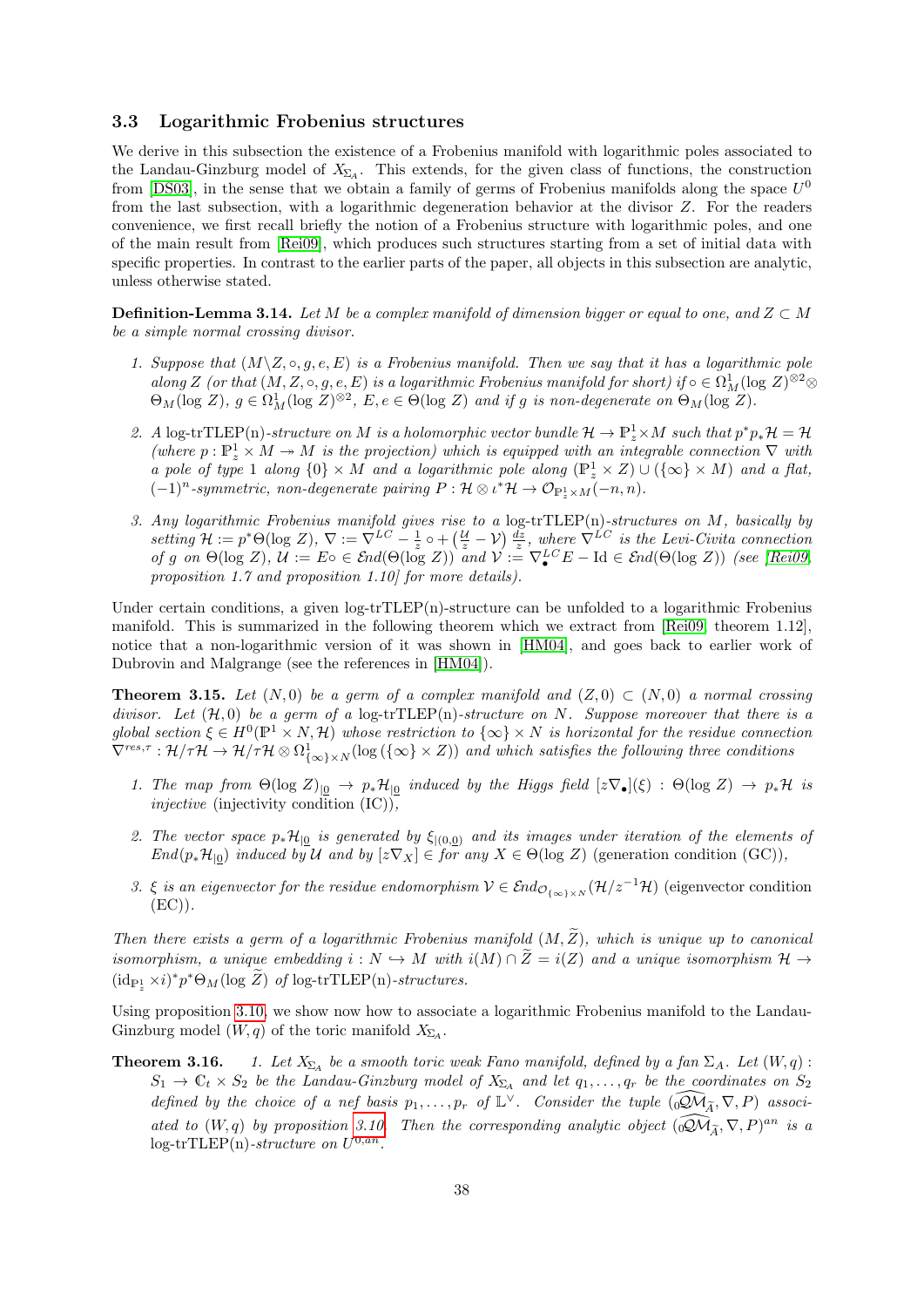- 2. There is a canonical Frobenius structure on  $(U^{0,an} \times \mathbb{C}^{\mu-r},0)$  with a logarithmic pole along  $(Z \times$  $\mathbb{C}^{\mu-r},0$ , where, as before,  $Z = \bigcup_{a=1}^{r} \{q_a = 0\} \subset U^{0,an} \subset \mathbb{C}^r$ .
- *Proof.* 1. This follows directly from the properties of  $\widehat{QM}_{\widetilde{A}}$ ,  $\nabla$  and P as described in proposition [3.10.](#page-31-0)
	- 2. We apply theorem [3.15](#page-37-1) to the germ  $(N,0) := (U^{0,an},0)$  and the germ of the log-trTLEP(n)structure  $(\widehat{OQM}_{\widetilde{A}}, \nabla, P)^{an}$ . Define the section  $\xi$  to be the class of 1 in  $F \subset H^0(\mathbb{P}^1_z \times U^0, \widehat{OQM}_{\widetilde{A}})$ , recall that  $F \cong H^0(\mathbb{P}^1 \times \{0\}, (\widehat{\mathcal{Q}M}_{\widetilde{A}})|_{\mathbb{P}^1_x \times \{0\}})$  was defined as the subspace of  $E \cong ({}_0\mathcal{Q}M_{\widetilde{A}})|_{\mathbb{C}_x \times \{0\}}$ generated by monomials in  $(zq_a\partial_{q_a})_{a=1,\dots,r}$ . The  $\nabla^{res,\tau}$ -flatness of  $\xi$  follows from proposition [3.10,](#page-31-0) 6. Conditions (IC) and (GC) are a consequence of the identification of  $\left(\frac{\partial \mathcal{M}_{\tilde{\mathcal{A}}}}{0,0\right)}$  with  $(H^*(X_{\Sigma_A}, \mathbb{C}), \cup)$  (lemma [3.8,](#page-0-1) 1.) and the fact that the latter algebra is " $H^2$ -generated", i.e., from the description given by formula [\(10\)](#page-25-0). More precisely, the action of the logarithmic Higgs fields  $[zq_a\partial_{q_a}]$  on  $H^0(\mathbb{P}^1_z,\widehat{E}) \cong F \cong ({}_0\mathcal{Q}\mathcal{M}_{\widetilde{A}})_{(0,\underline{0})}$  correspond, under the isomorphism  $\alpha$  from lemma [3.8](#page-0-1) exactly to the multiplication with the divisors classes  $D_a \in H^2(X_{\Sigma_A}, \mathbb{C})$  on  $H^*(X_{\Sigma_A}, \mathbb{C})$ , and  $H^2$ -generation implies that the images under iteration of these multiplications generate the whole vector space  $({}_0Q\mathcal{M}_{\widetilde{A}})|_{(0,\underline{0})}$ . Finally, condition (EC) follows from proposition [3.9,](#page-30-2) 2. Hence the conditions of theorem [3.15](#page-37-1) are satisfied and yield the existence of a Frobenius structure on a germ  $(N \times \mathbb{C}^{\mu-r},0)$ , which is canonical in the sense that it does not depend on any further choice, and which is universal for chosen section  $\xi$  by the universality property of theorem [3.15.](#page-37-1)

**Remark:** It follows from conditions (GC) and (EC) that  $\xi$  is a primitive and homogeneous section in the sense of [\[DS03\]](#page-47-0) (this notion goes back to the theory of "primitive forms" of K. Saito). In particular, for a representative  $U^{0,an}$  of the germ  $(U^{0,an},0)$  and any point  $q \in U^{0,an}\setminus Z$ , the Frobenius structure from theorem [3.15,](#page-37-1) 2., is one of those constructed in loc.cit. It is a natural to ask the following

 $\Box$ 

<span id="page-38-2"></span>Question 3.17. Is the (restriction of the) Frobenius structure from above to a small neighborhood of  $q \in U^{0,an} \backslash Z$  the canonical Frobenius structure of the map  $\widetilde{W}(-,\underline{q}) : S_0 \to \mathbb{C}_t$  from [\[DS03\]](#page-47-0) (see also  $\overline{Dou09}$ ?

Notice that for  $X_{\Sigma_A} = \mathbb{P}^n$ , it follows from the computations done in [\[DS04\]](#page-47-18) (which concern the more general case of weighted projective spaces), that this question can be answered in the affirmative.

# <span id="page-38-0"></span>4 The quantum D-module and the mirror correspondence

We start this section by recalling for the readers convenience some well-known constructions from quantum cohomology of smooth projective varieties, mainly in order to fix the notations. In particular, we explain the so-called quantum D-module (resp. the Givental connection) and the J-function. We next show that the quantum D-module can be identified with the object  $\partial \tilde{M}_{\tilde{A}}$  constructed in the last section. This identification uses the famous  $I = J$ -theorem of Givental and can be seen as the essence of the mirror correspondence for smooth toric weak Fano varieties. As a consequence, using the results of subsection [3.3,](#page-37-0) we obtain a mirror correspondence as an isomorphism of logarithmic Frobenius manifolds.

#### <span id="page-38-1"></span>4.1 Quantum cohomology and Givental connection

We review very briefly some well known constructions from quantum cohomology of smooth projective complex varieties and explain the the so-called quantum D-module, also called Givental connection.

**Definition-Lemma 4.1.** Let X be smooth and projective over C with  $\dim_{\mathbb{C}}(X) = n$ . Choose once and for all a homogeneous basis  $T_0, T_1, \ldots, T_r, T_{r+1}, \ldots, T_s$  of  $H^{2*}(X, \mathbb{C})$ , where  $T_0 = 1 \in H^0(X, \mathbb{C})$ ,  $T_1, \ldots, T_r$  are nef classes in  $H^2(X, \mathbb{Z})$  (here and in what follows, we consider without mentioning only the torsion free parts of the integer cohomology groups) and  $T_i \in H^{2k}(X, \mathbb{C})$  with  $k > 2$  for all  $i > r$ . If  $X = X_{\Sigma_A}$  is toric and weak Fano, then we suppose moreover that  $T_i = p_i$ , i.e, that the basis  $T_0, \ldots, T_s$ extends the basis of  $\mathbb{L}^{\vee} \cong H^2(X_{\Sigma_A}, \mathbb{C})$  chosen at the beginning of section [3.1.](#page-20-0) We write  $t_0, \ldots, t_s$  for the coordinates induced on the space  $H^{2*}(X,\mathbb{C})$ . We denote by  $(-,-)$  the Poincaré pairing on  $H^{2*}(X,\mathbb{C})$ and by  $(T^k)_{k=0,\ldots,s}$  the dual basis with respect to  $(-,-)$ .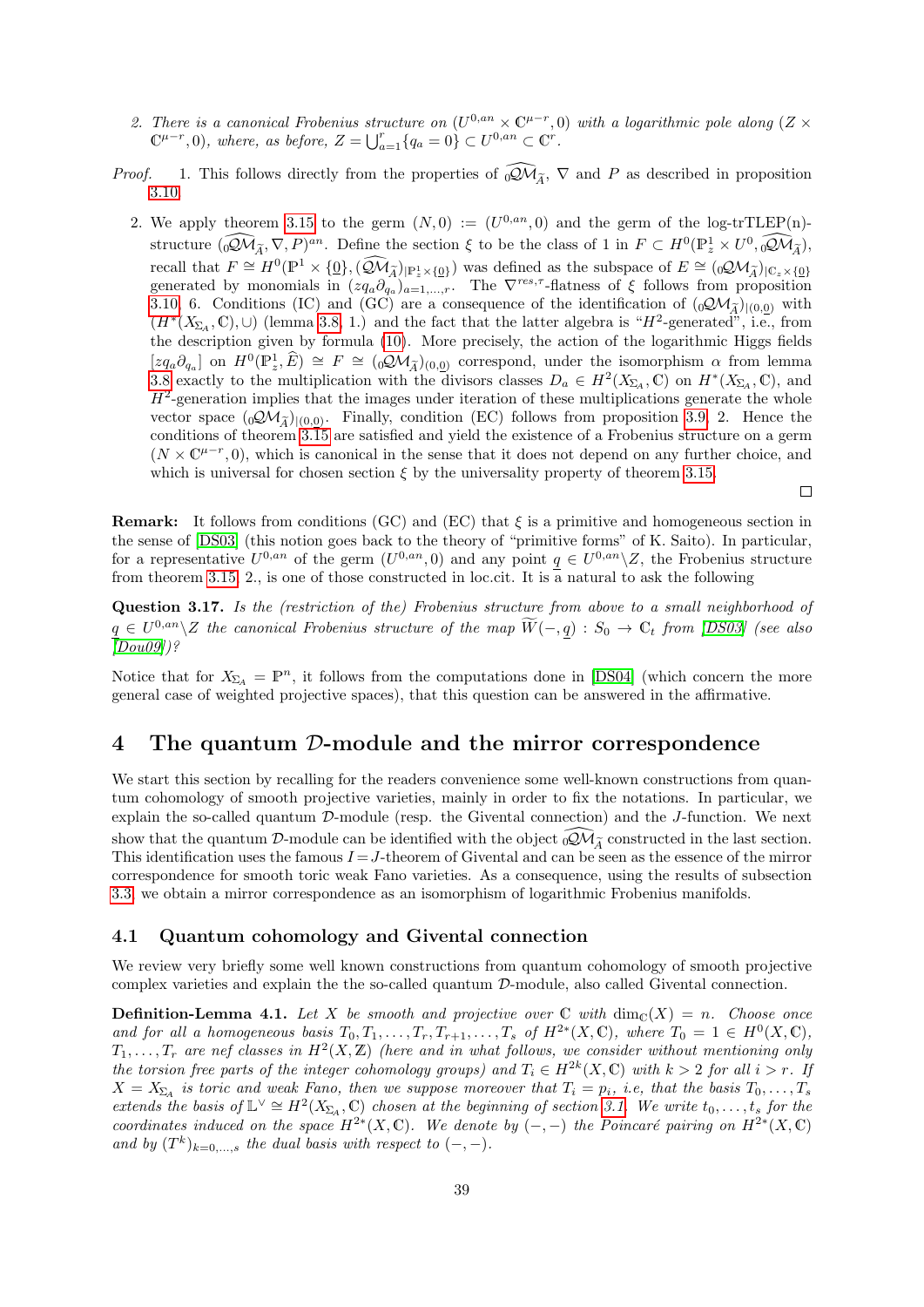- 1. For any effective class  $\beta \in H_2(X,\mathbb{Z})/T$ ors denote by  $\overline{\mathcal{M}}_{0,n,\beta}(X)$  the Deligne-Mumford stack of stable maps  $f: C \to X$  from rational nodal pointed curves C to X such that  $f_*([C]) = [\beta]$ . For any  $i = 1, \ldots, n$ , let  $\omega_{\pi}$  be the relative dualizing sheaf of the "forgetful" morphism  $\pi : \overline{\mathcal{M}}_{0,n+1,\beta}(X) \to$  $\overline{\mathcal{M}}_{0,n,\beta}(X)$  (i.e., the morphism forgetting the i-th point and stabilizing if necessary) which represents  $t$ he universal family. Define a Cartier divisor  $L_i:=x_i^*(\omega_{\pi})$  on  $\overline{\mathcal M}_{0,n,{\beta}}(X),$  where  $x_i:\overline{\mathcal M}_{0,n,{\beta}}(X)\to$  $\overline{\mathcal{M}}_{0,n+1,\beta}(X)$  is the *i*-th marked point, and put  $\psi_i = c_1(L_i)$ .
- 2. For any tuple  $\alpha_1, \ldots, \alpha_n \in H^{2*}(X, \mathbb{C})$ , let

$$
\langle \psi_1^{i_1} \alpha_1, \ldots, \psi_n^{i_n} \alpha_n \rangle_{0,n,\beta} := \int_{\overline{[M_{0,n,\beta}(X)]}^{\text{virt}}} \psi_1^{i_1} ev_1(\alpha_1) \cup \ldots \cup \psi_n^{i_n} ev_n(\alpha_n)
$$

and put  $\langle \alpha_1,\ldots,\alpha_n \rangle_{0,n,\beta} := \langle \psi_1^0 \alpha_1,\ldots,\psi_n^0 \alpha_n \rangle_{0,n,\beta}$ . Here  $ev_i : \overline{\mathcal{M}}_{0,n,\beta}(X) \to X$  is the *i*-th evaluation morphism  $ev_i([C, f, (x_1, \ldots, x_n)]) := f(x_i)$  and  $[\overline{\mathcal{M}}_{0,n,\beta}(X)]^{virt}$  is the so-called virtual fundamental class of  $\overline{\mathcal{M}}_{0,n,\beta}(X)$ , which has dimension  $\dim_{\mathbb{C}}(X) + \int_{\beta} c_1(X) + n - 3$ .  $\langle \alpha_1, \ldots, \alpha_n \rangle_{0,n,\beta}$  is called a Gromov-Witten invariant and  $\langle \psi_1^{i_1}\alpha_1,\ldots,\psi_n^{i_n}\alpha_n \rangle_{0,n,\beta}$  is a Gromov-Witten invariant with gravitational descendent.

3. Let  $\alpha, \gamma, \tau \in H^{2*}(X, \mathbb{C})$  be given, write  $\tau = \tau' + \delta$  where  $\delta \in H^2(X, \mathbb{C})$  and  $\tau' \in H^0(X, \mathbb{C}) \oplus$  $H^{>2}(X,\mathbb{C})$ . Define the big quantum product to be

$$
\alpha \circ_{\tau} \gamma := \sum_{\beta \in \text{Eff}_{X}} \sum_{n,k \geq 0} \frac{1}{n!} \langle \alpha, \gamma, \underbrace{\tau, \dots, \tau}_{n-\text{times}} T_k \rangle_{0, n+3, \beta} T^k Q^{\beta}
$$
  
= 
$$
\sum_{\beta \in \text{Eff}_{X}} \sum_{n,k \geq 0} \frac{e^{\delta(\beta)}}{n!} \langle \alpha, \gamma, \underbrace{\tau', \dots, \tau'}_{n-\text{times}} T_k \rangle_{0, n+3, \beta} T^k Q^{\beta} \in H^{2*}(X, \mathbb{C}) \otimes \mathbb{C}[[t]][[\text{Eff}_{X}]] \qquad (20)
$$

where  $\text{Eff}_X$  is the semigroup of effective classes in  $H_2(X,\mathbb{Z})$ , i.e., the intersection of  $H_2(X,\mathbb{Z})$ with the Mori cone in  $H_2(X,\mathbb{R})$ . Notice that in order to obtain the last equality, we have used the divisor axiom for Gromov-Witten invariants, see, e.g., [\[CK99,](#page-47-7) section 7.3.1].

The Novikov ring  $\mathbb{C}[[\text{Eff}_X]]$  was introduced to split the contribution of the different  $\beta \in \text{Eff}_X$ , as otherwise the formula above would not be a formal power series. However, if one knows the convergence of this power series, one can set  $Q = 1$ .

4. Suppose that as before  $\alpha, \gamma \in H^{2*}(X, \mathbb{C})$  and that  $\delta \in H^2(X, \mathbb{C})$ . Define the small quantum product by

$$
\alpha \star_{\delta} \gamma := \sum_{k=0}^{s} \sum_{\beta \in \text{Eff}_{X}} e^{\delta(\beta)} \langle \alpha, \gamma, T_{k} \rangle_{0,3,\beta} T^{k} Q^{\beta} \in H^{2*}(X, \mathbb{C}) \otimes \mathcal{O}_{H^{2}(X, \mathbb{C})}^{an}[[\text{Eff}_{X}]].
$$

As we have seen, the quantum product exists as defined only formally near the origin in  $H^{2*}(X,\mathbb{C})$ . However, we will need to consider the asymptotic behavior of the quantum product in another limit direction inside this cohomology space. For that purpose we will use the following

**Theorem 4.2** ([\[Iri07,](#page-48-17) theorem 1.3]). The quantum product for a projective smooth toric variety is convergent on a simply connected neighborhood W of

$$
\left\{ \tau = \tau' + \delta \in H^{2*}(X, \mathbb{C}) \, | \, \Re(\delta(\beta)) < -M \, \forall \beta \in \text{Eff}_X \setminus \{0\}, \, \| \tau' \| < e^{-M} \right\}
$$

for some  $M \gg 0$ , here  $\|\cdot\|$  can be taken to be the standard hermitian norm on  $H^{2*}(X,\mathbb{C})$  induced by the basis  $T_0, \ldots, T_s$ .

If  $\alpha$  and  $\gamma$  are seen as sections of the tangent bundle of the cohomology space, we also write  $\alpha \circ \gamma$  for the quantum product, which is also a section of  $TH^{2*}(X,\mathbb{C})$ .

The next step is to define the Givental connection, also known as the quantum  $\mathcal{D}\text{-module}$ . For a smooth toric weak Fano manifold, this is the object that we will compare to the various hypergeometric differential systems constructed in the last section from the Landau-Ginzburg model of this variety.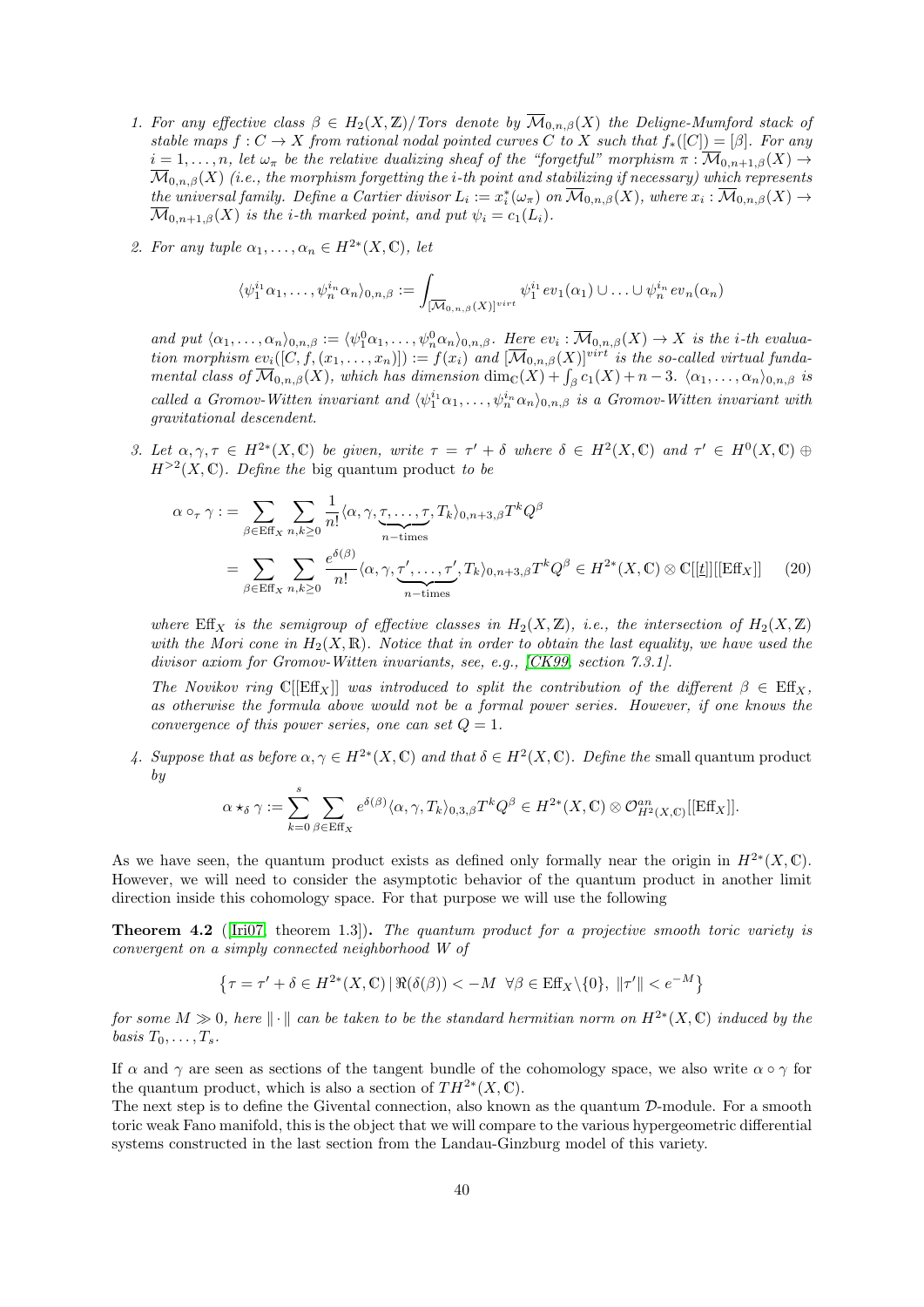Definition-Lemma 4.3.  $\frac{1}{z} \times W \twoheadrightarrow W$  for the projection, and let  $\mathcal{F}^{big} := p^*TW$  be the pull-back of the tangent bundle of W. Define a connection with a logarithmic pole along  $\{\infty\} \times W$ and with pole of type 1 along  $\{0\} \times W$  on  $\mathcal{F}^{big}$  by putting for any  $s \in H^0(\mathbb{P}_z^1 \times W, \mathcal{F}^{big})$ 

<span id="page-40-0"></span>
$$
\nabla_{\partial_{t_k}}^{Giv} s \quad := \quad \nabla_{\partial_{t_k}}^{res, z^{-1}}(s) - \frac{1}{z} \cdot T_k \circ T_l
$$
\n
$$
\nabla_{\partial_z}^{Giv} s \quad := \quad \frac{1}{z} \left( \frac{E \circ s}{z} + \mu(s) \right) \tag{21}
$$

where  $\mu \in End_{\mathbb{C}}(H^{2*}(X,\mathbb{C}))$  is the grading operator already used in definition [3.11,](#page-32-0)

$$
E := \sum_{i=0}^{s} \left( 1 - \frac{\deg(T_i)}{2} \right) + \sum_{a=1}^{r} k_a \partial_{T_a}
$$

is the so-called Euler field which is defined by  $\sum_{a=1}^{r} k_a T_a = c_1(X)$  and where  $\nabla^{res,z^{-1}}$  is the connection on TW defined by the affine structure on  $\overline{H}^{2*}(X,\mathbb{C})$ . Notice that by its very definition, the residue connection of  $\nabla^{Giv}$  along  $z^{-1} = 0$  is  $\nabla^{res,z^{-1}}$ , whence its name. We have that  $(\nabla^{Giv})^2 =$ 0, and this integrability condition encodes many of the properties of the quantum product (most notably its associativity, which is expressed by a system of partial differential equations, known as Witten-Dijkgraaf-Verlinde-Verlinde equations). We sometimes use the dual Givental connection, which is defined by  $\hat{\nabla}^{Giv} := \iota^* \nabla^{Giv}$ , recall that  $\iota(z, \underline{t}) = (-z, \underline{t})$ .

2. Define the pairing

<span id="page-40-1"></span>
$$
P: \mathcal{F}^{big} \otimes \iota^* \mathcal{F}^{big} \longrightarrow \mathcal{O}_{\mathbb{P}^1_z \times W}(-n, n)
$$
  
(a, b)  $\longmapsto z^n(a(z), b(-z))$  (22)

- 3. The tuple  $(\mathcal{F}^{big}, \nabla^{Giv}, P)$  is a trTLEP(n)-structure on W in the sense of  $\vert H M04\rangle$ , definition 4.1 (i.e., the non-logarithmic version of definition-lemma  $3.14$ ,  $2.$ ). We call it the quantum D-module or Givental connection of  $H^{2*}(X,\mathbb{C})$ .
- 4. Write  $W' := {\tau \in W | \tau' = 0}$  and let  $\mathcal{F} := p^*(TH^{2*}(X, \mathbb{C})_{|W'})$ . We equip  $\mathcal{F}$  with a con-nection and a pairing defined by formulas [\(21\)](#page-40-0) and [\(22\)](#page-40-1). Then  $(F, \nabla^{Giv}, P)$  is a trTLEP(n)structure on  $W' \subset H^2(X,\mathbb{C})$ , which we call the small quantum D-module. We have  $(\mathcal{F}, \nabla^{Giv}, P) =$  $(\mathcal{F}^{big},\nabla^{Giv},P)_{\mid \mathbb{P}^1_z\times W'}.$

Next we show that the small quantum  $\mathcal{D}$ -module can be considered in a natural way as a bundle over the partial compactification of the Kähler moduli space that we already encountered in the last section.

- **Lemma 4.4.** 1. Consider the natural action of  $2\pi iH^2(X,\mathbb{Z})$  on  $H^{2*}(X,\mathbb{C})$  by translation. Then the set W is invariant under this action. Write  $V_0$  for the quotient space, and  $\pi : W \twoheadrightarrow V_0$ for the projection map. Then there is a trTLEP(n)-structure  $(\mathcal{G}^{big}, \nabla^{Giv}, P)$  on  $V_0$  such that  $\pi^*(\mathcal{G}^{big}, \nabla^{Giv}, P) = (\mathcal{F}^{big}, \nabla^{Giv}, P)$ .  $(\mathcal{G}^{big}, \nabla^{Giv}, P)$  is also called quantum D-module of X.
	- 2. The algebraic quotient of  $H^2(X,\mathbb{C})$  by  $2\pi i H^2(X,\mathbb{Z})$  is the torus Spec  $\mathbb{C}[H^2(X,\mathbb{Z})]$ , which we call  $S_2$  to be consistent with the notation of the previous section in case that X is toric weak Fano. Then the small quantum D-module descends to  $V_0' = S_2^{an} \cap V_0$ , i.e, there is a vector bundle G on  $\mathbb{P}_z^1 \times V_0'$ , a connection  $\nabla^{Giv}$  and a pairing P such that  $(\mathcal{G}, \nabla^{Giv}, P)$  is a trTLEP(n)-structure on  $V_0^{\gamma}$  and such that  $\pi^*(\mathcal{G}, \nabla^{Giv}, P) = (\mathcal{F}, \nabla^{Giv}, P)$ , where  $\pi: W' \twoheadrightarrow V_0'$  is again the projection map. We also call  $(\mathcal{G}, \nabla^{Giv}, P)$  the small quantum D-module. Obviously, we have again that  $(\mathcal{G}, \nabla^{Giv}, P) = (\mathcal{G}^{big}, \nabla^{Giv}, P)_{|\mathbb{P}^1_z \times V_0'}$ .

If X is Fano, then  $(\mathcal{G}, \nabla^{Giv}, P)$  has an algebraic structure, i.e., it is defined as an algebraic bundle over  $\mathbb{P}^1_z \times S_2$ .

Proof. The first statement and the first part of the second one are immediate consequences of the divisor axiom already mentioned above. If X is Fano, then as  $\int_{\beta} c_1(X) > 0$  for all  $\beta \in \text{Eff}_X$ , for fixed n only finitely many Gromov-Witten invariants can be non-zero, this implies the algebraicity of  $\mathcal G$ .  $\Box$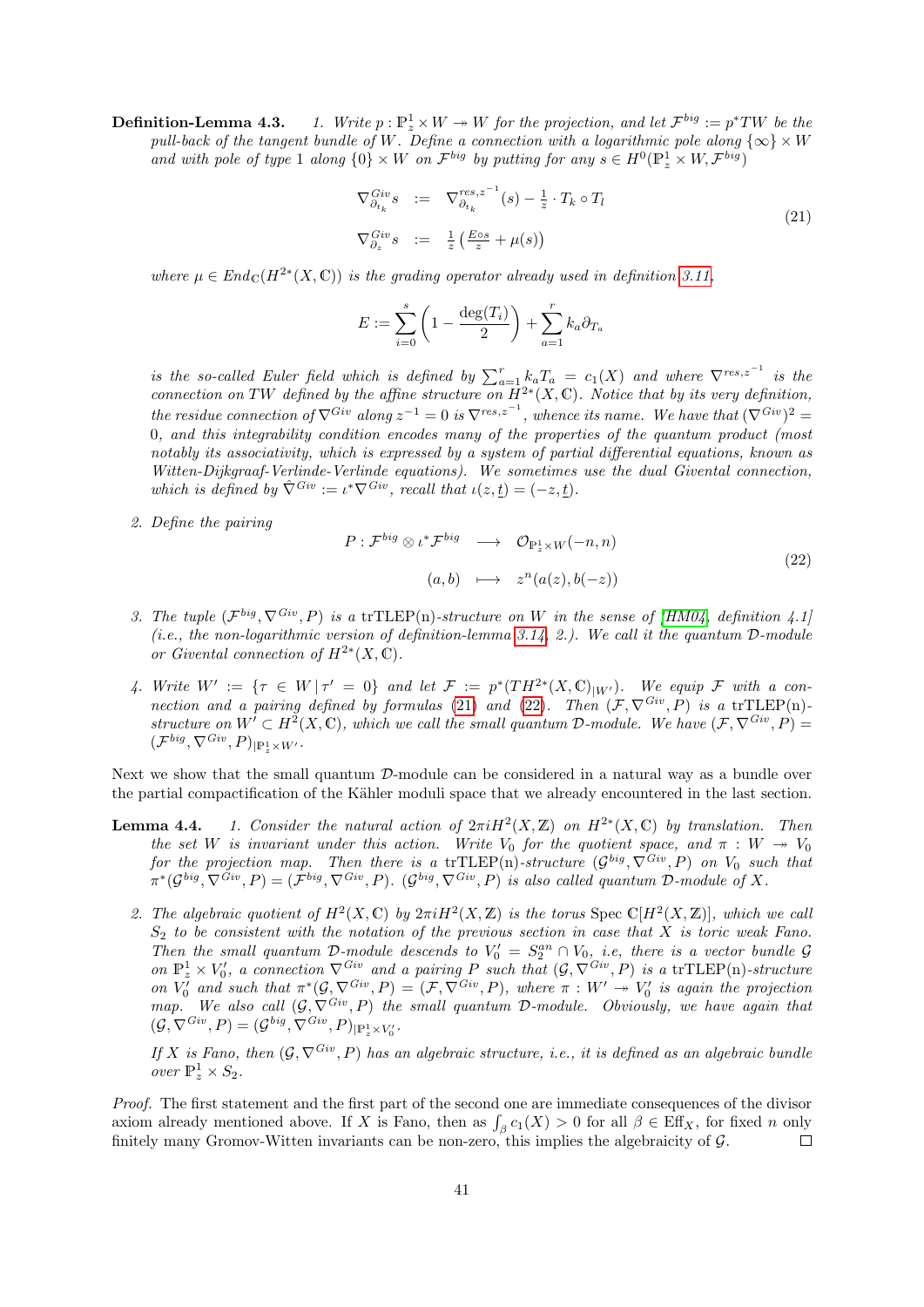<span id="page-41-1"></span>**Corollary 4.5.** Using the choice of the nef basis  $T_1, \ldots, T_r$  of  $H^2(X, \mathbb{Z})$  (consisting of the classes  $p_1,\ldots,p_r\in\mathbb{L}^\vee$  if  $X=X_{\Sigma_A}$  is toric weak Fano), we obtain an embedding  $H^2(X,\mathbb{C})/2\pi i H^2(X,\mathbb{Z})\hookrightarrow\mathbb{C}^r$ , with complement a normal crossing divisor  $Z = \bigcup_{a=1}^{r} \{q_a = 0\}$ , if  $q_a = e^{t_a}$  for  $a = 1, \ldots, r$ . Denote by V' the closure of the image of  $V'_0$  under this embedding. Then there is an extension  $(\overline{\mathcal{G}}, \hat{\nabla}^{Giv}, P)$  of  $(\mathcal{G}, \hat{\nabla}^{Giv}, P)$  to a log-trTLEP(n)-structure on V'. Moreover, consider the partial compactification

$$
V \quad := \quad \left\{ (t_0, q_1, \dots, q_r, t_{r+1}, \dots, t_s) \mid ||q|| < e^{-M}, \|(t_0, t_{r+1}, \dots, t_s)\| < e^{-M} \right\}
$$

$$
\subset H^0(X,\mathbb{C})\oplus \mathbb{C}^r \oplus \bigoplus_{k>1} H^{2k}(X,\mathbb{C})
$$

of  $V_0$ , then there is a structure of a logarithmic Frobenius manifold on V restricting to the germ of a Frobenius manifold defined by the quantum product at any point  $(t_0, q_1, \ldots, q_r, t_{r+1}, \ldots, t_s) \in H^0(X, \mathbb{C}) \oplus$  $H^2(X,\mathbb{C})/2\pi i H^2(X,\mathbb{Z})\oplus \bigoplus_{k>1} H^{2k}(X,\mathbb{C}).$ 

Proof. Both statements follow from [\[Rei09,](#page-49-2) section 2.2, proposition 1.7 and proposition 1.10].  $\Box$ 

#### <span id="page-41-0"></span>4.2 J-function, Givental's theorem and mirror correspondence

In order to compare the quantum D-module G to the hypergeometric system  $\overline{QM}_{\widetilde{A}}$  from the last section, we will use a particular multivalued section of  $G$ , called the J-function. Givental has shown in [\[Giv98\]](#page-47-4) that  $I = J$  for Fano varieties and that equality holds after a change of coordinates in the weak Fano case. We use this equality to identify the two log-trTLEP(n)-structures and deduce an isomorphism of Frobenius manifolds with logarithmic poles.

Actually, Givental's theorem is broader as it also treats the case of nef complete intersections in toric varieties, however, the B-model has a different shape for those varieties, the most prominent example being the quintic hypersurface in  $\mathbb{P}^4$ . In this case (this is true whenever the complete intersection is Calabi-Yau) the mirror is an ordinary variation of pure polarized Hodge structures, whereas in our situation the Landau-Ginzburg model gives rise to a *non-commutative Hodge structure* as discussed in section [5.](#page-44-0) We plan to discuss the relation between the B-model of a (weak) Fano variety and that of its subvarieties in a subsequent paper.

We start with the definition of the J-function. It is convenient to introduce at the same time an endomorphism valued series which is closely related J. We suppose from now on that  $X = X_{\Sigma_A}$  is a smooth toric weak Fano variety.

**Definition 4.6.** 1. Define a  $End(H^*(X_{\Sigma_A}, \mathbb{C}))$ -valued power series in  $z^{-1}, t_1, \ldots, t_r$  by

$$
L(\delta, z^{-1})(T_a) := e^{-\delta/z} T_a - \sum_{\beta \in \text{Eff}_{X_{\Sigma_A}} \backslash \{0\}} e^{\delta(\beta)} \left\langle \frac{e^{-\delta/z} T_a}{z + \psi_1}, T_j \right\rangle_{0,2,\beta} T^j,
$$
  
  $j = 0, ..., s$ 

here the gravitational descendent GW-invariant  $\langle \frac{T_j}{\gamma + i} \rangle$  $\frac{I_j}{z+\psi_1}$ , 1)<sub>0,2,β</sub> has to be understood as the formal  $sum - \sum_{k \geq 0} (-z)^{-k-1} \langle \psi_1^k T_j, 1 \rangle_{0,2,\beta}.$ 

2. Define the  $H^*(X_{\Sigma_A}, \mathbb{C})$ -valued power series J by

$$
J(\delta,z^{-1}) := e^{\frac{\delta}{z}} \cdot \left(1 + \sum_{\beta \in \text{Eff}_{X_{\Sigma_A}} \backslash \{0\}} e^{\delta(\beta)} \left\langle \frac{T_j}{z - \psi_1}, 1 \right\rangle_{0,2,\beta} T^j \right).
$$

Notice that any product of cohomology classes appearing in the definition of L and J is the cup product. Observe that L has the factorization  $L = S \circ (e^{-\delta/z})$  where S is the following  $End(H^*(X_{\Sigma_A}, \mathbb{C}))$ -valued power series

$$
S(\delta, z^{-1})(T_a) := T_a - \sum_{\beta \in \text{Eff}_{X_{\Sigma_A}} \backslash \{0\}} e^{\delta(\beta)} \left\langle \frac{T_a}{z + \psi_1}, T_j \right\rangle_{0,2,\beta} T^j,
$$
  
  $j = 0, ..., s$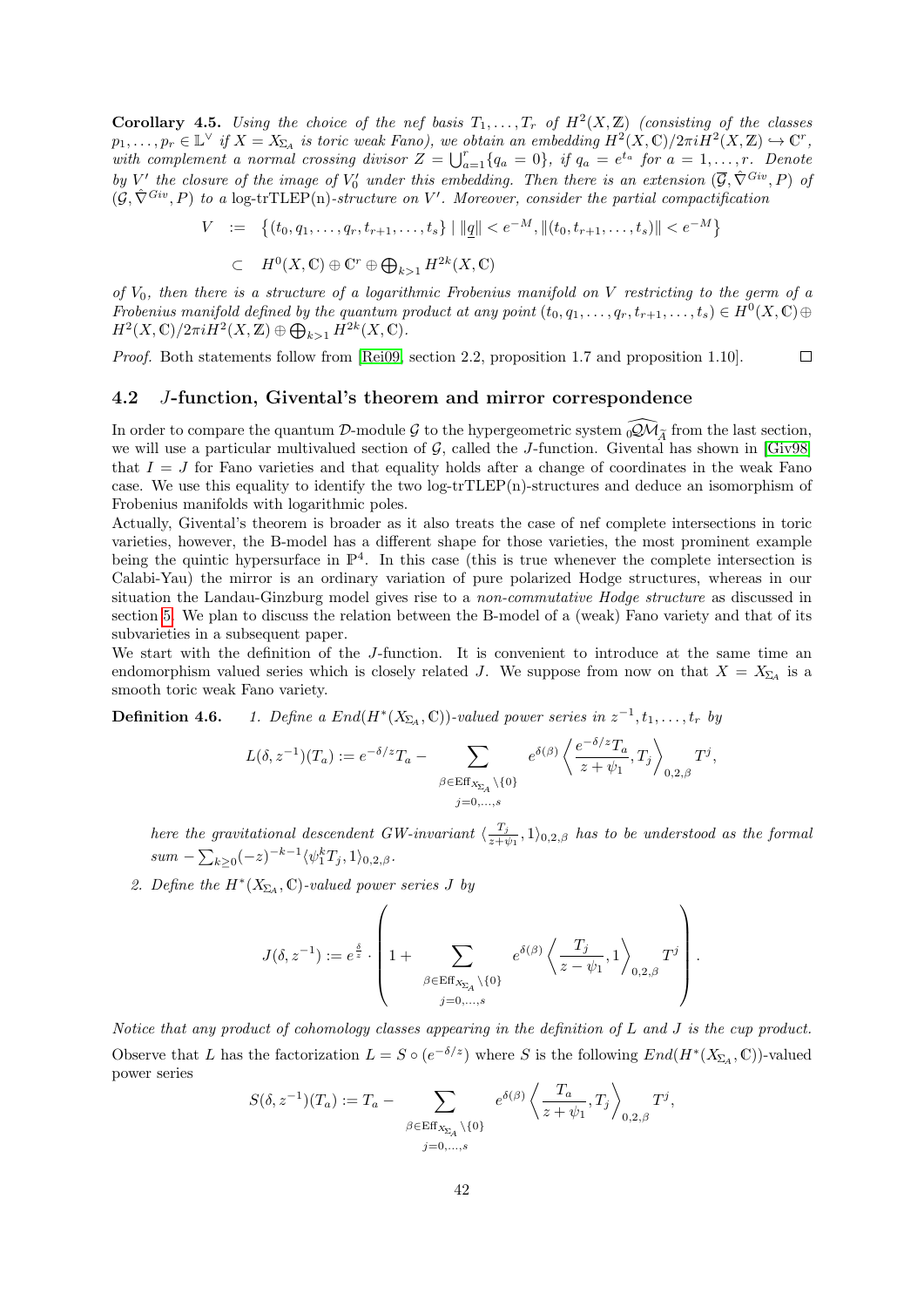The main tool we are going to use to identify the quantum  $\mathcal{D}$ -module with a hypergeometric system from the last chapter is the following famous result of Givental.

<span id="page-42-0"></span>**Theorem 4.7** ([\[Giv98,](#page-47-4) theorem 0.1]). The coordinate change  $\kappa$  from [3.12,](#page-0-1) 3., transforms the I-function into the J-function, i.e., we have  $I = (\mathrm{id}_{\mathbb{C}_{\tau}} \times \kappa)^* J$ . In particular, it follows from proposition [3.12,](#page-0-1) 3. that J defines a (multivalued) holomorphic mapping from  $\mathbb{C}_{\tau} \times S^*$  to  $H^*(X_{\Sigma_A}, \mathbb{C})$ . If  $X_{\Sigma_A}$  is Fano, then  $I = J$ .

Denote by S the matrix-valued function which represents the endomorphism function S with respect to the basis  $T_0, \ldots, T_s$ . Similarly,  $\mathbf{K}_i$  is the constant matrix representing the cup product with  $T_i$ ,  $\mathbf{\Omega}_i$  is the connection matrix of  $\hat{\nabla}_{z q_i \partial q_i}^{Giv}$  and **V** the matrix diag(deg( $T_0$ ),..., deg( $T_s$ )). We have the following

**Lemma 4.8** ([\[Iri06,](#page-48-18) lemma 2.1.2.2]). 1. The matrix-valued function **S** satisfies the following differential equations:

$$
z q_i \frac{\partial \mathbf{S}}{\partial q_i} - \mathbf{S} \cdot \mathbf{K}_i + \mathbf{\Omega}_i \cdot \mathbf{S} = 0,
$$
  

$$
\left( 2z \frac{\partial}{\partial z} + \sum_{i=1}^r (\deg q_i) q_i \frac{\partial}{\partial q_i} \right) \mathbf{S} + [\mathbf{V}, \mathbf{S}] = 0.
$$

2. The  $End(H^*(X_{\Sigma_A},\mathbb{C}))$ -valued power series S satisfies  $S^*(\delta,z^{-1})\cdot S(\delta,-z^{-1}) = id$ , where  $(-)^*$ denotes the adjoint with respect to the Poincaré pairing. In particular  $S$  is invertible.

The main properties of the  $J$ -function and of the endomorphism function  $L$  are summarized in the following proposition.

**Proposition 4.9.** 1. For any  $\alpha \in H^*(X_{\Sigma_A}, \mathbb{C})$ , we have

$$
\begin{array}{rcl} \hat{\nabla}^{Giv}_{\partial_{t_k}} L \cdot \alpha &=& \hat{\nabla}^{Giv}_{q_k \partial_{q_k}} L \cdot \alpha = 0 \\ \\ \hat{\nabla}^{Giv}_{z^2 \partial_z} L \cdot \alpha &=& L \cdot \left( z \mu - c_1 (X_{\Sigma_A}) \cup \right) \cdot \alpha \end{array}
$$

- 2. The endomorphism-valued function L is invertible.
- 3. We have  $J = L^{-1}(T_0) = \sum_{t=0}^{s} (s_t, T_0) T_t$ , with  $s_t = L(T_t)$ .
- 4. Both L and J are convergent on  $\mathbb{P}^1_z \setminus \{0\} \times (S^* \cap V'_0)$ .
- Proof. 1. The first formula can be found in [\[Pan98,](#page-49-14) equation (25)] and the second follows from lemma [4.8](#page-0-1) by a straightforward calculation.
	- 2. This follows from the second point of [4.8.](#page-0-1)
	- 3. See, e.g. [\[CK99,](#page-47-7) lemma 10.3.3].
	- 4. The multivalued functions  $(s_t, T_0)$  are holomorphic in  $\mathbb{C}_\tau \times S^*$  as this is true for J by theorem [4.7](#page-42-0) and proposition [3.12,](#page-0-1) 3. Using the formula  $\hat{\nabla}_{q_a \partial_{q_a}}^{Giv}(s_t, T_l) = (s_t, T_a \circ T_l)$  we conclude that  $s_t$  is a multivalued section of G which is holomorphic in  $\mathbb{C}_{\tau} \times (S^* \cap V'_0)$ , because monomials of the form  $T_1^{n_1} \circ \ldots \circ T_r^{n_r}$  are a basis of  $\mathcal G$  in this domain.

 $\Box$ 

Next we will define a twist of the endomorphism-valued function  $L$  to produce truly flat sections of the Givental connection. Define  $\widetilde{L} = L \circ z^{-\mu} \circ z^{\rho} = S \circ e^{-\delta/z} \circ z^{-\mu} \circ z^{\rho}$ . If we set  $\widetilde{s}_t = \widetilde{L}(T_t)$ , where as before  $e = c_1(Y_t) \in H^2(Y_t \cap \mathbb{C}) = \mathbb{I}^{\vee}$  then it is a straightforward computation to see that  $\wide$  $\rho = c_1(X_{\Sigma_A}) \in H^2(X_{\Sigma_A}, \mathbb{C}) = \mathbb{L}^{\vee}$ , then it is a straightforward computation to see that  $\hat{\nabla}^{Giv}\tilde{s}_t = 0$  for  $t = 0, \ldots, s$ . As L resp. L is invertible, we obtain that  $\tilde{s}_t$  is a basis of multivalued flat sections.<br>We also need to define a twisted L function namely  $\tilde{t} = \sum^{t} \tilde{L}T_{t} - \sum^{s} (\tilde{\epsilon}_{t}T_{t})T_{t} - \tilde{L}^{-1/2}$ We also need to define a twisted J-function, namely  $\tilde{J} := \sum_{t=0}^{t} \tilde{J}_t T_t := \sum_{t=0}^{s} (\tilde{s}_t, T_0) T_t = \tilde{L}^{-1}(T_0)$ . This yields, similarly to equation [\(19\)](#page-36-0), the following formula

<span id="page-42-1"></span>
$$
1 = T_0 \stackrel{!}{=} \sum_{t=0}^{s} \widetilde{J}_t \widetilde{s}_t \in H^0(\mathbb{C}^*_{\tau} \times V'_0, \overline{\mathcal{G}})
$$
\n
$$
(23)
$$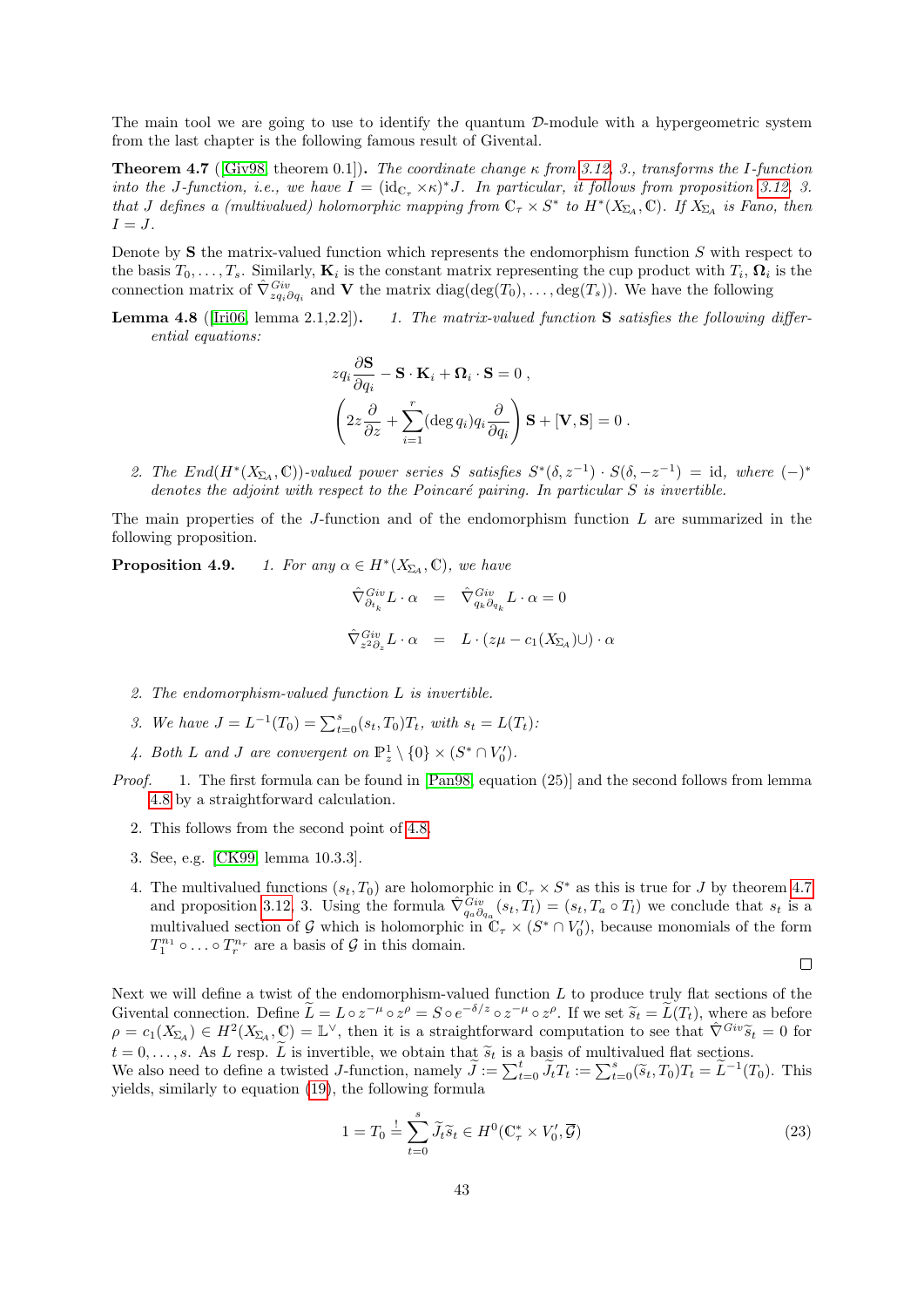The following proposition uses all the previous results to identify the differential systems defined on both sides of the mirror correspondence.

<span id="page-43-0"></span>**Proposition 4.10.** Let  $W_0$  be a sufficiently small open neighborhood of  $0 \in \mathbb{C}^{r, an}$  which is contained in  $S \cap V' \cap U^{0,an}$  and such that  $\kappa$  induces an automorphism of  $W_0$ . There is an isomorphism

$$
\phi: (\widehat{{}_0\mathcal{Q}\mathcal{M}}_{\widetilde{A}})_{|\mathbb{P}_z^1\times W_0}^{an}\longrightarrow (\mathrm{id}_{\mathbb{P}_z^1}\times \kappa)^*\overline{\mathcal{G}}_{|\mathbb{P}_z^1\times W_0}
$$

of log-trTLEP(n)-structures on  $W<sup>0</sup>$ .

Proof. Define a morphism of vector bundles with connection

$$
\varphi : \left( (\underset{\sim}{0} \mathcal{Q} \mathcal{M}_{\widetilde{A}})_{|\mathbb{C}_z \times W^0}^{an}, \nabla \right) \longrightarrow (\mathrm{id}_{\mathbb{C}_z} \times \kappa)^* \left( \overline{\mathcal{G}}_{|\mathbb{C}_z \times W^0}, \widehat{\nabla}^{Giv} \right)
$$

$$
1 \longmapsto 1 = T_0,
$$

where the connection operator  $\nabla$  on the left hand side is the one from theorem [3.7.](#page-24-0) The first task is to show that  $\varphi$  is well-defined, i.e., that the following holds: Put  $\tilde{\Box}'_l := (\mathrm{id}_{\mathbb{C}_z} \times \kappa)_* \tilde{\Box}_l$  and  $\tilde{E}' :=$  $(\mathrm{id}_{\mathbb{C}_z}\times\kappa)_*(z^2\partial_z+\sum_{a=1}^r\rho(p_a^\vee)zq_a\partial_{q_a}),$  then we have to show that

$$
\widetilde{\Box}_{\underline{l}}^{\prime}(q_1,\ldots,q_r,z,\hat{\nabla}_{zq_1\partial_{q_1}}^{Giv},\ldots,\hat{\nabla}_{zq_r\partial_{q_r}}^{Giv})(1) = 0 \quad \forall \underline{l} \in \mathbb{L}
$$
  

$$
\widetilde{E}^{\prime}\left(q_1,\ldots,q_r,z,\hat{\nabla}_{z\partial_{z}}^{Giv},\hat{\nabla}_{zq_1\partial_{q_1}}^{Giv},\ldots,\hat{\nabla}_{zq_r\partial_{q_r}}^{Giv}\right)(1) = 0.
$$

Obviously, the objects on the left hand side of these equations are sections of  $(id_{\mathbb{C}_z}\times \kappa)^*\overline{\mathcal{G}}_{|\mathbb{C}_z\times W^0}$ , i.e., they cannot have support on a proper subvariety, hence, it suffices to show that they are zero on  $\mathbb{C}^*_\tau \times (W_0 \cap S_2^0)$ . On that subspace we can use the presentation  $1 = \sum_{t=0}^{s} \widetilde{J}_t \cdot \widetilde{s}_t$  from equation [\(23\)](#page-42-1). As the multivalued sections  $\widetilde{s}_t$  are flat for  $\hat{\nabla}^{Giv}$  it follows that we have to show that

$$
\widetilde{\Box}_{\underline{l}}^{\prime}(\widetilde{J}_{t}) = \widetilde{\Box}_{\underline{l}}((\mathrm{id}_{\mathbb{C}_{\tau}^{*}} \times \kappa)^{*}\widetilde{J}_{t}) = 0
$$
\n
$$
\widetilde{E}^{\prime}(\widetilde{J}_{t}) = (z^{2}\partial_{z} + \sum_{a=1}^{r} \rho(p_{a}^{\vee})zq_{a}\partial_{q_{a}})((\mathrm{id}_{\mathbb{C}_{\tau}^{*}} \times \kappa)^{*}\widetilde{J}_{t}) = 0.
$$

This is obvious by theorem [4.7](#page-42-0) and by the equations [\(17\)](#page-35-0) in the proof of proposition [3.12.](#page-0-1) Hence we obtain that  $\varphi$  is a well-defined morphism of locally free sheaves compatible with the connection operators on both sides.

Next we show the the surjectivity of  $\varphi$ : As we are allowed to replace  $W_0$  by a smaller open neighborhood of  $0 \in \mathbb{C}^r$ , one easily sees that it suffices to show that  $\varphi$  is surjective on the germs at  $(0,0)$  of both modules. Namely, we have flat structures on  $\mathbb{C}^*_{\tau} \times (W_0 \cap S_2^0)$  and on  $\mathbb{C}^*_{\tau} \times Z_a$  for all  $a = 1, \ldots, r$ , so that if  $\varphi$  is surjective at some point in  $\mathbb{C}^*_{\tau} \times (W_0 \cap S_2^0)$  resp. at some point in  $\mathbb{C}^*_{\tau} \times Z_a$ , it will be surjective on all of  $\mathbb{C}^*_\tau \times (W_0 \cap S_2^0)$  resp.  $\mathbb{C}^*_\tau \times Z_a$ . By Nakayama's lemma, surjectivity on the germs at  $(0,0)$  is guaranteed once we have surjectivity at the fibre at  $(0, 0)$ , which is evident as both fibres are canonically isomorphic to  $H^*(X_{\Sigma_A}, \mathbb{C})$  (for  $\overline{\mathcal{G}}_{|(0,0)}$ , this isomorphism holds by definition, and for  $({}_0\mathcal{QM}_{\widetilde{A}})_{|(0,0)}^{an}$ , this is lemma [3.8,](#page-0-1) 1.). Now by comparison of ranks, we obtain that  $\varphi$  is an isomorphism.

It remains to show that  $\varphi$  can be extended to an isomorphism of log-trTLEP(n)-structures on  $W_0$ . First notice that  $\varphi$  yields an identification of the local systems  $(\mathcal{QM}_{\tilde{A}}^{loc})_{|C^*_{\tau}\times(W_0\cap S_2^0)}^{\nabla}$  and  $\mathcal{G}_{|C^*_{\tau}\times(W_0\cap S_2^0)}^{\nabla^{Giv}}$ . The notice that  $\varphi$  fields an identification of the focal systems  $(\mathcal{L}^*A)^{1}|\mathbb{C}^*_\tau \times (W_0 \cap S_2^0)$  and  $\mathcal{L}^* =$ <br>In particular, it follows then from lemma [3.8,](#page-0-1) 3. that the monodromy of  $\mathcal{G}_{|\mathbb{C}^*_\tau \times (W_0 \cap$  ${q_a = 0}$  is unipotent (this can also be shown by a direct calculation). Hence by using the the same arguments as in proposition [3.10](#page-31-0) it suffices to identify the punctual trTLEP(n)-structures  $(QM_{\widetilde{A}})_{|P^1\times\{0\}}$ and  $\overline{\mathcal{G}}_{|P^1\times\{0\}}$ . We already have such an identification on  $\mathbb{C}_z\times\{0\}$  by restricting the above isomorphism  $\varphi$  to  $\mathbb{C}_z \times \{0\}$ . Moreover, consider a basis  $w_1, \ldots, w_\mu$  of  $(\partial \mathcal{M}_{\tilde{\Lambda}})|_{\mathbb{C}_z \times \{0\}}$  as in the proof of proposition [3.9,](#page-30-2) 1., which extends the basis  $T_0, T_1, \ldots, T_r, T_{r+1}, \ldots, T_s$  of  $\hat{H}^*(X_{\Sigma_A}, \hat{\mathbb{C}}) = (\mathcal{QM}_{\tilde{A}})_{(0,0)}$ . Then by the definition of the Givental connection and of the morphism  $\varphi$ , the restriction  $\varphi_{|C_z\times\{0\}}$  maps this basis is to  $T_0,\ldots,T_s\in\overline{\mathcal{G}}_{\vert\mathbb{C}_z\times\{\underline{0}\}}\cong\oplus_{t=0}^s\mathcal{O}_{\mathbb{C}_z}T_t$ . Remark also that the connection matrices in these bases of  $\nabla$  on  $({}_{0}\mathcal{QM}_{\widetilde{A}})_{\vert C_z\times\{0\}}$  resp.  $\hat{\nabla}^{Giv}$  on  $\overline{\mathcal{G}}_{\vert(0,0)}$  are equal, this follows from formula [\(13\)](#page-30-1) resp. formula [\(21\)](#page-40-0). Hence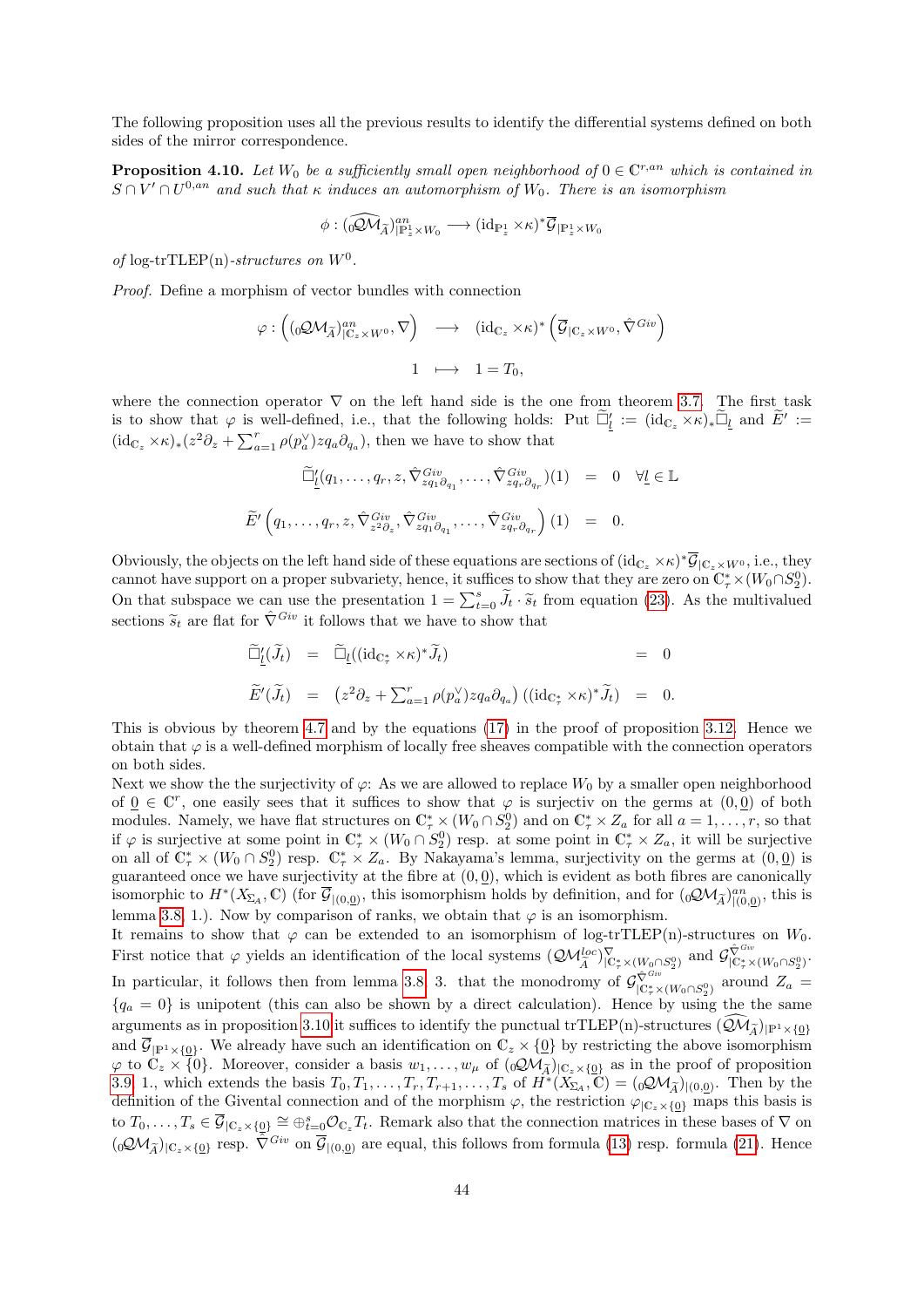$\varphi$  extends to an isomorphism of  $\mathbb{P}^1_z$ -bundles  $\widetilde{\phi}: (\widehat{\mathcal{QM}}_{\widetilde{A}})|_{\mathbb{P}^1_z\times\{0\}} \to \overline{\mathcal{G}}_{|\mathbb{P}^1_z\times\{0\}} = ((id_{\mathbb{P}^1_z}\times \kappa)^*\overline{\mathcal{G}})_{|\mathbb{P}^1_z\times\{0\}}$ compatible with the connections. By the same argument, this isomorphism also respects the pairings  $P$ on both sides, as it restricts to the identity at  $z = 0$ .

As discussed above, we obtain from  $\varphi$  and  $\phi$  an isomorphism

$$
\phi: (\widehat{{}_0\mathcal{Q}\mathcal{M}}_{\widetilde{A}})^{\mathit{an}}_{|\mathbb{P}^1_z\times W_0}\longrightarrow (\mathrm{id}_{\mathbb{P}^1_z}\times \kappa)^*\overline{\mathcal{G}}_{|\mathbb{P}^1_z\times W_0}
$$

of  $log-trTLEP(n)$ -structures on  $W<sup>0</sup>$ , as required.

As a consequence, we can now deduce an isomorphism of logarithmic Frobenius structures defined by the quantum product resp. by the Landau-Ginzburg model (through the construction from subsection [3.3\)](#page-37-0) of  $X_{\Sigma_A}$ .

<span id="page-44-1"></span>**Theorem 4.11.** There is a unique isomorphism germ  $Mir$  :  $(W_0 \times \mathbb{C}^{\mu-r}, 0) \rightarrow (V, 0)$  which maps the logarithmic Frobenius manifold from corollary [4.5](#page-41-1) (A-side) to that of theorem [3.16](#page-0-1) (B-side) and whose restriction to  $W_0$  corresponds to the isomorphism  $\phi$  of log-trTLEP(n)-structures from above. In particular, it induces the identity on the tangent spaces at the origin, i.e., on  $(H^*(X_{\Sigma_A}, \mathbb{C}), \cup)$ .

Proof. This is a direct consequence of the uniqueness statement in theorem [3.15,](#page-37-1) using the last proposi- $\Box$ tion.

### <span id="page-44-0"></span>5 Non-commutative Hodge structures

In this section we will use the results from the previous parts of the paper to show, via the fundamental theorem  $\lceil \text{Sab08}, \text{theorem } 4.10 \rceil$ , that the quantum  $\mathcal{D}\text{-module}$  on the Kähler moduli space underlies a variation of pure polarized non-commutative Hodge structures. Moreover, we study the asymptotic behavior near the large radius limit point and show that the associated harmonic bundle is tame in the sense of Mochizuki and Simpson (see, e.g., [\[Moc02,](#page-49-15) definition 4.4]) along the boundary divisor. We start by recalling briefly the necessary definitions.

<span id="page-44-2"></span>**Definition 5.1** (Her03, definition 2.12], [\[HS10,](#page-48-13) definition 2.1], [\[KKP08,](#page-48-4) definition 2.7]). Let M be a complex manifold and  $n \in \mathbb{Z}$  be an integer. A variation of TERP-structures on M of weight n consists of the following set of data.

- 1. A holomorphic vector bundle H on  $\mathbb{C}_z \times M$  with an algebraic structure in z-direction, i.e., a locally free  $\mathcal{O}_M[z]$ -module.
- 2. A R-local system  $\mathcal L$  on  $\mathbb C_z^*\times M$ , together with an isomorphism

$$
\text{iso}: \mathcal{L} \otimes_{\mathbb{R}} \mathcal{O}^{an}_{\mathbb{C}^*_{z} \times M} \to \mathcal{H}^{an}_{|\mathbb{C}^*_{z} \times M}
$$

such that the connection  $\nabla$  induced by iso has a pole of type 1 along  $\{0\}\times M$  and a regular singularity along  $\{\infty\} \times M$ .

3. A polarizing form  $P: \mathcal{L} \otimes \iota^* \mathcal{L} \to i^n \underline{\mathbb{R}}_{\mathbb{C}^*_z \times M}$ , which is  $(-1)^n$ -symmetric and which induces a nondegenerate pairing

$$
P: \mathcal{H} \otimes_{\mathcal{O}_{\mathbb{C}_z \times M}} \iota^* \mathcal{H} \to z^n \mathcal{O}_{\mathbb{C}_z \times M},
$$

here non-degenerate means that we obtain a non-degenerate symmetric pairing  $[z^{-n}P]: \mathcal{H}/z\mathcal{H} \times$  $\mathcal{H}/z\mathcal{H}\to\mathcal{O}_M$ .

We also recall the notions of pure and pure polarized TERP-structures.

<span id="page-44-3"></span>**Definition 5.2.** Let  $(\mathcal{H}, \mathcal{L}, P, n)$  be a variation of TERP-structures on M. Write  $\gamma : \mathbb{P}^1 \times M \to$  $\mathbb{P}^1 \times M$  for the involution  $(z, x) \mapsto (\overline{z}^{-1}, x)$  and consider  $\overline{\gamma^* \mathcal{H}}$ , which is a holomorphic vector bundle over  $(\mathbb{P}^1\setminus\{0\})\times\overline{M}$ . Define a locally free  $\mathcal{O}_{\mathbb{P}^1}\mathcal{C}_{M}^{an}$ -module  $\widehat{\mathcal{H}}$ , where  $\mathcal{O}_{\mathbb{P}^1}\mathcal{C}_{M}^{an}$  is the subsheaf of  $\mathcal{C}_{\mathbb{P}^1\times M}^{an}$ consisting of functions annihilated by  $\partial_{\overline{z}}$  by gluing H and  $\overline{\gamma^*\mathcal{H}}$  via the following identification on  $\mathbb{C}_z^* \times M$ . Let  $x \in M$  and  $z \in \mathbb{C}^*_z$  and define

$$
c: \mathcal{H}_{|(z,x)} \longrightarrow (\overline{\gamma^*\mathcal{H}})_{|(z,x)}
$$
  

$$
a \longmapsto \nabla\text{-parallel transport of } \overline{z^{-n} \cdot a}.
$$

 $\Box$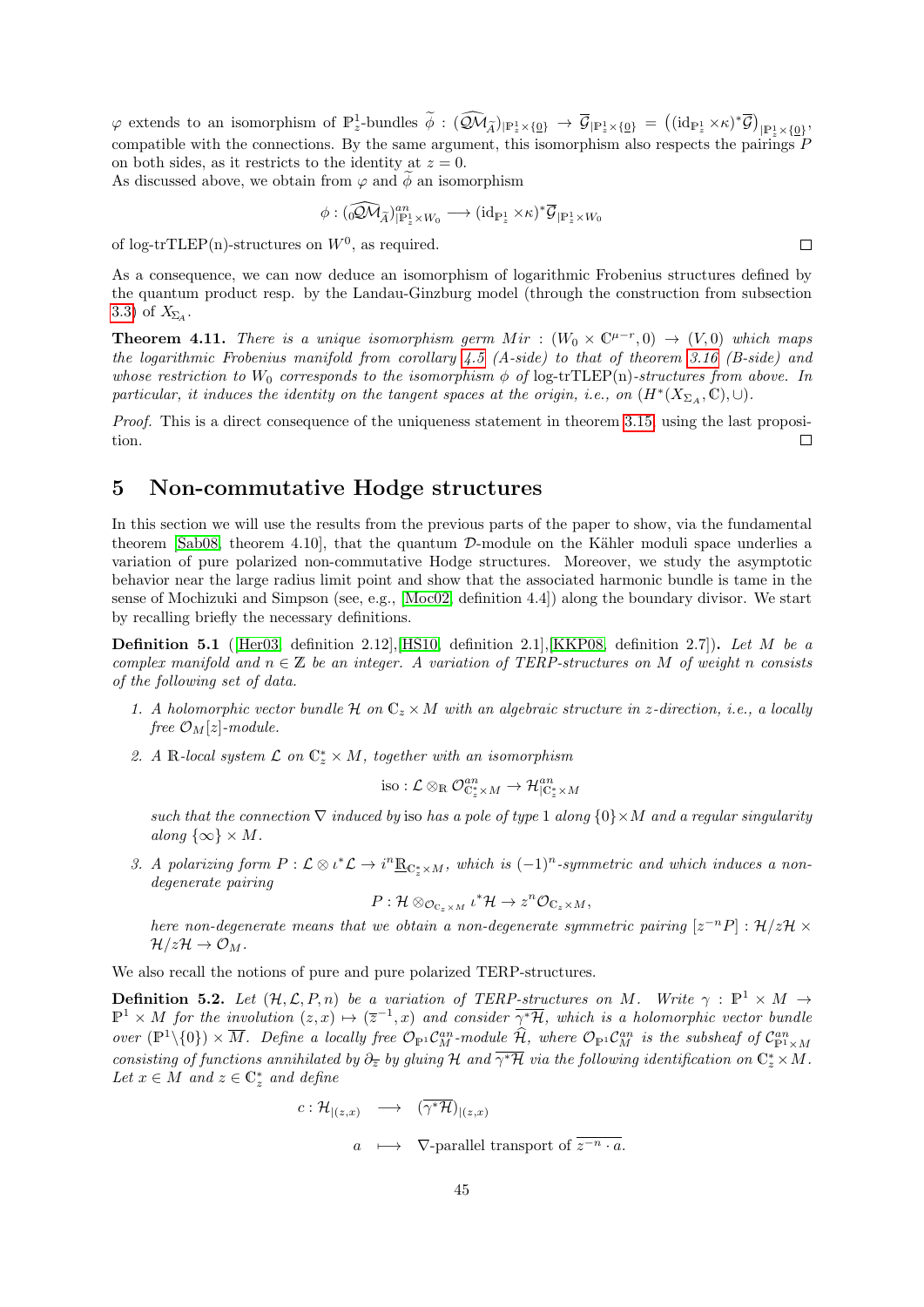Then c is an anti-linear involution and identifies  $\mathcal{H}_{\vert C_z^* \times M}$  with  $\overline{\gamma^* \mathcal{H}}_{\vert C_z^* \times \overline{M}}$ . Notice that c restricts to the complex conjugation (with respect to  $\mathcal{L}$ ) in the fibres over  $S^1 \times M$ .

- 1.  $(\mathcal{H}, \mathcal{L}, P, n)$  is called pure iff  $\widehat{\mathcal{H}} = p^*p_*\widehat{\mathcal{H}}$ , where  $p : \mathbb{P}^1 \times M \rightarrow M$ . A variation of pure TERPstructures is also called variation of (pure) non-commutative Hodge structures (ncHodge structure for short).
- 2. Let  $(\mathcal{H}, \mathcal{L}, P, n)$  be pure, then by putting

$$
\begin{array}{rcl} h:p_*\widehat{\mathcal{H}} \otimes_{\mathcal{C}_M^{an}} p_*\widehat{\mathcal{H}} & \longrightarrow & \mathcal{C}_M^{an} \\ & & \\ (s,t) & \longmapsto & z^{-n}P(s,c(t)) \end{array}
$$

we obtain a hermitian form on  $p_*\hat{\mathcal{H}}$ . We call  $(\mathcal{H}, \mathcal{L}, P, n)$  a pure polarized TERP resp. ncHodge structure if this form is positive definite (at each point  $x \in M$ ).

Remarks: We comment on the differences between this definition and those in [\[HS10\]](#page-48-13) resp. [\[KKP08\]](#page-48-4).

- 1. One may want, depending on the actual geometric situation to be considered, the local system  $\mathcal L$ to be defined over Q (as in [\[KKP08\]](#page-48-4)) or even over Z. This corresponds to the notion of real resp. rational Hodge structures and to the choice of a lattice for them in ordinary Hodge theory.
- 2. The reason for considering TERP-structures, and not only ncHodge structures, which are pure by definition (this condition is called *opposedness* condition in [\[KKP08\]](#page-48-4)) is that there are natural examples of TERP-structures which are not pure (see, e.g., [\[HS10,](#page-48-13) section 9]).
- 3. A ncHodge structure in the sense of [\[KKP08\]](#page-48-4) does not contain any polarization data. However, the structures we are considering, i.e., those defined by (families of) algebraic functions are polarizable in a natural way, so that it seems reasonable to include these data in the definition.
- 4. We did not put the Q-structure axiom from [\[KKP08\]](#page-48-4) in the definition of an ncHodge structure. This property, roughly stating that the Stokes structure defined by the pole of  $\nabla$  along  $z = 0$  (in case it is irregular) is already defined on the local system  $\mathcal{L}$ , and not only on its complexification  $\mathcal{L} \otimes_{\mathbb{R}} \mathbb{C}$  was part of the definition of a mixed TERP-structure in [\[HS07\]](#page-48-19). It turns out that in some situations (see, e.g.,  $[Mod8a, section 8]$ ), this property is actually something to be proved, which is why we exclude this condition from the definition of a ncHodge structure. Notice however that in the geometric situations we are studying, this condition will always be satisfied.

The following theorem is the first result of this section.

<span id="page-45-0"></span>**Theorem 5.3.** The restriction to  $\mathbb{C}_z \times (W_0 \cap S_2^0)$  of the quantum D-module G underlies a variation of (pure) polarized ncHodge structures of weight n on  $W_0 \cap S_2^0$ .

*Proof.* We will show that  ${}_{0}\mathcal{Q}M_{\tilde{A}}^{loc}$  is a polarized ncHodge structure on  $S_{2}^{0}$ , then the statement follows from proposition [4.10.](#page-43-0) We first show that  $\partial \mathcal{M}_{\tilde{\lambda}}^{loc}$  is equipped with structures as in definition [5.1,](#page-44-2) that is, that it underlies a variation of TERP-structures. Then we deduce from  $\lceil \text{Sab08} \rceil$  that this structure is pure and polarized.

It follows from corollary [3.4](#page-0-1) that  $\partial QM_{\tilde{A}}^{loc}$  is a locally free  $\mathcal{O}_{\mathbb{C}_z\times S_2^0}$ -module, equipped with a connection operator with a pole of type 1 along  $\{0\} \times S_2^0$  and that moreover we have a non-degenerate pairing  $P: {}_{0}\mathcal{Q}M_{\tilde{A}}^{loc} \otimes \iota^*_{0}\mathcal{Q}M_{\tilde{A}}^{loc} \to z^n\mathcal{O}_{\mathbb{C}_{z}\times S_2^0}$ . Recall also from the proof of theorem [2.4](#page-6-0) and of corollary [3.3](#page-22-0) that the  $\mathcal{D}_{\mathbb{P}_z^1 \times S_2^0}$ -module  $\mathcal{QM}_{\tilde{A}}^{loc} \otimes_{\mathcal{O}_{\mathbb{P}_z^1 \times S_2^0}} \mathcal{O}_{\mathbb{P}_z^1 \times S_2^0}$  equals  $\overline{\mathrm{FL}}_t^{\tau}(\mathcal{H}^0(W,q)_+ \mathcal{O}_{S_2^0})$ . Now the Riemann-Hilbert correspondence gives  $DR^{\bullet}(\mathcal{H}^0(W,q)_{+}^{\circ}\mathcal{O}_{S_1^0}) = {}^p\mathcal{H}^0R^{\bullet}(W,q)_{*}\underline{\mathbb{C}}_{S_1^0}$ , where  ${}^p\mathcal{H}^{\bullet}$  is the perverse cohomology functor (see, e.g., [\[Dim04\]](#page-47-19)). Hence  $DR^{\bullet}(\mathcal{H}^0(W,q)_{+}\mathcal{O}_{S_1^0})$  carries a real (resp. rational) structure, namely,  $p\mathcal{H}^0R^{\bullet}(W,q) * \underline{\mathbb{R}}_{S_1^0}$  (resp.  $p\mathcal{H}^0R^{\bullet}(W,q) * \underline{\mathbb{Q}}_{S_1^0}$ ). We then deduce from [\[Sab97,](#page-49-0) theorem 2.2] that the the local system of flat sections of  $((\mathcal{QM}_{\tilde{\lambda}}^{loc})^{an}, \nabla)$  is equipped with a real or even rational structure. One could also invoke the recent preprint [\[Moc10\]](#page-49-17) and show that  $\mathcal{H}^0(W, q)$ + $\mathcal{O}_{S_1^0}$  is a R-(or Q-)holonomic D-module in the sense of [\[Moc10,](#page-49-17) definition 7.6], which holds due to the regularity of  $\mathcal{H}^0(W,q)_{+}\mathcal{O}_{S_1^0}$ . It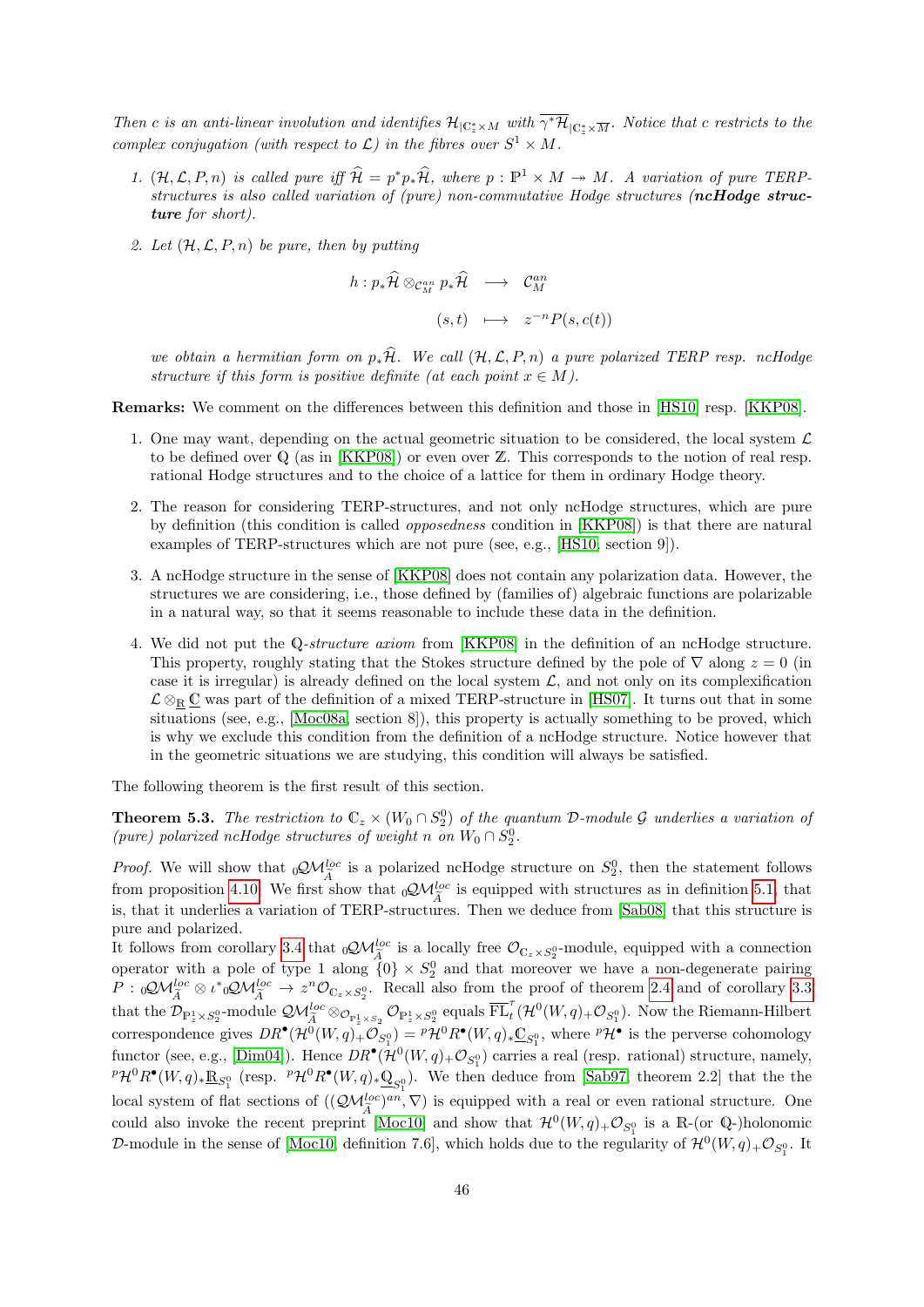then follows from loc.cit., section 9, that this real or rational structure is preserved under the standard functors (direct image, inverse image, tensor product) in particular, under (partial) Fourier-Laplace transformation (the elementary irregular rank one module has an obvious real/rational structure). Hence  $\overline{\text{FL}}_t^{\tau}(\mathcal{H}^0(W,q)_{+}\mathcal{O}_{S_1^0})$  has a real (resp. rational) structure, which shows that  $\phi \mathcal{L}M_{\tilde{A}}^{loc}$  underlies a variation of TERP-structures on  $S_2^0$ .

It remains to show that this structure is pure and polarized in the sense of definition [5.2.](#page-44-3) It is sufficient to do this for the restriction  $(\mathcal{QM}_{\tilde{A}}^{loc})_{|\mathbb{C}_z\times\{q\}}$  for all  $q \in S_2^0$ . Write  $W_q$  for the restriction  $W_{|\mathbb{P}^{\mathbf{r}-1}(q)}$ :  $q^{-1}(\underline{q}) \to \mathbb{C}_t$ , then the restriction of the tuple  $(\mathcal{QM}_{\tilde{A}}^{loc}, 0\mathcal{QM}_{\tilde{A}}^{loc}, P)$  to  $\mathbb{C}_z \times {\underline{q}}$  is exactly the tuple  $(G, G_0, \hat{P})$  associated to  $W_q$  which was considered in [\[Sab08,](#page-49-3) theorem 4.10], where one has to use the comparison result [\[Sab11,](#page-49-18) lemma 5.9] to identify (possibly up to a non-zero constant, see the remark after the proof of lemma [3.8\)](#page-0-1) the pairing P defined on  $\partial \mathcal{M}_{\tilde{A}}^{loc}$  with the pairing  $\tilde{P}$  from [\[Sab08,](#page-49-3) theorem 4.10]. Then it is shown in loc.cit. that one can associated to  $(G, G_0, \widehat{P})$  an integrable polarized twistor structure, which means exactly that the variation of TERP-structures  $({}_0\mathcal{QM}_{\tilde{A}}^{loc})_{|\mathbb{C}_z\times\{q\}}$  is pure polarized, i.e., that it is a variation of (pure) polarized ncHodge structures.  $\Box$ 

In order to state the second result of this section, recall the following fact (see, e.g., [\[HS07,](#page-48-19) lemma 3.12]).

**Proposition 5.4.** Let  $(H, \mathcal{L}, P)$  be a variation of polarized ncHodge structures of weight n on M. Put  $E := p_*\widehat{\mathcal{H}}$ , which is a real-analytic bundle equipped with a holomorphic structure defined by the isomorphism  $E \cong \mathcal{H}/z\mathcal{H} \otimes_{\mathcal{O}_M} \mathcal{C}_M^{an}$ , a Higgs field  $\theta := [z\nabla_z] \in \mathcal{E}nd_{\mathcal{O}_M}(\mathcal{H}/z\mathcal{H}) \otimes \Omega_M^1$  and the hermitian metric h from above. Then the tuple  $(E, \overline{\partial}, \theta, h)$  (where  $\overline{\partial}$  is the operator defining the holomorphic structure on  $E$ ) is a harmonic bundle in the sense of  $|Sims8|$ .

Let  $(E, \overline{\partial}, \theta, h)$  be the harmonic bundle associated by the last proposition to the ncHodge structure <sub>0</sub>QM<sub> $\tilde{A}$ </sub><sup>loc</sup> on  $S_2^0$  (resp. G on  $W_0 \cap S_2^0$ ). The next result concerns the asymptotic behavior of E along the boundary divisor  $Z = \bigcup_{a=1}^r \{q_a = 0\}.$ 

<span id="page-46-1"></span>**Theorem 5.5.** Put  $\widetilde{U} := (U \setminus Z)^{an} \subset S_2^{0,an}$ . Then the restriction of the harmonic bundle  $(E, \overline{\partial}, \theta, h)$  to  $\widetilde{U}$  is tame along Z in the sense of [\[Moc02,](#page-49-15) definition 4.4].

Proof. Recall that the tameness property of a harmonic bundle defined by a variation of polarized ncHodge structures can be expressed in the chosen coordinates  $q_1, \ldots, q_r$  as follows: Write the Higgs field  $\theta \in \mathcal{E}nd_{\mathcal{O}_{\widetilde{U}}}(\mathcal{H}/z\mathcal{H})\otimes \Omega_{\widetilde{U}}^{1}$  $\frac{1}{\tilde{U}}$  as

$$
\theta = \sum_{a=1}^r \theta_a \frac{dq_a}{q_a}
$$

with  $\theta_i \in \mathcal{E}nd_{\mathcal{O}_{\widetilde{U}}}(\mathcal{H}/z\mathcal{H})$ . Then  $(E, \partial, \theta, h)$  is called tame iff the coefficients of the characteristic polynomials of all  $\theta_i$  extend to holomorphic functions on  $U^{an}$ . Now consider the locally free  $\mathcal{O}_{\mathbb{C}_z\times U}$ -module  $_{0}\mathcal{QM}_{\widetilde{A}}$  from theorem [3.7.](#page-24-0) The connection

$$
\nabla : {}_0\mathcal{Q}\mathcal{M}_{\widetilde{A}} \longrightarrow {}_0\mathcal{Q}\mathcal{M}_{\widetilde{A}} \otimes z^{-1}\Omega^1_{\mathbb{C}_z\times U}(\log((\{0\}\times U)\cup(\mathbb{C}_z\times Z)))
$$

induces

$$
\theta' := [z \nabla] \in \mathcal{E}nd_{\mathcal{O}_{U^{an}}}\left(({}_0\mathcal{Q}\mathcal{M}_{\widetilde{A}})^{an}_{|\{0\} \times U^{an}}\right) \otimes \Omega_{U^{an}}^1(\log Z)
$$

As  $\theta'$  restricts to  $\theta$  on  $\tilde{U}$ , we see that if we write  $\theta' = \sum_{a=1}^r \theta'_a \frac{dq_a}{q_a}$ , then  $\theta'_a$  is the holomorphic extension of  $\theta_a$  we are looking for.  $\Box$ 

### References

- <span id="page-46-0"></span>[Ado94] Alan Adolphson, *Hypergeometric functions and rings generated by monomials*, Duke Math. J. 73 (1994), no. 2, 269–290.
- <span id="page-46-2"></span>[AS10] Alan Adolphson and Stephen Sperber, A-hypergeometric systems that come from geometry, Preprint math.AG/1007.4030, 2010.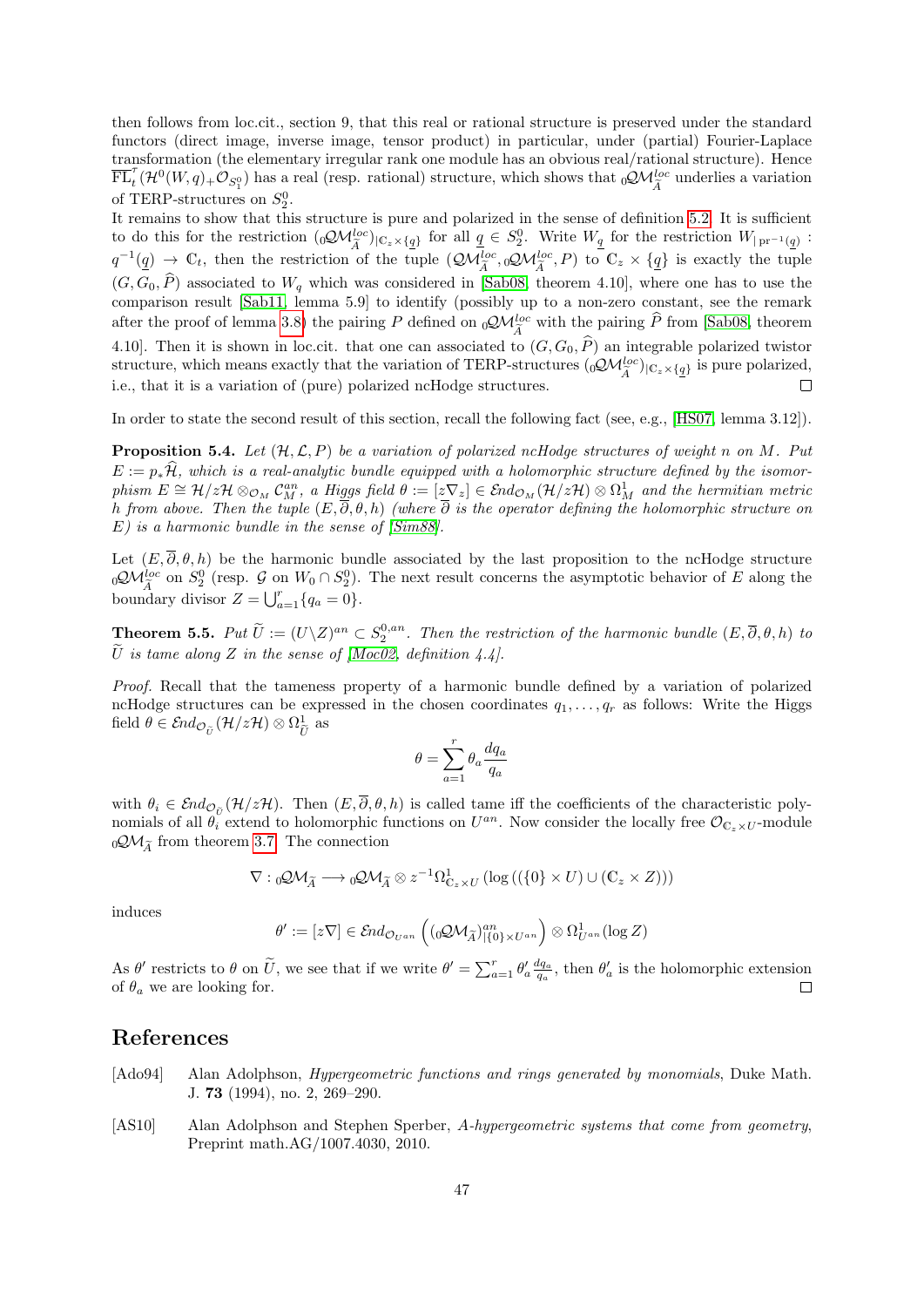- <span id="page-47-2"></span>[Bar00] Serguei Barannikov, Semi-infinite Hodge structures and mirror symmetry for projective spaces, Preprint math.AG/0010157, 2000.
- <span id="page-47-12"></span>[Bat91] Victor V. Batyrev, On the classification of smooth projective toric varieties, Tohoku Math. J. (2) 43 (1991), no. 4, 569–585.
- <span id="page-47-10"></span>[Bat93] , Quantum cohomology rings of toric manifolds, Astérisque (1993), no. 218, 9–34, Journées de Géométrie Algébrique d'Orsay (Orsay, 1992).
- <span id="page-47-9"></span>[Bat94] , Dual polyhedra and mirror symmetry for Calabi-Yau hypersurfaces in toric varieties, J. Algebraic Geom. 3 (1994), no. 3, 493–535.
- <span id="page-47-5"></span>[BH93] Winfried Bruns and Jürgen Herzog, *Cohen-Macaulay rings*, Cambridge Studies in Advanced Mathematics, vol. 39, Cambridge University Press, Cambridge, 1993.
- <span id="page-47-15"></span>[BH06] Lev A. Borisov and R. Paul Horja, Mellin-Barnes integrals as Fourier-Mukai transforms, Adv. Math. 207 (2006), no. 2, 876–927.
- <span id="page-47-11"></span>[Bri70] Egbert Brieskorn, Die Monodromie der isolierten Singularitäten von Hyperflächen, Manuscripta Math. 2 (1970), 103–161.
- <span id="page-47-7"></span>[CK99] David A. Cox and Sheldon Katz, Mirror symmetry and algebraic geometry, Mathematical Surveys and Monographs, vol. 68, American Mathematical Society, Providence, RI, 1999.
- <span id="page-47-16"></span>[CL55] Earl A. Coddington and Norman Levinson, Theory of ordinary differential equations, McGraw-Hill Book Company, Inc., New York-Toronto-London, 1955.
- <span id="page-47-13"></span>[CvR09] David A. Cox and Christine von Renesse, Primitive collections and toric varieties., Tohoku Math. J. (2) 61 (2009), no. 3, 309–322.
- <span id="page-47-19"></span>[Dim04] Alexandru Dimca, Sheaves in topology, Universitext, Springer-Verlag, Berlin, 2004.
- <span id="page-47-8"></span>[DL91] J. Denef and F. Loeser, Weights of exponential sums, intersection cohomology, and Newton polyhedra, Invent. Math. 106 (1991), no. 2, 275–294.
- <span id="page-47-3"></span>[DM09] Antoine Douai and Etienne Mann, The small quantum cohomology of a weighted projective space, a mirror D-module and their classical limits, Preprint math.AG/0909.4063, 2009.
- <span id="page-47-1"></span>[Dou05] Antoine Douai, Construction de variétés de Frobenius via les polynômes de Laurent: une autre approche, Singularités, Inst. Élie Cartan, vol. 18, Univ. Nancy, Nancy, 2005, updated version available under math.AG/0510437, pp. 105–123.
- <span id="page-47-17"></span>[Dou09] , A canonical Frobenius structure, Math. Z. 261 (2009), no. 3, 625–648. MR 2471092 (2010h:32038)
- <span id="page-47-0"></span>[DS03] Antoine Douai and Claude Sabbah, Gauss-Manin systems, Brieskorn lattices and Frobenius structures. I, Ann. Inst. Fourier (Grenoble) 53 (2003), no. 4, 1055–1116.
- <span id="page-47-18"></span>[DS04] , Gauss-Manin systems, Brieskorn lattices and Frobenius structures. II, Frobenius manifolds, Aspects Math., E36, Vieweg, Wiesbaden, 2004, pp. 1–18.
- <span id="page-47-14"></span>[Ful93] William Fulton, Introduction to toric varieties, Annals of Mathematics Studies, vol. 131, Princeton University Press, Princeton, NJ, 1993, The William H. Roever Lectures in Geometry.
- <span id="page-47-4"></span>[Giv98] Alexander Givental, A mirror theorem for toric complete intersections, Topological field theory, primitive forms and related topics (Kyoto, 1996), Progr. Math., vol. 160, Birkhäuser Boston, Boston, MA, 1998, pp. 141–175.
- <span id="page-47-6"></span>[GKZ90] I. M. Gel'fand, M. M. Kapranov, and A. V. Zelevinsky, Generalized Euler integrals and Ahypergeometric functions, Adv. Math. **84** (1990), no. 2, 255–271.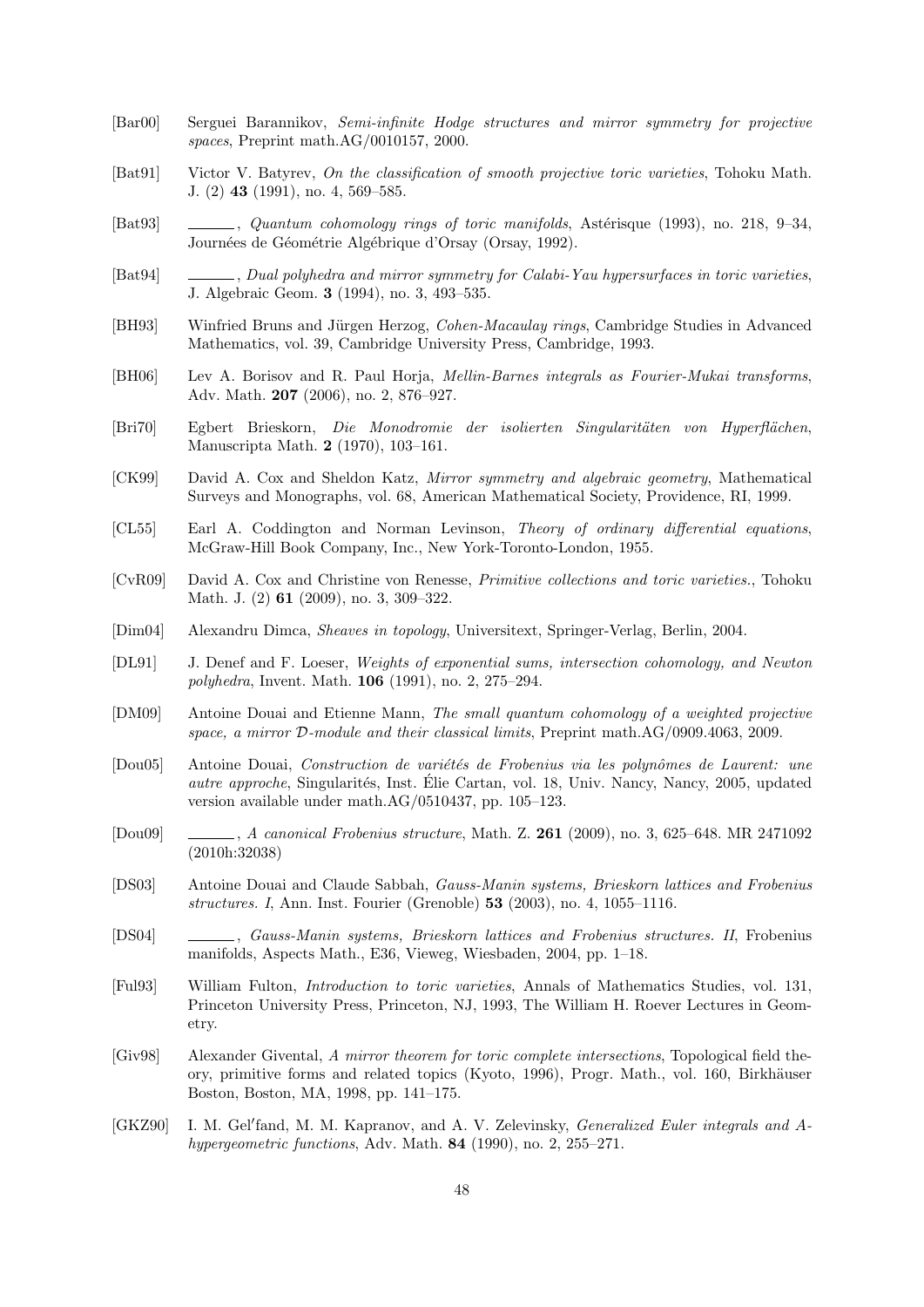- <span id="page-48-1"></span>[GMS09] Ignacio de Gregorio, David Mond, and Christian Sevenheck, Linear free divisors and Frobenius manifolds, Compositio Mathematica 145 (2009), no. 5, 1305–1350.
- <span id="page-48-3"></span>[Gue08] Martin A. Guest, From quantum cohomology to integrable systems, Oxford Graduate Texts in Mathematics, vol. 15, Oxford University Press, Oxford, 2008.
- <span id="page-48-14"></span>[Her02] Claus Hertling, Frobenius manifolds and moduli spaces for singularities, Cambridge Tracts in Mathematics, vol. 151, Cambridge University Press, Cambridge, 2002.
- <span id="page-48-15"></span> $[Her03]$  $iota$ ,  $tt^*$  geometry, Frobenius manifolds, their connections, and the construction for singularities, J. Reine Angew. Math. 555 (2003), 77–161.
- <span id="page-48-16"></span>[HM04] Claus Hertling and Yuri Manin, Unfoldings of meromorphic connections and a construction of Frobenius manifolds, Frobenius manifolds, Aspects Math., E36, Vieweg, Wiesbaden, 2004, pp. 113–144.
- <span id="page-48-7"></span>[Hoc72] M. Hochster, Rings of invariants of tori, Cohen-Macaulay rings generated by monomials, and polytopes, Ann. of Math. (2) 96 (1972), 318–337.
- <span id="page-48-10"></span>[Hot98] Ryoshi Hotta, Equivariant D-modules, Preprint math.RT/9805021, 1998.
- <span id="page-48-19"></span>[HS07] Claus Hertling and Christian Sevenheck, Nilpotent orbits of a generalization of Hodge structures., J. Reine Angew. Math. 609 (2007), 23–80.
- <span id="page-48-13"></span>[HS10] , Limits of families of Brieskorn lattices and compactified classifying spaces, Adv. Math. 223 (2010), no. 4, 1155–1224.
- <span id="page-48-8"></span>[HTT08] Ryoshi Hotta, Kiyoshi Takeuchi, and Toshiyuki Tanisaki, D-modules, perverse sheaves, and representation theory, Progress in Mathematics, vol. 236, Birkhäuser Boston Inc., Boston, MA, 2008, Translated from the 1995 Japanese edition by Takeuchi.
- <span id="page-48-18"></span>[Iri06] Hiroshi Iritani, Quantum D-modules and equivariant Floer theory for free loop spaces, Math. Z. 252 (2006), no. 3, 577–622.
- <span id="page-48-17"></span>[Iri07] , Convergence of quantum cohomology by quantum Lefschetz, J. Reine Angew. Math. 610 (2007), 29–69.
- <span id="page-48-6"></span>[Iri09a] , An integral structure in quantum cohomology and mirror symmetry for toric orbifolds, Adv. Math. 222 (2009), no. 3, 1016–1079.
- <span id="page-48-5"></span> $[Iri09b]$  $\mu$ , tt\*-geometry in quantum cohomology, Preprint math.AG/0906.1307, 2009.
- <span id="page-48-11"></span>[Kho77] A. G. Khovanskii, Newton polyhedra, and toroidal varieties, Funct. Anal. Appl. 11 (1977), no. 4, 289–296.
- <span id="page-48-4"></span>[KKP08] L. Katzarkov, M. Kontsevich, and T. Pantev, Hodge theoretic aspects of mirror symmetry, From Hodge theory to integrability and TQFT  $tt^*$ -geometry (Providence, RI) (Ron Y. Donagi and Katrin Wendland, eds.), Proc. Sympos. Pure Math., vol. 78, Amer. Math. Soc., 2008, pp. 87–174.
- <span id="page-48-9"></span>[Kou76] A. G. Kouchnirenko, Poly`edres de Newton et nombres de Milnor, Invent. Math. 32 (1976), no. 1, 1–31.
- <span id="page-48-0"></span>[Man99] Yuri I. Manin, Frobenius manifolds, quantum cohomology, and moduli spaces, American Mathematical Society Colloquium Publications, vol. 47, American Mathematical Society, Providence, RI, 1999.
- <span id="page-48-2"></span>[Man08] Etienne Mann, *Orbifold quantum cohomology of weighted projective spaces*, J. Algebraic Geom. 17 (2008), no. 1, 137–166.
- <span id="page-48-12"></span>[MMW05] Laura Felicia Matusevich, Ezra Miller, and Uli Walther, *Homological methods for hypergeo*metric families, J. Amer. Math. Soc. 18 (2005), no. 4, 919–941 (electronic).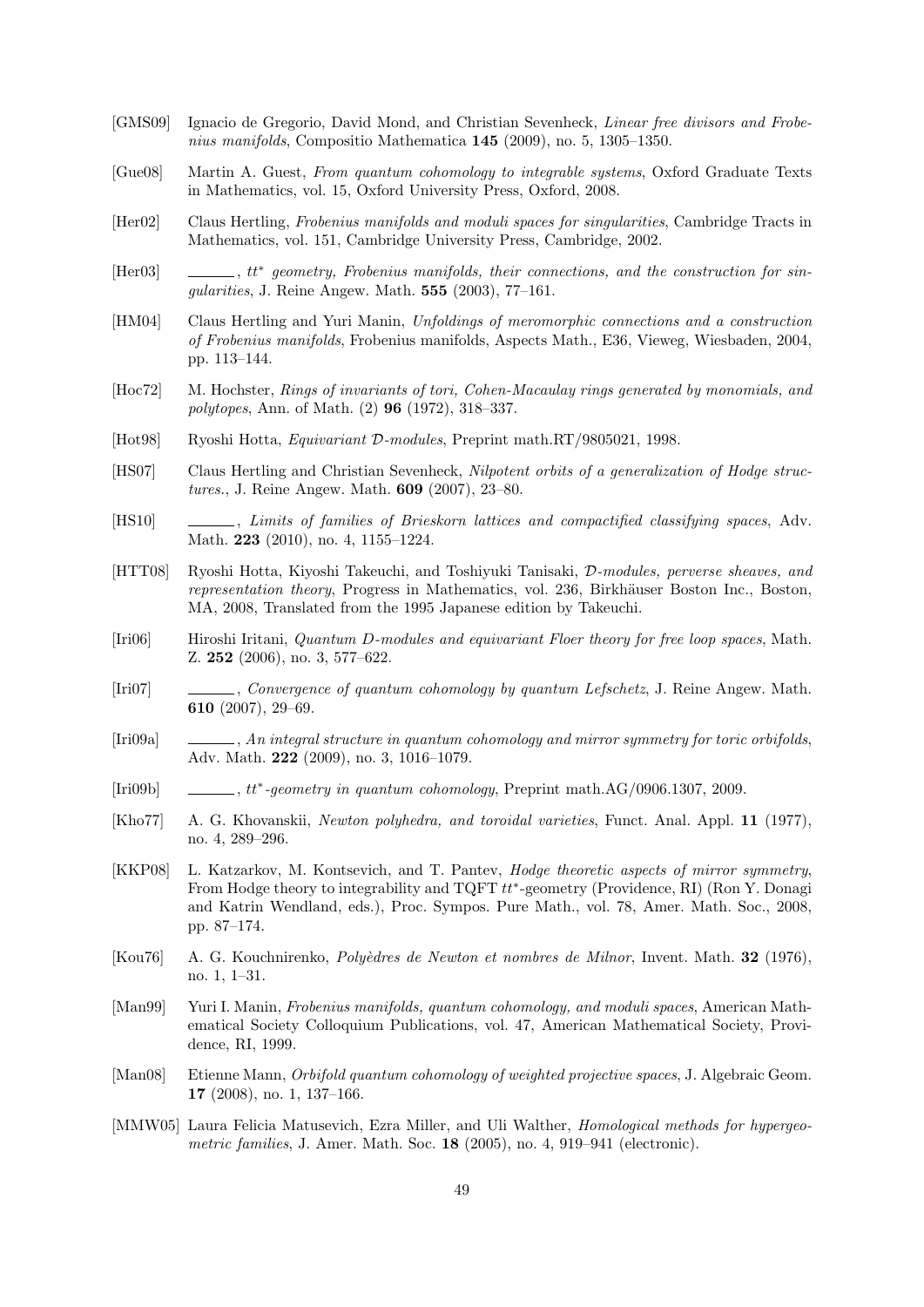- <span id="page-49-15"></span>[Moc02] Takuro Mochizuki, Asymptotic behaviour of tame nilpotent harmonic bundles with trivial parabolic structure, J. Differential Geom. 62 (2002), no. 3, 351–559.
- <span id="page-49-16"></span>[Moc08a]  $\_\_\_\_\_\$  Asymptotic behaviour of variation of pure polarized TERP structures, Preprint math/0811.1384, 2008.
- <span id="page-49-5"></span>[Moc08b] , Wild Harmonic Bundles and Wild Pure Twistor D-modules, Preprint math/0803.1344, 2008.
- <span id="page-49-4"></span>[Moc09] , Good formal structure for meromorphic flat connections on smooth projective surfaces, Algebraic analysis and around (Tetsuji Miwa, Atsushi Matsuo, Toshiki Nakashima, and Yoshihisa Saito, eds.), Adv. Stud. Pure Math., vol. 54, Math. Soc. Japan, Tokyo, 2009, In honor of Professor Masaki Kashiwara's 60th birthday, pp. 223–253.
- <span id="page-49-17"></span>[Moc10] , Holonomic D-module with Betti structure, Preprint math/1001.2336, 2010.
- <span id="page-49-6"></span>[MS05] Ezra Miller and Bernd Sturmfels, Combinatorial commutative algebra, Graduate Texts in Mathematics, vol. 227, Springer-Verlag, New York, 2005.
- <span id="page-49-14"></span>[Pan98] Rahul Pandharipande, Rational curves on hypersurfaces (after A. Givental), Astérisque (1998), no. 252, Exp. No. 848, 5, 307–340, Séminaire Bourbaki. Vol. 1997/98.
- <span id="page-49-10"></span>[Pha79] Frédéric Pham, Singularités des systèmes différentiels de Gauss-Manin, Progress in Mathematics, vol. 2, Birkhäuser Boston, Mass., 1979, With contributions by Lo Kam Chan, Philippe Maisonobe and Jean-Etienne Rombaldi. ´
- <span id="page-49-2"></span>[Rei09] Thomas Reichelt, A construction of Frobenius manifolds with logarithmic poles and applications, Comm. Math. Phys. 287 (2009), no. 3, 1145–1187.
- <span id="page-49-0"></span>[Sab97] Claude Sabbah, Monodromy at infinity and Fourier transform, Publ. Res. Inst. Math. Sci. 33 (1997), no. 4, 643–685.
- <span id="page-49-13"></span>[Sab02] , Déformations isomonodromiques et variétés de Frobenius, Savoirs Actuels, EDP Sciences, Les Ulis, 2002, Mathématiques.
- <span id="page-49-1"></span>[Sab06] , Hypergeometric periods for a tame polynomial, Port. Math. (N.S.) 63 (2006), no. 2, 173–226, written in 1998.
- <span id="page-49-3"></span>[Sab08] , Fourier-Laplace transform of a variation of polarized complex Hodge structure., J. Reine Angew. Math. 621 (2008), 123–158.
- <span id="page-49-18"></span>[Sab11] , Non-commutative Hodge structure, Preprint arxiv:1107.5890, to appear in "Ann. Inst. Fourier (Grenoble)", 2011.
- <span id="page-49-7"></span>[Sai89] Morihiko Saito, On the structure of Brieskorn lattice, Ann. Inst. Fourier (Grenoble) 39 (1989), no. 1, 27–72.
- <span id="page-49-11"></span>[Sai94] , On the theory of mixed Hodge modules, Selected papers on number theory, algebraic geometry, and differential geometry, Amer. Math. Soc. Transl. Ser. 2, vol. 160, Amer. Math. Soc., Providence, RI, 1994, Translated from Sūgaku, Translation edited by Katsumi Nomizu, pp. 47–61.
- <span id="page-49-12"></span>[Sai01] Mutsumi Saito, Isomorphism classes of A-hypergeometric systems, Compositio Math. 128 (2001), no. 3, 323–338.
- <span id="page-49-8"></span>[Sev11] Christian Sevenheck, Bernstein polynomials and spectral numbers for linear free divisors, Ann. Inst. Fourier (Grenoble) 61 (2011), no. 1, 379–400.
- <span id="page-49-19"></span>[Sim88] Carlos T. Simpson, Constructing variations of Hodge structure using Yang-Mills theory and applications to uniformization, J. Amer. Math. Soc. 1 (1988), no. 4, 867–918.
- <span id="page-49-9"></span>[SW09] Mathias Schulze and Uli Walther, Hypergeometric D-modules and twisted Gauß-Manin systems, J. Algebra 322 (2009), no. 9, 3392–3409.